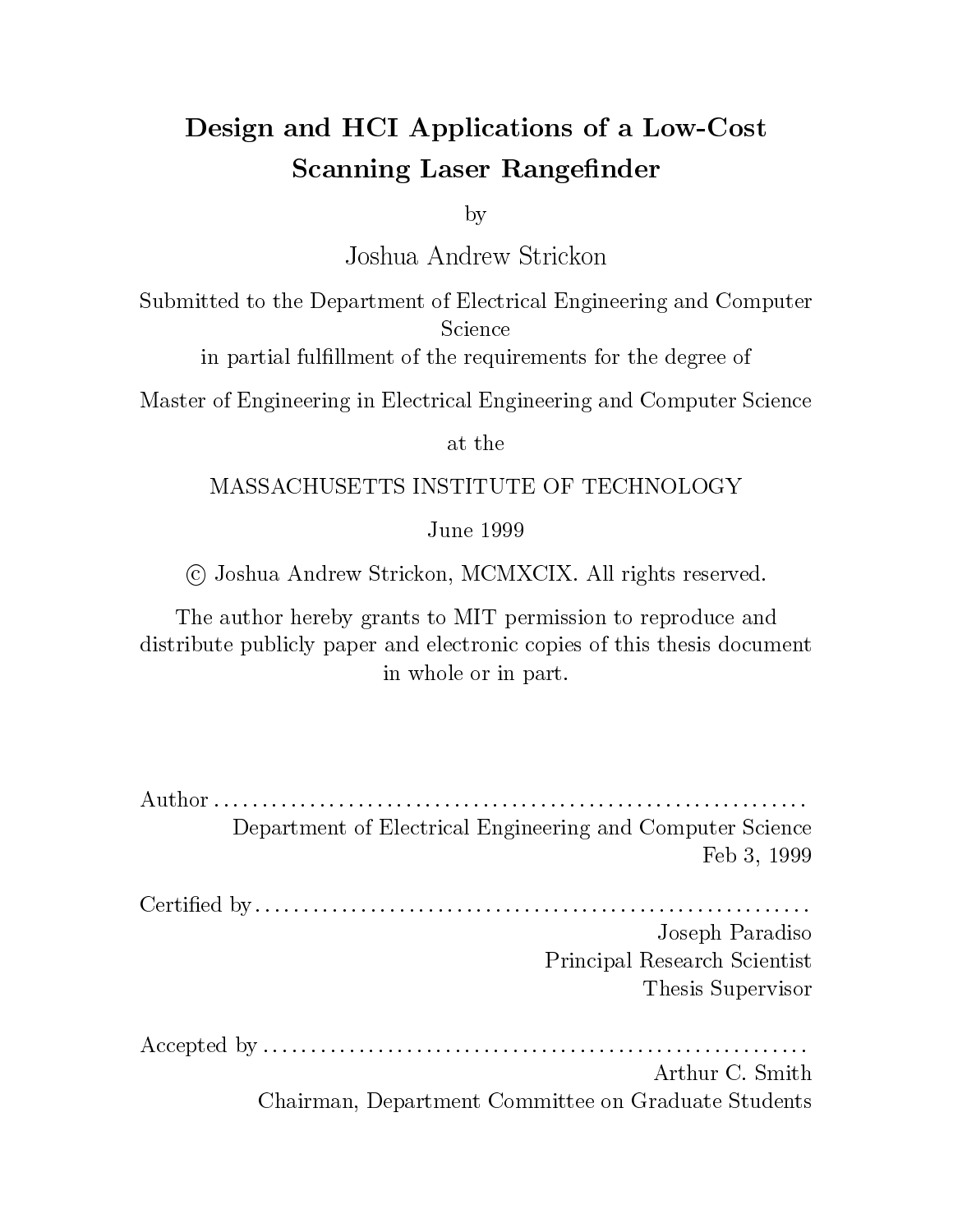## Design and HCI Applications of a Low-Cost Scanning Laser Rangefinder

by

Joshua Andrew Strickon

Submitted to the Department of Electrical Engineering and Computer Science on Feb 3, 1999, in partial fulllment of the requirements for the degree of Master of Engineering in Electrical Engineering and Computer Science

### Abstract

A low-cost scanning laser rangefinder was developed and optimized for applications involving real-time human-computer interaction (HCI). The usable range extended across several meters, enabling the device to be applied to such applications as tracking hands (e.g., as in touchscreens) in front of large displays. The system was implemented as a continuous-wave, quadrature phase-measuring rangefinder. This thesis will examine the current states of laser rangefinders and discuss the design and function of the prototype system, as well as propose and demonstrate new HCI applications of such a low cost device.

Thesis Supervisor: Joseph Paradiso Title: Principal Research Scientist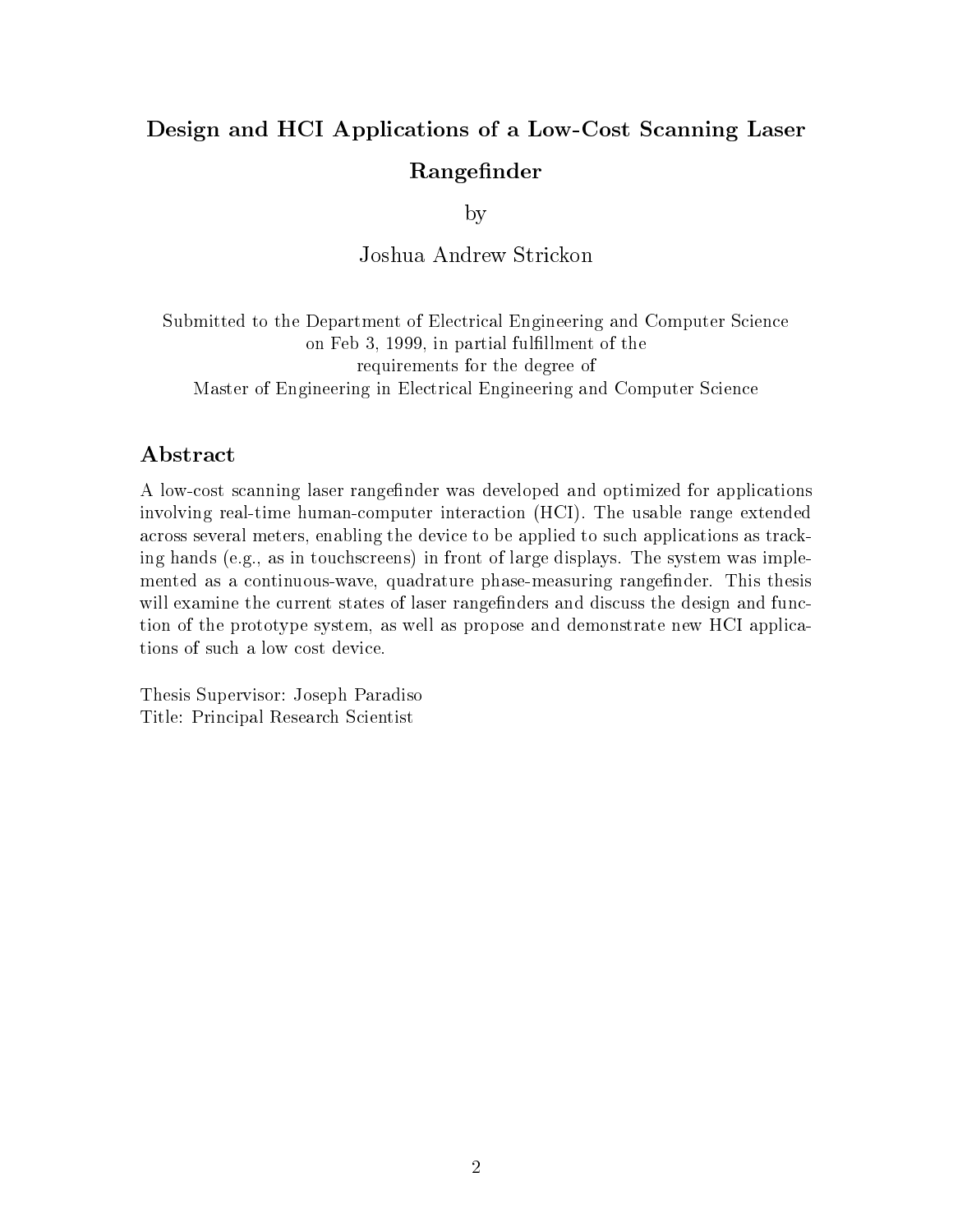### Acknowledgments

I'd like to thank Joe Paradiso for advising me on this project for the past few years. We actually made it.

I'd also like to thank Tod Machover and the Opera of the Future group for supporting me during this project.

I'd like to thank Neil Gershenfeld and the Physics and Media Group for help and support.

I would like to thank Pete Rice for his involvement with the SIGGRAPH installation and for providing interesting content to be used with the Rangefinder.

I would like to thank everyone in the new Responsive Environments group for providing a place to setup the rangefinder.

I would like to acknowledge the support of the Things That Think Consortium and the other sponsors of the MIT Media Laboratory.

Finally, I would like to thank my family for supporting me.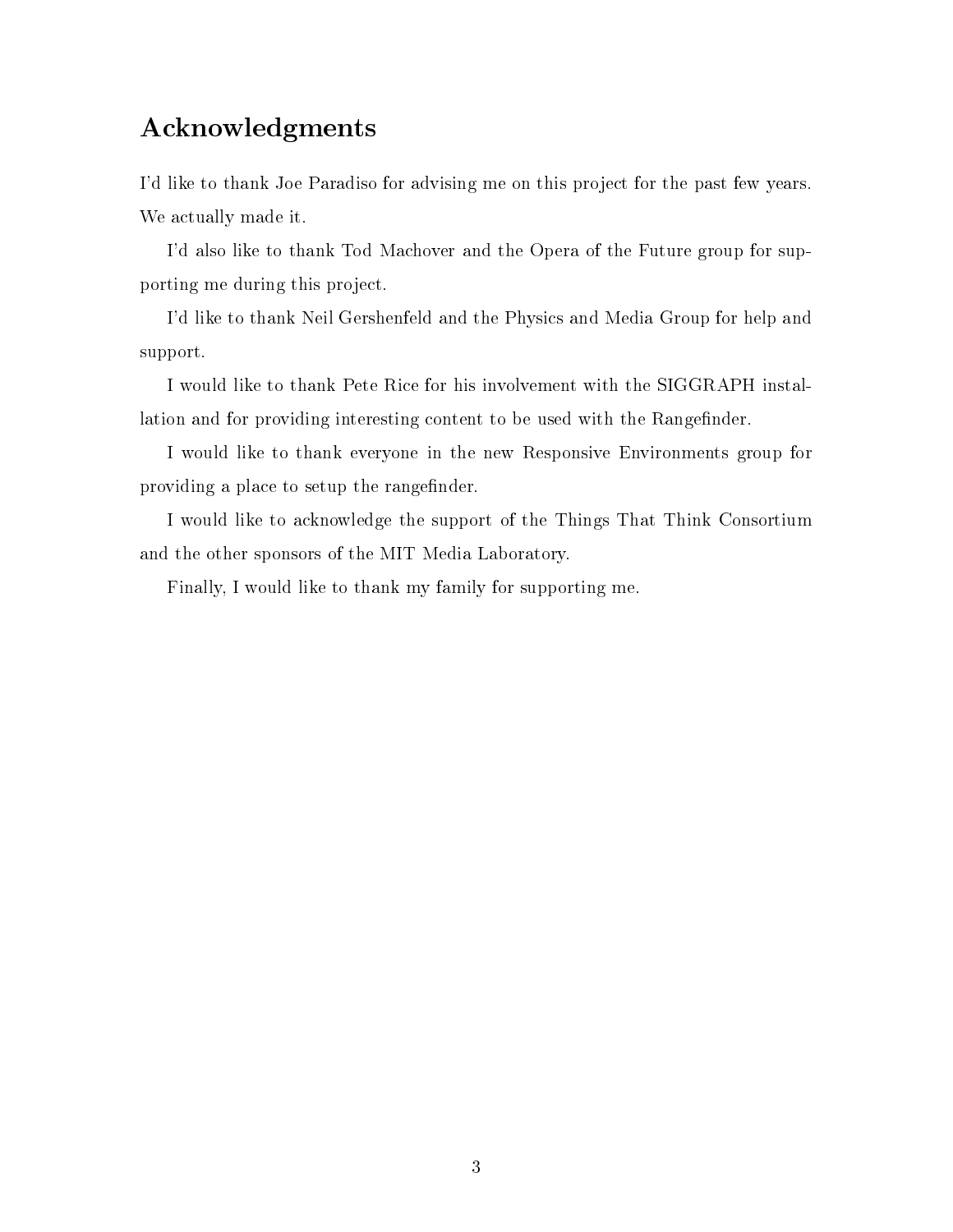# **Contents**

| $\mathbf{1}$     | Introduction<br>1.1<br>Rangefinding<br>2.1<br>2.2<br>2.2.1<br>2.2.2<br>2.2.3<br>3.1<br>3.1.1<br>3.1.2<br>3.1.3 |       | 10                                                     |    |
|------------------|----------------------------------------------------------------------------------------------------------------|-------|--------------------------------------------------------|----|
|                  |                                                                                                                |       | HCI Motivation and Existing Methods                    | 10 |
| $\boldsymbol{2}$ |                                                                                                                |       |                                                        | 16 |
|                  |                                                                                                                |       |                                                        | 16 |
|                  |                                                                                                                |       |                                                        | 17 |
|                  |                                                                                                                |       |                                                        | 17 |
|                  |                                                                                                                |       |                                                        | 18 |
|                  |                                                                                                                |       |                                                        | 19 |
| 3                |                                                                                                                |       | Design of the Rangefinder                              | 21 |
|                  |                                                                                                                |       |                                                        | 21 |
|                  |                                                                                                                |       | Lateral-Effect Photodiode Camera and Scanning Assembly | 22 |
|                  |                                                                                                                |       | Synchronous Detector and Position Computation          | 23 |
|                  |                                                                                                                |       |                                                        | 25 |
|                  | 3.2                                                                                                            |       |                                                        | 25 |
|                  |                                                                                                                | 3.2.1 | Avalanche Photodiode Camera Imager                     | 28 |
|                  |                                                                                                                | 3.2.2 |                                                        | 29 |
|                  |                                                                                                                | 3.2.3 |                                                        | 30 |
|                  |                                                                                                                | 3.2.4 |                                                        | 31 |
|                  |                                                                                                                | 3.2.5 |                                                        | 32 |
|                  |                                                                                                                | 3.2.6 |                                                        | 34 |
|                  |                                                                                                                | 3.2.7 |                                                        | 35 |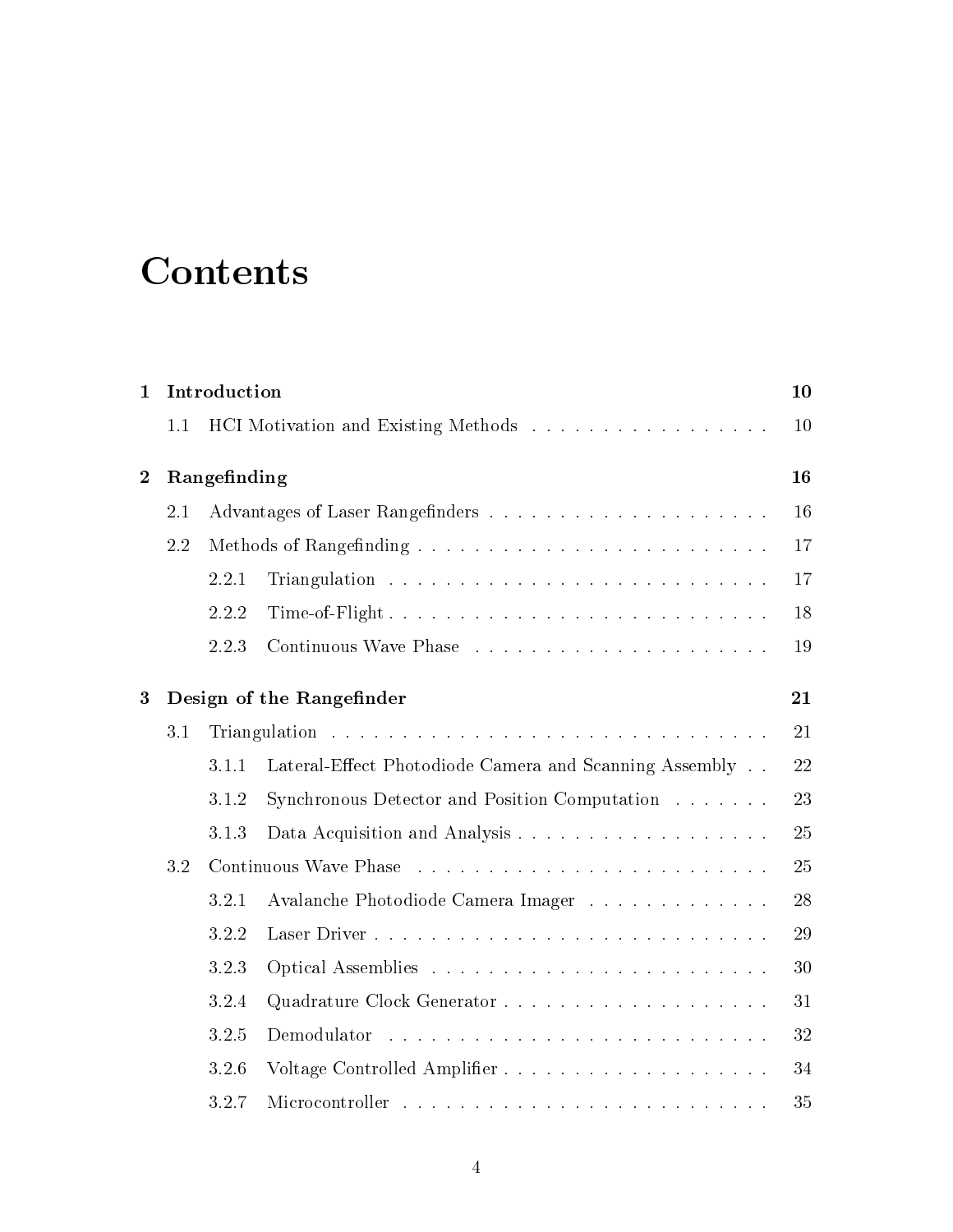|           |     | 3.2.8                         | 35  |
|-----------|-----|-------------------------------|-----|
|           | 3.3 |                               | 38  |
|           | 3.4 |                               | 39  |
|           |     | 3.4.1                         | 39  |
|           |     | 3.4.2                         | 41  |
|           |     | 3.4.3                         | 42  |
|           | 3.5 |                               | 45  |
| 4         |     |                               | 48  |
|           |     | Applications                  |     |
|           | 4.1 | It Works!                     | 48  |
|           | 4.2 |                               | 49  |
|           | 4.3 |                               | 51  |
|           | 4.4 |                               | 53  |
| $\bf{5}$  |     | Conclusions                   | 54  |
|           | 5.1 |                               | 54  |
|           | 5.2 |                               | 55  |
|           | 5.3 |                               | 56  |
| ${\bf A}$ |     | <b>Schematics</b>             | 58  |
|           |     |                               |     |
| $\bf{B}$  |     | <b>Source Code</b>            | 62  |
|           | B.1 |                               | 62  |
|           |     | PIC.<br>B.1.1                 | 62  |
|           |     | B.1.2                         | 72  |
|           | B.2 |                               | 99  |
|           |     | B.2.1<br>$\text{Lasercal.m.}$ | 99  |
|           |     | B.2.2                         | 103 |
|           |     | B.2.3<br>$Postplot.m.$        | 104 |
|           |     | B.2.4                         | 105 |
|           | B.3 |                               | 108 |
|           |     |                               | 108 |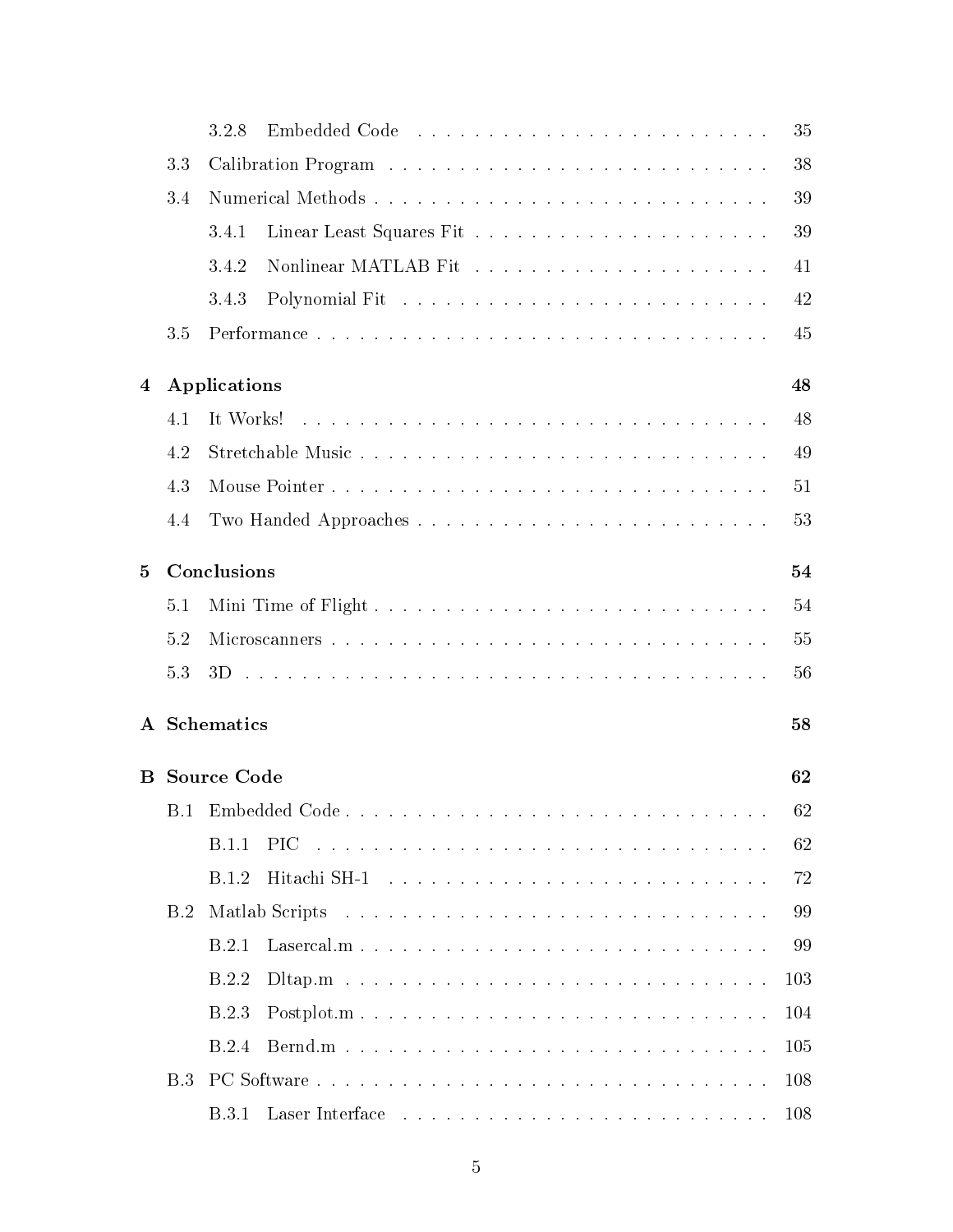|--|--|--|--|--|--|--|--|--|--|--|--|--|--|--|--|--|--|--|--|--|--|--|--|--|--|--|--|--|--|--|--|--|--|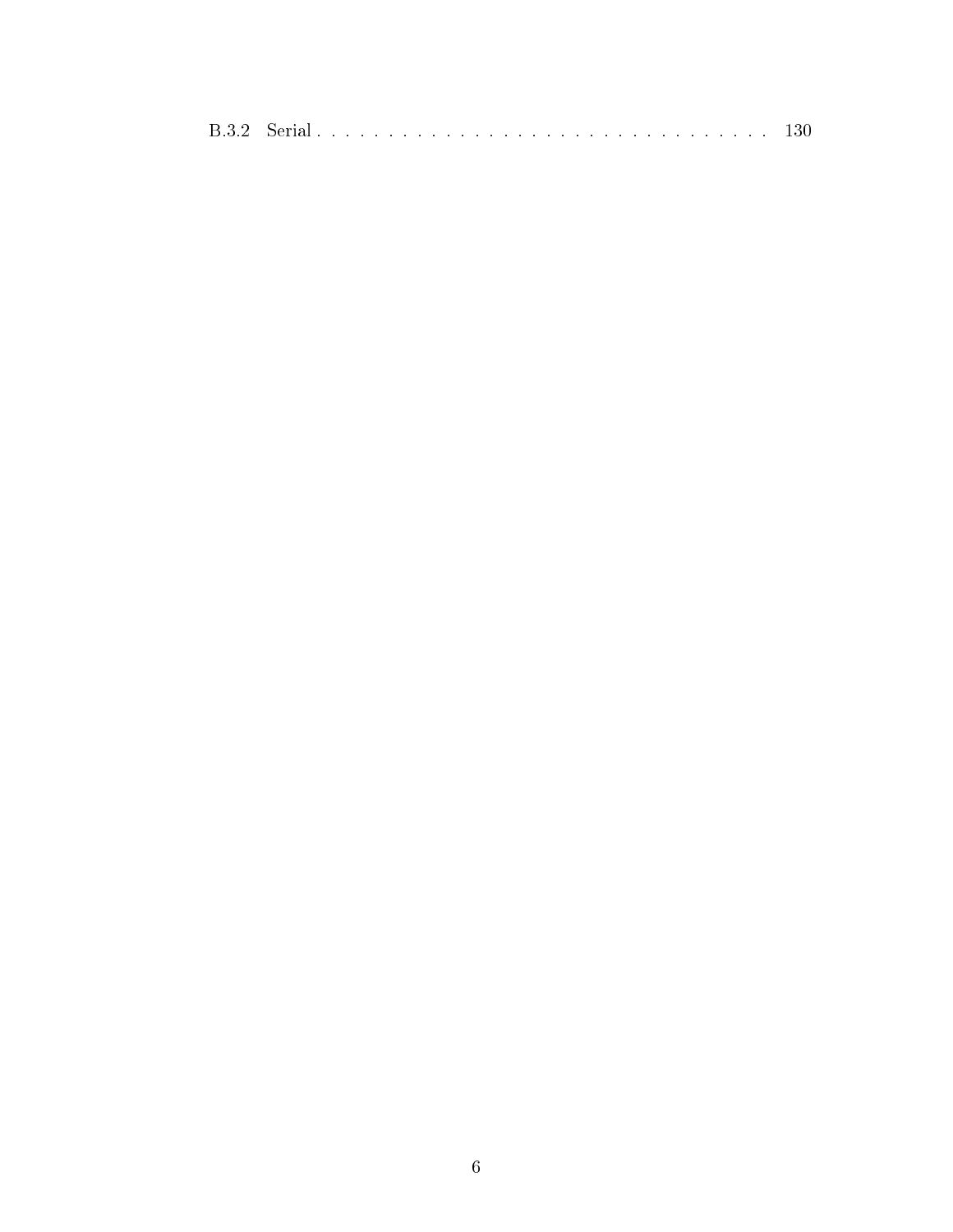# List of Figures

| $1 - 1$ |                                                                                   | 11 |
|---------|-----------------------------------------------------------------------------------|----|
| $1-2$   |                                                                                   | 12 |
| $1-3$   |                                                                                   | 13 |
| $1-4$   | The Media Lab's SmartDesk, Tracking hands with Multiple Cameras                   | 14 |
| $2-1$   | The Softboard from Microfield Graphics                                            | 17 |
| $3-1$   |                                                                                   | 22 |
| $3-2$   | Triangulation Rangefinder Scanning Head                                           | 23 |
| $3-3$   | Triangulation Position Detection Circuitry                                        | 24 |
| $3-4$   | Drawing in the air, above a Smart Tabletop, with the Triangulation                |    |
|         |                                                                                   | 26 |
| $3\,5$  | Block Diagram of CW Phase-Measuring Rangefinder                                   | 27 |
| $3-6$   | Camera Optics, with Camera Vertically Displaced from the Laser                    | 31 |
| $3 - 7$ | Camera Optics with Hole in Mirror and Coplanar Camera and Laser                   | 32 |
| $3-8$   | Scanning Optics, Front and Back Views                                             | 33 |
| $3-9$   |                                                                                   | 34 |
|         |                                                                                   | 37 |
|         | 3-11 Scope Trace of One Range Channel with Two Hands                              | 38 |
|         | 3-12 Linear Least Squares Fit $\sigma = 41$ VGA pixels across a 8' X 6' screen.   | 40 |
|         | 3-13 Nonlinear Least Squares Fit $\sigma = 32$ VGA pixels across a 8' X 6' screen | 42 |
|         | 3-14 Fifth Order Polynomial Fit $\sigma = 4$ VGA pixels across a 8' X 6' screen   | 43 |
| $4 - 1$ |                                                                                   | 49 |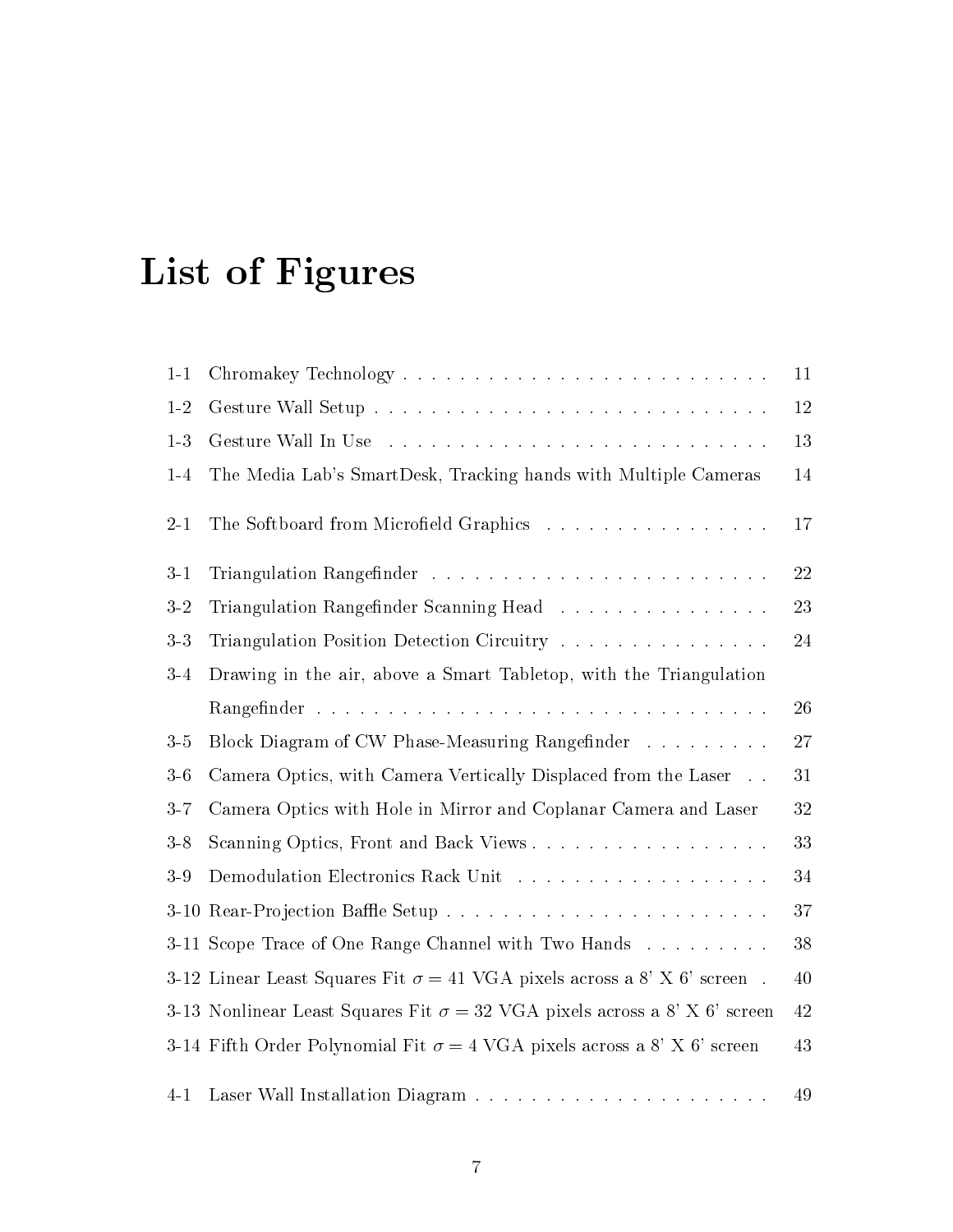| 4-2 First Musical Installation Tracking Two Hands 50                       |  |
|----------------------------------------------------------------------------|--|
|                                                                            |  |
|                                                                            |  |
|                                                                            |  |
|                                                                            |  |
|                                                                            |  |
| A-3 Laser Driver, Voltage Regulation and Laser Power Control Schematics 61 |  |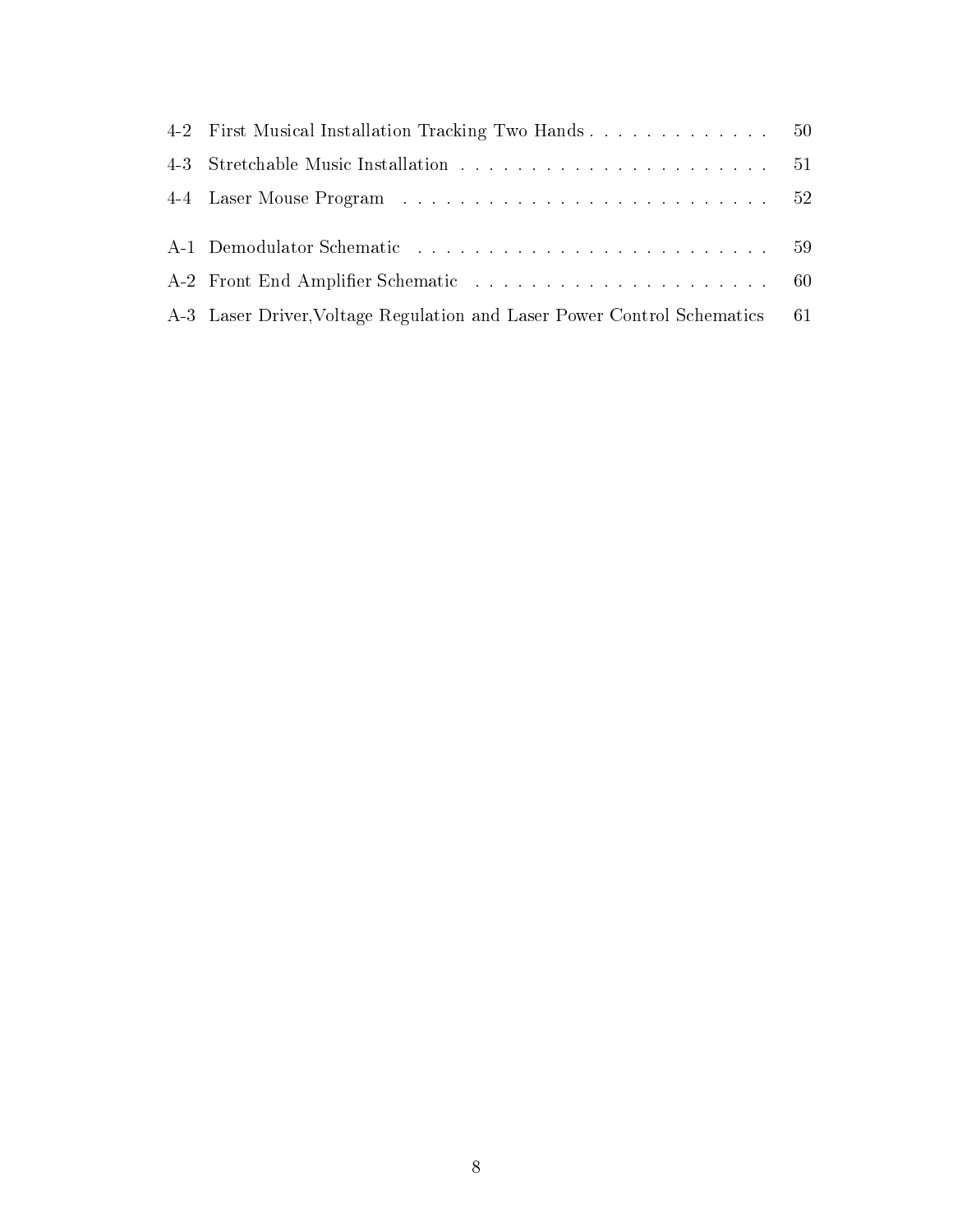# List of Tables

|--|--|--|--|--|--|--|--|--|--|--|--|--|--|--|--|--|--|--|--|--|--|--|--|--|--|--|--|--|--|--|--|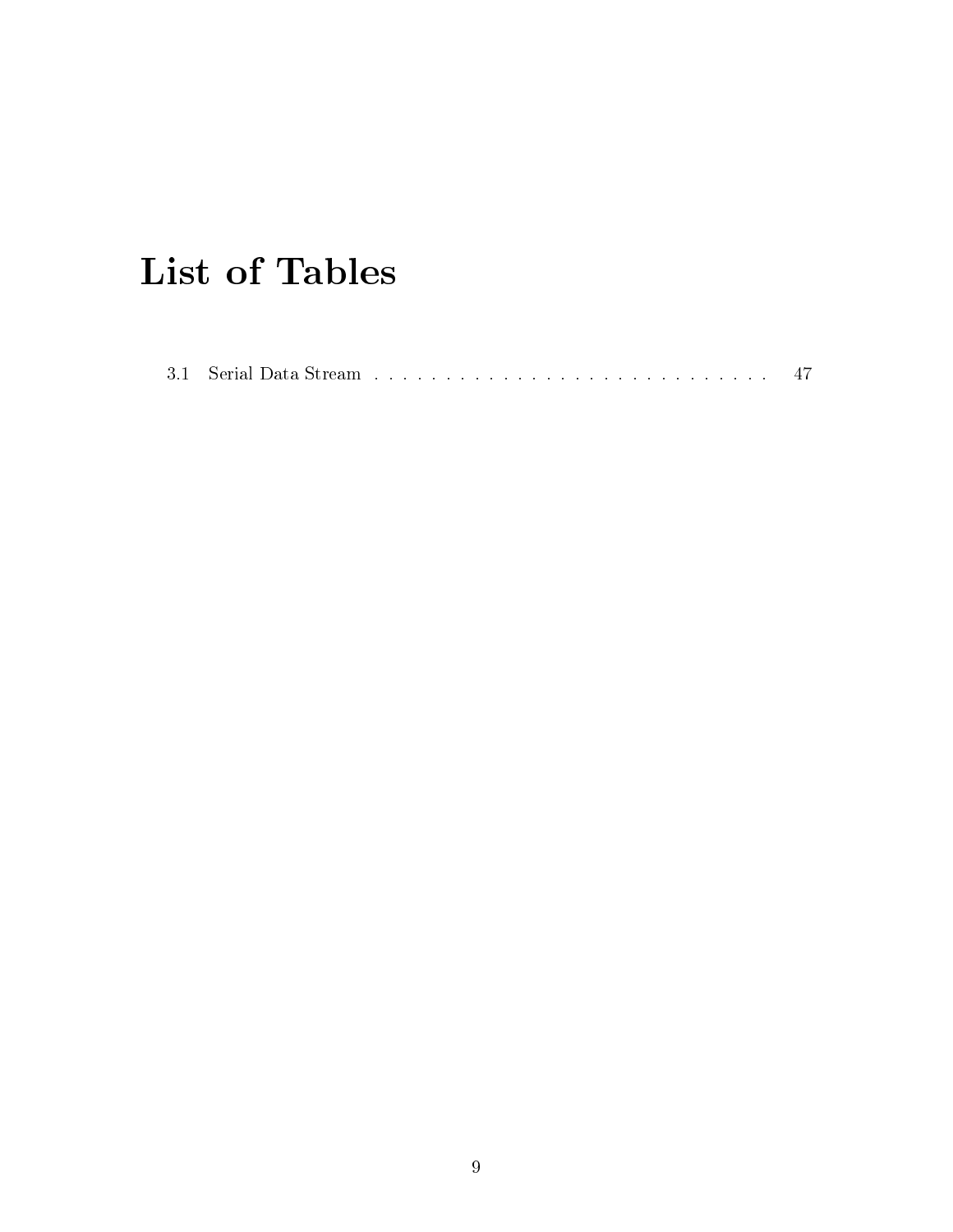## Chapter 1

## Introduction

As computers are slowly creeping out of their traditional settings, they will require new interfaces[Par98]. For example, there is currently no cheap, easy and universally applicable way of getting accurate real-time measurements of a person's gesture in an immersive environment. More specifically, different technologies have been applied in HCI (Human Computer Interaction) research and development to track the position of hands and objects atop intelligent surfaces. None of them so far have been accurate, cheap, fast and generally reliable enough to warrant their application in tracking hands above large interactive (e.g. display) surfaces. In recent years, laser rangefinders have been a tool of surveyors  $[Reg0]$ , and aid to soldiers [Urb95] and eyes for robot vision  $[Eve95]$ . To meet such requirements, scanning laser rangefinders have typically cost several thousands of dollars and produced results of sub-millimeter accuracy and/or attained kilometers of range measurement. This thesis describes the development of much lower cost scanning laser rangefinders with moderate resolution and only several meters of range, well-suited to working as an input device for large screen displays.

### 1.1 HCI Motivation and Existing Methods

Non-contact user interface design has been addressed in a variety of fields by the use of multiple disciplines. A familiar illusion of a non-contact interface most commonly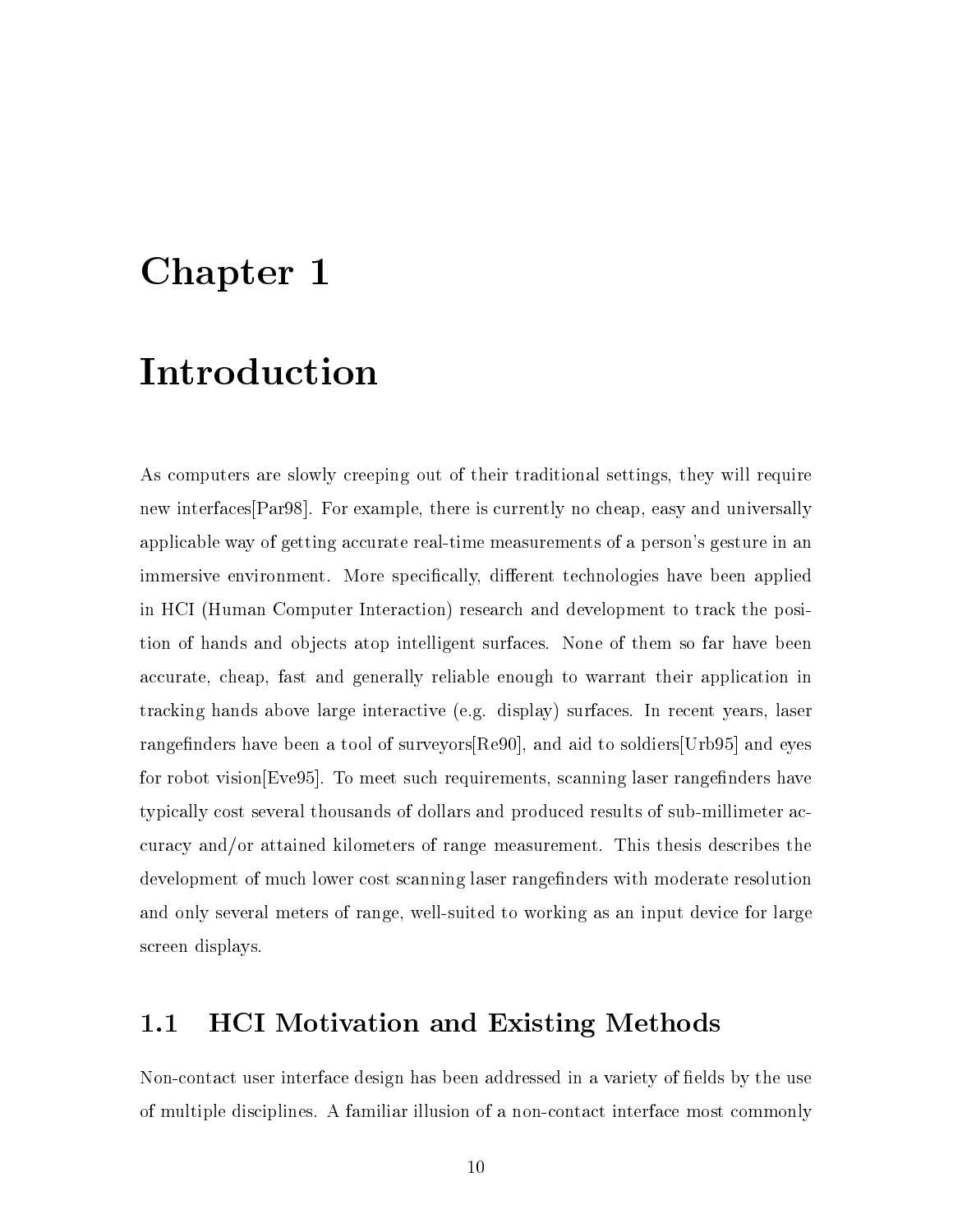

Figure 1-1: Chromakey Technology

takes form during the evening weather telecasts (Fig. 1-1), where chromakey technology allows actors to be placed in a scene through the use of a blue screen. By replacing the blue back drop with a video image, a person can be situated anywhere. This technology doesn't allow for much interaction though, as the actor sees only the blue screen, and must observe an off-camera monitor to see himself as immersed.

Early uses of non-contact interfaces date back to the 1920's, with the work of Leon Theremin[Cha97]. His use of capacitance proximity sensing as a musical instrument was the earliest electronic, free gesture device. More recently, other types of noncontact sensing have been applied to HCI applications in The Brain Opera[Wil97], a large scale interactive music project developed at the MIT Media Lab. The sensing systems varied from sonars and radars to electric field sensors  $\lceil Par97 \rceil$ . Electric Field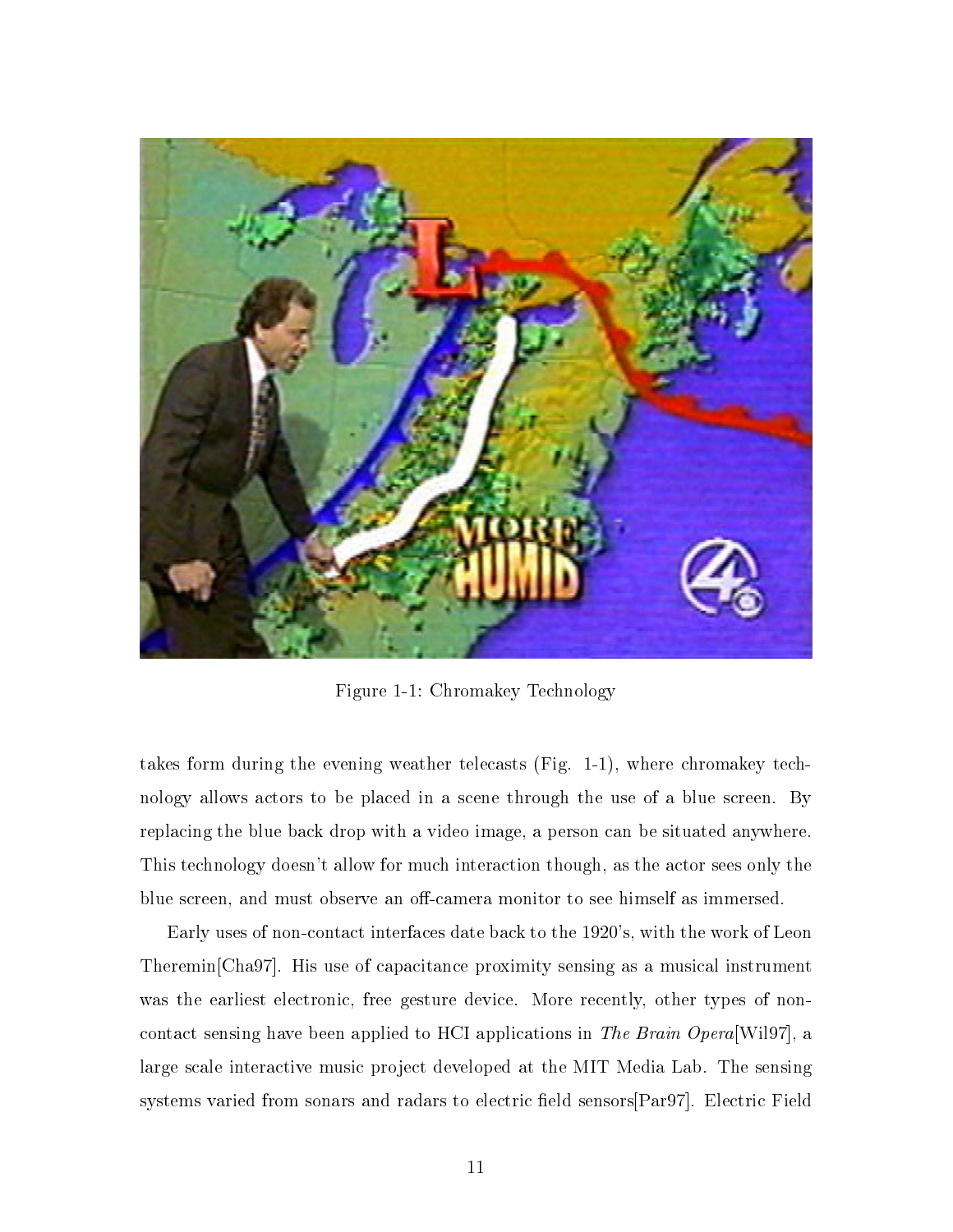

Figure 1-2: Gesture Wall Setup

Sensing has been used to track gesture in one of The Brain Opera's installations, measuring the body's motion in front of projection screen SWD+98. This installation was called the *Gesture Wall* (Fig. 1-3). Here, as in Fig. 1-2, the user's body was driven by a weak electric field coupled in through the floor; a set of receive electrodes were placed at the edge of the display perimeter, measuring the body's distance via capacitive coupling. The architecture of this system, however, didn't provide the ability to track repeatably. The ambiguity as to what part of the body the system was tracking put undue constraints on the body's position and posture.

Other approaches have used video systems[Wre97]. Computer vision research seeks to solve some of the same problems, but requires large processing on the part of the host computer. The performance overhead is considerable and these systems generally tend to be very sensitive to background light and clutter, often relying on high contrast of a person's image. They also can require expensive computers to implement the tracking algorithms in real time. They often try to correct for many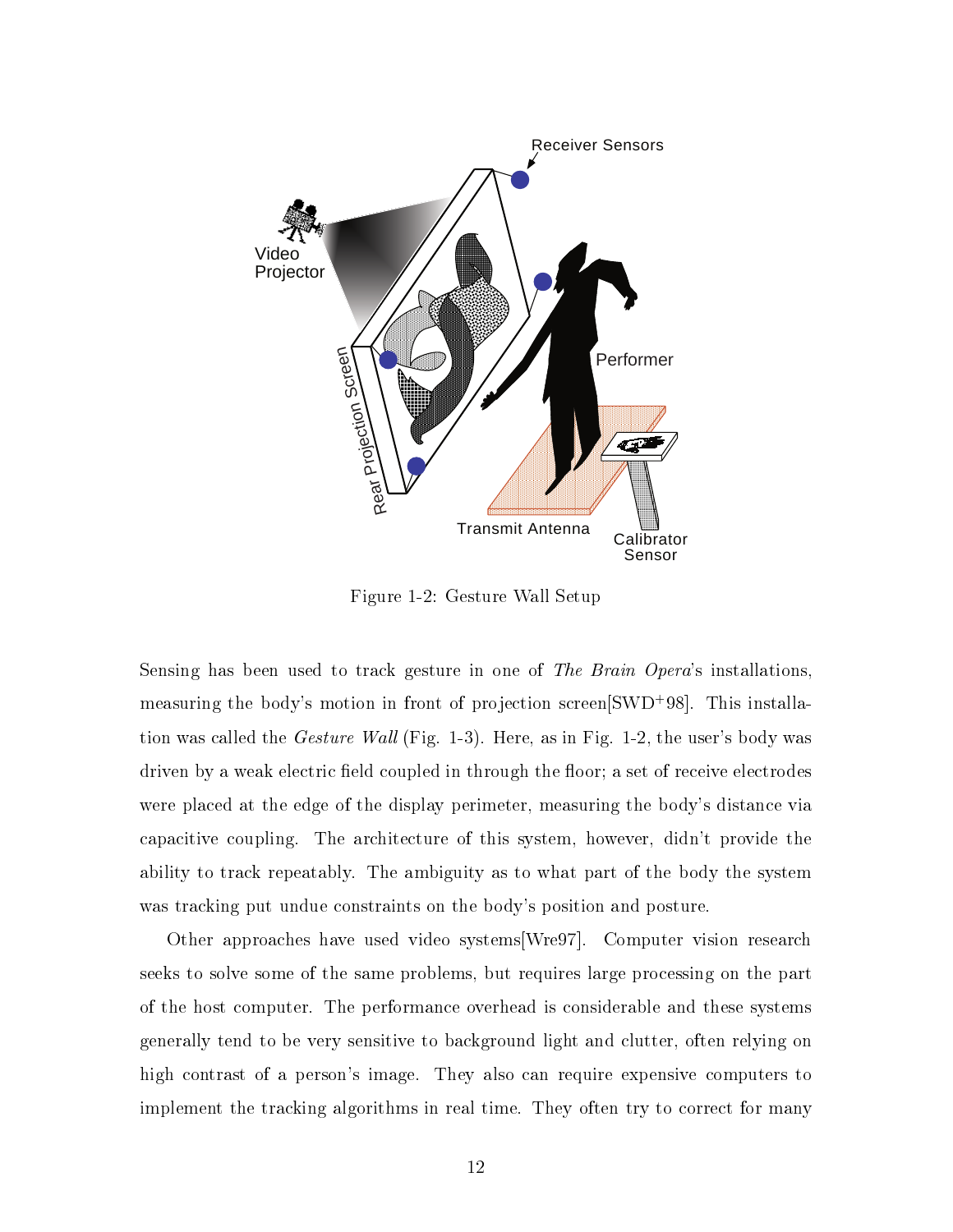

Figure 1-3: Gesture Wall In Use

of these problems and derive 3D through the use of multiple cameras[Aya91] as in the SmartDesk installation (see Fig. 1-4)[AP96], although still costly, introducing more ambiguity and processing, and not well-suited to tracking hands just above the screen.

Other commercial optical systems have been released for such interfaces. The Dimension Beam, from Interactive Light[www.interactivelight.com], uses the simple intensity of an infrared light source, as reflected off a person's hand, to measure range[FW95]. This system, however is a one-dimensional sensor and is sensitive to material color and background light, as it responds only to unprocessed intensity.

The largest commercial market for 2-D surface tracking devices has been in "smart wallboards", that digitally record handwriting. While many of these systems require contact or pressure to be applied against the sensitive surface (working like a large touchscreen), others detect the position of objects just above the wallboard. Most of latter employ optical sensing, which enables simple, passive reflecting targets to be easily detected in a sensitive plane defined by a collimated light source, such as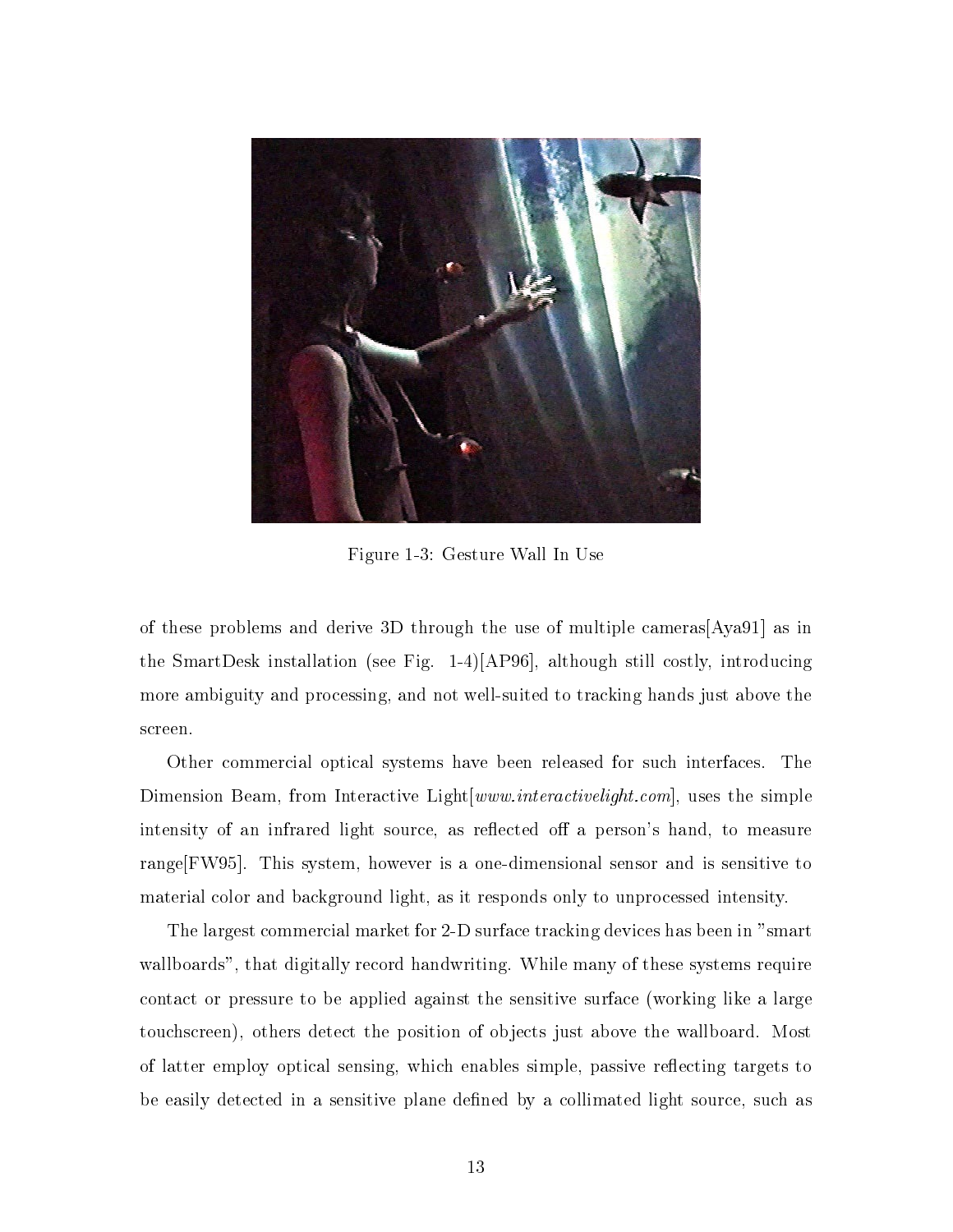#### **Stereo Cameras**



Figure 1-4: The Media Lab's SmartDesk, Tracking hands with Multiple Cameras

a diode laser. The requirement of these retro-reflectors detracts from an interface's ability to be transparent to the user and effective in allowing natural motion. Many of these wallboard sensors are not by themselves ranging systems, but rather rely on triangulating multiple angular measurements. These systems then have the drawback of being able to unambiguously track only a single object.

Other technologies are also being used in attempts to create interactive surfaces. The Holowall<sup>[</sup>ROMK98] is an installation, designed by researchers at Sony, that employs IR-sensitive cameras behind a screen with rear projection[RM87]. There are also IR transmitters behind the screen that blast the surface with invisible IR light. The video cameras are sampled by a computer and the amount of IR radiation reflected from people on the front side of the IR-transparent projection screen is measured by the cameras. This method is very sensitive to background IR light and clutter, as well as having the large overhead of the video processing. It also requires an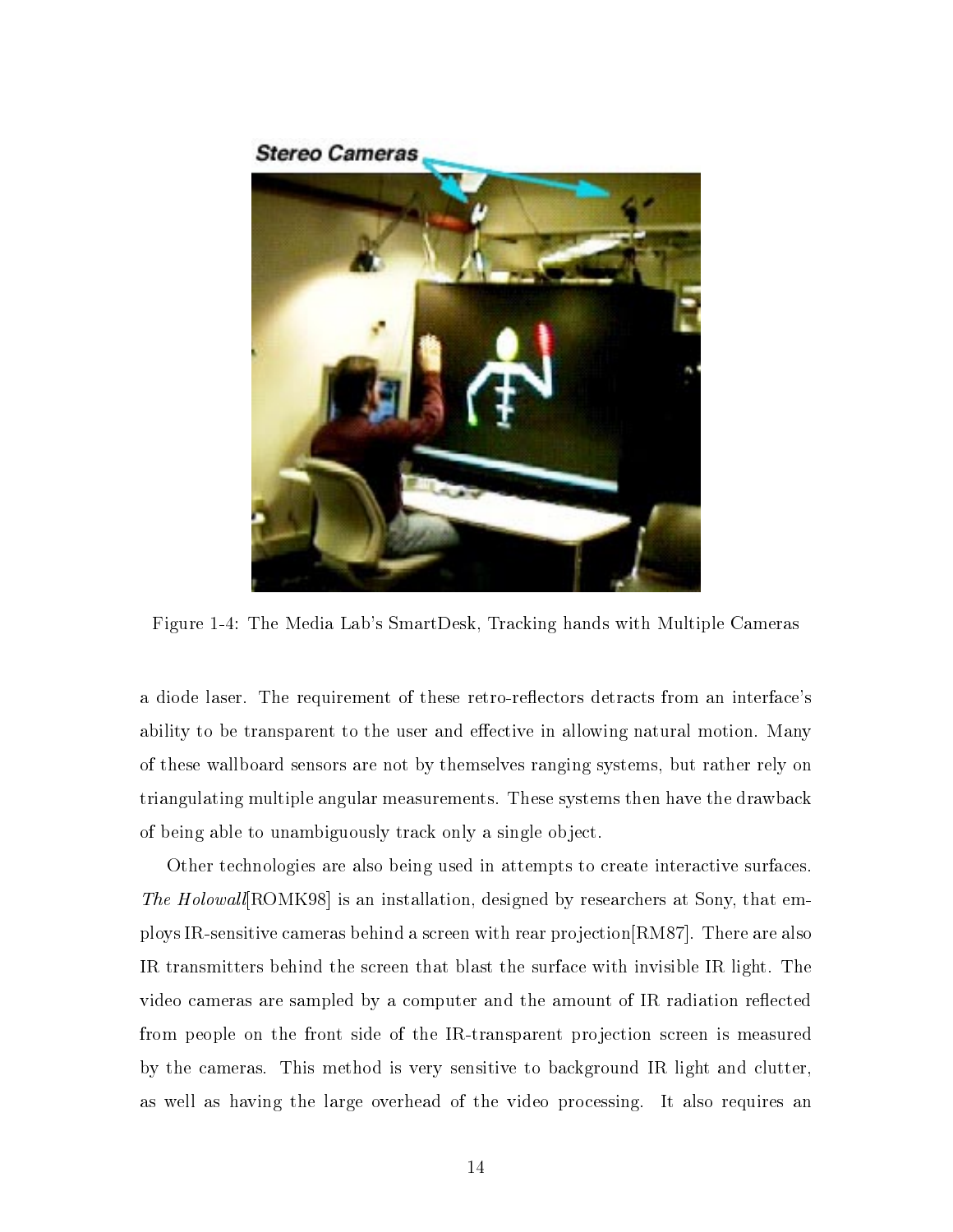IR-transparent display screen.

There is essentially no non-contact interface available at the moment that can track a user interacting with a smart wall without introducing considerable constraints or performance compromises. This prompted research into a smarter interface, and encouraged a look at scanning laser rangefinders, which measure both range and angle from a single location.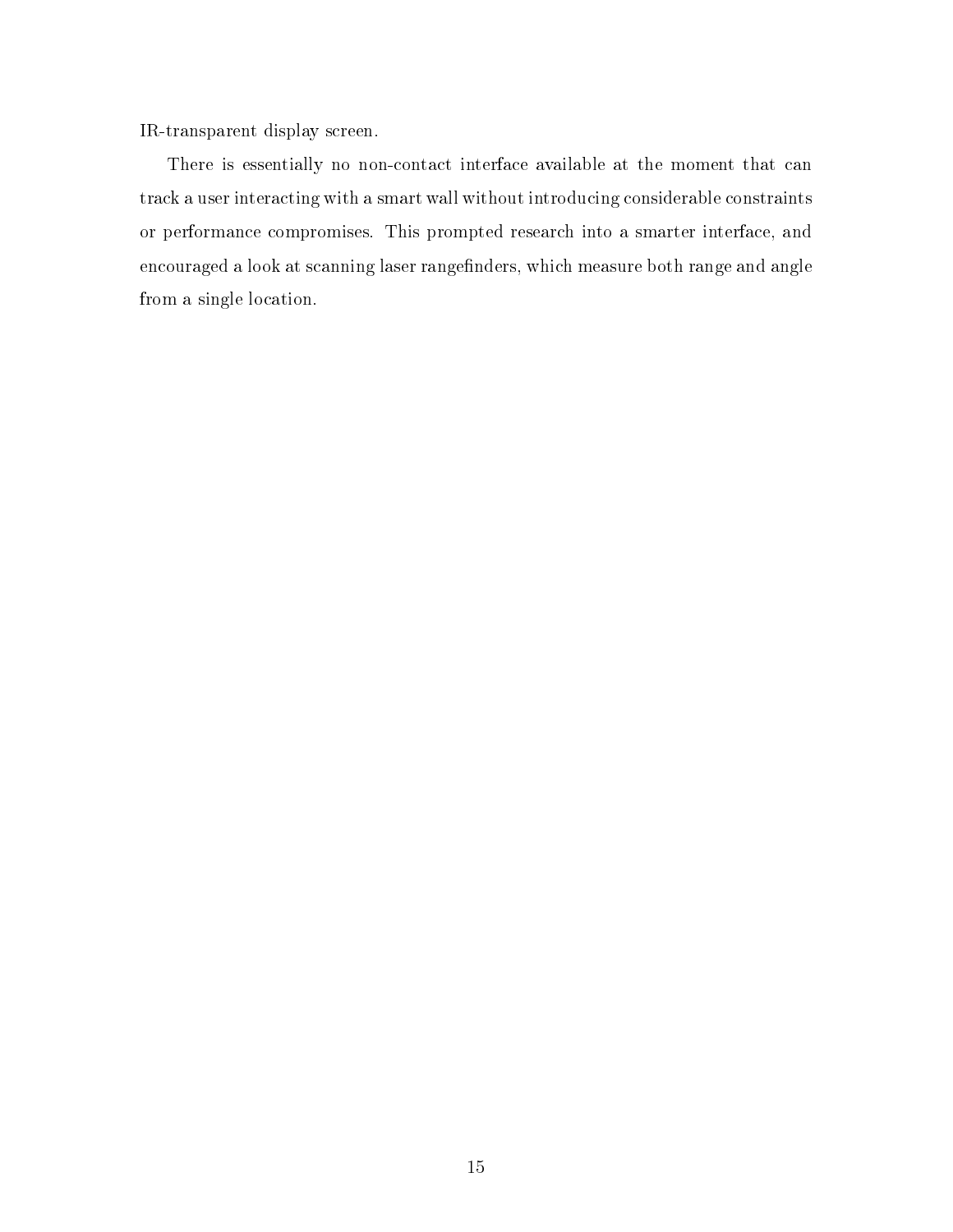## Chapter 2

## Rangefinding

### 2.1 Advantages of Laser Rangefinders

Laser Rangefinders have the capability of tracking objects in free space without ambiguity. The laser highly-collimated beam provides a unique sample point that enables this method to accurately track particular objects over large ranges in distance. In addition, the amount of time it takes the light to reach the target and return as reflection can be accurately measured, enabling one to use the speed of light as a reference for measuring distance, as incorporated into a variety of laser rangefinders. Sonar can also be used, but the travel time of sound is 6 orders of magnitude longer than that of light. There are also other optical range finding techniques that rely on triangulation, but these simply take advantage of the unique sampling point or pattern and do not use the time-ofight of the beam. Radar and sonar generally have much broader beams, thus cannot be used to easily image the intricacies needed to track precise human hand gesture.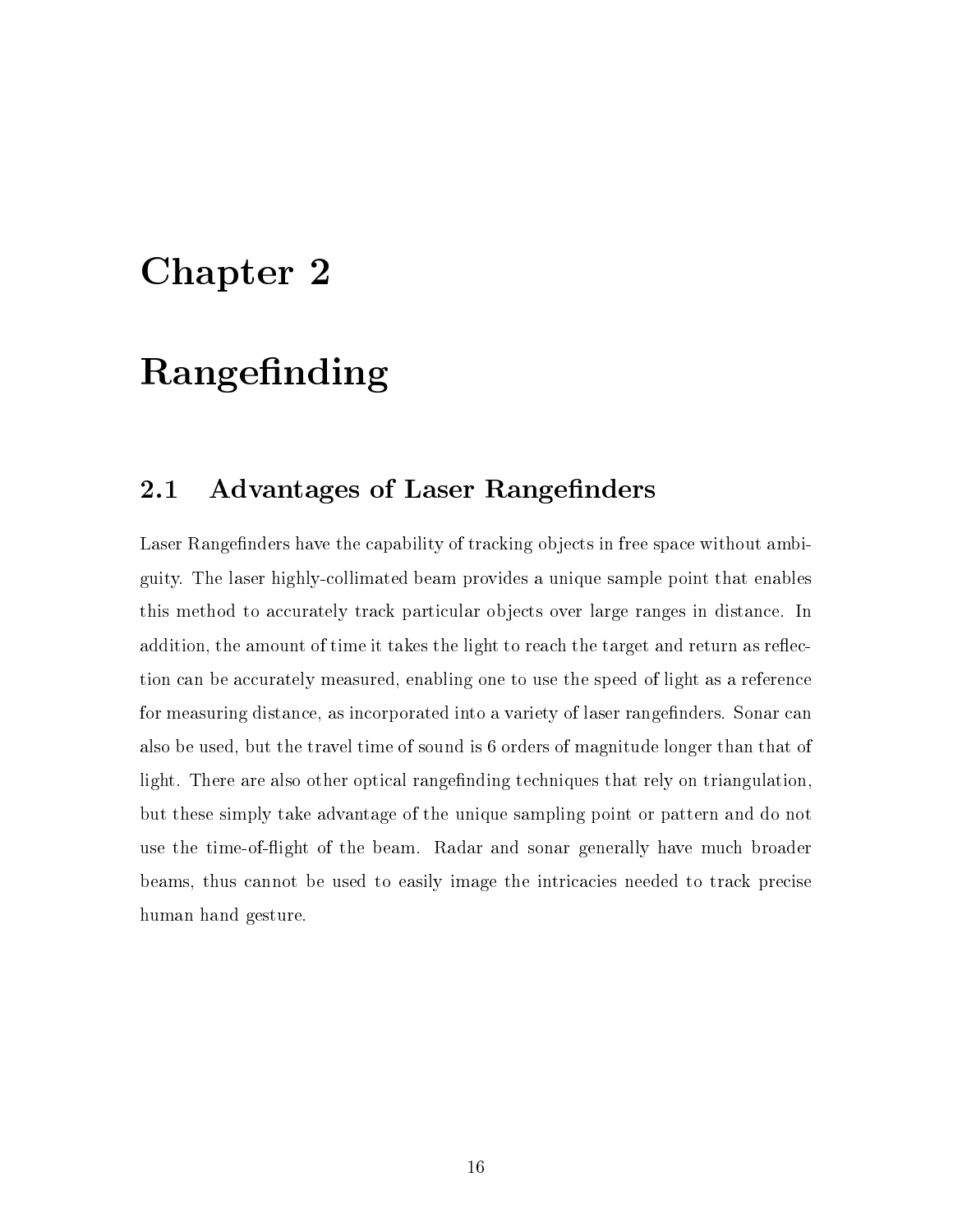

Figure 2-1: The Softboard from Microfield Graphics

### 2.2 Methods of Rangefinding

### 2.2.1 Triangulation

The most common laser rangefinders, triangulation devices, come in two varieties. The first employs a single sensor. These devices optically image (via a lens) onto a position-sensitive photodiode or an imaging array. With every change in range, there is an associated change in the incident angle, hence imaged position of the reflected beam. This technique is commonly used in optical proximity sensors[CG95]. This measurement is nonlinear, asymptotic with distance. These devices are often used for proling surfaces[PTR+ 98] and typically have short active ranges, well suited to capturing 3D surfaces for computer graphics applications. A compact device can be constructed for a reasonable cost, but it will not meet the required accuracy spec-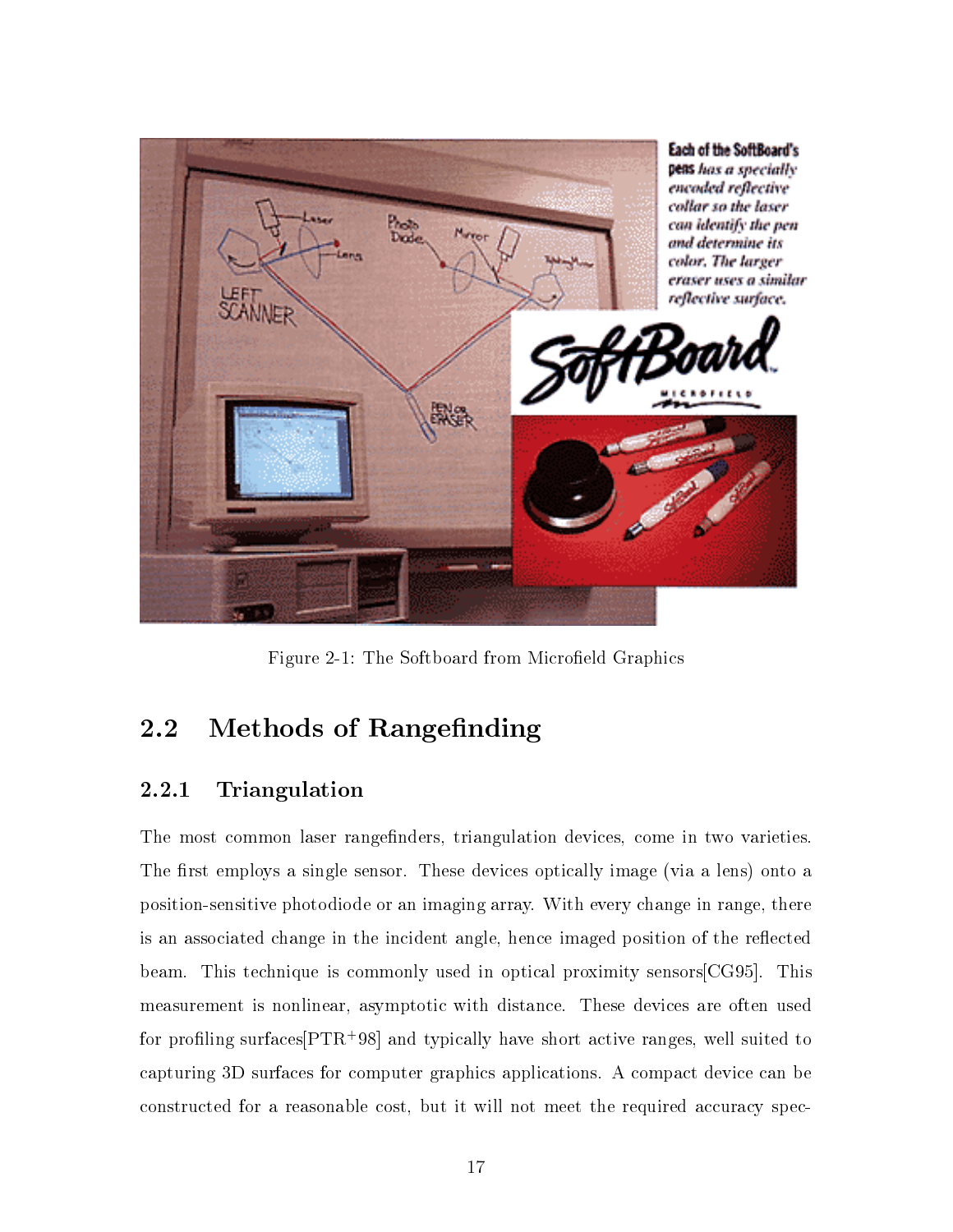ication across several meters[BFB+ 98]. Another type of triangulation rangender is one that uses two incident beams at a fixed angle. The distance between the two beams imaged is thus a function of range. This system is also nonlinear and has the additional problem of not being able to be scanned planarly. This system is often used for surface imaging on a very small scale[Rea97]. The third type of triangulation system uses two scanners and independently calculates the angle of an object relative to each scanner, purely determining its x,y position. A well known example of the system is the "SoftBoard" by Microfield Graphics[Egl94](See Fig. 2-1). This system incorporates the two displaced laser scanners atop a white board, each of which only measures angle. A user is required to write with special pens identied by a barcoded retro reflector on the tip. This system is only used to track a single object due to the requirement of the dual scanners. These types of rangefinders work well in this application, but are clearly not the best solution for a free-gesture, multi-hand, bare-hand input device over a large surface.

### 2.2.2 Time-of-Flight

Time-of-flight laser rangefinders Rea97 rely on a simple principle. They function by measuring the time that a pulse of laser light takes to eminate out, reflect off a target and return to a reciever on the rangefinder. This measurement is linear with distance, improving on triangulation techniques. This system employs the least analog hardware, only requiring a pulse generator and a simple high-gain reciever. Since one only requires a logic-level signal from the returning wavefront, a simple fast amplier circuit can be used. The system relies on a high speed time-to-digital converter(TDC)[Gen91] (potentially a just a fast counter), and a fast photodiode to maintain the timing information. Since this method isn't bound by distance, it is easily scaled for varying ranges. Many methods employ dual phase-locked clocks for varying levels of accuracy  $[BS91]$ . These rangefinders are the type that are most often used on military aircraft and vehicles. Theoretically, they could be scaled easily and used most effectively, since they are digital in many aspects.

There are variations on the time-of-flight rangefinder that measure frequency.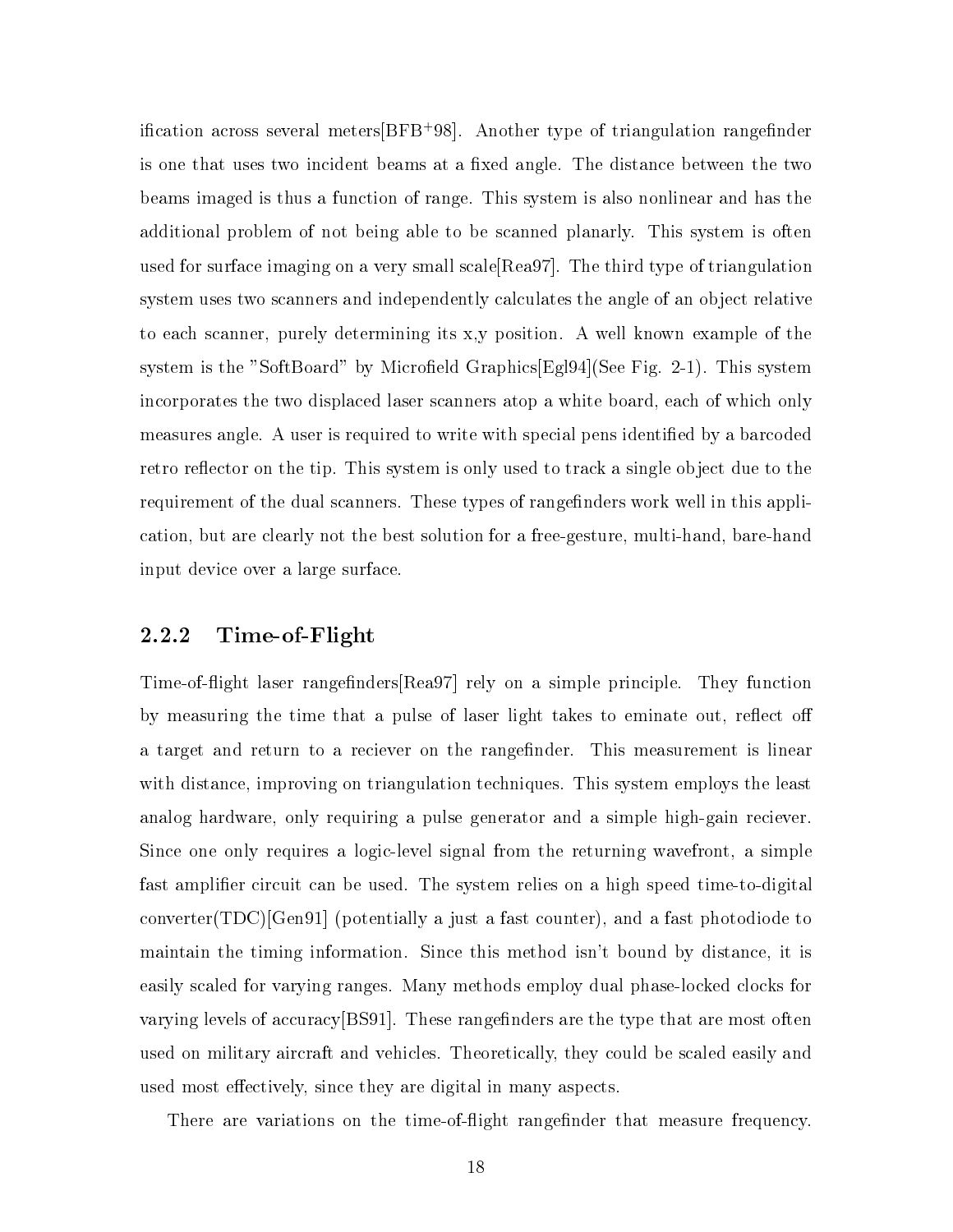The Acuity range finder uses such technique  $|www.acuity$ research.com. It measures the frequency of a an oscillating feedback loop composed of a laser diode and the receiver; the transit time of the light to and from the target forms the delay line that defines the oscillator's frequency. In both types of devices, the receive and transmit electronics can be very similar, but the fundamental output is different, one being the period and one being the frequency. The frequency measurement can be done easily using analog or digital technologies. The period can most easily be done digitally. Time-of-flight rangefinders have the problem of being partially sensitive to background noise, since this method doesn't synchronously detect the laser; they generally use a very intense but brief pulse of laser light to readily be discriminated.

#### $2.2.3$ **Continuous Wave Phase**

For our purposes, phase-measurement devices improve on triangulation rangefinders in many ways. The first and most important distinction is that phase is a linear measurement. Phase-measuring devices determine distance by determining the phase delay of a continuous-wave, amplitude-modulated beam. The major limitation to such a system is given by the modulation frequency, as the range measurement will phase-wrap after one wavelength isreached between the laser and photodetector (a half-wavelength from the scanner to the object if the laser and detector are colocated), and the achieved resolution is inversely proportional to the wavelength. Since we are considering the speed of light, even at tens of Megahertz of modulation, the wavelength is still several meters. Because they are synchronously detected. phase-measurement devices are also less sensitive to background light and noise as well. These are often used for high-end measurement applications, (producing submillimeter resolution across large ranges)[HHO94], and at today's prices, the cheapest of these systems that respond fast enough for real-time scanning can still cost on the order of \$10,000.00, which is too expensive for common HCI usage. The tolerances for user interface applications aren't that strict, however, and the same techniques can be incorporated in a less accurate and lower-range version that can be designed at lower cost.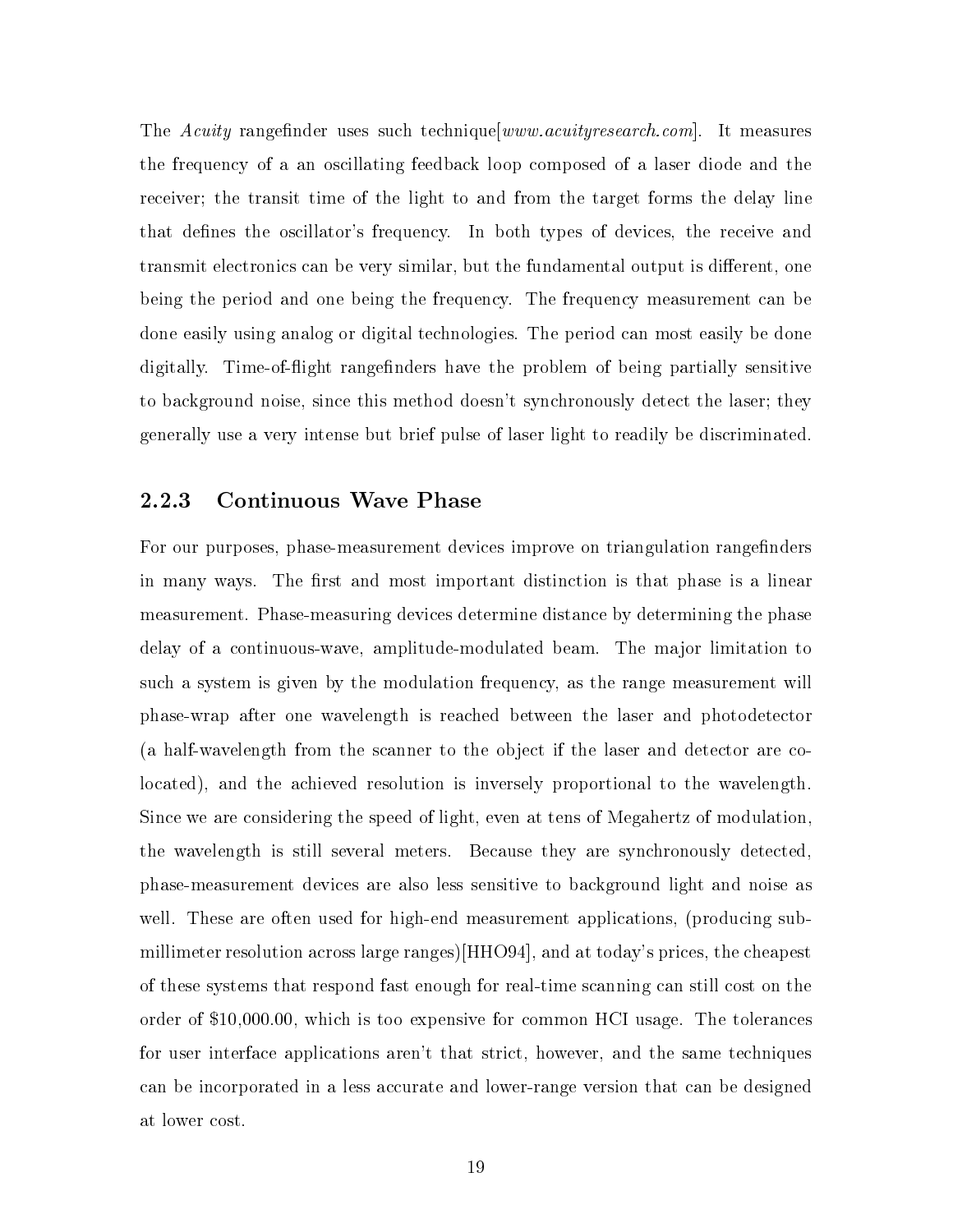This, as are of all the devices introduced here, is still an optical system, thus is subject to occlusion of inline objects along a single ray; usually answerable through software tracking filters[RK94] or dual scanners.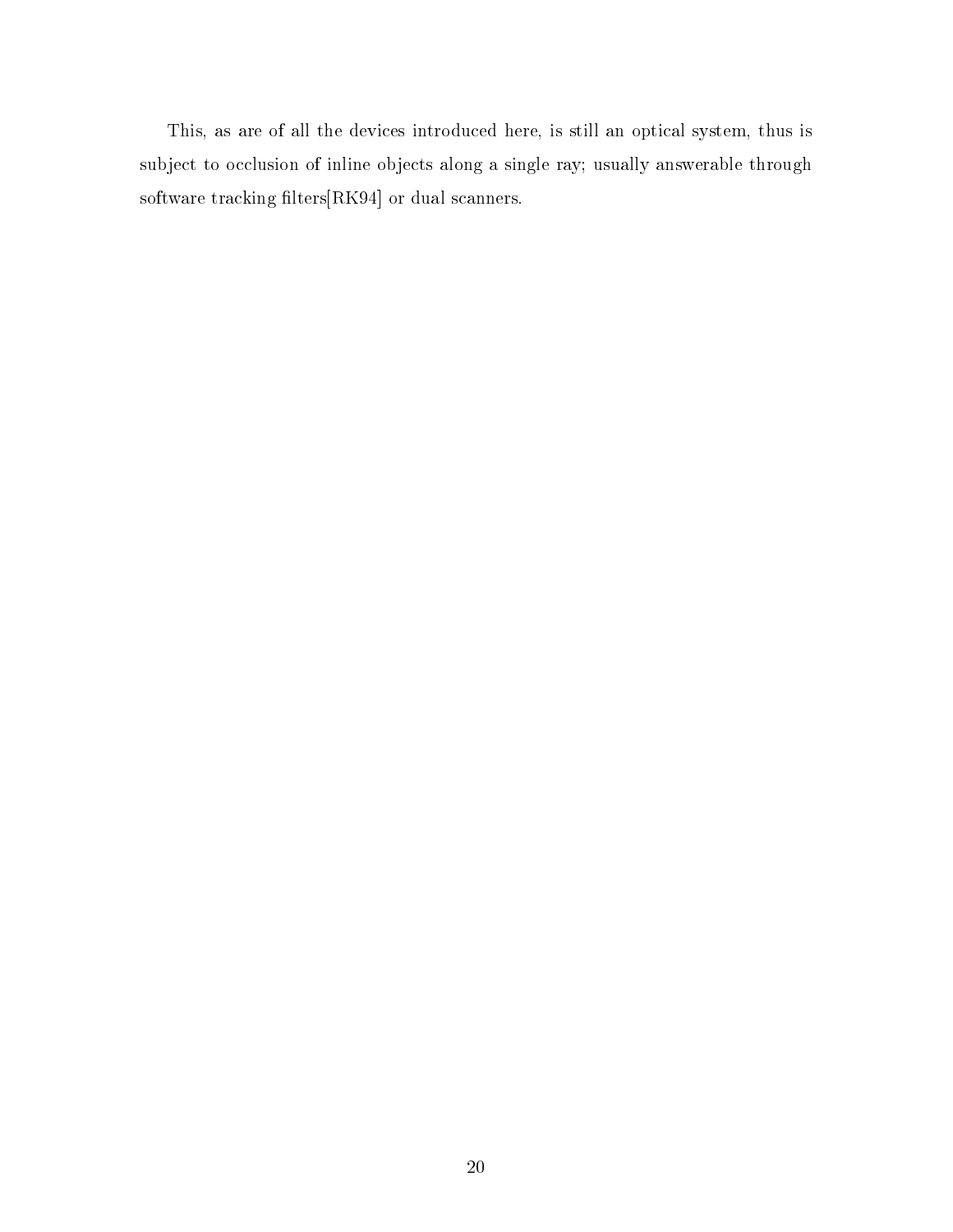## Chapter 3

## Design of the Rangefinder

Two different rangefinders were developed using two of the methods outlined in Chapter 2. Both a triangulation device and a continuous-wave phase measurement device were constructed. Although the phase device was the obvious winner theoretically, we chose to build the triangulation rangefinder first, as it was electrically much simpler. We found that the non-linearity of the triangulation range measurement was unsatisfactory for a compact user interface over long distances, but were able to pull out some useful data when scanning a small area. After more electronics design, we were able to build the phase-measuring device. Two units were constructed, a prototype using mostly hand-stuffed boards and a second revision, using all printed circuit boards. The first version was also built using expensive off-the-shelf prototyping optics hardware, while the second version was built using simple, custom-built mechanical assemblies. After another modest design simplication, this device should be ready for prompt duplication and limited-run manufacturing.

### 3.1 Triangulation

A triangulation rangefinder was constructed as a starting ground for the development of low-cost laser hand trackers[PS97]. As this technique can be explored using video cameras or simple, low-frequency photodiode circuits, it is a relatively easy first step to examine the utility of such devices. Our triangulation prototype consisted of two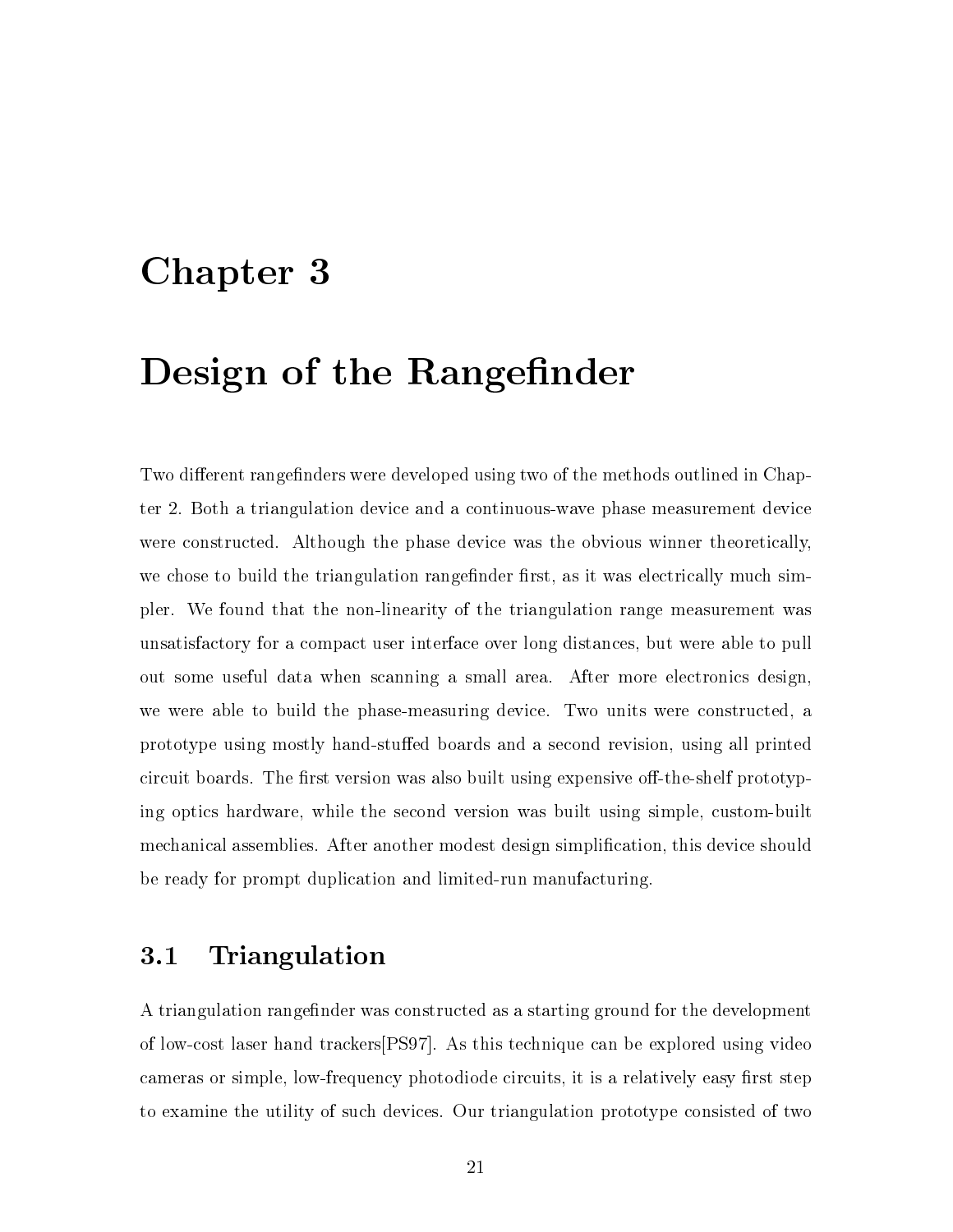

Figure 3-1: Triangulation Rangefinder

components; a scanning head and a synchronous photo-detector.

### 3.1.1 Lateral-Effect Photodiode Camera and Scanning Assembly

The head-scanning module consists of a few subassemblies. It contains the laser driver, the lateral effect photodiode camera, the start and stop phototransistors and the scanning optics. This arrangement is depicted in Figs. 3-1 and 3-2. The scanning optics are arranged to align the laser in a vertical line with the camera. The scanner itself is a cut piece of mirror, glued into a delron mount, attached to a DC toy motor. The mirror assembly scans the camera view and laser together, such that the camera images laser reflections along a constant vertical line. The photodiode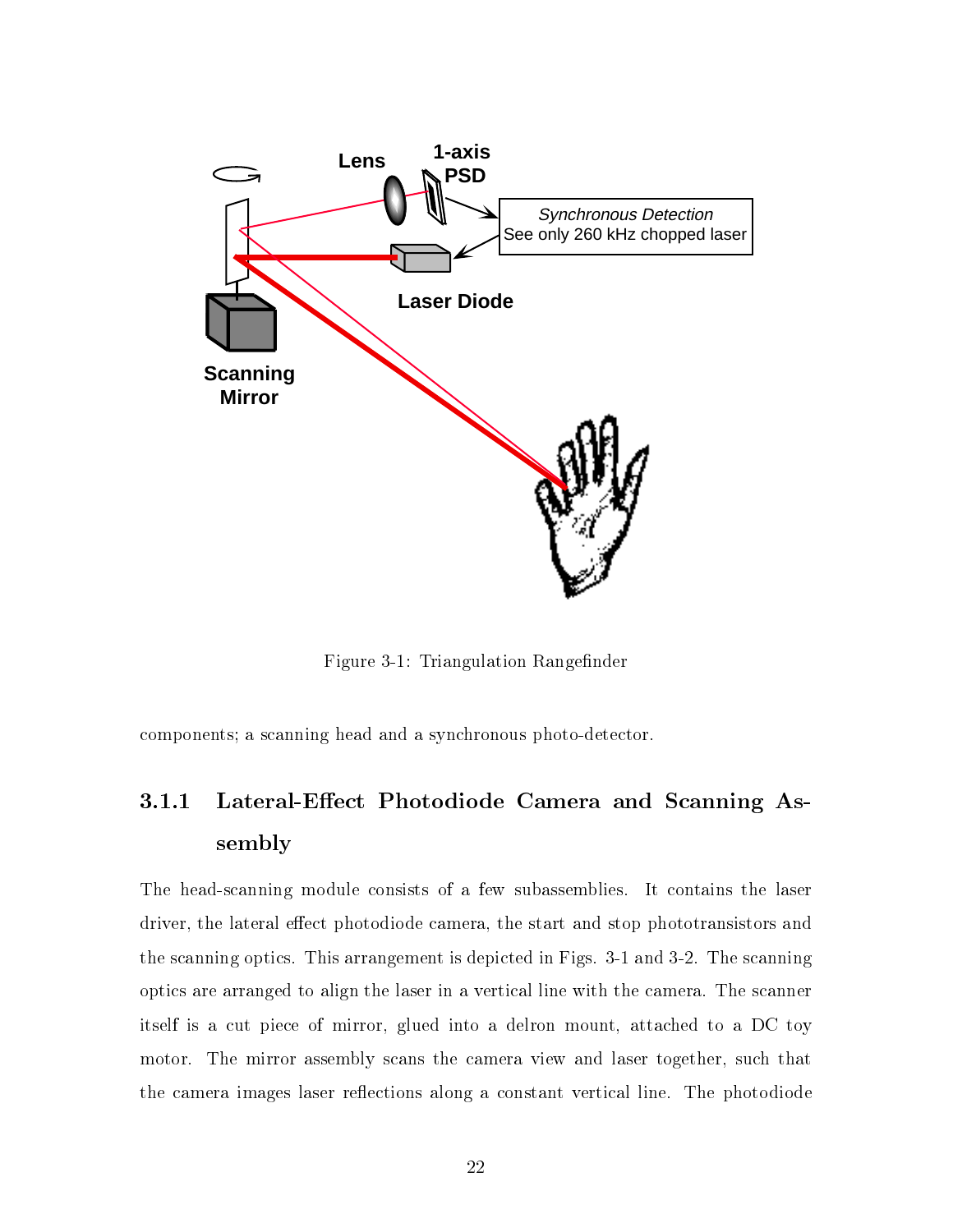

Figure 3-2: Triangulation Rangefinder Scanning Head

camera contains a one-dimensional Hamamatsu lateral effect photodiode and frontend amplier for the top and bottom signals. The phototransistors are used to trigger the microcontroller to start and stop sampling at the beginning and end of the scan. The two photodidode signals, along with the phototransistor signals, are sent to the main rack unit. Although a video camera could be used to image the reflected laser spot $[Box88]$ , we opted to use the lateral effect photodiode system because of the attenuation of background light from synchronous detection and the lack of any image processing overhead.

### 3.1.2 Synchronous Detector and Position Computation

The laser is amplitude modulated with 262Khz square wave. The rack unit contains a synchonous detection circuit as well as the sum and difference computations. The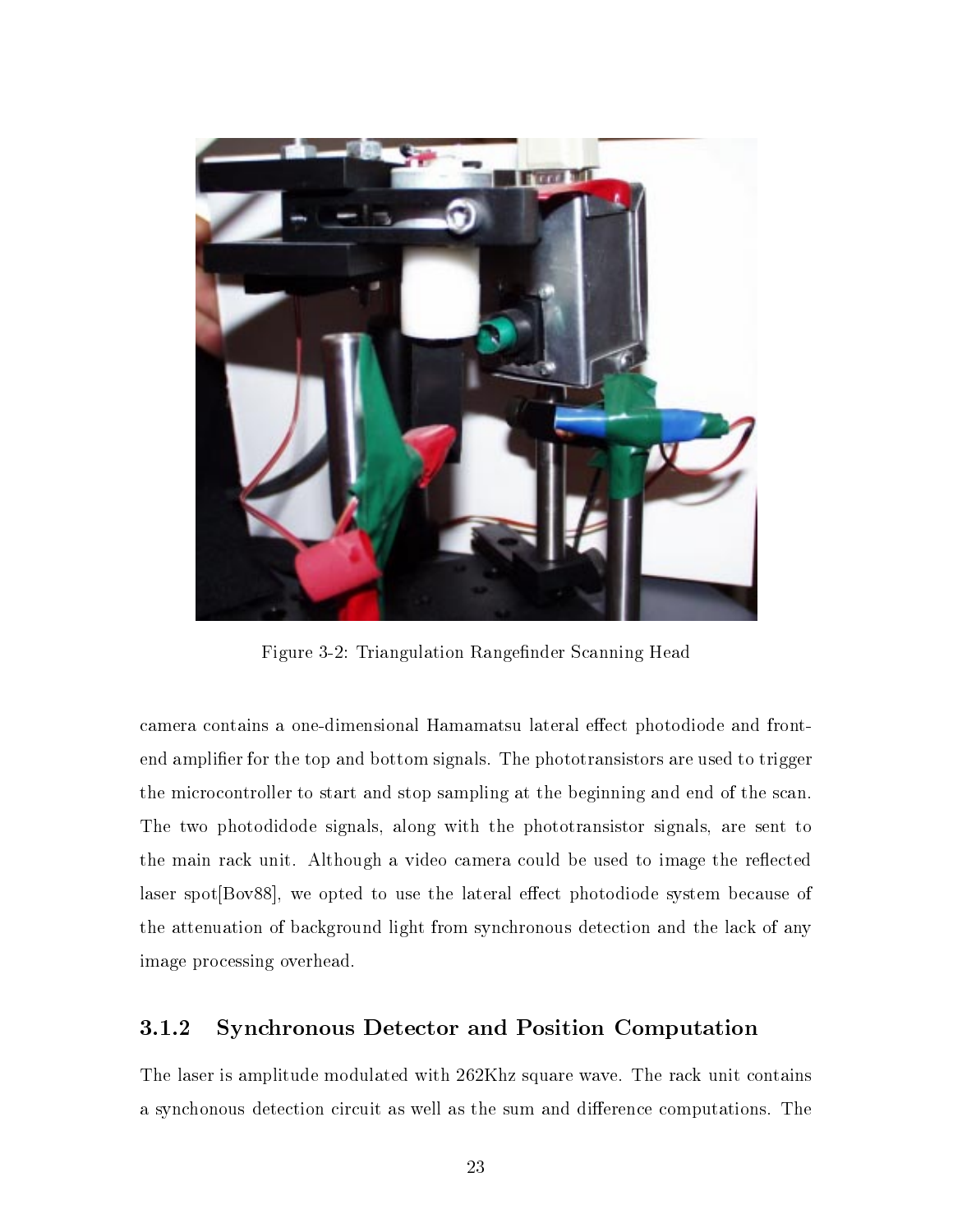

Figure 3-3: Triangulation Position Detection Circuitry

following equations are used to determine the asymptotic range, where top and bottom are the corresponding amplied photodiode signals. The normalized position of the imaged spot on the photodiode(y) can be calculated via Eq. 3.1. The distance(r) can then be computed with an additional scale factor( $s$ , the baseline distance separating the detector and the laser), the focal length of the photodiode optics( $f_o$ ), the resulting magnification factor( $m_o$ ) and the angle of the incident beam to the photodode's lens as measured from the baseline( $\theta$ ).

$$
y = \frac{top - bottom}{bottom + top} \tag{3.1}
$$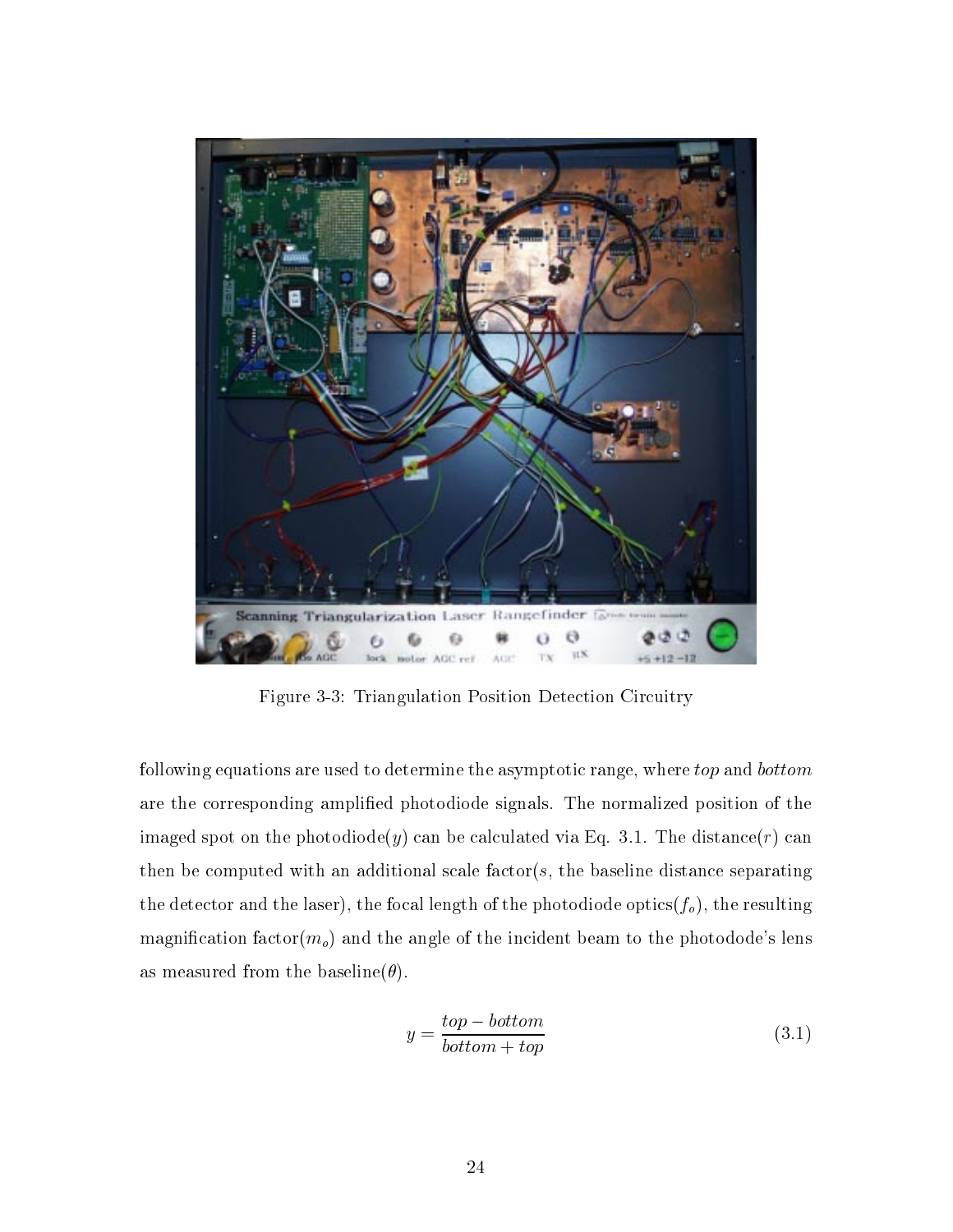$$
r = \frac{sf_o(m_o + 1)\cos(\theta)}{y} \tag{3.2}
$$

After the signals are amplied in an AGC amplier(using the demodulated sum as a reference), and brought to baseband by the demodulator, this computation is done using two simple opamp circuits that are then fed into a multiplier circuit configured as a divider. The phototransistors are used to trigger a ramp circuit, used as an analog timing reference for interpolating the mirror angle between the start and stop pulses. The ramp is built out of a phase-locked-loop, locked to the motor speed. This allows the unit to maintain a continuous measurement of angle, independent of average motor speed. The ramp signal, along with the range signal, is sent to the microcontroller board. An image of the circuit boards appears in Fig. 3-3.

#### 3.1.3 Data Acquisition and Analysis

A data acquisition board based around the Motorola 68HC11 microcontroller is used to interface the rangefinder to the host computer. It performs limited data analysis and reduction. Figure 3-4 shows this system in operation, tracking a hand across a scanned tabletop. However, this system was never used with a more sophisticated program, as it didn't provide enough range for the intended application. The useable range was less than one meter. The asymptotic falloff with  $1/r$  (see eq. 3.2) severely limited the dynamic range of the system. This opted for developing the phase-measurement device.

### 3.2 Continuous Wave Phase

A continuous-wave (CW) phase-measuring rangefinder was constructed [SP98]. Two versions were built, a prototype and more robust version for public installations. For the purpose of the design, we shall describe the second, better-perfected version. The circuits were similar in both cases. The ma jor changes were mostly in data acquisition and software. Both devices were displayed internally at the Media Lab. The second device was shown with a public installation at SIGGRAPH 98 SRP98. The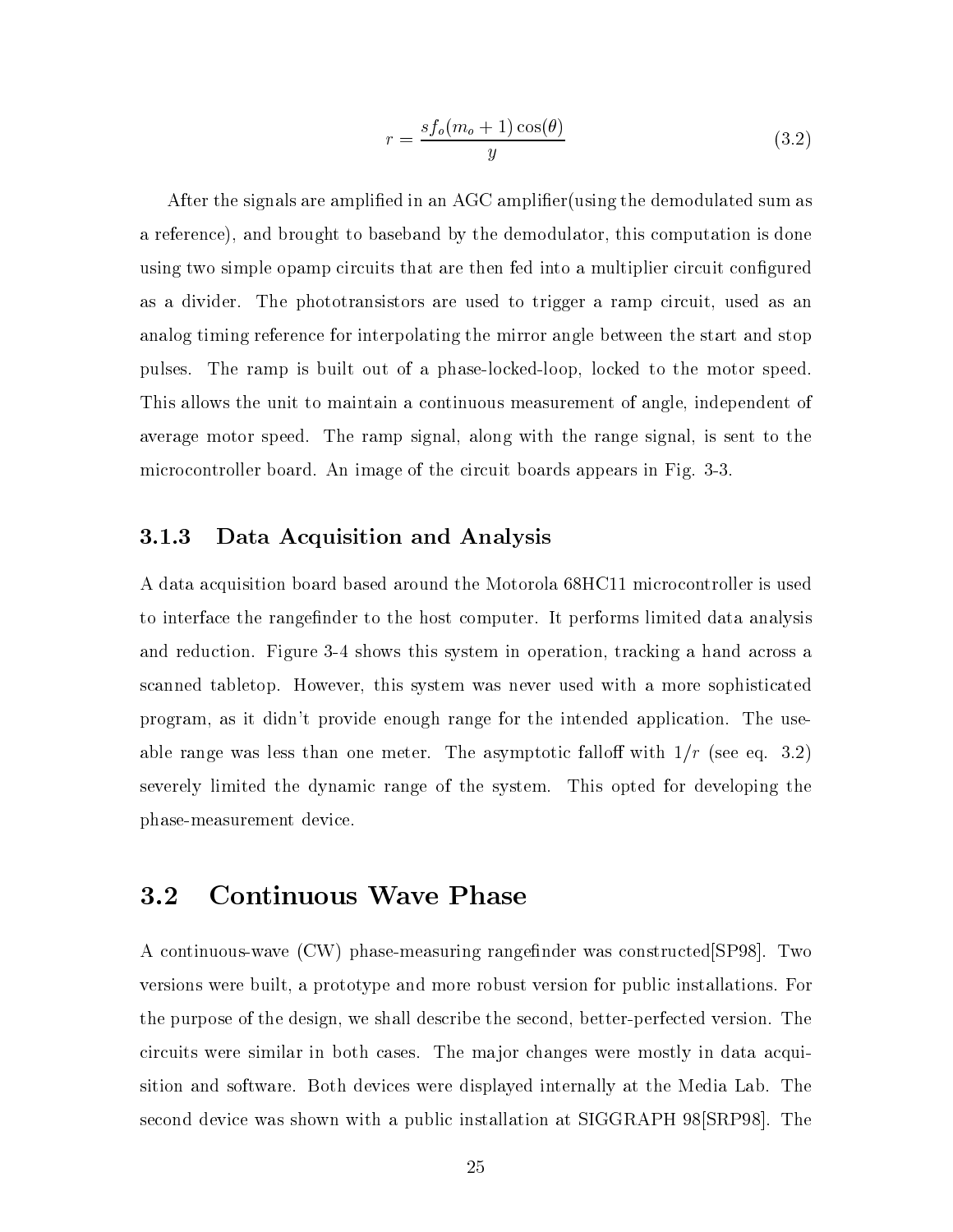

Figure 3-4: Drawing in the air, above a Smart Tabletop, with the Triangulation Rangender

continuous-wave device allows for a measurement linear in  $r$ . This is important in measuring long distances, allowing the device to return a linear measurement with the dynamic range evenly distributed about the active area. The continuous-wave device measures range by detecting the phase slip of an amplitude modulated laser beam. The phase slip can be measured by a phase detector or by quadrature detection. Quadrature detection allows one to disregard any phase loss in the circuit by calibrating the range after it is setup. In both cases, to avoid phase-wrap and range ambiguity, the measuring range must not exceed one half wavelength of the modulated beam (accounting for the return path as well). Thus the farthest distance that one can unambiguously measure here is one half wavelength. We chose a modulation oscillator frequency(25MHz) appropriately such that the allowed range of phase is within a reasonable amount of the distance we would like to measure. This produces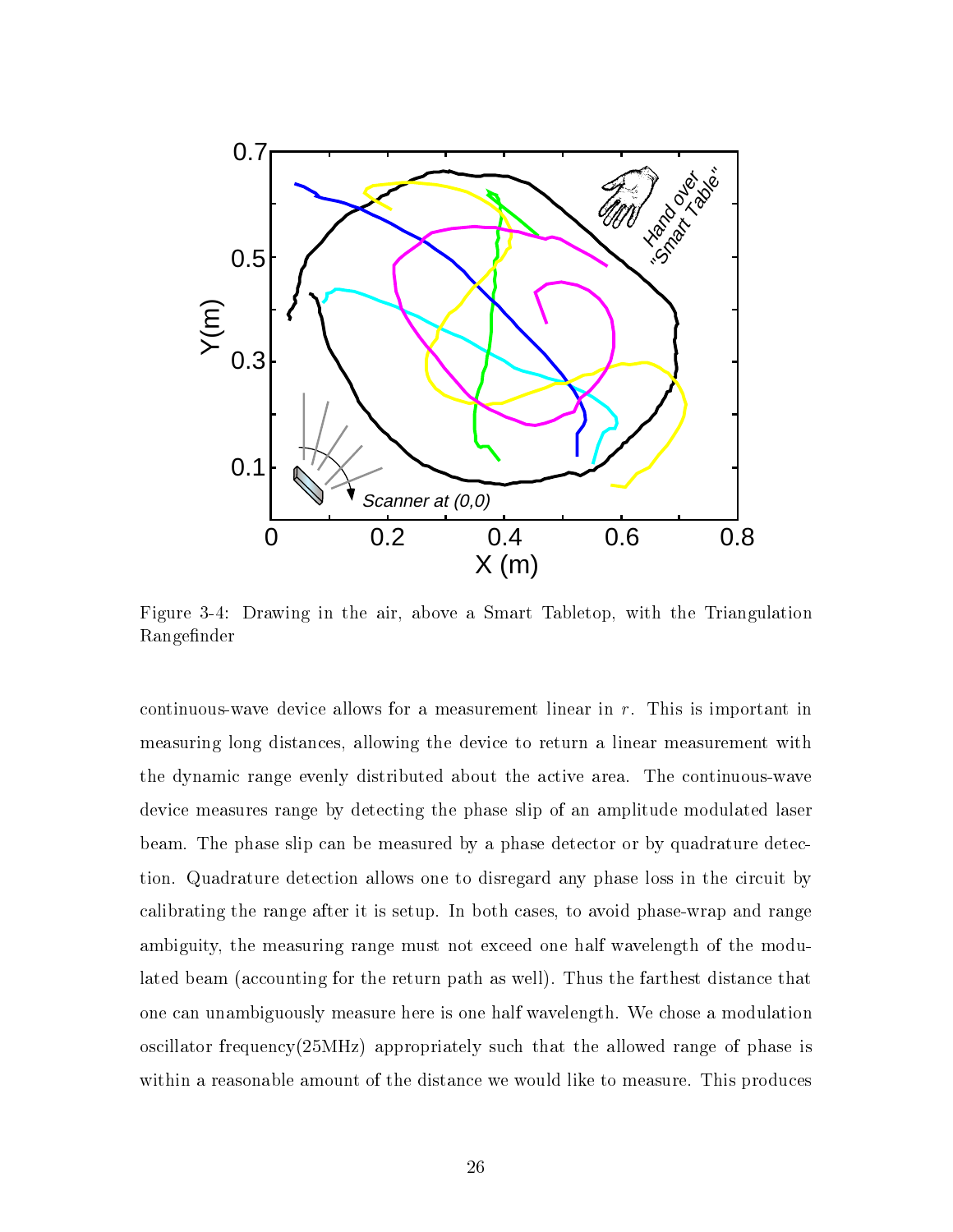

Figure 3-5: Block Diagram of CW Phase-Measuring Rangefinder

the following wavelength.

$$
\lambda = \frac{c}{f} = \frac{3x10^8 \frac{m}{s}}{25Mhz} \approx 12m\tag{3.3}
$$

This  $\lambda \approx 12$  meters thus allows us to measure up to 6 meters away from the range finder, well suited to the projection surfaces that were intended. It is possible to easily change the oscillator frequency along with the demodulation filter cutoff and thereby change the measurement range of the range finder for other applications.

The rangefinder was constructed modularly. As with the earlier triangulation rangefinder, the laser and receive optics and electronics were all in one unit. The demodulator was in a separated rack unit along with the microcontroller interface. As the operating frequency of the phase system increased by two orders of magnitude beyond the triangulation unit, many of the components were upgraded to reflect that change. This device was built and satisfied our criterion for such a system. A block diagram is shown in Fig. 3-5 and described below. Schematics of the system are given in Appendix A.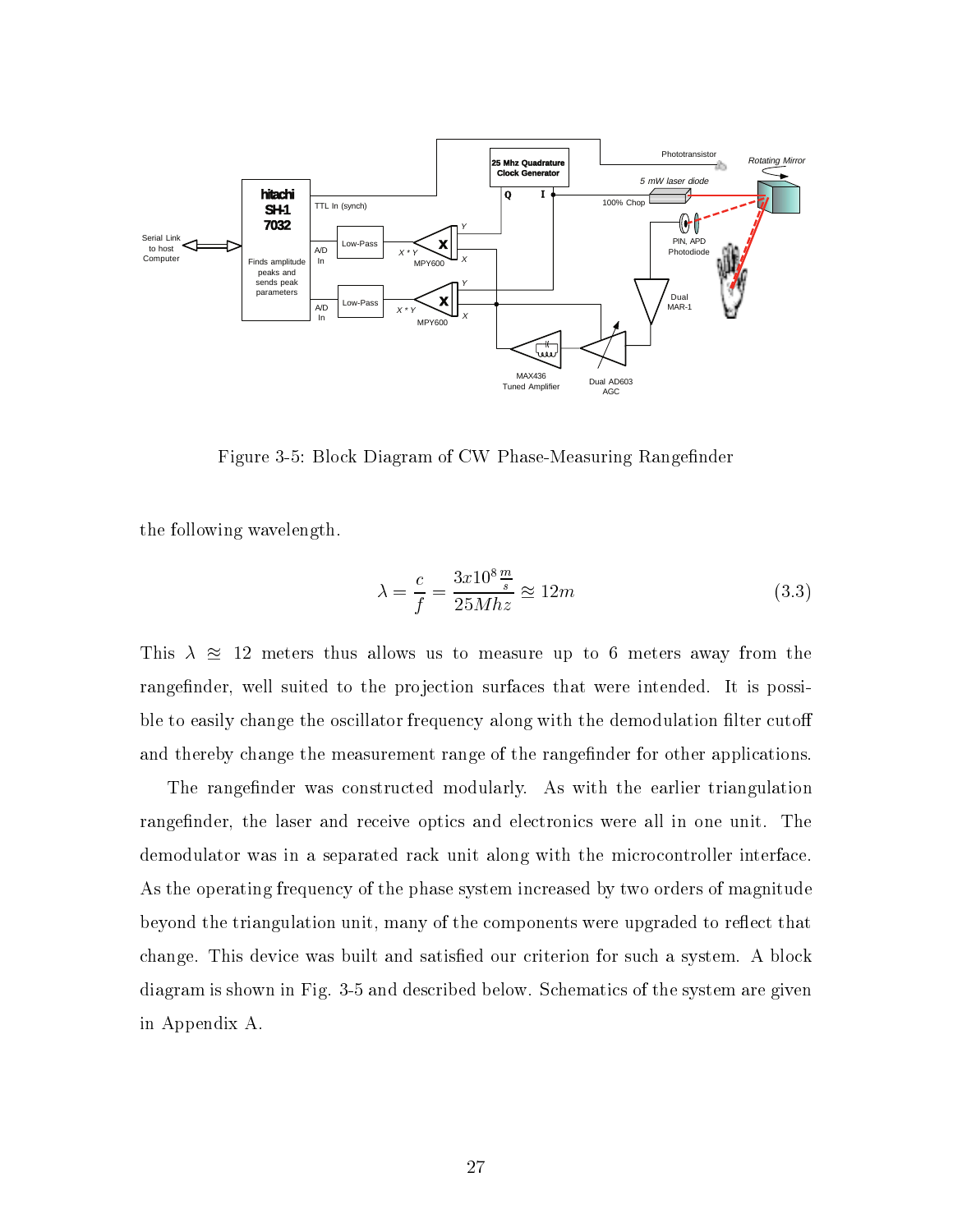#### 3.2.1 Avalanche Photodiode Camera Imager

The sensor for the system was a EG&G Optoelectronics CA30817E avalanche photodiode (APD). The APD operates in avalanche breakdown mode and creates a high gain junction. In order to operate in the avalanche mode, the photodiode requires a 400 volt back bias. This is accomplished by using a EMCO High Voltage Co. step up inverter. It is coupled to the photodiode by a simple passive low-pass lter stage, to attenuate noise. The photodiode camera contains two circuit boards connected back-to-back. The first board is the first amplification stage. The second board contains the second stage of the front end amplifier, an AGC, a tuned filter, and a line driver. The boards are mounted in a machined block of aluminum. A Thor Labs 1" optics mount is attached to the the block. A delron ring was machined to center the photodiode in the optical assembly. This is important, as the total active area of the photodiode is only 1. $\partial m n$  , making alignment critical. The first board requires only  $+12$  Volts. The second board runs with  $+5$  and  $-5$  voltage rails. These voltages are regulated on the board by 7805 and 7905 series regulators. The photodiode is directly coupled into a cascade of 2 Minicircuits MAR-2 2 GHz, low-noise, monolithic ampliers. The MAR-2 stages are coupled together, as well as coupled to the second board by  $.1\mu$ F capacitors. The two MAR-2 stages provide about 25dB of gain, each MAR-2 providing approximately 12.5dB. The first component of the second amplifier board is an Active Gain Control (AGC) circuit [AD695]. The AGC is built using two Analog Devices AD603 variable gain ampliers. They provide a low-noise, high-gain circuit circuit that can run at the frequency we desire. A switch allows this circuit to be ipped between an adjustable constant gain or the AGC mode, with adjustable reference. The AGC amplifier is able to provide up to 83dB of gain. In actual use though, the AGC was always on and the constant gain was never used, although handy for debugging. The feedback loop, following the AGC, is closed after an additional tuned amplifer stage. The tuned amplier is constructed out of a Maxim MAX436 wideband transconductance amplier. It is tuned to the modulation frequency using an iron core inductor. This allows the Q of the circuit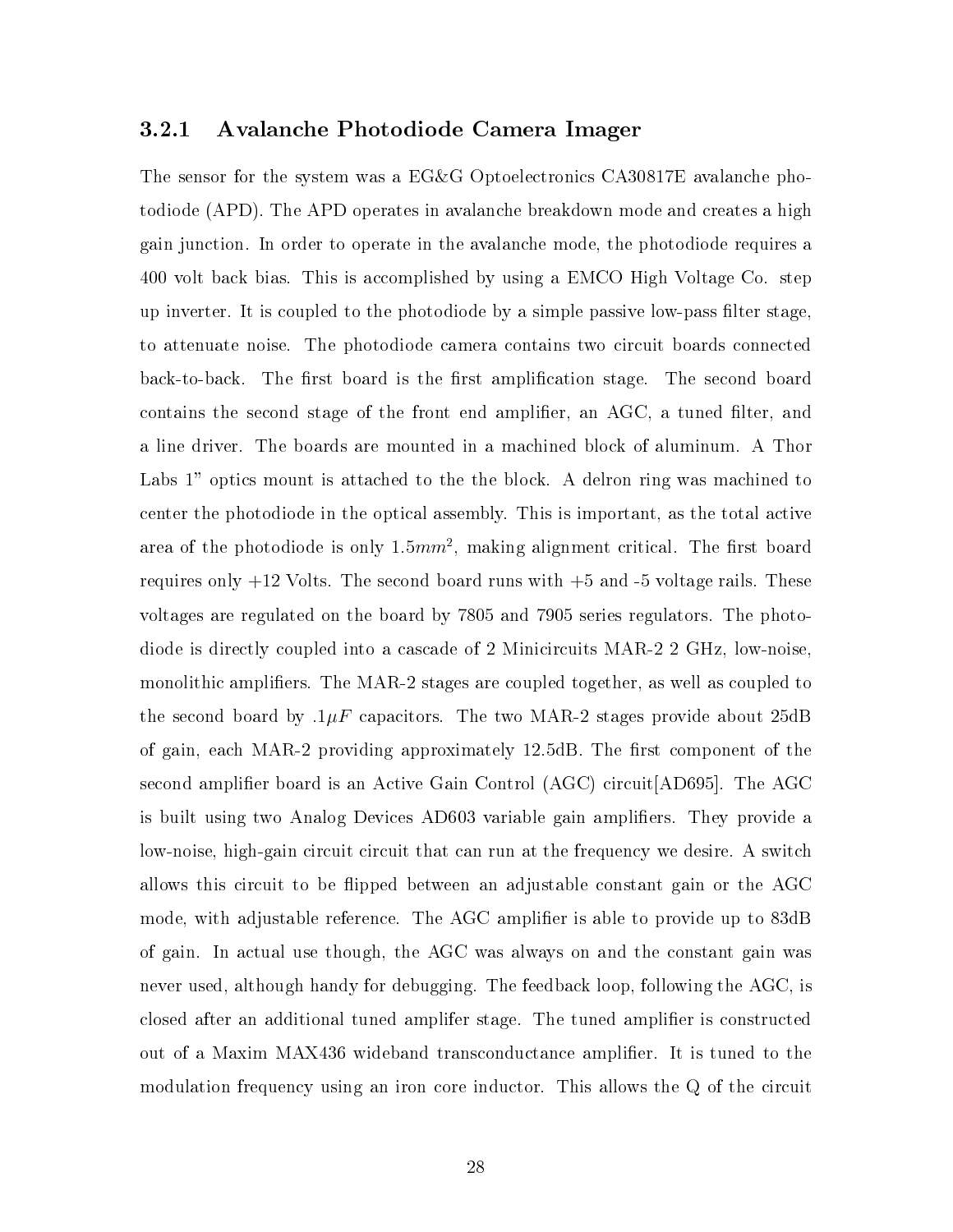to be maximized(providing an additional 30dB of gain). The MAX436 is followed by two Linear Technology's LT1223 100MHz current-feedback amplifiers. They are used as low-gain cable drivers (in actuality each provides an additional 7dB of gain then reduced by a factor of  $2$  from cable follows then  $\mathcal{L}$ stage and connects to the rack unit demodulator. The signal following the last stage is well-conditioned and stable enough to be fed directly into the demodulator. As the gain of both boards and photodiode together approaches 200dB, it was important to appropriately shield the boards and take considerable layout effort to prevent the laser modulation from contaminating the photodiode signal. The boards each have top and bottom ground planes. The aluminum mount is also grounded. The openings of the housing are covered by copper plates. The performance of this unit was optimized in the second prototype by incorporating lessons learned from the first prototype into the PCB board layouts.

#### 3.2.2 Laser Driver

The laser driver board was also attached to the main scanning assembly. It is housed in its own floating, shielded box, isolating it from the receive electronics. It contains a 50 line receiver for the 25MHz clock signal. The output of this receiver is connected to the gate of a fast Supertex VN1304 MOSFET. The drain of the MOSFET is wired to a 68 resistor, put in series with the laser diode, used to limit the drive current. A 5mW visible laser diode is used. For various tests, depending on the availability and cost, a range of wavelengths were used, varying from 630-670nm. The laser was to be driven at about 60mA averaged current (as the laser is to be modulated with a 50% duty cycle, the peak current can be higher than the recommended setting). The anode of the laser diode is connected to the laser power connection of the board. The power source for the laser diode can be switched on the rack unit. It can be a constant 5 volts or a servoed voltage, that is a function of the demodulated receive signals (the maximum of  $|I|$  and  $|Q|$ ). This allows the power of the laser to decrease with reflected intensity; e.g., increasing the measurements range by not saturating the front end amplifier stage when an object is close to the scanner and avoiding eye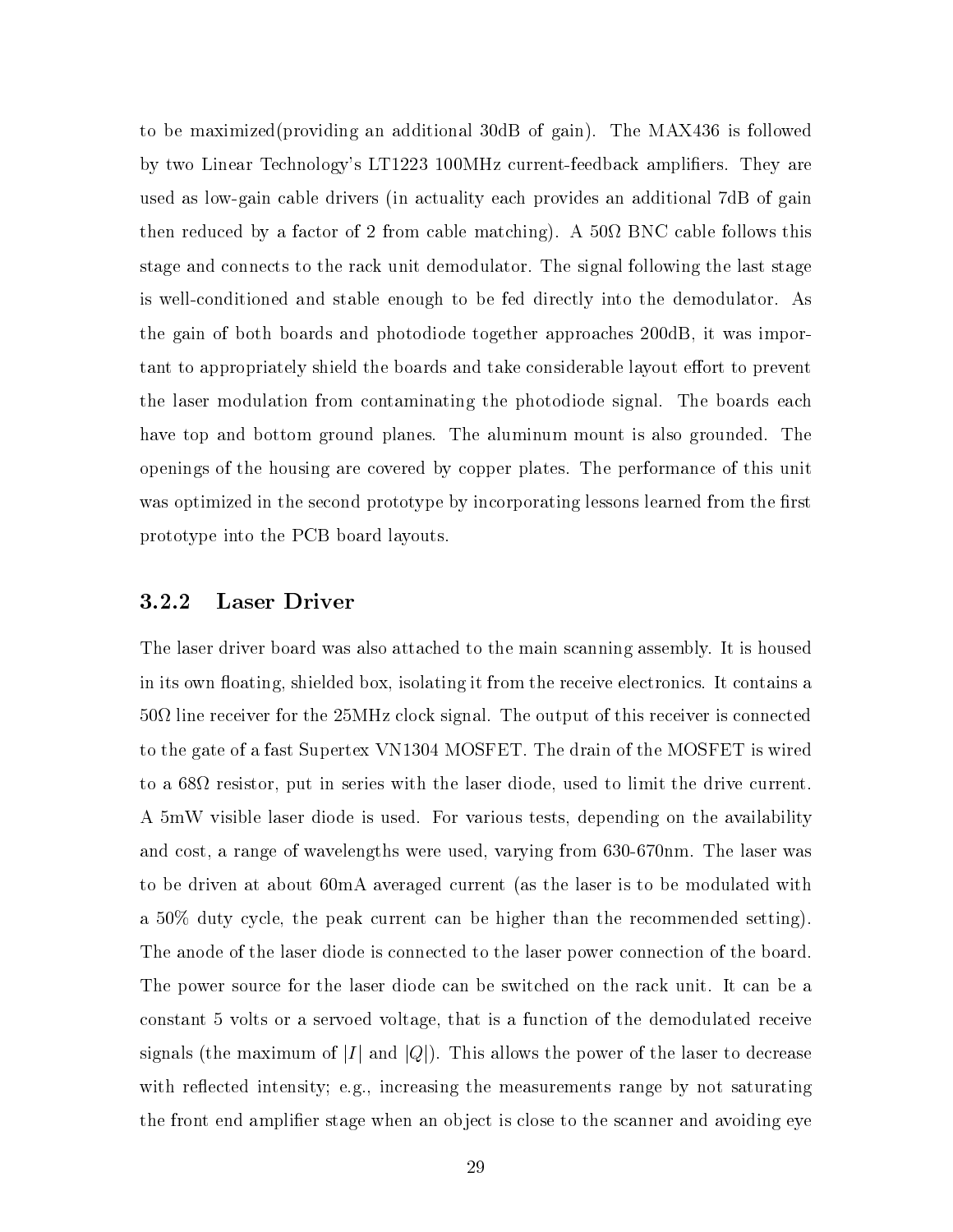damage should someone look into the laser at very close range. The performance of the laser drive circuitry allows the laser to be modulated well above the required 25MHz.

### 3.2.3 Optical Assemblies

The optical system(Fig. 3-6) had to be as simple as possible, yet allow for alignment adjustments in all axes. This was accomplished by shooting the laser at a right angle to the lens tube of the camera. A mirror was positioned under the lens tube to reflect the laser along the central axis of the scanner. The mirror can be angled up and down as well as left and right. Although the laser is vertically displaced from the camera's view, the mirror is adjusted such that the laser focuses at infinity onto the center of the photodiode. This geometry enables objects to be detected when they are displaced at least  $6$ " from the mirror. A photo of the actual refined scanning assembly appears in Fig.3-8. One might think that the best solution would be to use a beam splitter, but the loss of optical power on the receive end, together with some difficulty in removing residual reflection, would not be acceptable in this design. An option for future designs(see Fig. 3-7) could employ the trick of drilling a small hole in a mirror, angled at 45 degrees in front of the lens. The laser could then be shot through the hole. As the lens is much bigger than the hole, the lost area of the hole gives insignificant loss in the amount of laser light arriving at the receiver. This configuration would require the least adjustment of all, as the laser and camera views would be colinear.

The lens and the scanning mirror are aligned to scan through approximately 90 degrees. The scanning mirror is a surplus stepper motor fitted with a machined 4sided mirror mount. Each facet is 1.5" wide by 1" high. This allows the 1" lens to collect a reasonable amount of light across the scan. Two phototransistors are mounted on each end of the scanning range (labeled stop and start in Figs. 3-6 and 3-7). The collectors of the transistors are pulled up to 5 volts with a resistor in parallel with a filtering capacitor. The collector signals are conditioned by a  $4050$  buffer. The pullups and the buffers are located on the demodulator board. This generates a clean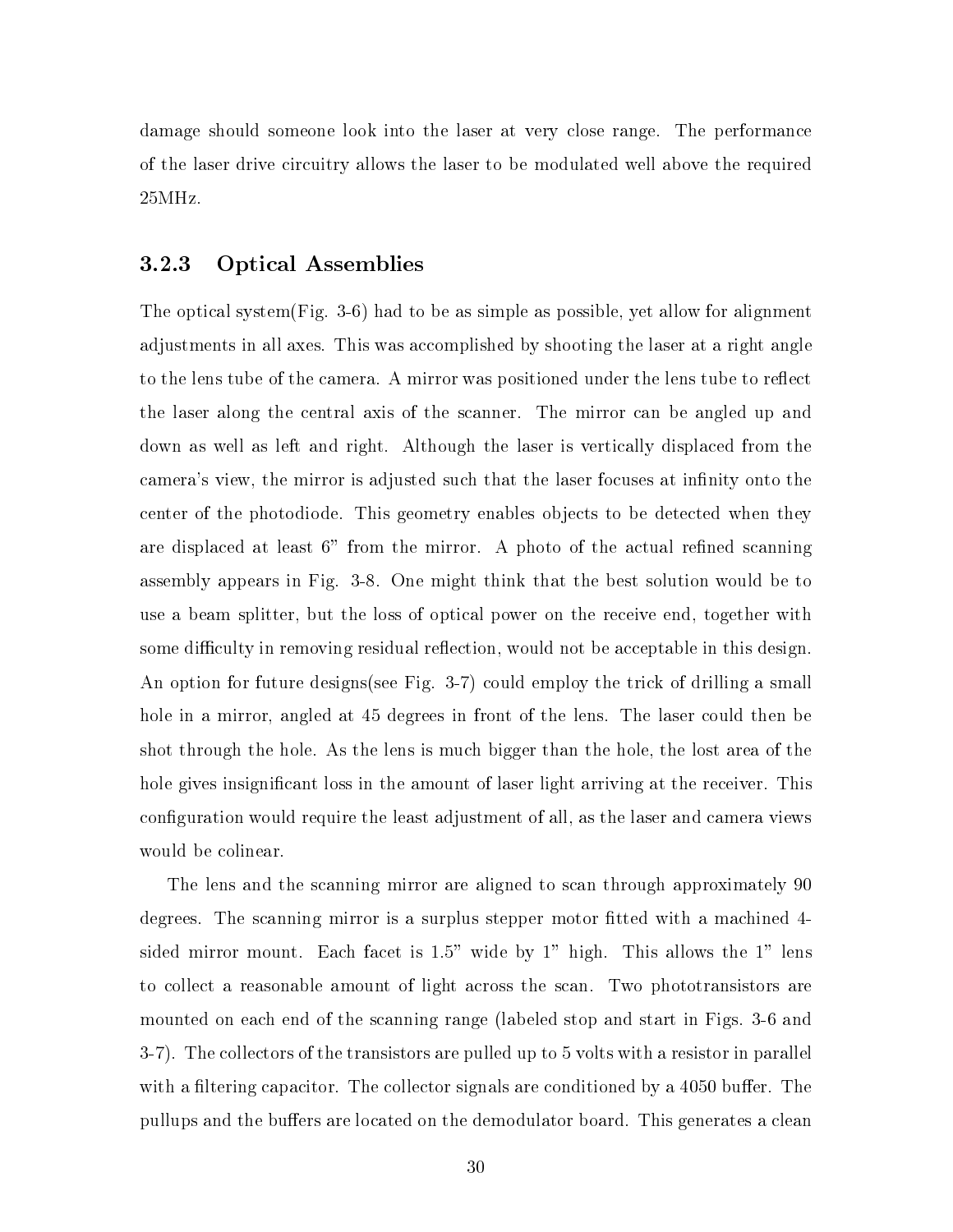

Figure 3-6: Camera Optics, with Camera Vertically Displaced from the Laser

set of timing signals for the digital board. This planar scanning system works well for the application of scanning a smart surface, but could be redesigned to scan other geometries.

### 3.2.4 Quadrature Clock Generator

The quadrature clock generator is used to generate two clock signals, 90 degrees out of phase. The initial clock signal is generated by a 50 MHz crystal oscillator. The signal is split and fed into two 74F86 XOR gates. One is configured as a buffer and the other as an inverter. This is to keep the propagation delays the same for both signals. These signals are wired to two 74F74 D flip-flops, configured as toggle flip-flops. The clock signals are connected to the clock inputs. The  $\overline{D}$  output is connected to the Q input. Since one of the clocks is inverted, one flip-flop is triggered on the rising edge while one is triggered on the falling edge. This creates two  $25MHz$  clock signals, 90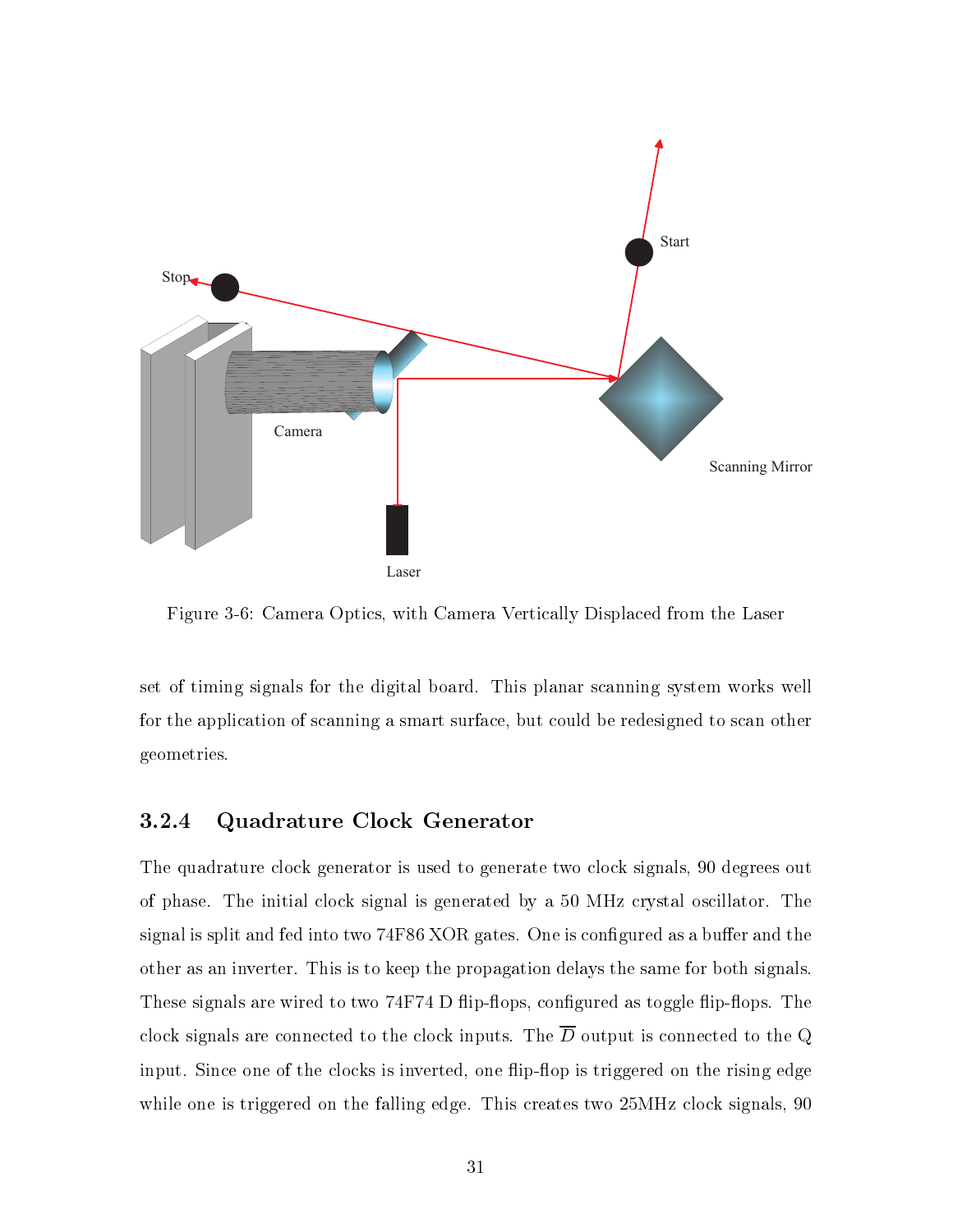

Figure 3-7: Camera Optics with Hole in Mirror and Coplanar Camera and Laser

degrees out of phase, thus providing our I and Q references. The clock signals are then buffered by using the unused XOR gates. One in-phase $(I)$  clock signal is connected to a dierential line driver to drive a 50 cable to the laser. One in-phase(I) and one quadrature $(Q)$  signal are also coupled to the multipliers for demodulation by two toroidal transformers, avoiding a direct ground connection thus providing the least amount of noise and clock feed through.

### 3.2.5 Demodulator

The demodulator is the key to the quadrature phase detection circuitry. It is where the high and low frequency sections of the board meet. A photo of the completed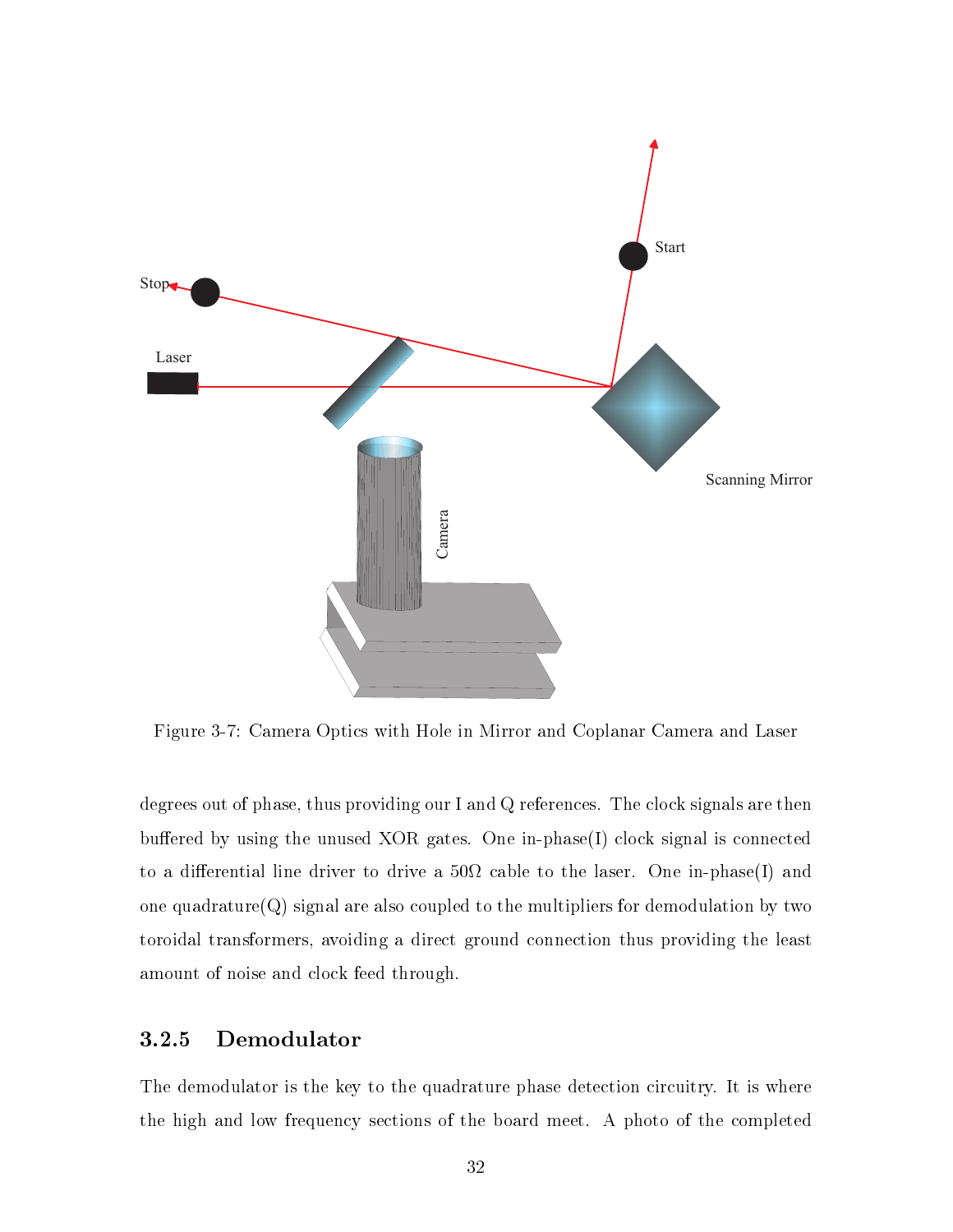

Figure 3-8: Scanning Optics, Front and Back Views

circuit appears in Fig.3-9. The circuit is relatively simple. It consists of two Burr-Brown MPY600 analog multipliers and a pair of low-pass lters. The in-phase and  $\mathbf{q}$ tors following the toroidal transformers, as mentioned above. One of the multipliers is fed with I and the other with Q. The signal from the APD camera is also connected to both multipliers. This will modulate the photodiode signal to baseband and twice the fundamental. A low-noise, low-pass lter stage follows the multipliers to select the baseband signal. An Analog Devices OP-297 low-drift amplifier is configured as the low-pass, with a capacitor and resistor in feedback. The positive terminals of the  $\alpha$  opamps are set by two potentiometers, determining the DC offset of the signal. The cutoff frequency was set fairly low(approximately  $500\text{Hz}$ ) to pass the lowest amount of noise, but high enough to enable a 30Hz scan rate. In running, this cutoff could probably moved higher, as the optimized layout provided a very clean signal. The photodiode output is directly demodulated to baseband in this design. This allows a simple circuit, but has the added problem of not allowing another AGC to be run at an intermediate frequency. An improvement of the design would demodulated the signal to an intermediate frequency and then again to baseband. The Burr-Brown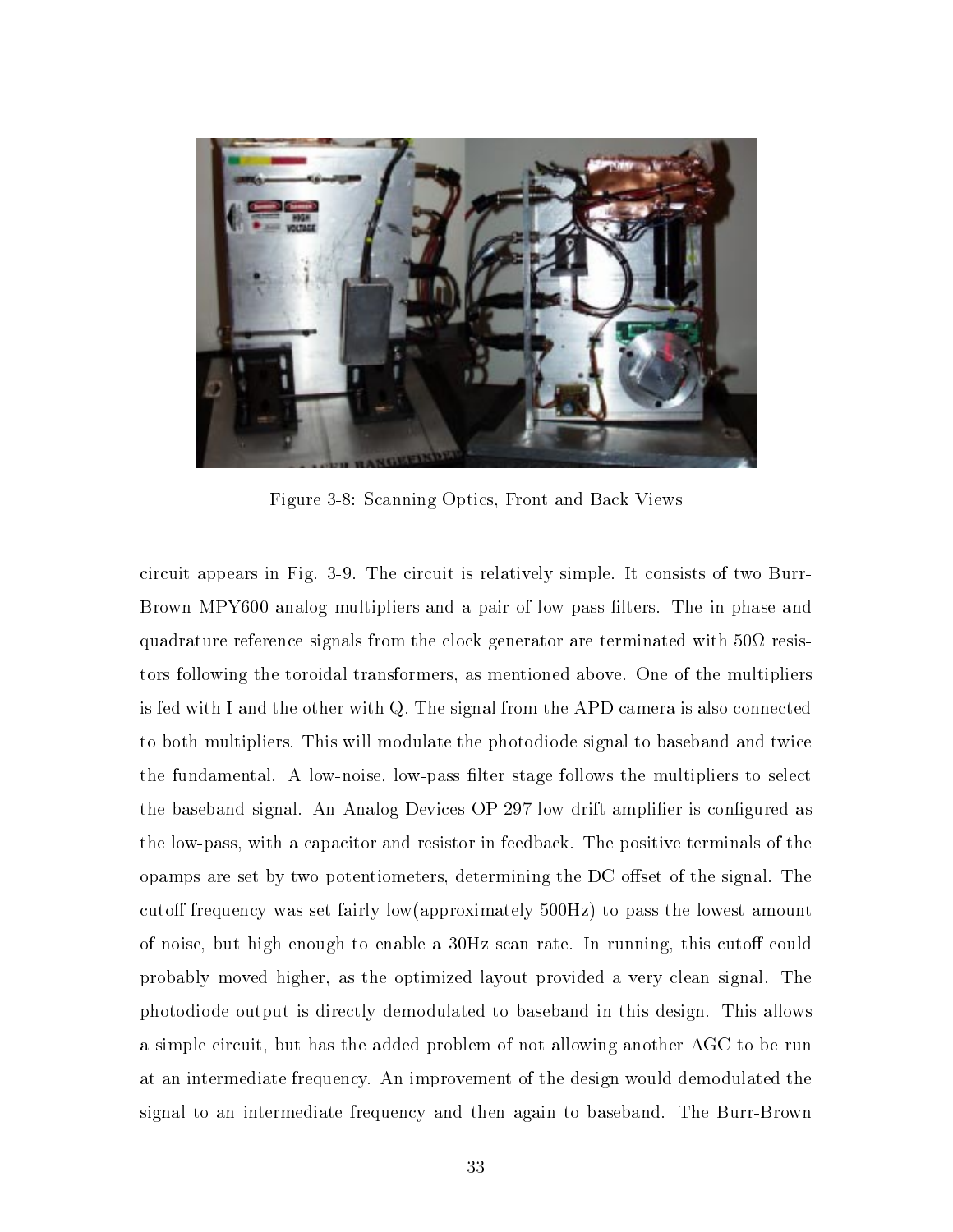

Figure 3-9: Demodulation Electronics Rack Unit

multipliers, however, were seen to work well enough in this application to allow the direct-to-baseband mode.

### 3.2.6 Voltage Controlled Amplier

The demodulated signals are sent to a voltage-controlled amplifier stage. It is built out of an Analog Devices SSM2164 quad, matched voltage-controlled amplifer. The wiper of a 10K  $\mu$  10K  $\mu$  10K  $\mu$  10K  $\mu$  10K  $\mu$  10K  $\mu$  10K  $\mu$  10K  $\mu$  10K  $\mu$  10K  $\mu$ outputs current and requires an opamp configured as a transimpedence amplifier on the output to produce a voltage. A Maxim MAX474 is used. The MAX474 is a single supply opamp and can run 0 to 5 volts, making it idea for interfacing to a microcontroller. The VCA allows both I and Q gains to be simultaneously adjusted, preserving their ratio, which determines range.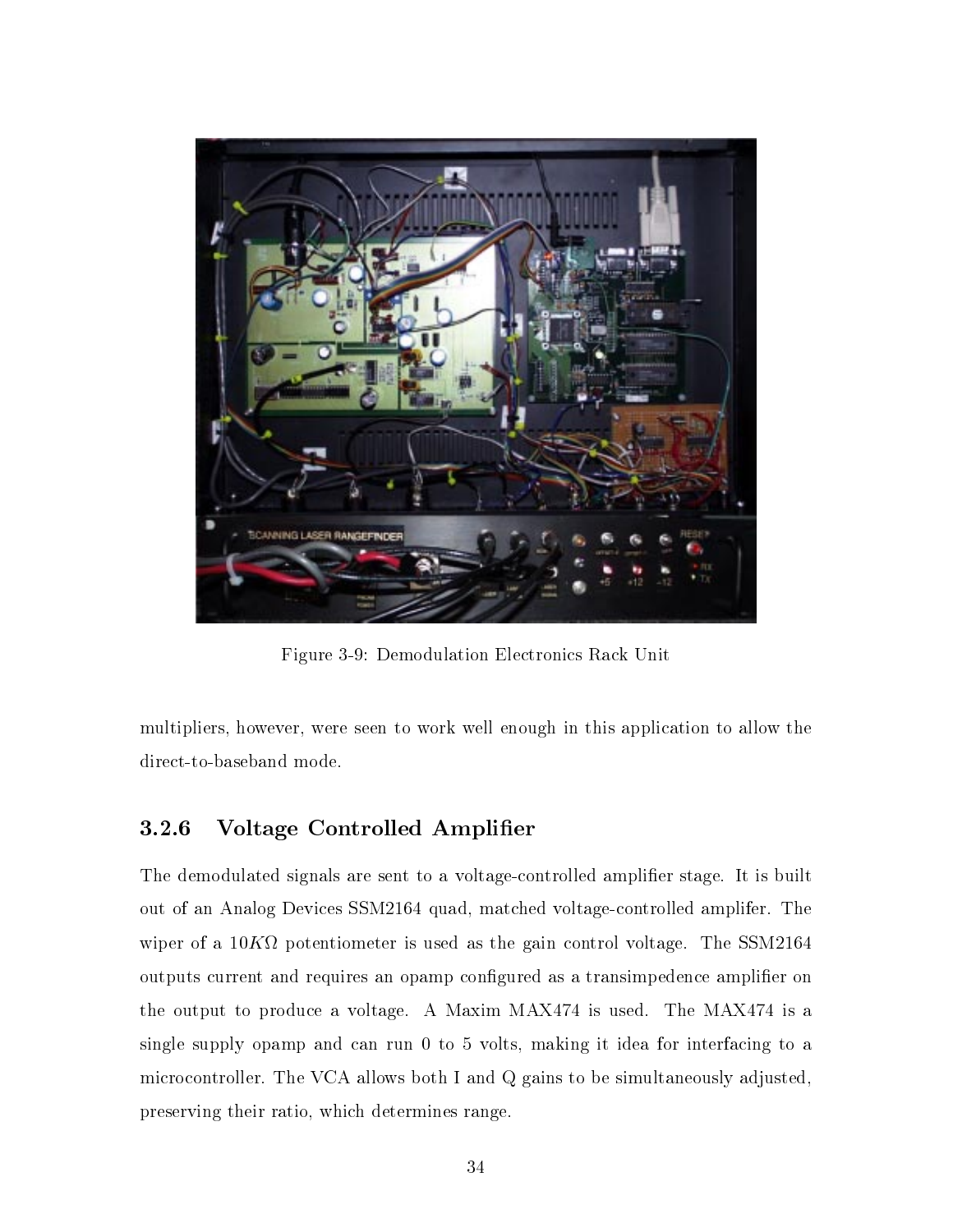### 3.2.7 Microcontroller

A Hitachi SH-1 7032 microcontroller running at 20MHz is used to interface to a host. Its 32-bit architecture, along with its 10-bit analog-to-digital converters and its low cost make it an ideal solution. For ease of intergration, a Hitachi evaluation board was used. It contains circuitry for all of the RS-232 level conversion as well as the reset. The I and Q channels are connected to the microcontroller's A/D inputs, along with the start and stop phototransistor signals as logic levels.

#### 3.2.8 Embedded Code

The embedded code was written in C for the SH-1 micrcontroller. It was compiled and burned into an EPROM. The code is structured in such a way as to utilize many of the functional blocks of the SH-1. The I and Q channels are digitized by configuring the analog-to-digital converter of the SH-1 to scan-convert channels one and two. Once configured and started, the scan converter will sample at the fastest speed, continually updating the registers with the newest results. Upon reset, the microcontroller begins scanning the two analog channels, determining a valid scan interval to be between the "start" and "stop" phototransistor signals. It first takes a calibration scan, averaging all of the samples to determine a baseline for the signals. It then sits in a holding mode, waiting for the configuration information from the host. The controller communicates to the host using RS-232 serial protocol, sending 8 bits without parity, at a 19200 baud rate. The angle is taken as the time on a 16-bit timer that has elapsed since the "start" phototransistor pulse. The timer is reset before each scan.

A 'T' character is sent from the host, signifying the setting of the threshold. Two bytes are then sent for the threshold value, high byte first. A 'W' character is sent from the host to signify that the following 2 bytes determine the wait time. This is the time after a valid start signal before data should be considered. This makes sure that the reflection from the phototransistor housing isn't contrived to be a data point. If a 'D' is sent, the processor enters into a debug mode. This will print all of the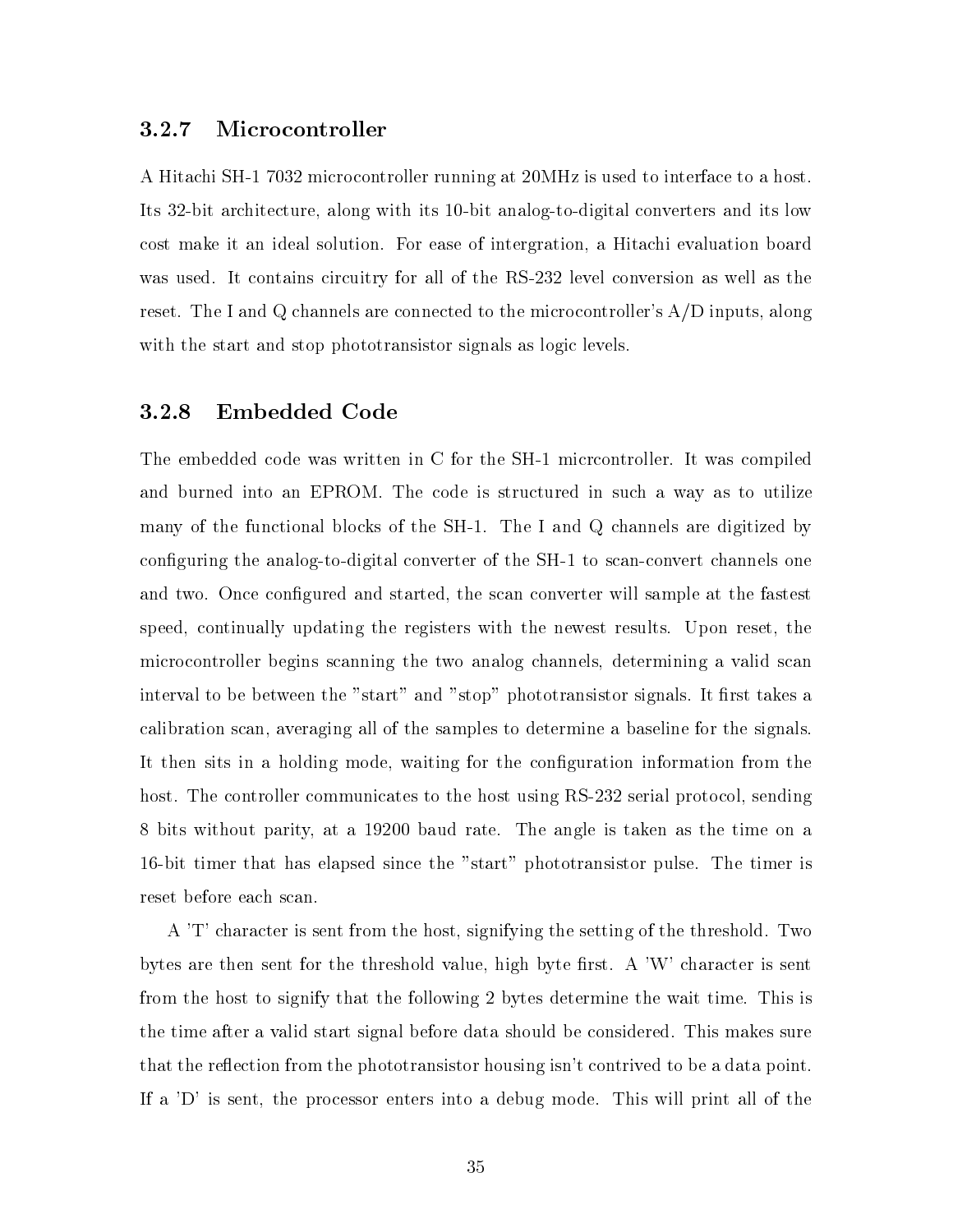results in ASCII, allowing the terminal program to be used as a debugger. In order to reduce the number of bytes sent, they are normally transmitted in binary. Once all of the desired configuration is set, the host will send an  $\mathbb{R}^n$  signifying the run mode. This allows the unit to run continually, analyzing data while scanning, and sending out the serial data when the laser is out of the scan range (after the stop and before the next start). While in the scan range, a simple peak finder and data reduction algorithm is running. The reduced data stream, containing only parameters for valid reflection points, is then packetized and sent out as RS-232 serial data.

#### Data Reduction and Peak Finding

The rangefinder is normally set up as shown in Fig. 3-10, where a matte-black baffle surrounds the projection area. Very little laser light returns from this surface, allowing hands to readily stand out as amplitude peaks that can be easily discriminated by a fixed threshold  $(Fig. 3-11)$ . A simple peak finder runs while the scanner is in the scan range. A peak in the data is determined by a Manhattan metric, i.e., the sum of the absolute value of both the in-phase and quadrature signals. When the sum goes above the threshold level, a boolean is set signifying that you are now in a peak. The time of the start of the peak is noted. While in the peak, the inphase and quadrature signals are accumulated. When the Manhattan discrimator drops below the threshold, an out-of-peak state is set. The number of peaks is incremented and the data is stored. The time of the highest point of the peak, the time start of the peak, the ending time of the peak, the maximum values of I and Q, along with the total sum of the I and Q channels are stored. The maximum number of discrete peaks is currently limited to 4 in the firmware, only to reduce the number of bytes that must be sent to the host after each scan (a faster data transfer would enable more peaks). Once all data is sent out, this process repeats. Rather than determine the hand locations from peaks in the re
ected amplitude, they could be derived by discontinuities in the detected range sequence. Although this would remove the need for the black baffle around the screen, it would require more complicated embedded code, thus was not pursued in these applications.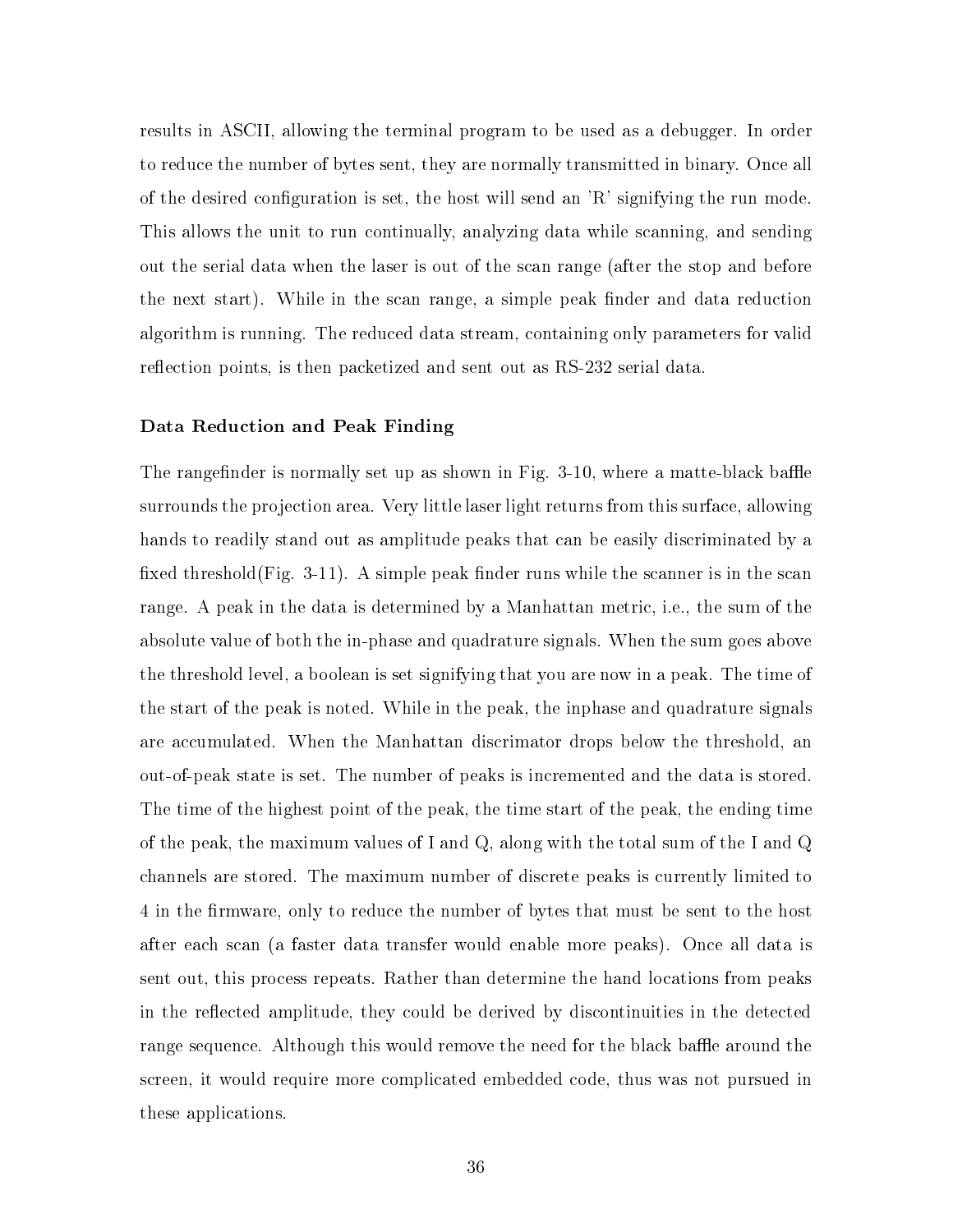# **Nonreflective black frame**



Figure 3-10: Rear-Projection Baffle Setup

### Serial Protocol

The device, when running, continually streams data as summarized in Table 3.1. It contains a packet of 73 bytes proceeded by a unique 4-byte start header. As the chances of the unique combination are low, they provide a means of obtaining a reference frame within the data stream. The next byte following the header is the number of peaks, limited to a range of zero through 4. This allows us to only look at the appropriate number of bytes. The data stream contains a constant number of bytes as a simple solution, although a dynamically changing serial stream is also possible. Once the number of peaks is sent, 18 bytes are sent for each peak in the data. The first two are 16-bit quantities values for the maximum values of the I and Q channels in the peak. They are sent high-byte first, as with all of the data. The next three 16-bit values have to do with the timing of the peak. The first time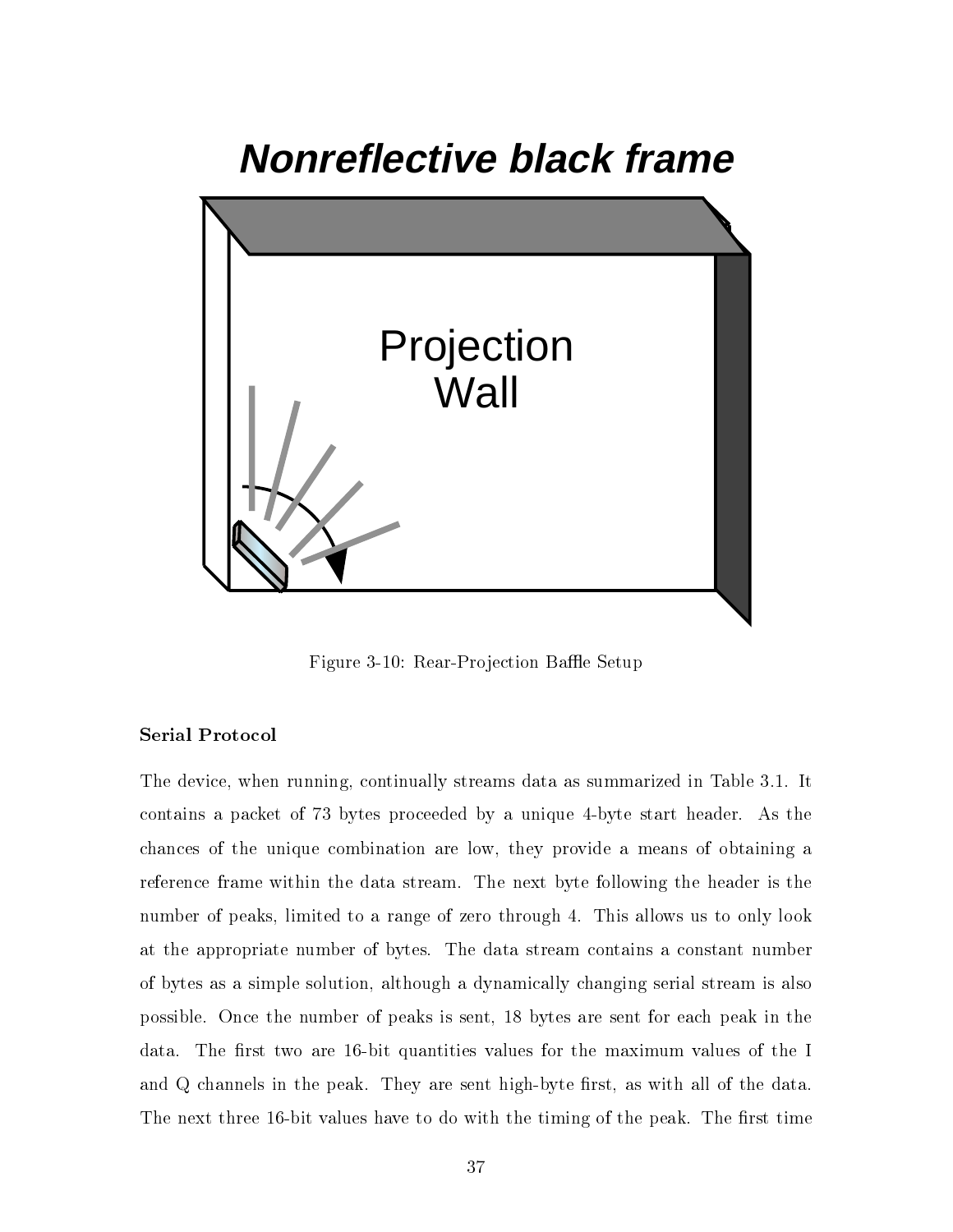

Figure 3-11: Scope Trace of One Range Channel with Two Hands

measurement is the time of the maximum peak height, followed by the start time and nishing with the end time. The start and end times allow one to compute a simple measurement of the width of the peak in the data. This gives a good reference as to the relative size of an object. The following two 32 bit values are the sum of the I and Q channels over the peak in the data. This is what is actually used to determine the range data, as the maximum point can be fairly noisy. There are a total of 4 such 18-byte packets sent to the host. If the number of peaks is less than four, the appropriate sections are ignored in the data stream. All of these bytes are sent as binary. In contrast, the debug mode sends full ASCII, allowing a simple terminal emulator to list the data along with printing various line-feeds and status markers.

#### Calibration Program  $3.3$

A graphical calibration program was developed. The purpose of the calibration program was to solve for the coefficients fitting functions that mapped the rangefinder data into graphics raster coordinates. This program calibrates the usable range as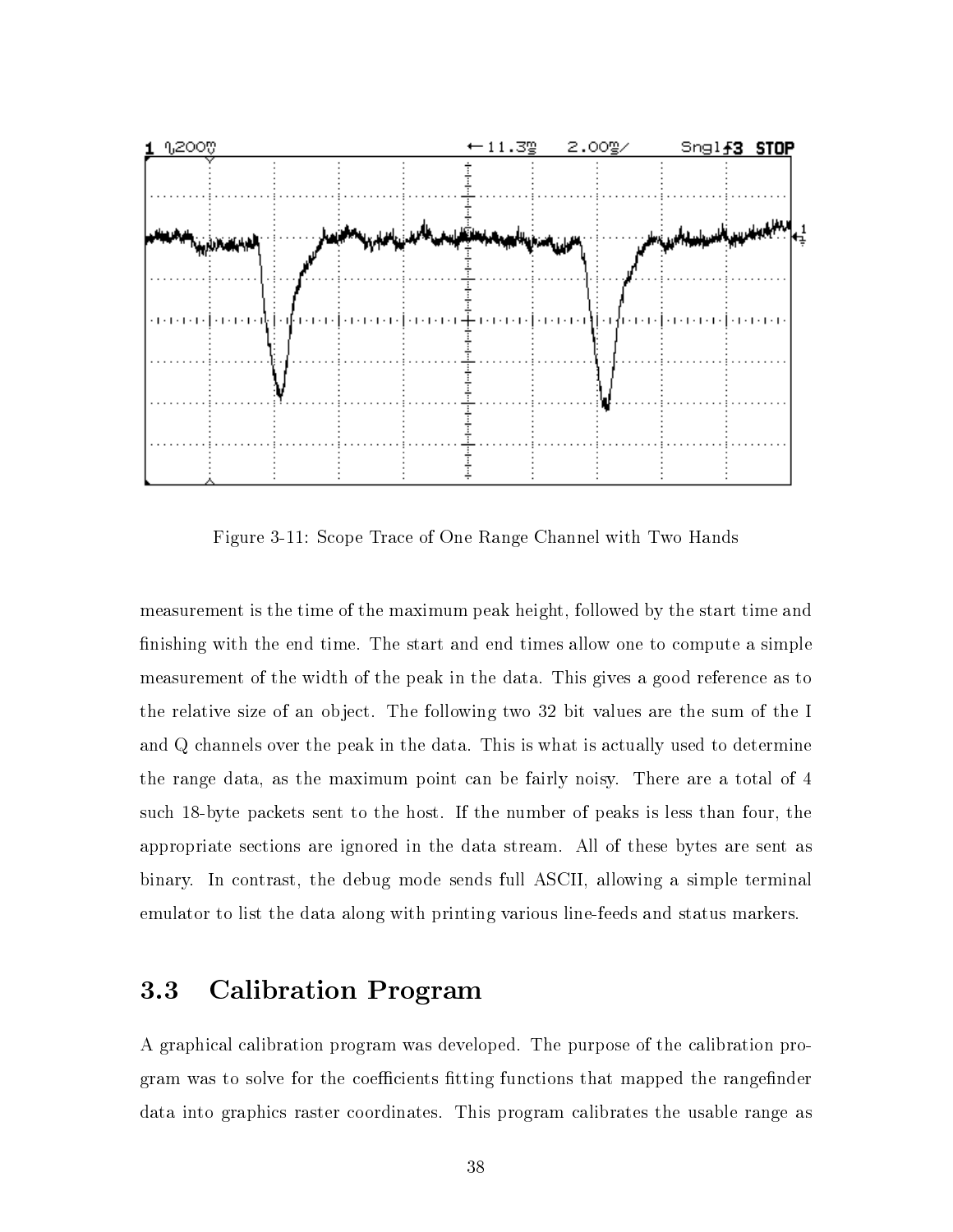well as any offsets and nonlinearities in r and  $\theta$ . The program was developed on a PC using Windows NT and OpenGL [WND96]  $KF97$ ]. A five-by-five grid of data was collected, where a marker was plotted on the screen, a hand placed into the scan beam at that position and data taken at each successive calibration point. For each of these twenty-five points, r and  $\theta$  were computed from the rangefinder data; r was calculated by the following equation:

$$
r = \arctan\left(\frac{\sum_{overpeak} I}{\sum_{overpeak} Q}\right)
$$
 (3.4)

where  $\sum_{overpeak}$  is the accumulated data over a given peak, output directly from the rangefinder's serial port, and the signed, quadrature ARCTAN2 routine was used to map through  $360^{\circ}$  of phase. The averaged data over many samples for the 25 points was written to a file along with the expected screen coordinate values( $r_{ex}$ ,  $\theta_{ex}$ ). This file was read into  $\text{MATLAB}[www.mathworks.com]$  and the coefficients for various tting functions were computed. These were then made available to other programs for mapping the rangefinder's coordinates to screen positions.

## 3.4 Numerical Methods

### 3.4.1 Linear Least Squares Fit

The raw data produced by the rangefinder is essentially in polar coordinates, using units of clock time for mirror angle( $\theta$ ) and quadrature phase angle for range(*r*). A conversion formula is needed to translate this data into the appropriate screen raster coordinates used by the graphics routines. This can first be accomplished by fitting the measured  $r_{in}$  and  $\theta_{in}$  to expected  $r_{ex}$  and  $\theta_{ex}$  values computed from screen coordinates assuming the scanner at the origin. Using the calibration program described in the last section, a data set was written along with the corresponding expected screen coordinates in polar form. A MATLAB program was written (Lasercal.m), to try various kinds of fits to the data and solve for respective coefficients. The following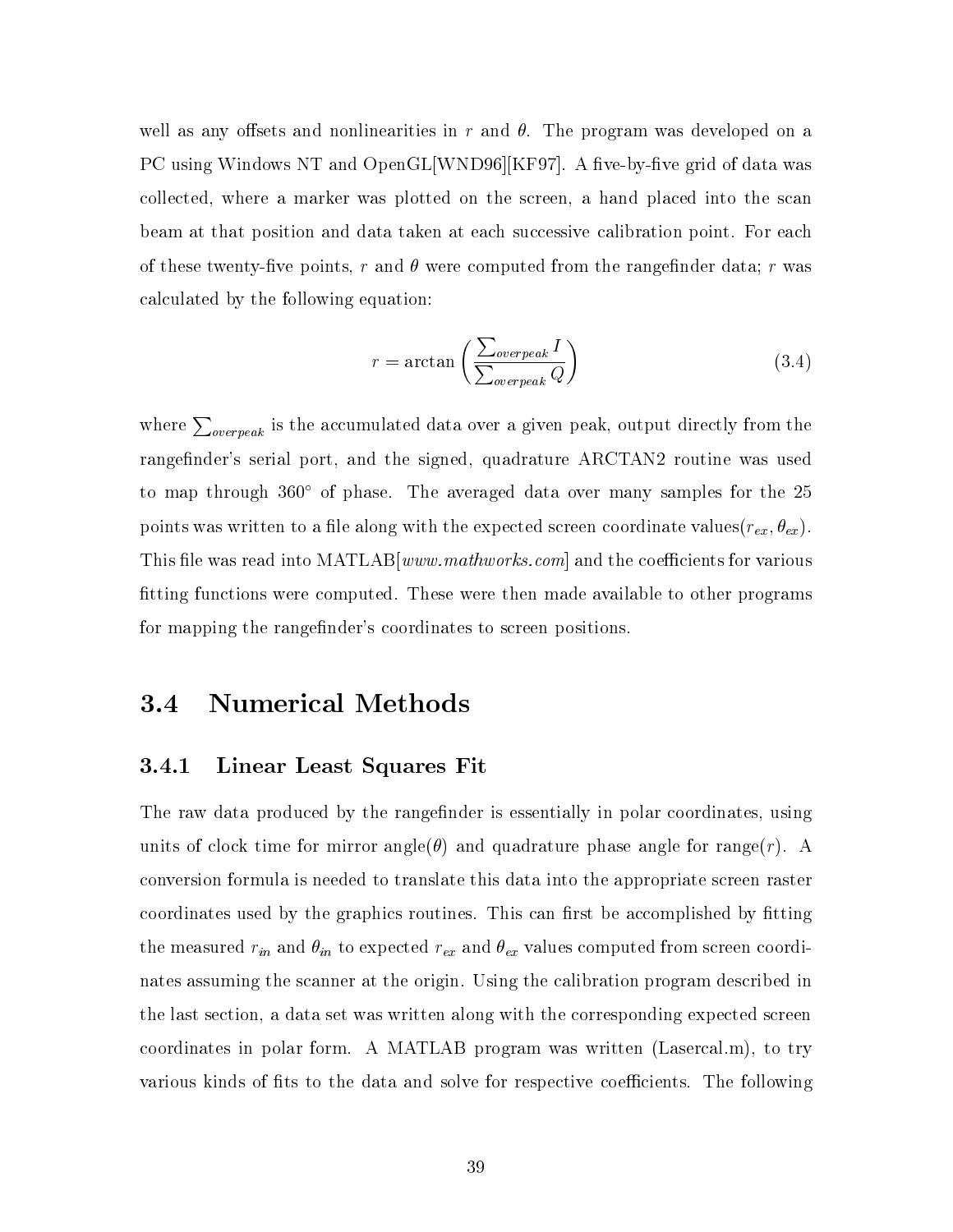

Figure 3-12: Linear Least Squares Fit  $\sigma = 41$  VGA pixels across a 8' X 6' screen

equations are used as a basis for an initial linear least squares fit:

$$
r_{out} = a_r * r_{in} + b_r * \theta_{in} + c_r \tag{3.5}
$$

$$
\theta_{out} = a_{\theta} * r_{in} + b_{\theta} * \theta_{in} + c_{\theta} \tag{3.6}
$$

$$
x = r_{out} * \cos(\theta_{out}) \tag{3.7}
$$

$$
y = r_{out} * sin(\theta_{out}) \tag{3.8}
$$

The MATLAB least-squares algorithm used this function to compute the best-fit values for r and  $\theta$  in polar form. The variables a, b and c are solved independently for the r and  $\theta$  equations. Once the best-fit r and  $\theta$  were computed, a simple conversion to Cartesian screen space was performed. Fig. 3-12 shows a sample data set fitted to these functions, as taken with the rangefinder across a 8' X 6' screen. The  $\sigma$  value for this fit is 41 pixels, with the data spanning a  $640$  X 480 VGA grid. There is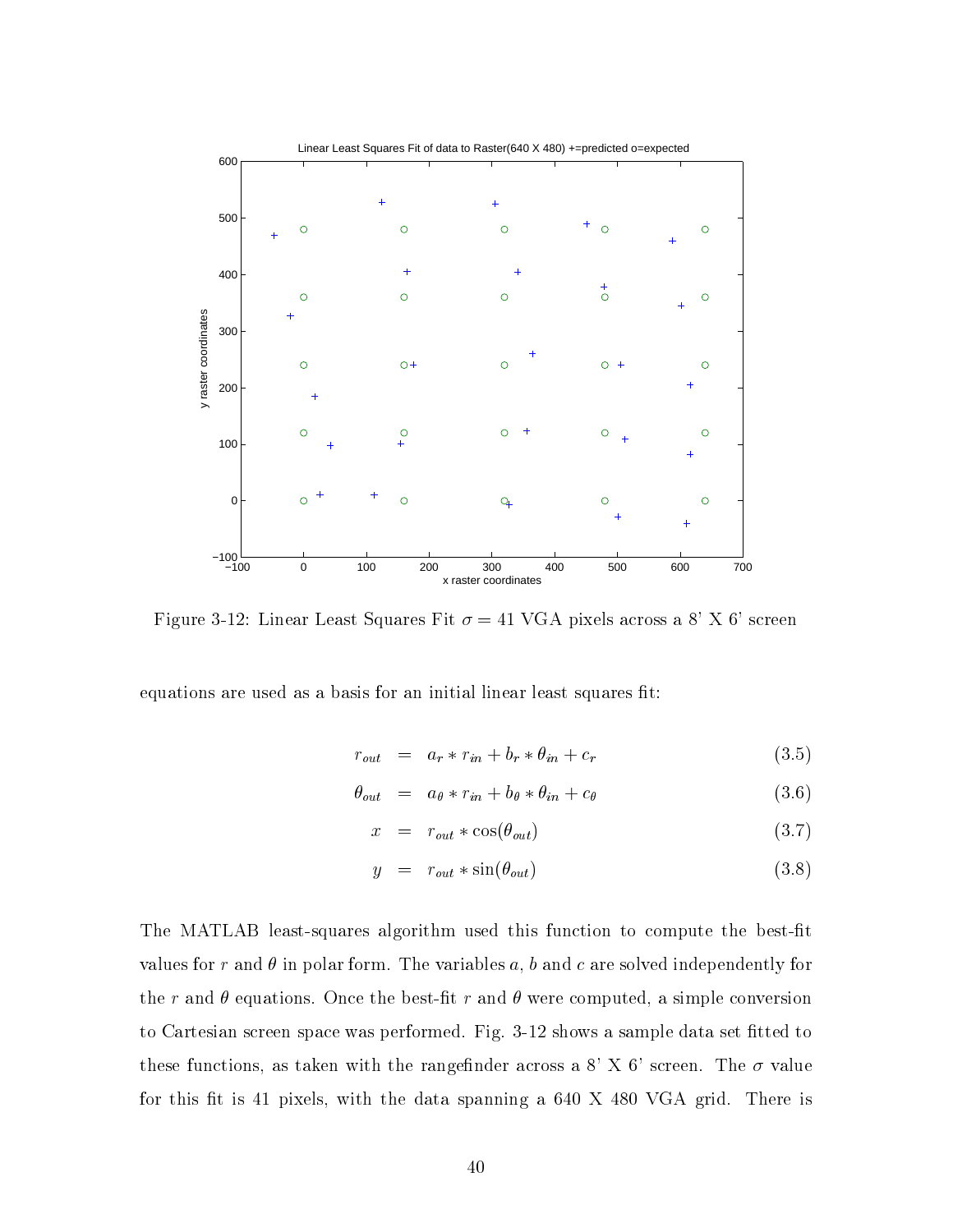some noticeable warp in the agreement from nonlinearities that this fit was unable to describe. Clearly this can be improved.

### 3.4.2 Nonlinear MATLAB Fit

In order to improve on the linear fit, a more complicated nonlinear fit is tried. This fit attempts to model some of the known sources of error and account for these. The nonlinear fit is accomplished by the following equations.

$$
x = [(r_{in} + r_{offset}) * S_r + S_{rq} * (r_{in} + r_{offset})^2] * \qquad (3.9)
$$
  
\n
$$
\cos[(\theta_{in} + \theta_{offset}) * S_{\theta}] - x_{offset}
$$
  
\n
$$
y = [(r_{in} + r_{offset}) * S_r + S_{rq} * (r_{in} + r_{offset})^2] * \qquad (3.10)
$$
  
\n
$$
\sin[(\theta_{in} + \theta_{offset}) * S_{\theta}] - y_{offset}
$$

with  $r_{in}$  and  $\theta_{in}$  directly produced by the rangefinder and all other variables adjusted by the fit. The first thing that must be accounted for is the  $X$  and  $Y$  displacement of the scanner from the screen. This is easily accounted for by solving for an offset  $(x_{offset}, y_{offset})$  in each of these variables. Once the scanner is translated to the origin, we can examine the errors in r and  $\theta$ . Most of our nonlinear errors will occur in the r value, as the  $\theta$  values are directly taken from an accurate 16-bit counter on the microcontroller. The  $\theta$  value must simply be mapped to the appropriate scan angle (e.g., 0 to 90 $^{\circ}$ ). This is accomplished by adding an offset and scaling the sum by an appropriate number such the desired range of angles is computed. A similar fit is accomplished with  $r$  except for the addition of a second-order term. The hope is that this will remove some of the warping due to quadrature errors of the electronics. The various coefficients were solved for using the MATLAB  $fmins$  optimization routine and the results are shown in Fig. 3-13. The  $\sigma$  is somewhate less than the linear fit, and can still be improved upon. Additional perturbations arising from amplitude and phase errors in the quadrature demodulation, bias errors, residual crosstalk and unmodelled geometry must be taken into account.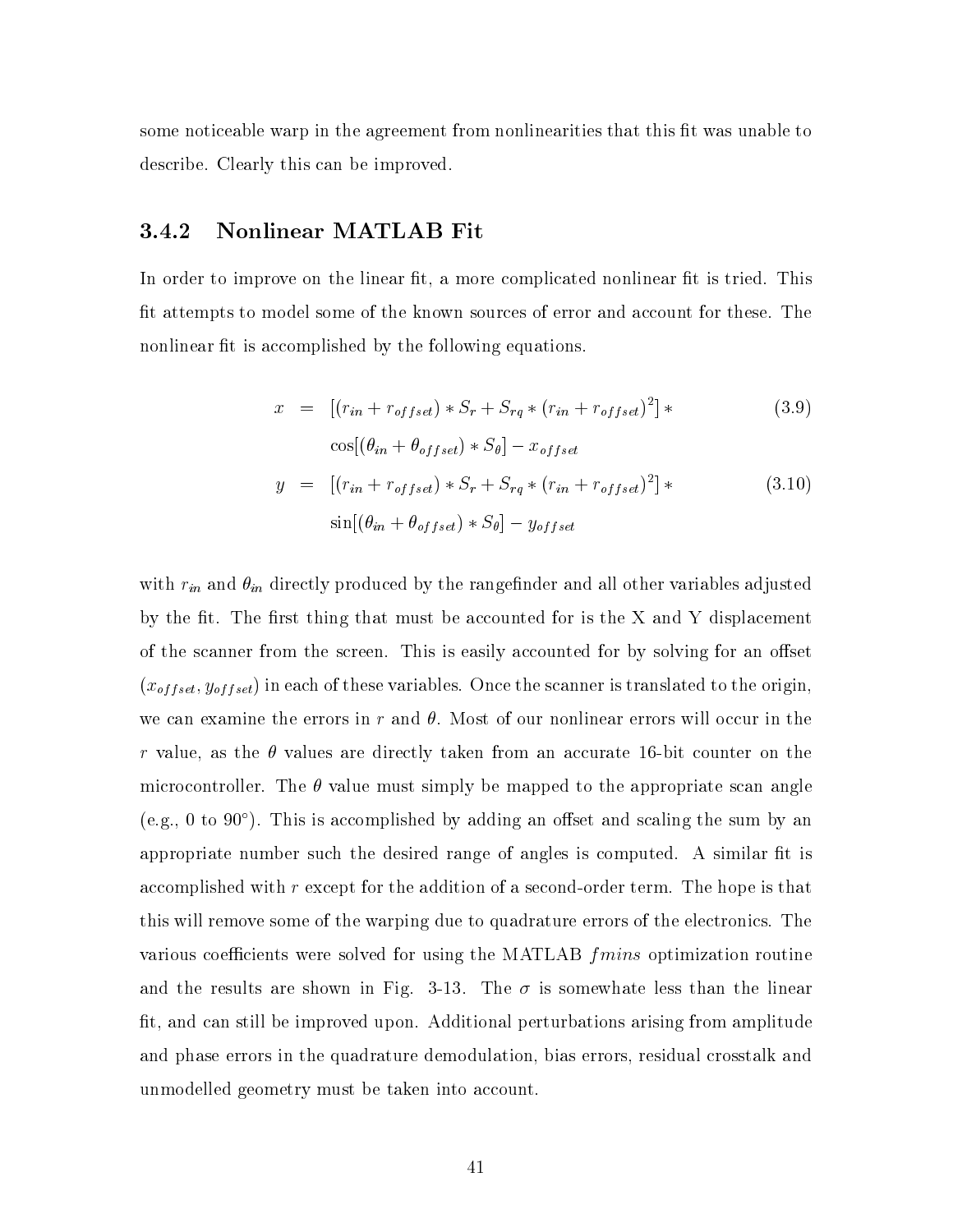

Figure 3-13: Nonlinear Least Squares Fit  $\sigma = 32$  VGA pixels across a 8' X 6' screen

### 3.4.3 Polynomial Fit

As one begins to account for more sources of possible errors, the modeling parameterization grows more complex and one may begin to doubt the ease at which fitting the data will possible. As you cannot explicitly account for every possible variation, one idea is to fit the data to a polynomial. The following equation is the generic form for all of the basis terms for an N-dimensional polynomial of order M.

$$
y(\vec{x}) = \sum_{i=1}^{M} f_i(\vec{x}; \vec{a}_i)
$$
\n(3.11)

The question then becomes what order is necessary and how to find the coefficients? This problem translates to one of searching. One possible search algorithm is clusterweighted modeling[Ger99][GSM]. Cluster-weighted modeling(CWM) can be used to t a probabilistic model to the data. In this case, a 2-dimensional global polynomial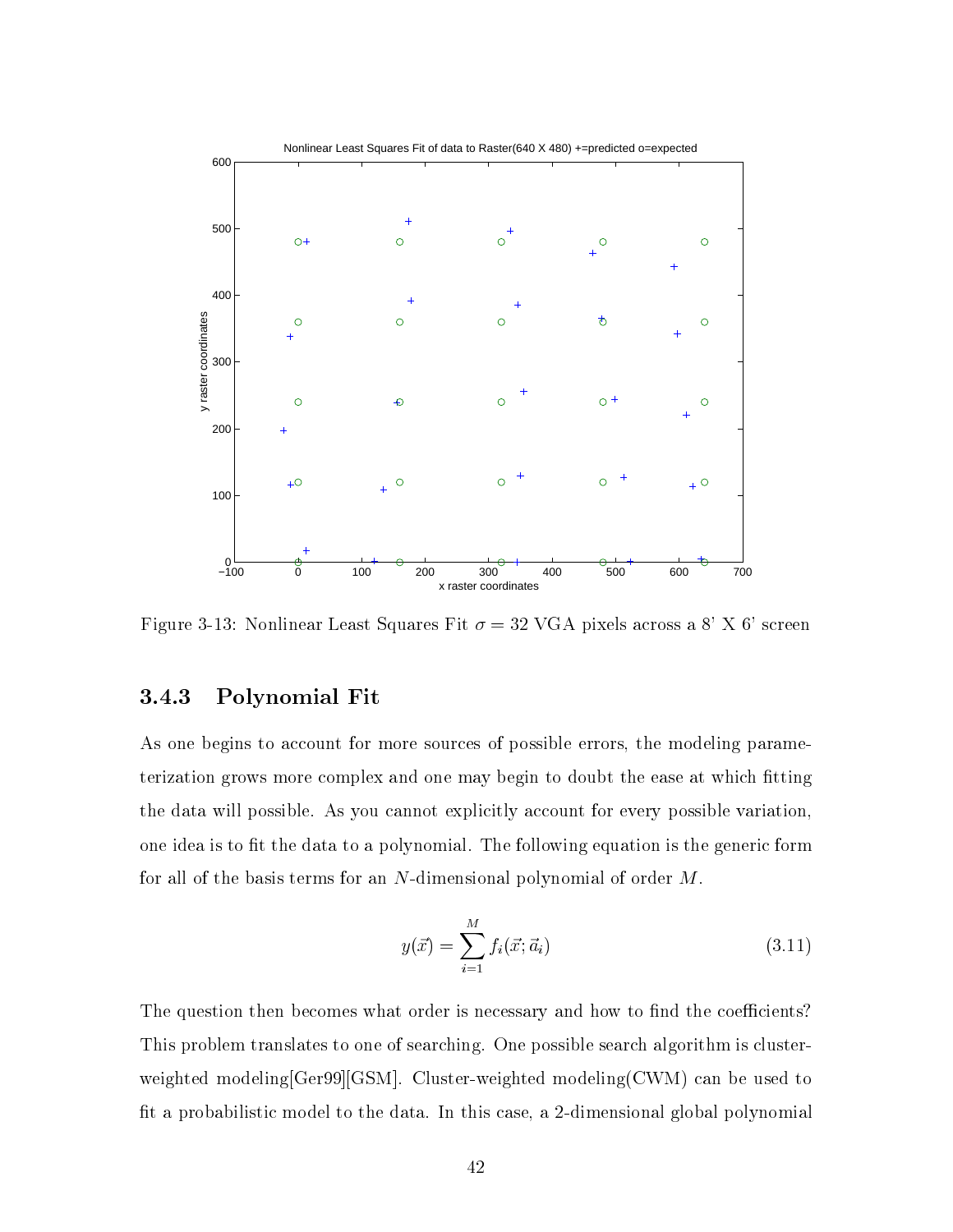

Figure 3-14: Fifth Order Polynomial Fit  $\sigma = 4$  VGA pixels across a 8' X 6' screen

is to be fit to the set of data taken as described earlier. A cluster-weighted modeling package, developed by Bernd Schoner at the MIT Media Lab, was used in conjunction with MATLAB to find various orders of polynomials. It was determined that a fifth order polynomial was satisfactory for our data set. The data was fit using one cluster, solving for a global polynomial for the entire parameterized space. The results can be seen in Fig. 3-14, where  $\sigma$  is now 4 VGA pixels, significantly less than the other fits. In order to use CWM, the data must first be transformed to zero mean and unit variance in x and y. The following equations are used to transform the raw data from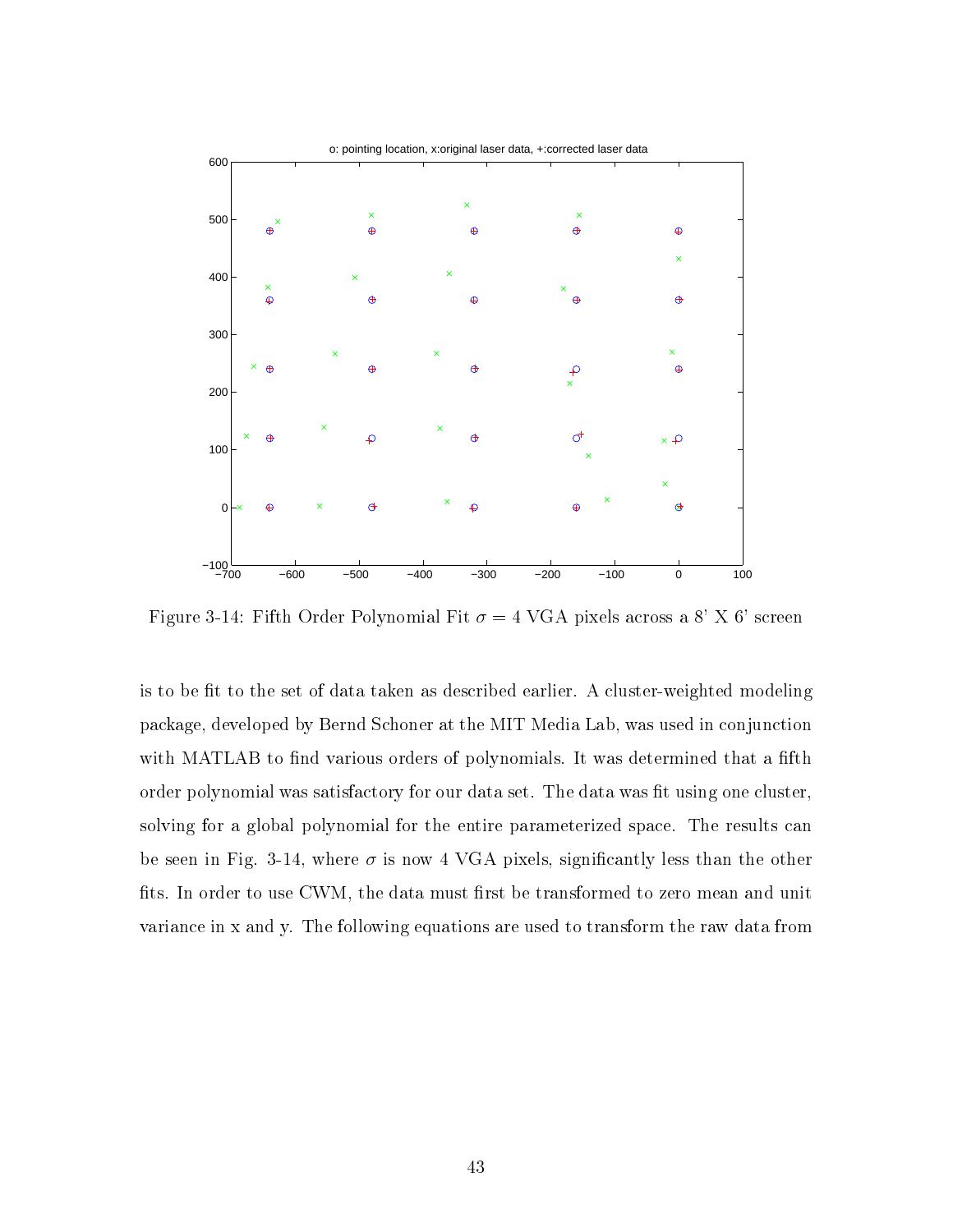the rangefinder:

$$
\theta_{scaled} = \frac{(\pi/2) * \theta_{in}}{(\theta_{max} - \theta_{min})}
$$
\n(3.12)

$$
x_{init} = r * \cos(\theta_{scaled}) \tag{3.13}
$$

$$
y_{init} = r * \sin(\theta_{scaled}) \tag{3.14}
$$

$$
x_{pre} = (x_{init} - \overline{x_{data}}) / \sigma_{xdata} \tag{3.15}
$$

$$
y_{pre} = (y_{init} - \overline{y_{data}})/\sigma_{ydata} \tag{3.16}
$$

The raw angle is first mapped to the range of 0 to  $90^{\circ}$  by the first equation, where the difference between the maximum and minimum  $\theta$  values of the 5-by-5 data set are used to scale the angles. A raw value for  $x$  and  $y$  can then be computed (Eqs. 3.13 and 3.14) using the raw  $r_{in}$  value produced by the range finder. The x and y values are then converted to zero mean, unit variance in Eqs. 3.15 and 3.16. The data is now ready for the CWM engine to find the coefficients of the polynomial. For consistency, similar operations are performed on the expected screen position coordinates. The following equations are expanded forms of the generic polynomial equation for a 2-dimensional, fifth-order fit:

$$
x_{post} = A_x x_{pre}^5 + B_x x_{pre}^4 + C_x x_{pre}^3 + D_x x_{pre}^2 + E_x x_{pre} + F_x + (3.17)
$$
  
\n
$$
G_x x_{pre}^4 y_{pre} + H_x x_{pre}^3 y_{pre} + I_x x_{pre}^2 y_{pre} + J_x x_{pre} y_{pre} + K_x y_{pre} +
$$
  
\n
$$
L_x x_{pre}^3 y_{pre}^2 + M_x x_{pre}^2 y_{pre}^2 + N_x x_{pre} y_{pre}^2 + O_x y_{pre}^2 +
$$
  
\n
$$
P_x x_{pre}^2 y_{pre}^3 + Q_x x_{pre} y_{pre}^3 + R_x y_{pre}^2 +
$$
  
\n
$$
T_x x_{pre} y_{pre}^4 + U_x y_{pre}^4 +
$$
  
\n
$$
V_x y_{pre}^5
$$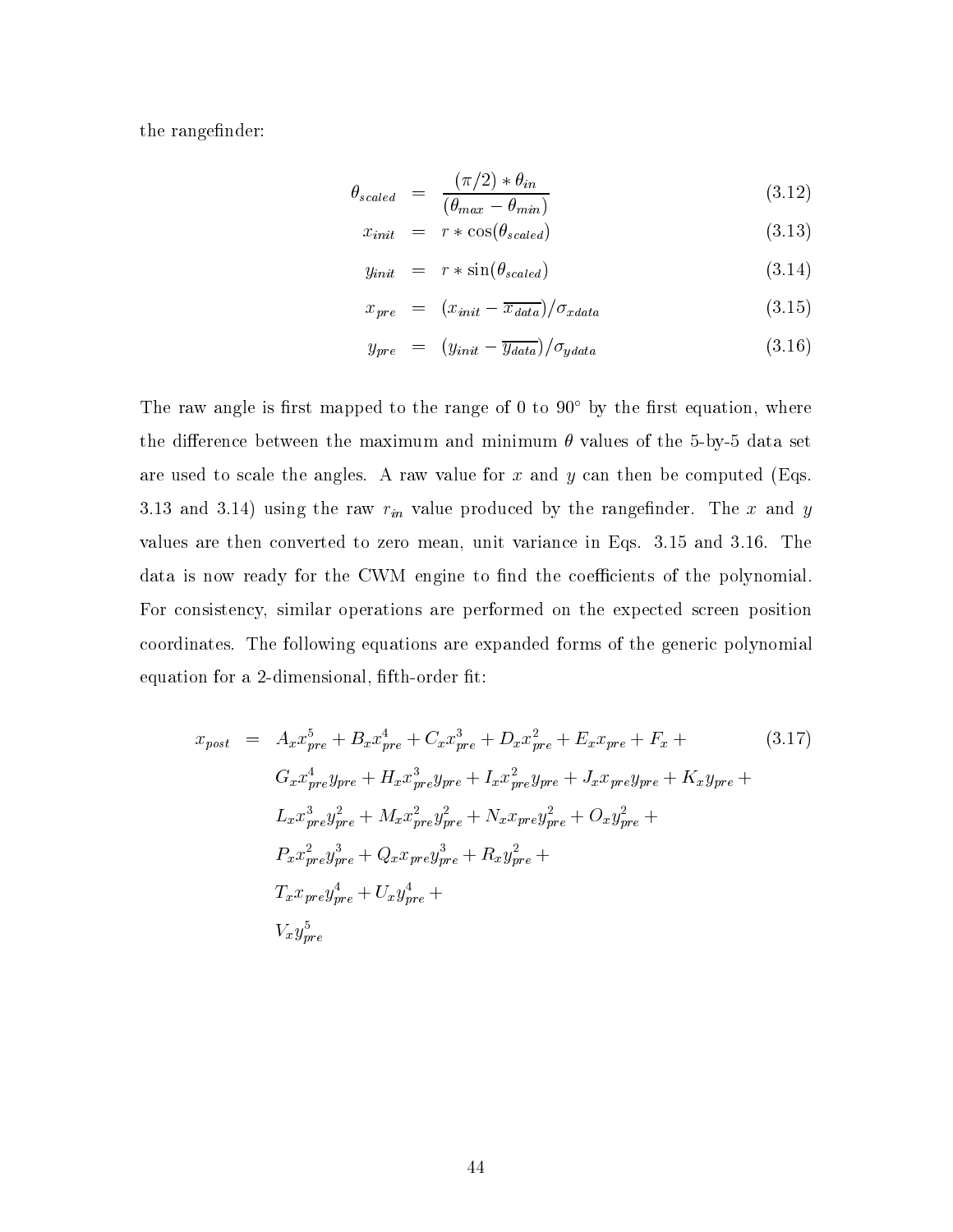$$
y_{post} = A_{y}x_{pre}^{5} + B_{y}x_{pre}^{4} + C_{y}x_{pre}^{3} + D_{y}x_{pre}^{2} + E_{y}x_{pre} + F_{y} + (3.18)
$$
  
\n
$$
G_{y}x_{pre}^{4}y_{pre} + H_{y}x_{pre}^{3}y_{pre} + I_{y}x_{pre}^{2}y_{pre} + J_{y}x_{pre}y_{pre} + K_{y}y_{pre} +
$$
  
\n
$$
L_{y}x_{pre}^{3}y_{pre}^{2} + M_{y}x_{pre}^{2}y_{pre}^{2} + N_{y}x_{pre}y_{pre}^{2} + O_{y}y_{pre}^{2} +
$$
  
\n
$$
P_{y}x_{pre}^{2}y_{pre}^{3} + Q_{y}x_{pre}y_{pre}^{3} + R_{y}y_{pre}^{2} +
$$
  
\n
$$
T_{y}x_{pre}y_{pre}^{4} + U_{y}y_{pre}^{4} +
$$
  
\n
$$
V_{y}y_{pre}^{5}
$$

The CWM engine has the ability to solve for all 42 coefficients. Once the fit converges, the data can be mapped to the predicted model. As the data is now zero mean, unit variance, this is accomplished by a reverse operation of scaling the data first and then adding the offset, this time by the mean and  $\sigma$  values of the expected output space. The data is now mapped to the screen coordinates by the following equations:

pre

$$
x_{screen} = x_{post} * \sigma_{xscreen} + \overline{x_{screen}}
$$
\n(3.19)

$$
y_{screen} = y_{post} * \sigma_{yscreen} + \overline{y_{screen}}
$$
 (3.20)

This method can aptly produce the best results as it has the mathematical language to describe all of the local maxima and minima of the data set. It potentially has the problem of overfitting, since as order of the polynomial increases, the model can have many more basis terms than data points. The fifth-order fit seems to describe the scanner's response adequately, however. The predicted model is going to be integrated with a new two-handed application that is currently being developed(See Chapter 4).

#### **Performance**  $3.5$

The performance of the rangefinder did achieve our specifications. From the data, we were able to estimate that the overall resolution met our need for millimeter accuracy. The range did extend out to the full 6 m limit imposed by the modulation frequency; in actuallity, the camera, once aligned, was able to see out much further. With changes to the optics and a better mirror, the accuracy could be improved. Wobble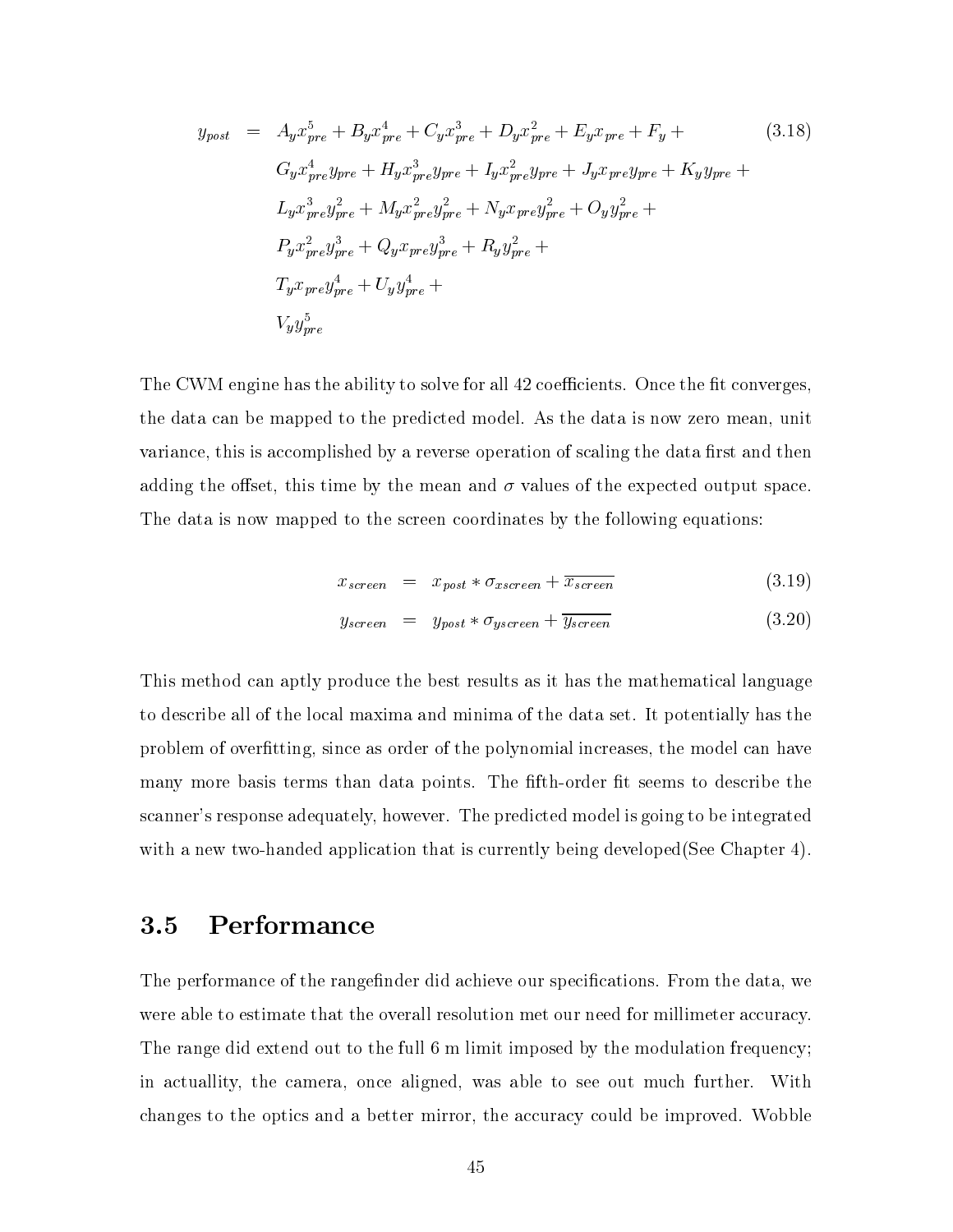in the scanning optics created apparent noise, which was attenuated by an averaging filter running on the host computer. The scan rate did attain  $30Hz$ , limited by the demodulation filter cutoff along with the size of the packet transmitted after each scan. A faster communications path could have been established to send more data to the host. The currently attainable 30Hz rate was fast enough for our applications, however. It is an interesting problem in deciding how much processing the host must do. It wouldn't be inconceivable to have all of the embedded processing running on the host, requiring only two fast sampling channels.

The radial scan also adds limitations, since the laser beam moves faster as it tracks farther from the source. The level of resolvable detail thus decreases with range, not allowing smaller objects to be detected far away. Although our system could find finger-sized objects at a 3-4 meter radius when scanning at 30Hz, extended range could be attained by slowing the scan rate or raising the demodulation filter cutoff (potentially passing more noise, however).

The parts cost of the system was below \$500. This could be reduced further, with additional integration. In addition, more careful design of the front-end electronics and possibly the introduction of an IF gain stage could remove the necessity of the avalanche photodiode (which dominates the parts cost); allowing a much less expensive PIN photodiode to be used in its place.

An important consideration is also the safety of such a system. The 5mW laser diode had a 50% duty cycle. This, along with the active dynamic power control of the laser, should be enough to make it safe for brief periods of eye exposure[Weh97]. The visible laser added the intrinsic ability of being extra careful in keeping it away from the eyes, as the flash is noticeable.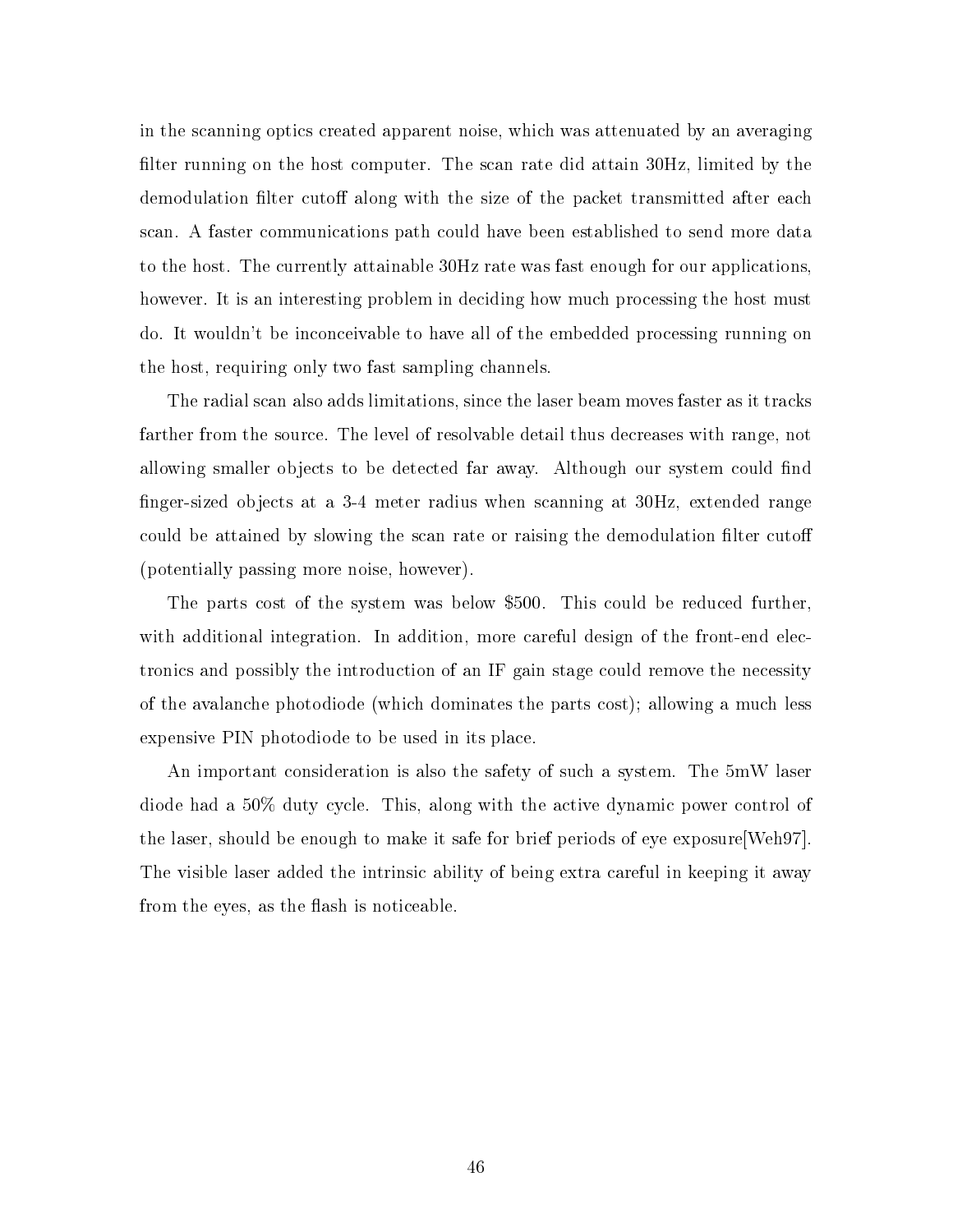| header byte 0     |                            |                            | $\mathbf 1$         |          |
|-------------------|----------------------------|----------------------------|---------------------|----------|
| header byte 1     | $\overline{27}$            |                            |                     |          |
| header byte 2     | 48                         |                            |                     |          |
| header byte 3     | 187                        |                            |                     |          |
| number of peaks   | $0, 1, 2, 3 \text{ or } 4$ |                            |                     |          |
| Inphase Peak 0    | byte 1                     | byte 0                     |                     |          |
| Quadrature Peak 0 | byte 1                     | byte 0                     |                     |          |
| Time Peak 0       | byte 1                     | byte 0                     |                     |          |
| Time Start 0      | byte 1                     | byte 0                     |                     |          |
| Time End 0        | byte 1                     | $\overline{\text{byte }0}$ |                     |          |
| Inphase Sum 0     | byte 3                     | byte 2                     | byte 1              | byte 0   |
| Quadrature Sum 0  | $b$ yte $3$                | byte 2                     | byte 1              | byte 0   |
| Inphase Peak 1    | byte 1                     | byte 0                     |                     |          |
| Quadrature Peak 1 | byte 1                     | $\overline{\text{byte }0}$ |                     |          |
| Time Peak 1       | byte 1                     | byte $0$                   |                     |          |
| Time Start 1      | $\overline{\text{byte 1}}$ | $\overline{\text{byte }0}$ |                     |          |
| Time End 1        | byte 1                     | byte 0                     |                     |          |
| Inphase Sum 1     | byte 3                     | byte 2                     | byte 1              | byte $0$ |
| Quadrature Sum 1  | $b$ yte $3$                | byte 2                     | byte 1              | byte 0   |
| Inphase Peak 2    | byte 1                     | $\bar{\text{byte}}~0$      |                     |          |
| Quadrature Peak 2 | byte 1                     | byte $0$                   |                     |          |
| Time Peak 2       | $\overline{\text{byte 1}}$ | $\overline{\text{byte }0}$ |                     |          |
| Time Start 2      | $byte\overline{1}$         | byte 0                     |                     |          |
| Time End 2        | $b$ yte $1$                | $\overline{\text{byte }0}$ |                     |          |
| Inphase Sum 2     | $\overline{\text{byte }3}$ | byte 2                     | byte 1              | byte $0$ |
| Quadrature Sum 2  | byte $3$                   | byte 2                     | byte 1              | byte 0   |
| Inphase Peak 3    | byte 1                     | byte 0                     |                     |          |
| Quadrature Peak 3 | byte 1                     | byte 0                     |                     |          |
| Time Peak 3       | byte $\overline{1}$        | byte 0                     |                     |          |
| Time Start 3      | byte 1                     | byte $0$                   |                     |          |
| Time End 3        | byte 1                     | byte 0                     |                     |          |
| Inphase Sum 3     | byte 3                     | byte 2                     | byte 1              | byte 0   |
| Quadrature Sum 3  | $b$ yte $3$                | $byte$ 2                   | byte $\overline{1}$ | byte 0   |

Table 3.1: Serial Data Stream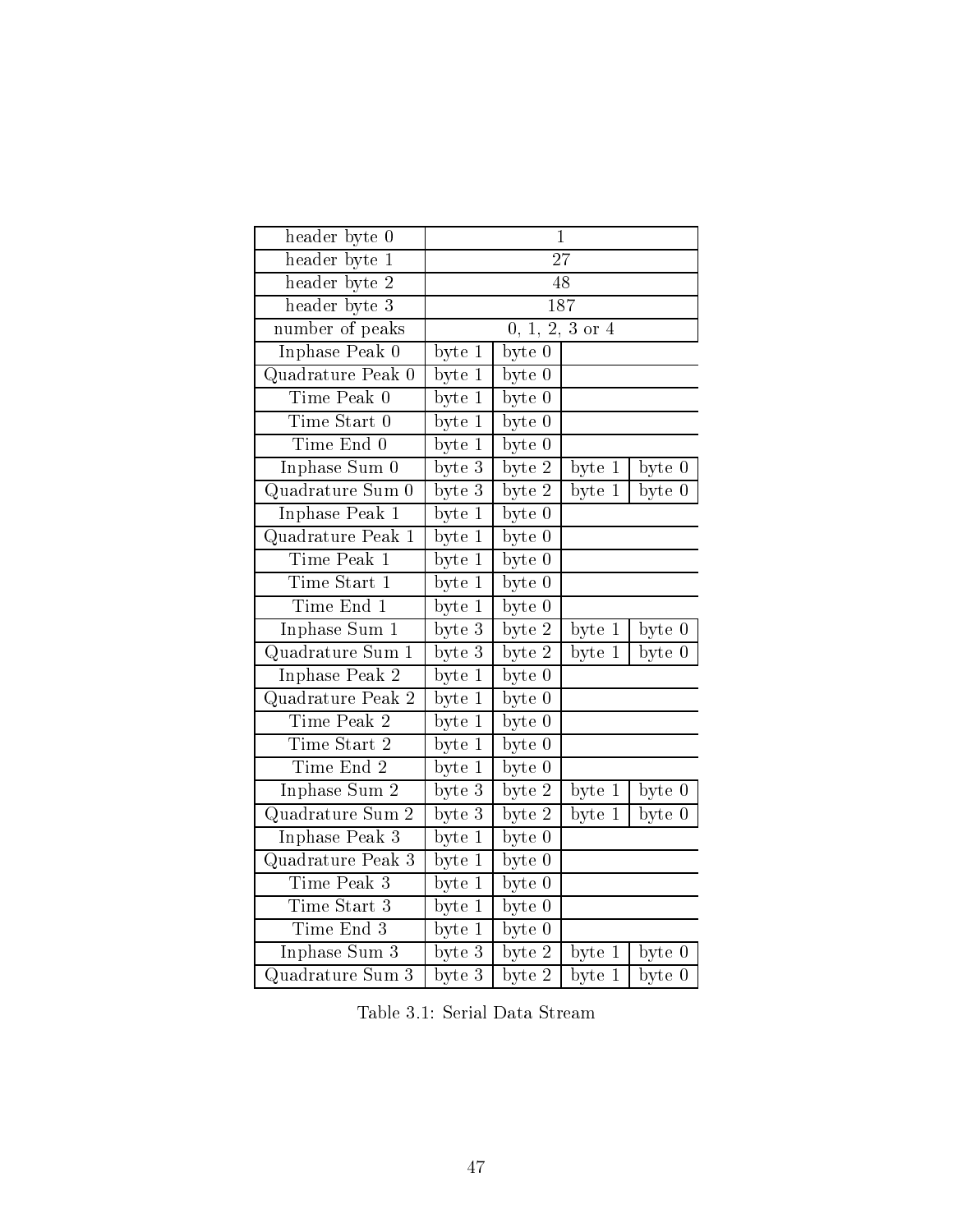# Chapter 4

# Applications

The phase-measurement rangefinders were used in variety of multimedia demonstrations. The second prototype was used in three different applications, most of which were in large, public spaces. It was interesting to see the results of average users interacting with the device. The applications demonstrated that a clear need is being filled by such a system. Although the rangefinder can track multiple nonoccluding hands, in many cases it was used as a mouse substitute, and not exploited to its full capabilities. The system was shown internally at the MIT Media Lab as well as publicly at SIGGRAPH 98 [SRP98]. The laser range finder was set up in front of a rear-projected screen, as shown in Fig. 4-1. The projector used was an Infocus Light Pro 720 together with a  $6'$  X  $8'$  rear projection screen, and the host computer used was a Pentium II 266 Mhz. The rangefinder camera head was connected to a rackmount unit containing the digital hardware and demodulator board. The rackmount unit sent serial data to the host PC.

## 4.1 It Works!

The first use of the prototype rangefinder was in a simple multimedia installation (see Fig 4-2)[SP98]. The phase-measuring prototype was used with a Microchip PIC 16C73 microcontroller interface. Although the acquired data had lower resolution than the final design, the system worked very well. In the simple application, rotating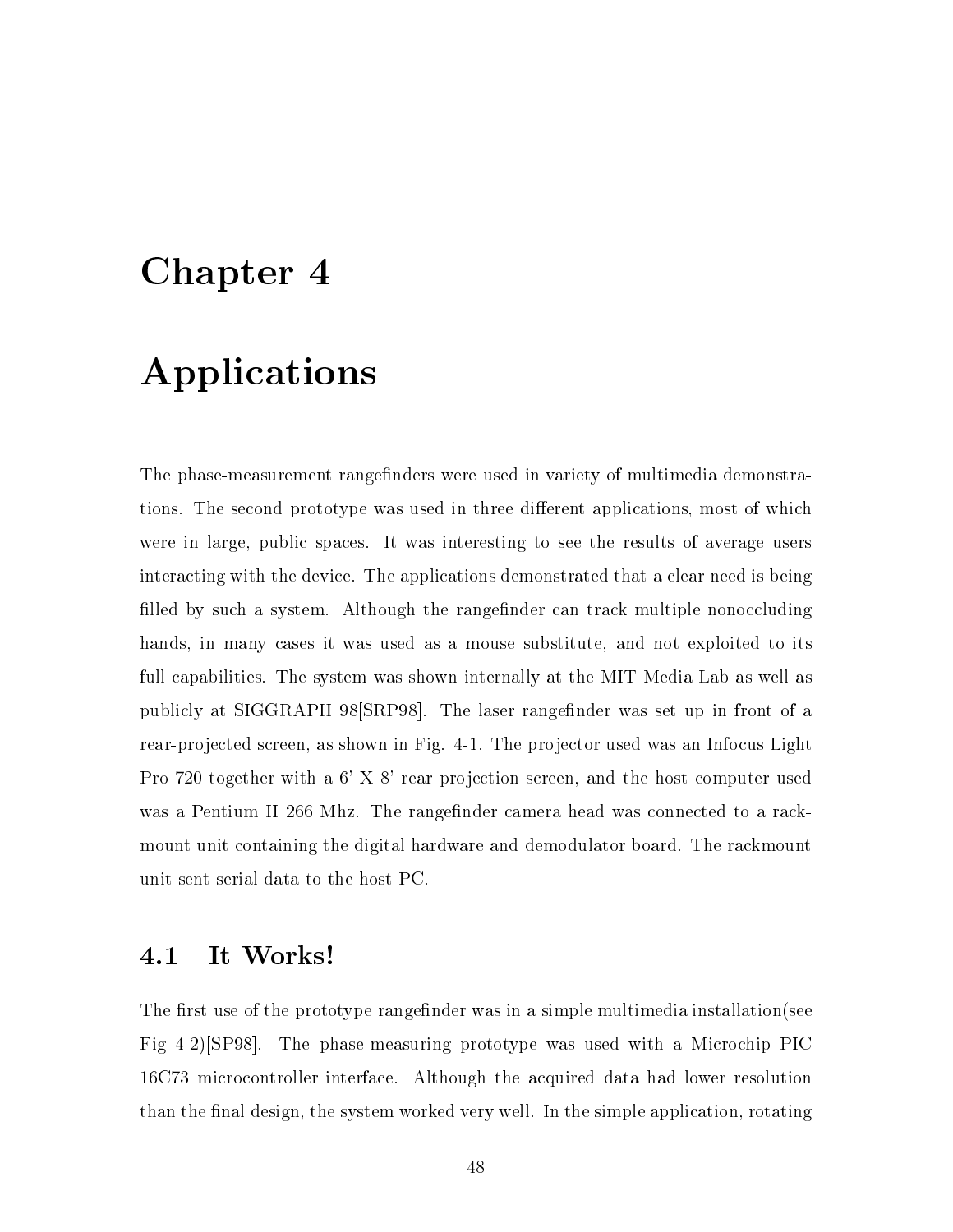

Figure 4-1: Laser Wall Installation Diagram

multicolor squares were plotted at the detected hand positions. This also worked as a music controller for which the screen was divided into four sections. When the presence of a hand was detected in each section, a drum loop was triggered. If more than one hand was detected in the sensing plane, an bass-lead arpeggio was started. The range in pitch of the apeggio would increase with the distance between the hands. This installation was displayed at several Media Lab events and was well received. This first software did very little analysis of the data. Further research followed to develop algorithms for successfully mapping the data points to raster coordinates more accurately.

## 4.2 Stretchable Music

Stretchable Music [Ric98] is a interactive graphical music program, developed by Peter Rice, at the MIT Media Lab. It allows a user to manipulate a scored piece of music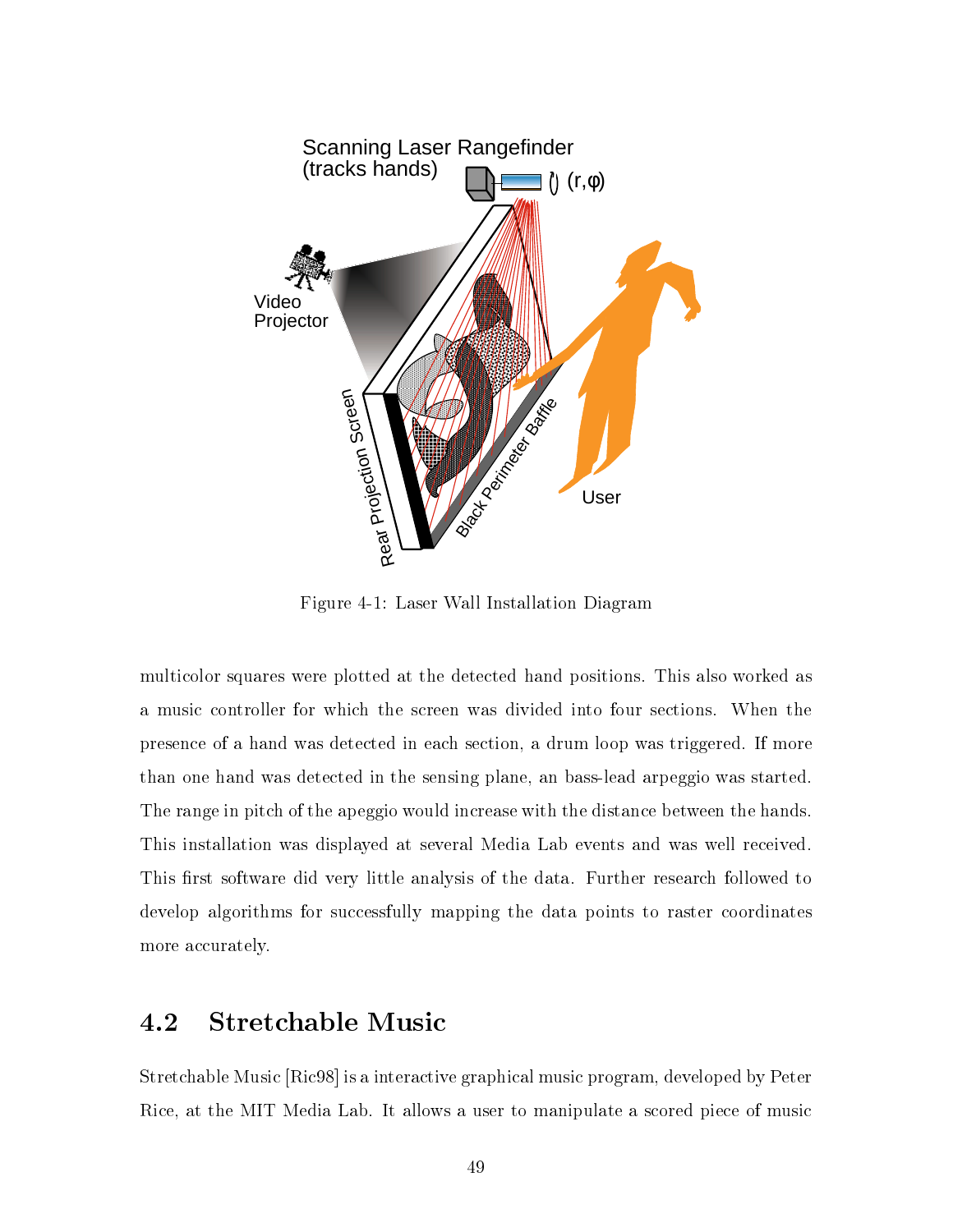

Figure 4-2: First Musical Installation Tracking Two Hands

by stretching and pulling various parts of graphical objects. A composed piece of music plays while various objects appear on the screen. When the objects are on the screen, they can be manipulated by stretching and pulling on various control points. By manipulating the objects, you can change various parameters of the music. Each object represents a different musical layer in the piece. The system was developed as a tool to allow users to control how a piece of music can be played back. It was initially developed for a mouse but was later integrated with the laser rangefinder. The second phase-measurement prototype was connected with the system. The laser interface allowed for multiple users, but, since this was a simple mouse port, the active cursor was simply the first peak seen in the scan of the data (e.g., the lowest hand, first detected in the scan); additional hands generated a set of twinkling points that tracked as well as added an ambient sound. The installation was setup at SIGGRAPH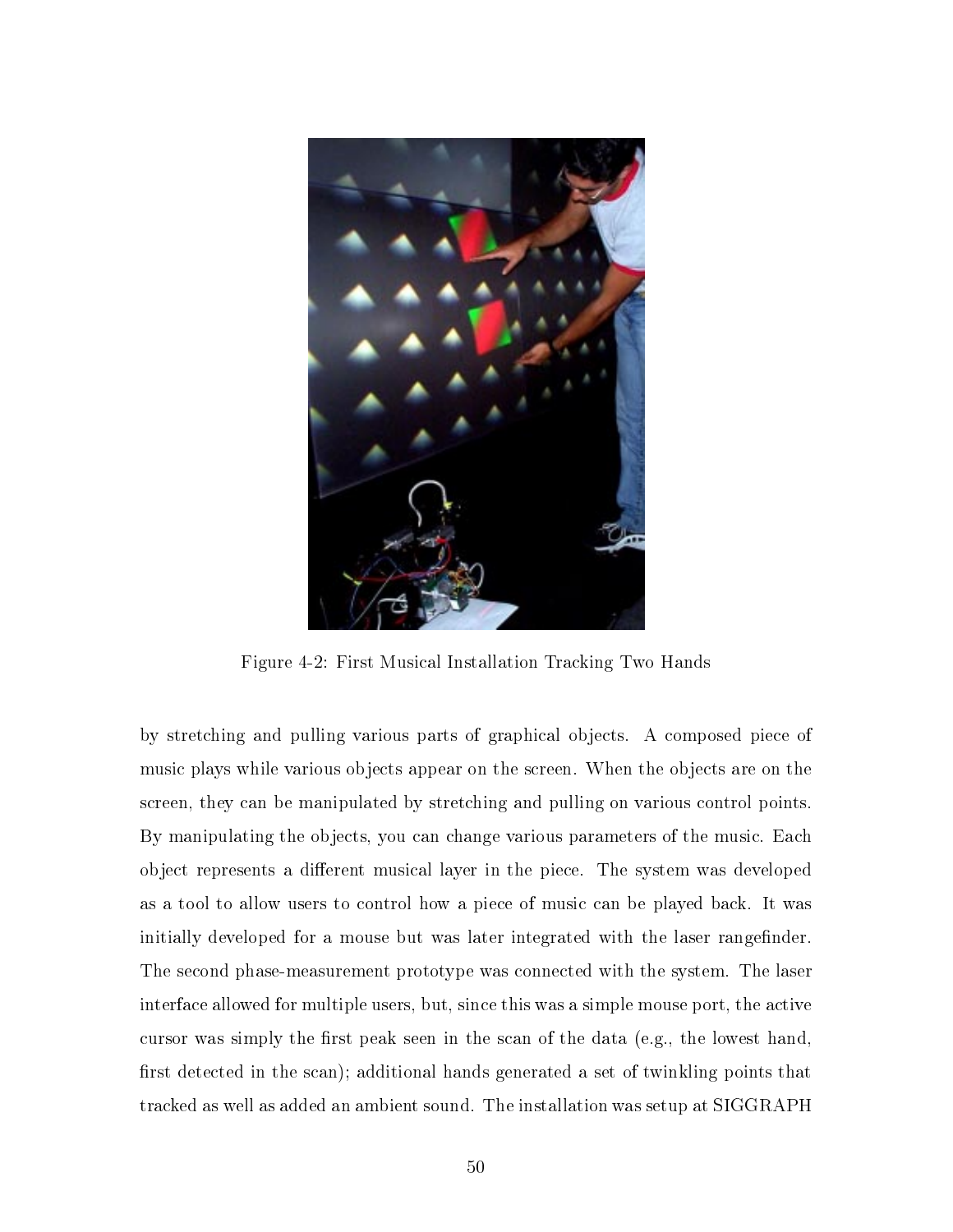

Figure 4-3: Stretchable Music Installation

98 for a period of one week[Mah98]. The audience response was extremely positive, although some people initially confused the interface for a touch pressure screen. It had to be explained that one simply must break the beam of the laser with the hand and nothing more. In fact, using a visible red laser as opposed to an invisible IR beam proved to be an advantage, as the users could see the beam on their hands when they were being tracked. As the system attracted people of all races, we were able to attest to its adequate tolerance across skin complexions.

## 4.3 Mouse Pointer

A mouse-pointer application was developed using the rangefinder to drive the Windows system. It sends virtual mouse commands through a windows system call. The laser mouse program uses the same calibration routine as that of Stretchable Music.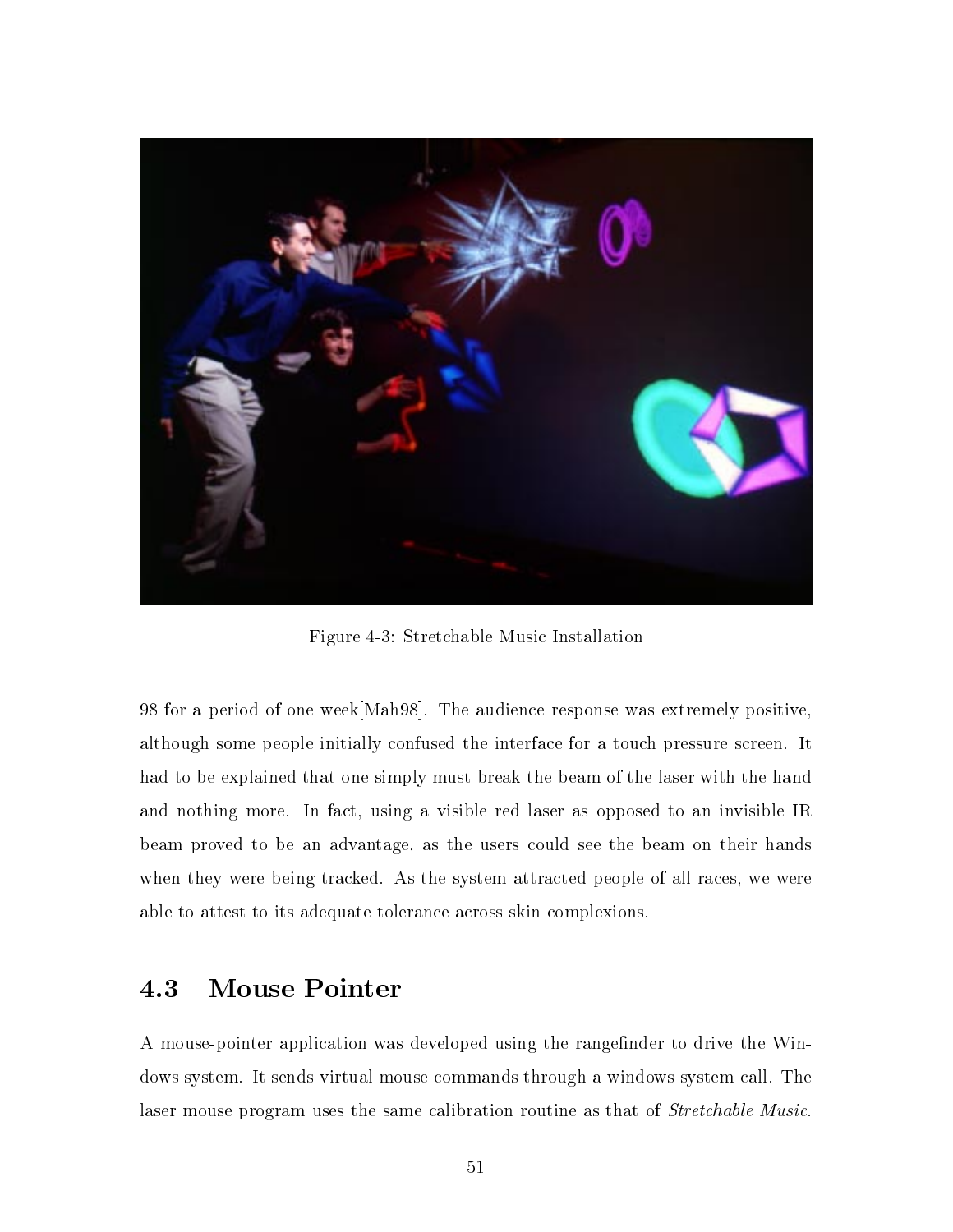

Figure 4-4: Laser Mouse Program

After calibration, the program is set into a run mode, which simulates mouse clicks. For the first application, it was only to be used as a simple interface, e.g. to bring up web pages, drive drawing programs, etc.(Fig 4-4). When a user inserts his or her hand into the path of the laser, a virtual single mouse click is sent to the system. This allows a user to click, or click and drag, but not double click. It is important to consider that this new interface offers other abilities that a mouse is lacking. As it isn't a mouse, gestures like double-clicking are not natural in this environment (although they could be incorporated in a number of ways, e.g. "double-clicking" with the hand, moving in a second hand, etc). The rangefinder can detect the width of the peak in the data. That measurement relates to the size of the object and its range in the scanned plane. This could be used, for instance, for reaching in a 3rd dimension. The user interface of Windows could then incorporate some sense of the 3rd dimension in the desktop. The rangefinder also tracks multiple hands. This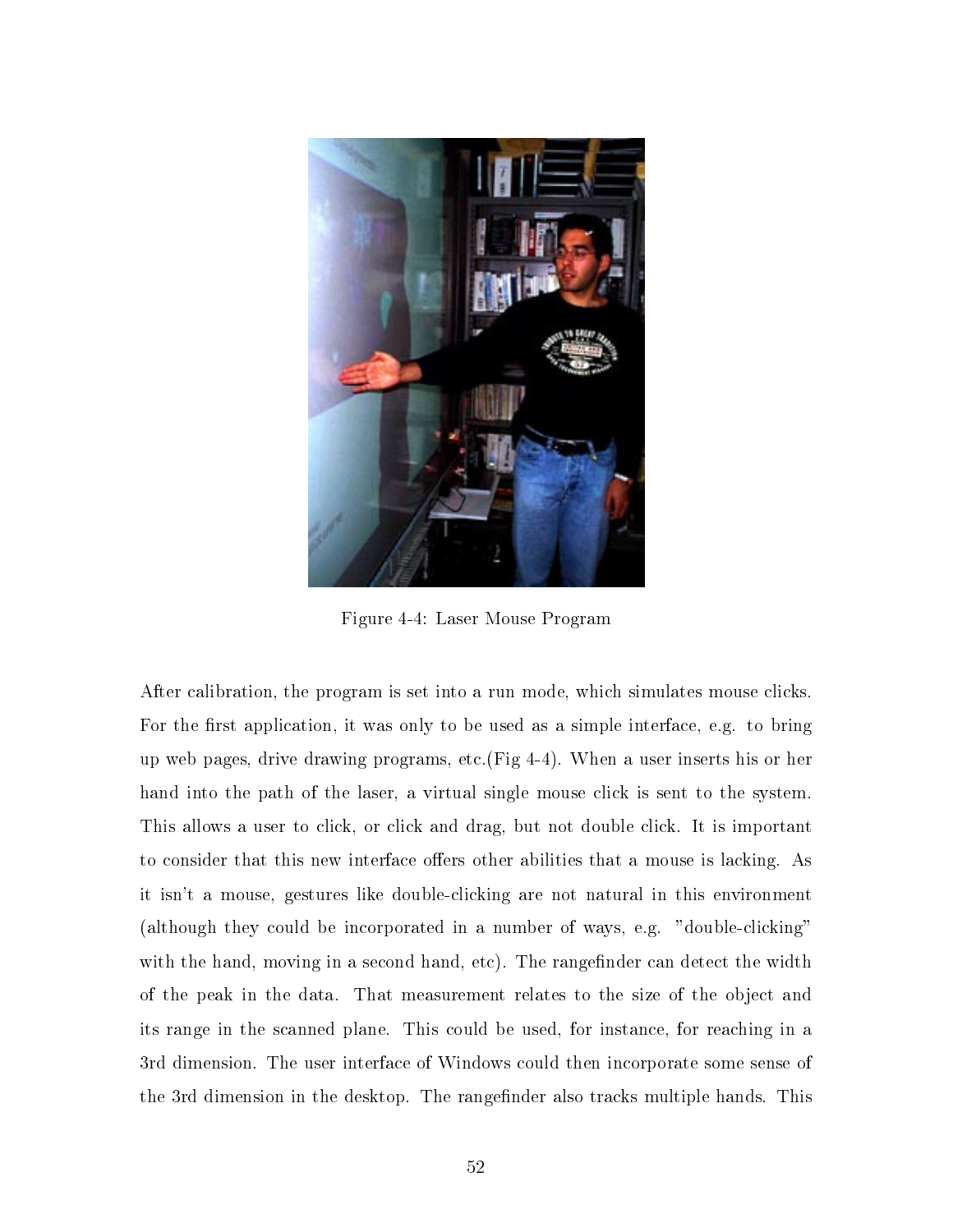too is also not addressed by the Windows interface. It is like having multiple mice. You could then be allowed to do true multi-tasking by operating on two areas of the screen. Clearly, the rangefinder is not a mouse and will not replace a mouse, but for large screens, it offers an ability to reach out and touch the objects that you are interested in. Also, there is clearly a new area of Human Computer Interface that can be addressed in software as to how these new, immersive, multi-parameter controllers can fully be exploited. Other user interfaces enabled by this device will also give new abilities. The expanded capabilites of the laser rangefinder is being further tested in a application specically designed for multiple hands, discussed below.

#### Two Handed Approaches  $4.4$

The use of two hands is being addressed by the development of a new musical application. Although the application has not been completed, with the addition of the polynomial fit, as well as some new tracking algorithms that manipulate the user to avoid occlusion, the interface will be pushed to its limits. The application will take a form similar to the *Stretchable Music* application; as a rear-projection musical installation. The focus will be likewise that of a musical instrument. The ability to track multiple points will be a primary goal of research. The ability to accurately track the hands will allow the successful use of gesture recognition technology. Planar, large-area gesture can now easily and accurately be tracked, enabling a sensitive surface that can incorporate human emotion in a new electronic musical context.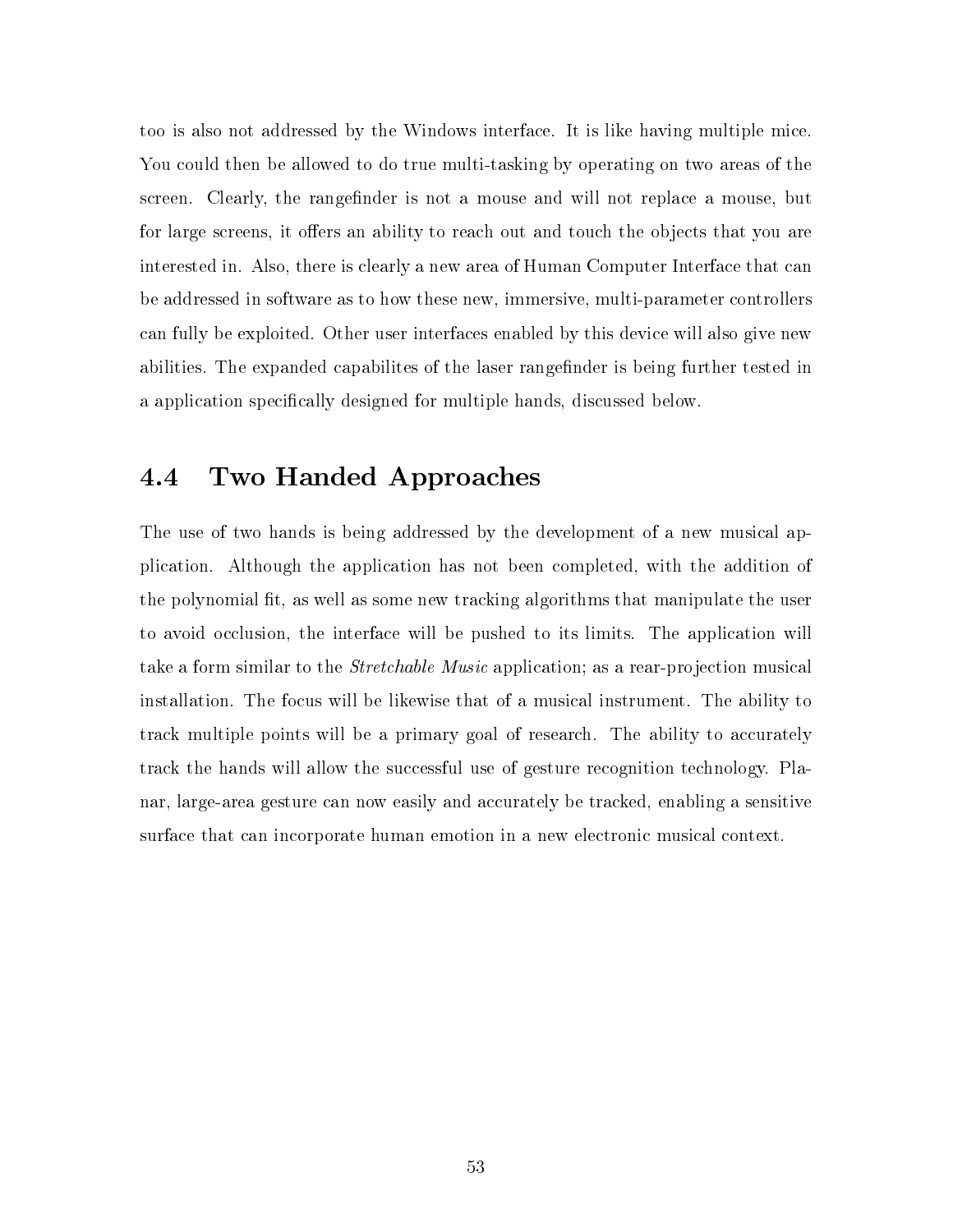# Chapter 5

## Conclusions

Engineers are often are unaware as to the contribution they are truly making to a field until their invention reaches the hands of the public. Such has been the case in developing the laser rangefinder for the user interface community. It wasn't until the rangefinder was demonstrated at the Media Lab for a technical and computer-human interface community that I began to understand the uniqueness of such a device. That alone didn't fully prove its worth. Demonstrating it at SIGGRAPH '98 brought the device out to a more general audience, technically adept in many fields, but new to many of the ideas of HCI design. Computer programers have been plagued by the mouse and keyboard interface that is standard on today's computers. That is changing, and programmers will have to think of how to effectively use the emerging hardware. The laser rangefinder is such a device. It is bringing us closer to a more natural way of interacting with a computer. The currently-designed version is only the first step, and other versions and modifications can be forseen, opening up even more applications.

#### $5.1$ Mini Time of Flight

The final rangefinder that was developed was mostly analog in its construction. This required the use of special components rated at a fairly high frequency. The cost of such components is signicant. It also requires careful planning in the layout of the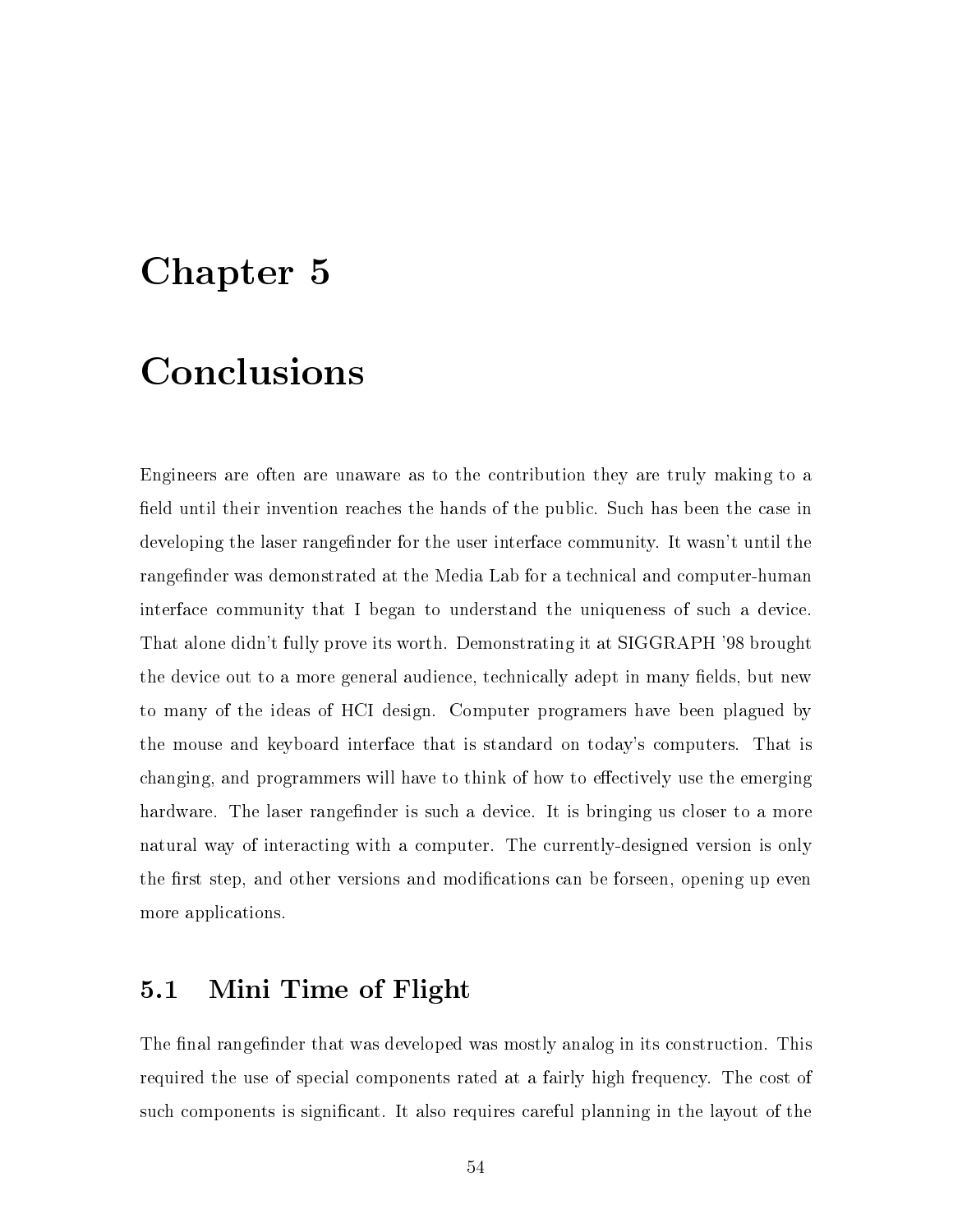printed circuit boards, to avoid ground loops, crosstalk, oscillation and other effects. A solution to such a problem is to design a device that could be more fully digital, possibly fitting mostly into one application-specific IC or field-programmable gate array. Such a solution could be attained by developing a miniature time-ofight rangefinder. The time-of-flight rangefinder relies on a simple principle; measure the time it takes a short pulse of laser light to leave the device, hit an object, and return. Most of the hardware could be developed in an FPGA. All that is otherwise needed is a high-gain photodiode receiver and a laser pulser. The laser pulser can simply be a logic line pulsing a fast driver such as the one we already have. The receiver can also be similar to what exists in our current circuit, with the simple addition of a high-pass filter and digital discriminator after the front end amplifier. The only problem that exists is that of resolution. Since light travels at  $3x10<sup>8</sup>m/s$ , in order to measure with an accuracy of one meter you need to clock the counter with a 150Mhz input(the divide-by-two comes from the path back as well as to the ob ject; measuring a meter in range requires a travel of two meters). If one wanted to clock with centimeter resolution, the clock rate rises to 100 times that frequency, which may be somewhat unreasonable. Many systems that use this technique employ two phase-locked clocks, thus reducing the number of bits necessary for the fast clock[BS91]. You can then use the coarse clock for lower resolution and then add the counts of the fine clock. Other systems use a simple time-stretcher circuit $|VXY+Y|$ , quickly charging a capacitor during the interval to be measured, then timing how long it takes it to be fully discharged at a much lower current (hence longer interval). These overall methods are simple, but mostly require very fast logic. Such TOF systems are most often used in cases were higher precision isn't necessary, e.g., in military rifle sights [Urb95] or spacecraft remote sensing[Col96].

## 5.2 Microscanners

The next improvement that could be addressed is that of the scanning and optical assemblies. They can easily be made much smaller. There are two levels of minia-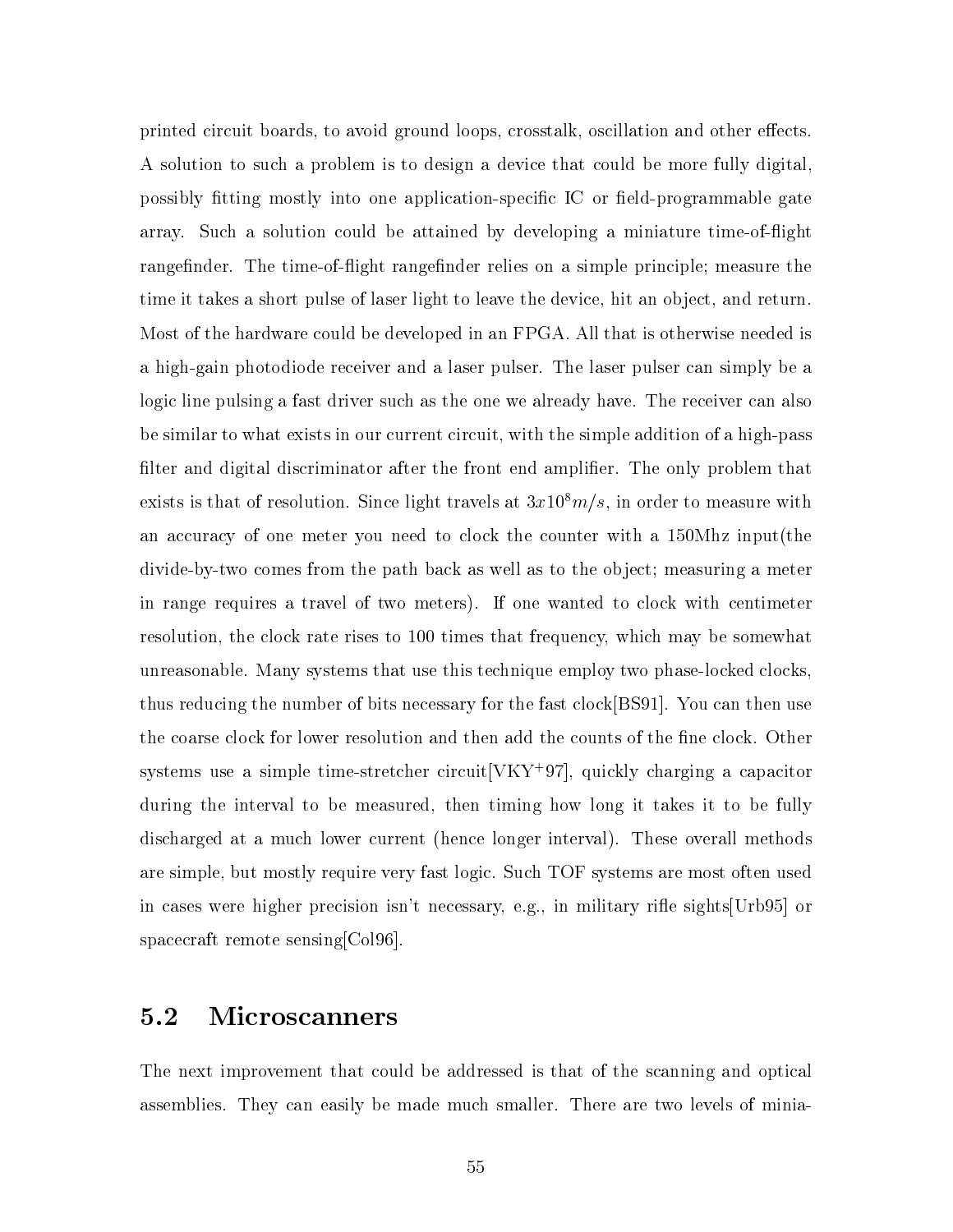turization. The first is simply to adopt a smaller, more integrated form, (e.g. in analogy to the optical assembly of a CD player). By having a fully integrated design, the optical path can be colinear. They can also be made in such a way that manual alignment will be minimized. This is critical in fabricating a viable product. It is also important in making the system the simplest to assemble. This miniaturized system could then take advantage of smaller scanners such as galvonmeters. These scanners can only support a small mirror and thus can image a smaller area. This isn't a problem if the mirror is closer to the optics and the optics are smaller(e.g. possible with more sensitive photonics or a more powerful laser). Such a system can be built such that everything fits into a package the size of a camera.

A still further miniaturization may be possible at the chip level. This could perhaps take form of a MEMS device[ML98], consisting of a scanner, laserdiode and photodiode. This system could also interface to a second ASIC that could contain all of the detection and driver circuitry. An installation could then counter the occlusion problem by easily introducing more scanners. These could all be networked in such a way that you can image not just a plane, but an entire room.

As the optical apertures are much smaller than in the device that we have built now, the laser illumination would have to be much brighter. As the pulse is only a few nanoseconds long in a time-of-flight laser ranger finder, this could be attained without damaging the laserdiode or harming eyesight; the average power is still very low.

#### $5.3$  $3D$

Scanning three dimensions is a next possible step. The computer graphics industry is currently using 3D laser rangenders to scan complicated 3D models[PTR<sup>+</sup> 98]. These systems are not being used for real-time HCI. They are often slow and have limited ranges, as they are mainly triangulation devices. As the components of TOF rangefinders become more integrated and cheaper, it is possible to forsee an inexpensive version that provides the ability to scan spaces. One possibility is simply to fix the optics of the current system such that the laser is colinear with the sensor, as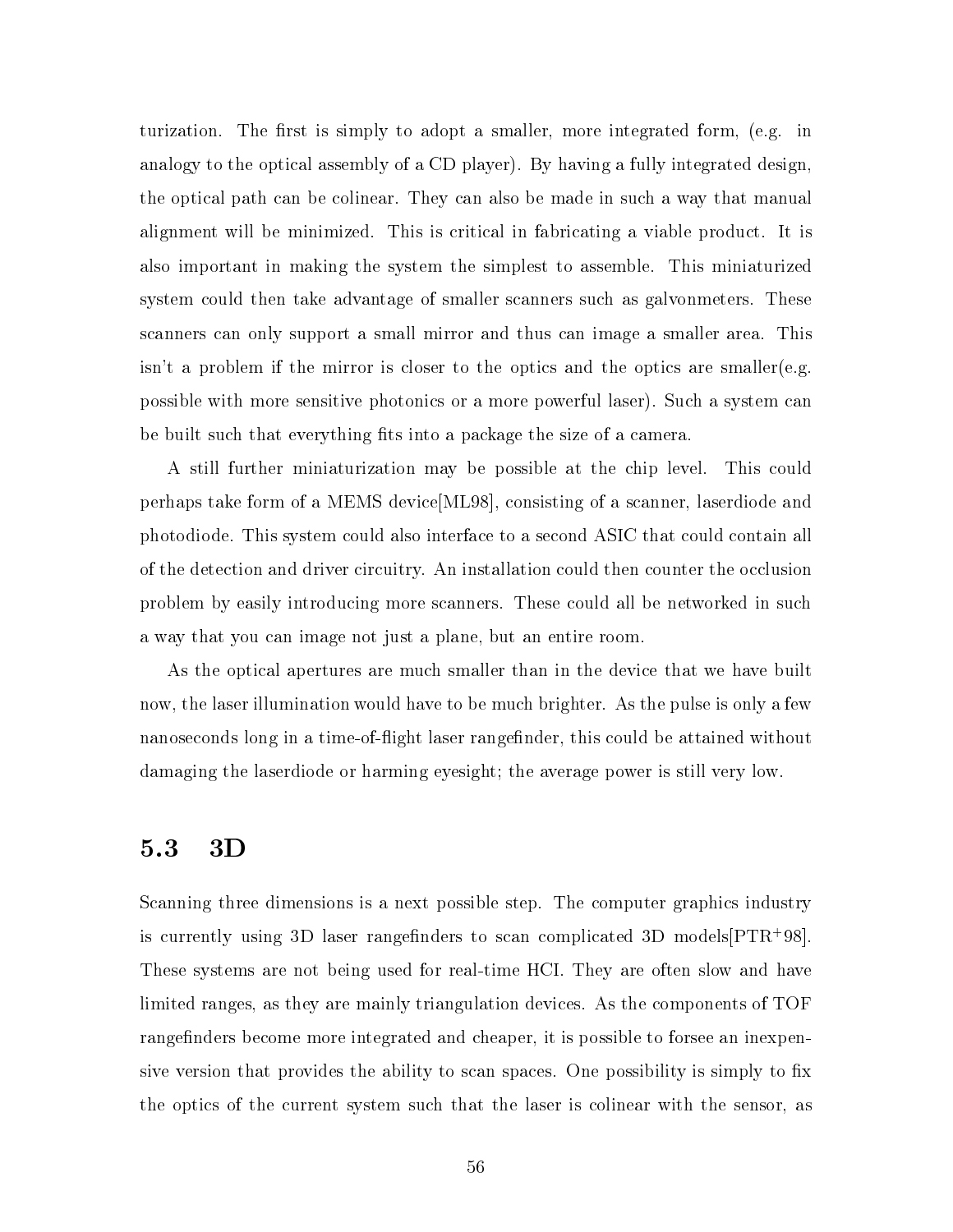in Fig. 3-7. One simply attaches an x-y scanning assembly and you can scan 3D. The other possibility to create a network of simpler miniature scanners, as described above, and interpolate the data between them. This would create an installation that you can walk into. To get a sense of a 3D interface, you need not obtain uniform sampling points in space. One such idea is to use a scanning prism and simply wash over a space in some unique pattern. You could then create a sensing cone of light or other desired pattern. Another idea is to integrate the laser rangefinder with a scanning intelligent light, such that the projected spotlight became a sensor. You could then scan the light and thus the sensor around the room. This type of interface could be use for such applications as nightclubs and concerts, as a way of giving the attendees a coordinated method of interacting with the music and visuals.

Although this first-step goal of creating a two-dimensional scanner brought about a multitude of options and new abilities for the user, 3 dimensional scanning is clearly a next step in going further. When multiple users can gesture freely, it will be the duty of the software to make the best use of the data. It is often the case that providing better data alone will not give new capability. Part of the process of developing such an interface is to also develop compatible analysis and interpretation software and applications, as are only beginning to be explored.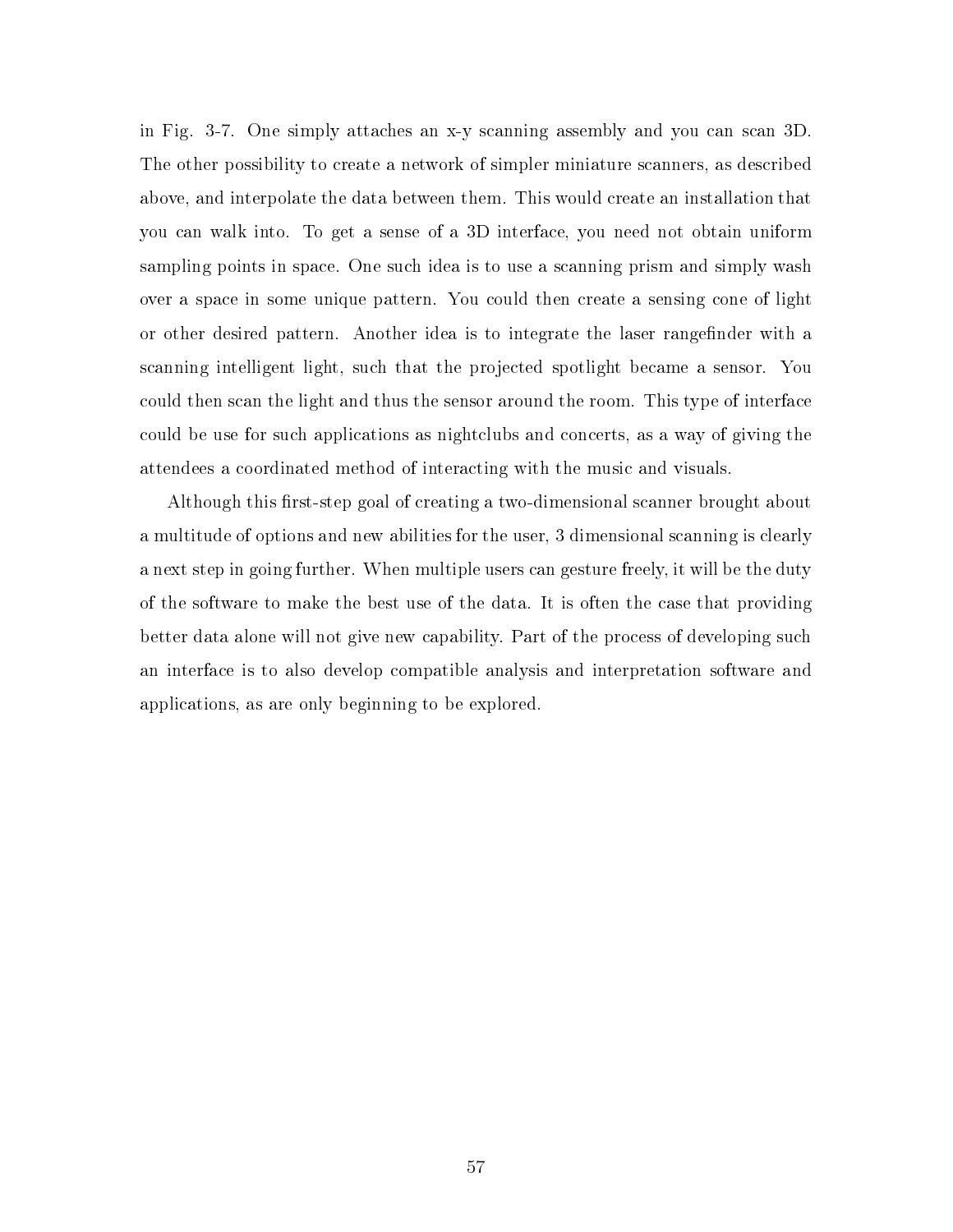# Appendix A

**Schematics**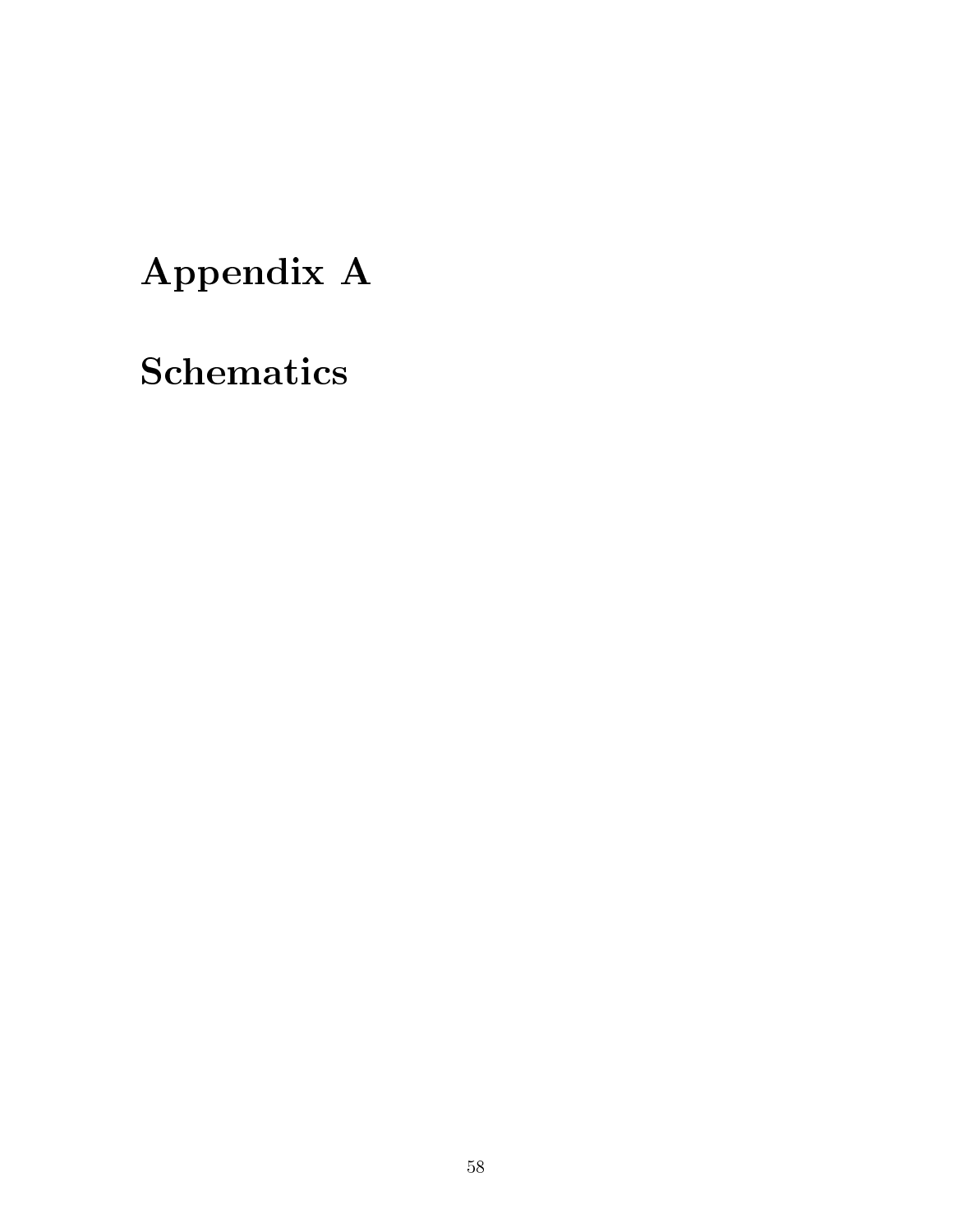

Figure A-1: Demodulator Schematic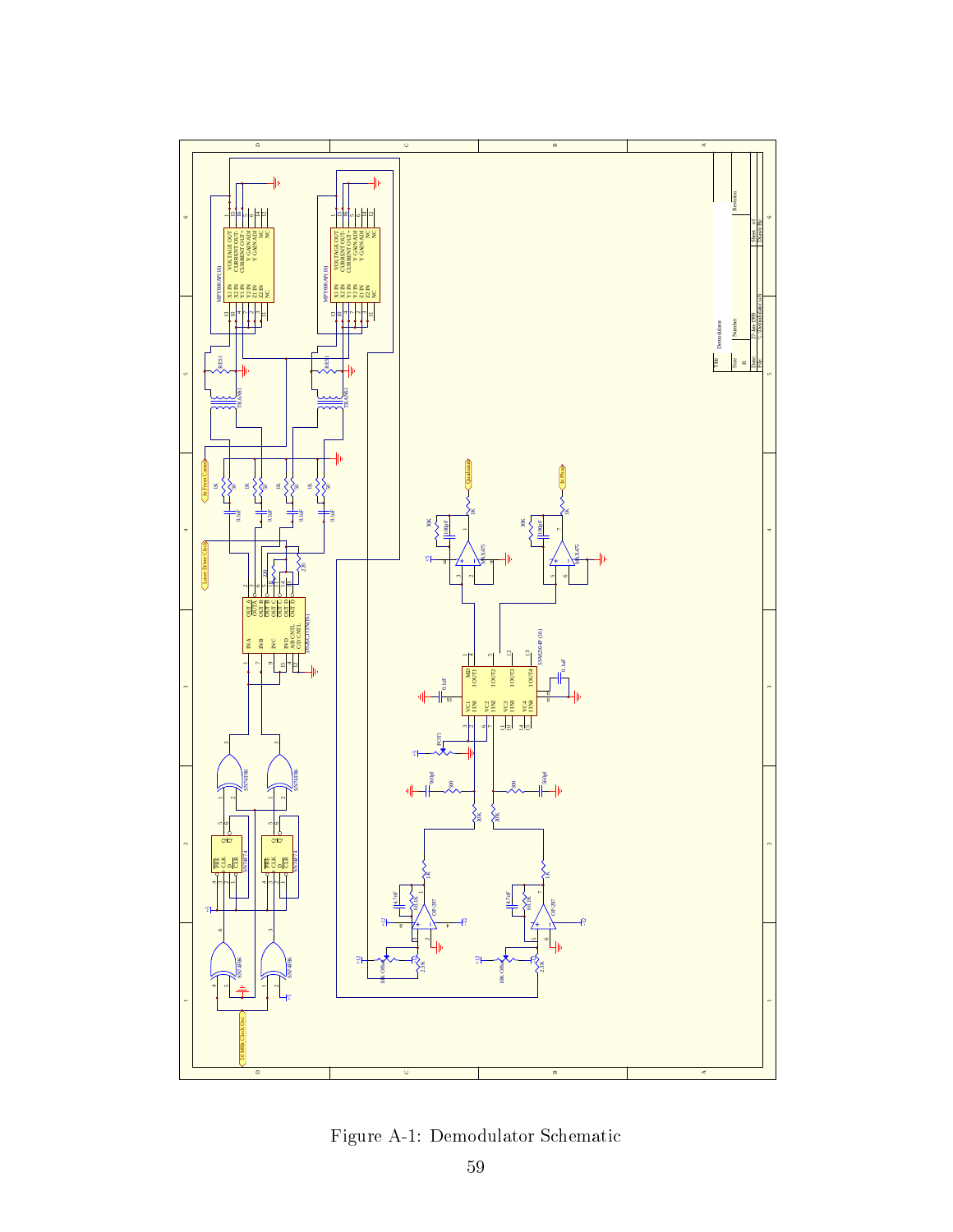

Figure A-2: Front End Amplier Schematic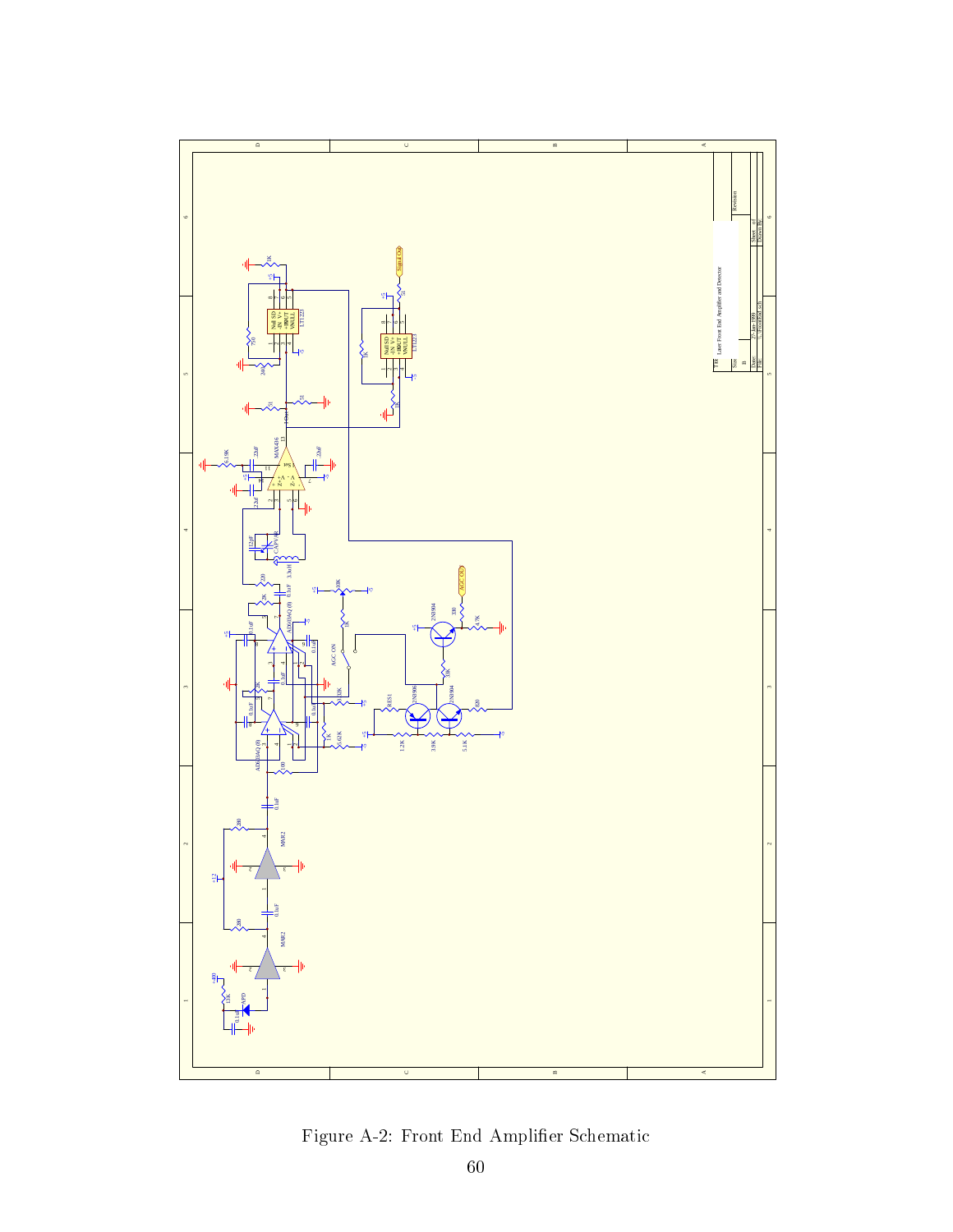![](_page_60_Figure_0.jpeg)

Figure A-3: Laser Driver,Voltage Regulation and Laser Power Control Schematics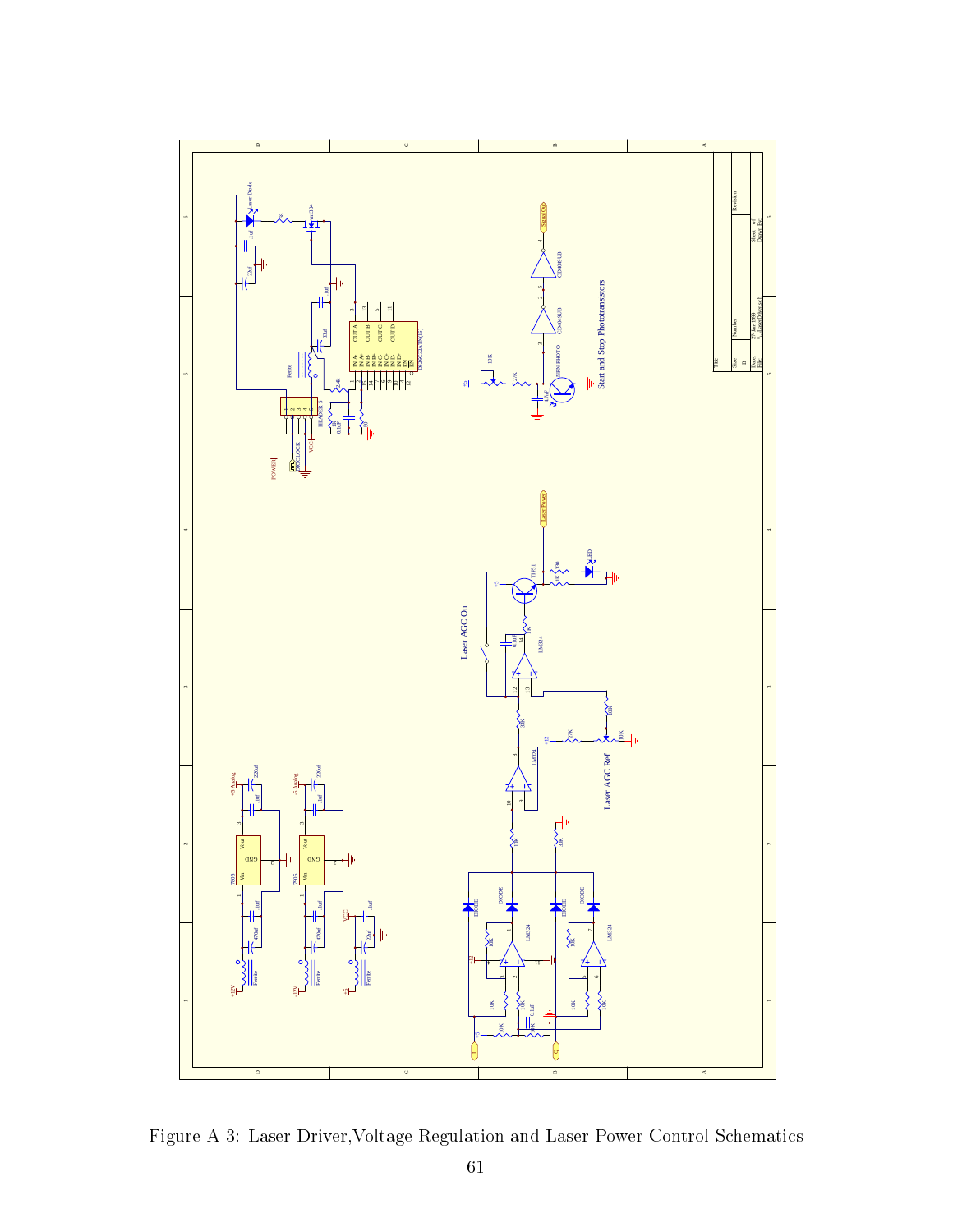# Appendix B

# Source Code

#### $B.1$ **Embedded Code**

### B.1.1 PIC

#### Lasrun2.c

#include <16c73a.h> #include <stdlib.h> #include "math.c"

#fuses HS,NOWDT,NOPROTECT,PUT #use Delay(Clock=16000000)

```
#define SAMPLE_HOLD PIN_A5
#define START_SCAN PIN_B0
#define END_SCAN PIN_B1
#define IN PIN_A0
#define QUAD PIN_A1
```
#use RS232(Baud=19200, Parity=N, Xmit=PIN\_C6 , Rcv=PIN\_C7 )

```
byte Num_Samples=0;
signed int Ins[6];
signed int Quads[6];
byte Ins_Sum_High[6];
byte Ins_Sum_Low[6];
byte Quads_Sum_High[6];
byte Quads_Sum_Low[6];
byte Time[6];
byte Time_Start[6];
byte Time_End[6];
byte zero=0;
byte sixfour=64;
short In_Peak=0;
int Num_Peaks=0;
signed int I_Temp;
signed int Q_Temp;
byte I_Temp2;
```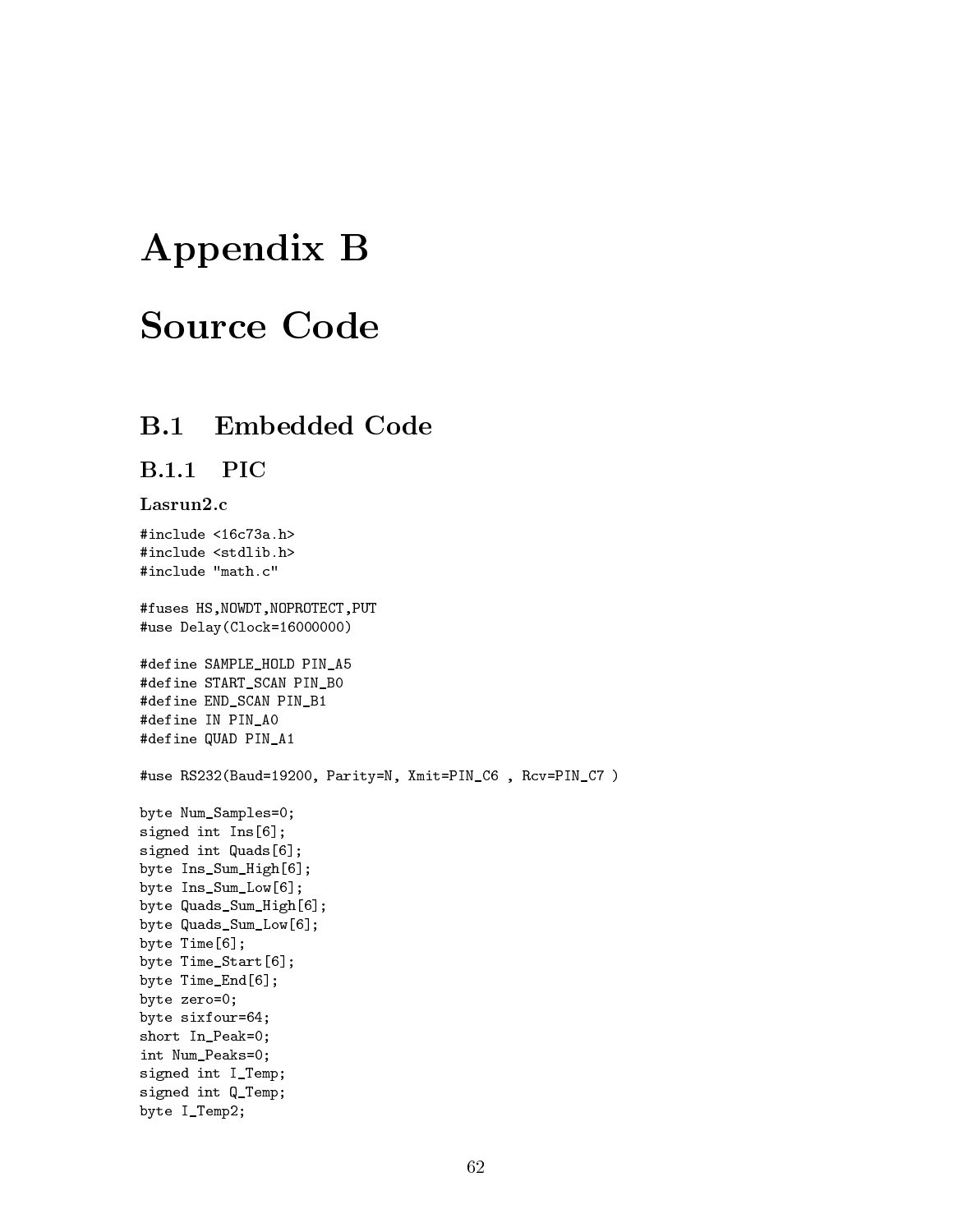```
byte Q_Temp2;
byte Time_Temp;
byte I_Sum_High_Temp=0;
byte I_Sum_Low_Temp=0;
byte Q_Sum_High_Temp=0;
byte Q_Sum_Low_Temp=0;
signed int I_Max;
signed int Q_Max;
byte Time_Max;
byte Time_Start_Temp;
long int Sum_Max;
long int Sum_Temp;
byte Threshold=0;
byte Wait_Time=0;
signed int I_Base_High;
signed int Q_Base_High;
signed int I_Base;
signed int Q_Base;
#int_ext
ext_isr() {
            // External interrupt on B0
}
#int_ad
ad_isr() {
            // A/D Conversion complete
}
#int_tbe
tbe_isr() {
            // Async Serial Data Transmitted
\mathcal{F}}
#int_rda
rda_isr() {
            // Async Serial Data In
}
#INT_RTCC
clock_isr(){
   ++Time_Temp;
   }
void sample(void){ //sample I and Q Capture Timer
   output_low(SAMPLE_HOLD);
```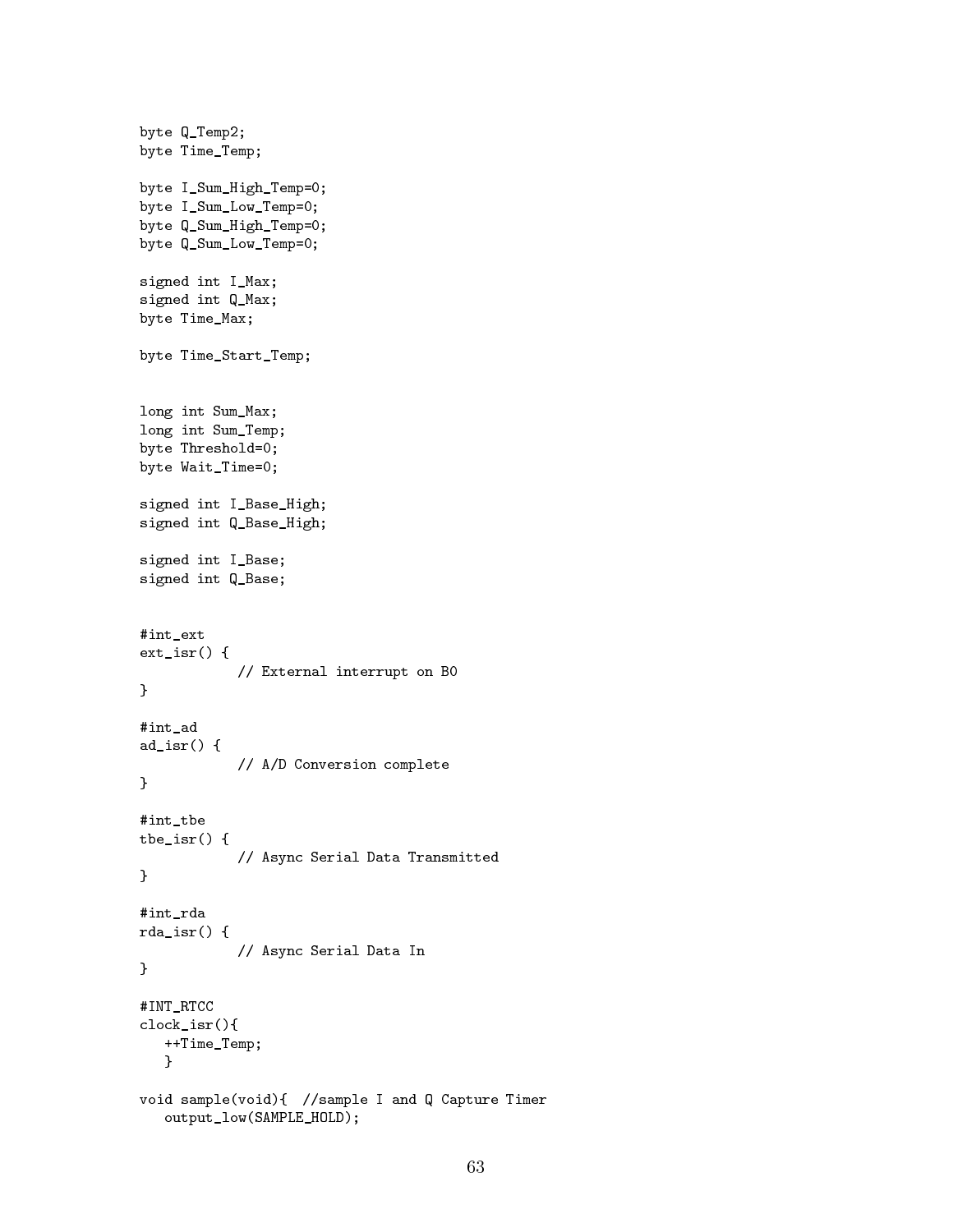```
delay_us(5);
    set_adc_channel(IN);
   delay_us(20);
   I_Temp=Read_ADC();
   set_adc_channel(QUAD);
   delay_us(20);
    Q_Temp=Read_ADC();
   output_high(SAMPLE_HOLD);
}
void store_baseline(void){ //find Baseline for i and q
   int i;
   I_Base=0;
   Q_Base=0;
   I_Base_High=0;
   Q_Base_High=0;
   I_Temp=0;
    Q_Temp=0;
   while(input(Start_Scan)){}
   while(!input(Start_Scan)){}
     for (i=0; i<64; ++i){
         sample();
         add16( I_Base_High, I_Base, zero, I_Temp);
         add16( Q_Base_High, Q_Base, zero, Q_Temp);
       }
     div16by8(I_Base_High, I_Base, sixfour);
     div16by8(Q_Base_High, Q_Base, sixfour);
\mathcal{F}}
void set_threshold(void){
   Threshold=getchar();
   printf("\rThreshold set to %2X\n",Threshold);
   \mathcal{F}\overline{a} . The contract of the contract of the contract of the contract of the contract of the contract of the contract of the contract of the contract of the contract of the contract of the contract of the contract of th
void set_wait(void){
   Wait_Time=getchar();
   printf("\rWait Time set to %2X\n", Wait_Time);
    }
void output_data(void){
    int i=0;
   putchar(Num_Peaks);
   //printf("Number of Peaks = \sqrt{2X\r\ln", Num_Peaks);
    //printf("Number of Samples = \frac{\sqrt{2X}\r\ln \t}{\text{Num\_Samples}};
   for (i=0; i<Num_Peaks; i++)
```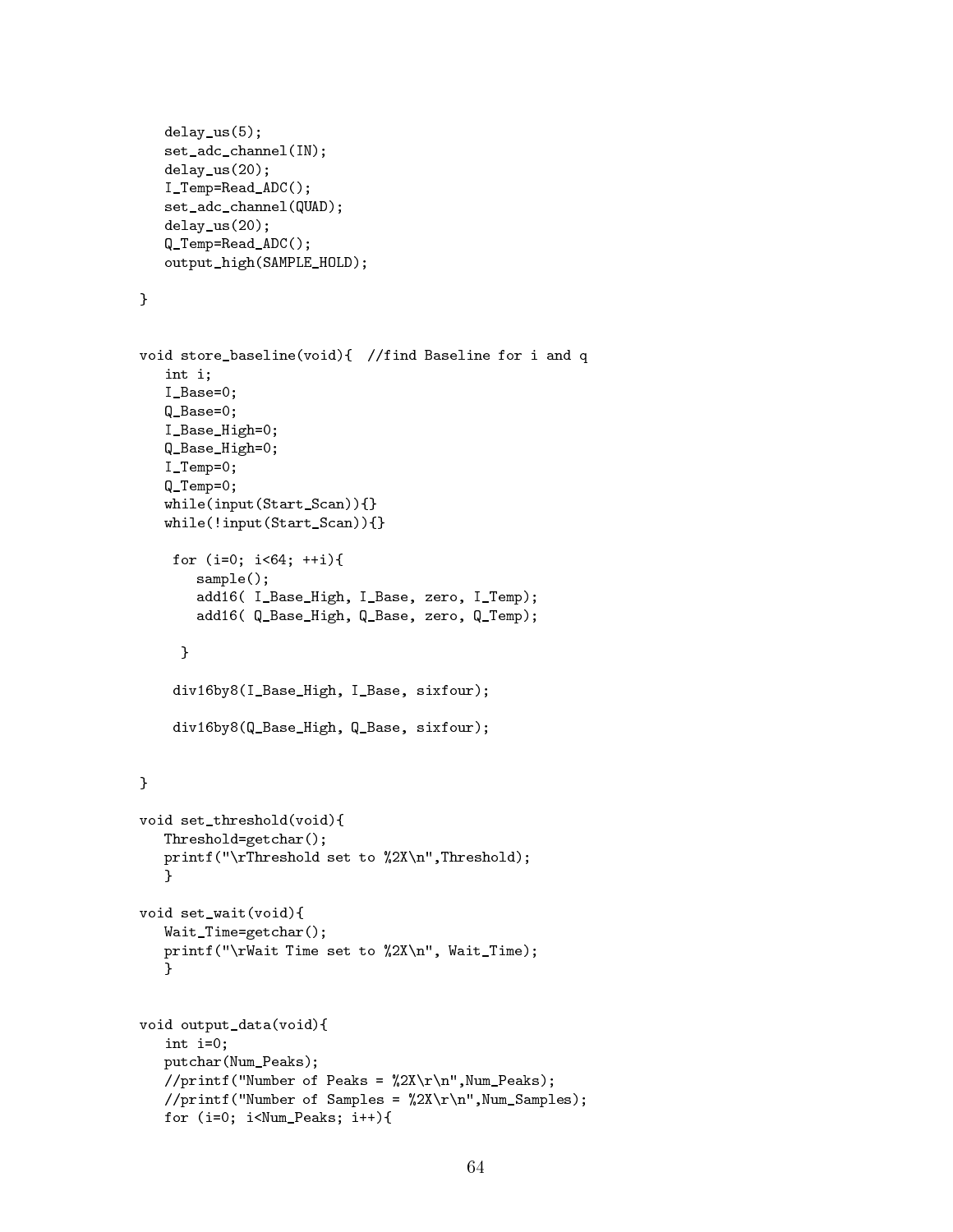```
putchar(Ins[i]);
        //print("I = %2X\r\n'\n'', Ins[i]);Ins[i]=0;putchar(Quads[i]);
        //printf("Q= \sqrt{2X\r\ln}", Quads [i]);
        Quads[i]=0;
        putchar(Time[i]);
        //printf("Time= \sqrt{2x}\r\ln",Time[i]);
        Time[i]=0;
        putchar(Time_Start[i]);
        //print("Time\_Start= %2X\r\n'']\n.Time_Start[i]);
        Time_Start[i]=0;
        putchar(Time_End[i]);
        //print("Time\_End= %2X\rr\n', Time_End[i]);
        putchar(Ins_Sum_High[i]);
        //printf("I Sum=%2X%2X\r\n", Ins_Sum_High[i], Ins_Sum_Low[i]);
        putchar(Ins_Sum_Low[i]);
        putchar(Quads_Sum_High[i]);
        //printf("Q Sum=%2X%2X\r\n", Quads_Sum_High[i], Quads_Sum_Low[i]);
        putchar(Quads_Sum_Low[i]);
        <sup>T</sup>
        <u>Property</u>
    Num_Samples=0;
    Num_Peaks=0;
\mathcal{F}\overline{a} . The contract of the contract of the contract of the contract of the contract of the contract of the contract of the contract of the contract of the contract of the contract of the contract of the contract of th
void read_data(void){
    while(input(Start_Scan)){}
    while(!input(Start_Scan)){}
    set rtcc(0):
    Time_Temp=0;
    while(Time_Temp < Wait_Time){}
    while(input(End_Scan))
    {\color{red} \bullet} . The contract of the contract of the contract of the contract of the contract of the contract of the contract of the contract of the contract of the contract of the contract of the contract of the contract of 
    sample();
    ++Num_Samples;
    I_Temp2=I_Temp;
    Q_Temp2=Q_Temp;
    I_Temp=I_Temp-I_Base;
    Q_Temp=Q_Temp-Q_Base;
    Sum_Temp=ABS(I_Temp)+ABS(Q_Temp);
    delay_us(5);
    if (Sum_Temp > Threshold)
        {
        Add16(I_Sum_High_Temp, I_Sum_Low_Temp, zero , I_Temp2);
        Sub16(I_Sum_High_Temp, I_Sum_Low_Temp, zero, I_Base);
        Add16(Q_Sum_High_Temp, Q_Sum_Low_Temp, zero, Q_Temp2);
        Sub16(Q_Sum_High_Temp, Q_Sum_Low_Temp, zero, Q_Base);
                                        // Check if Above Threshold
            if(In_Peak)
           \overline{f}{
                 // Check if Currently in a Peak
                if(Sum_Temp>Sum_Max)
```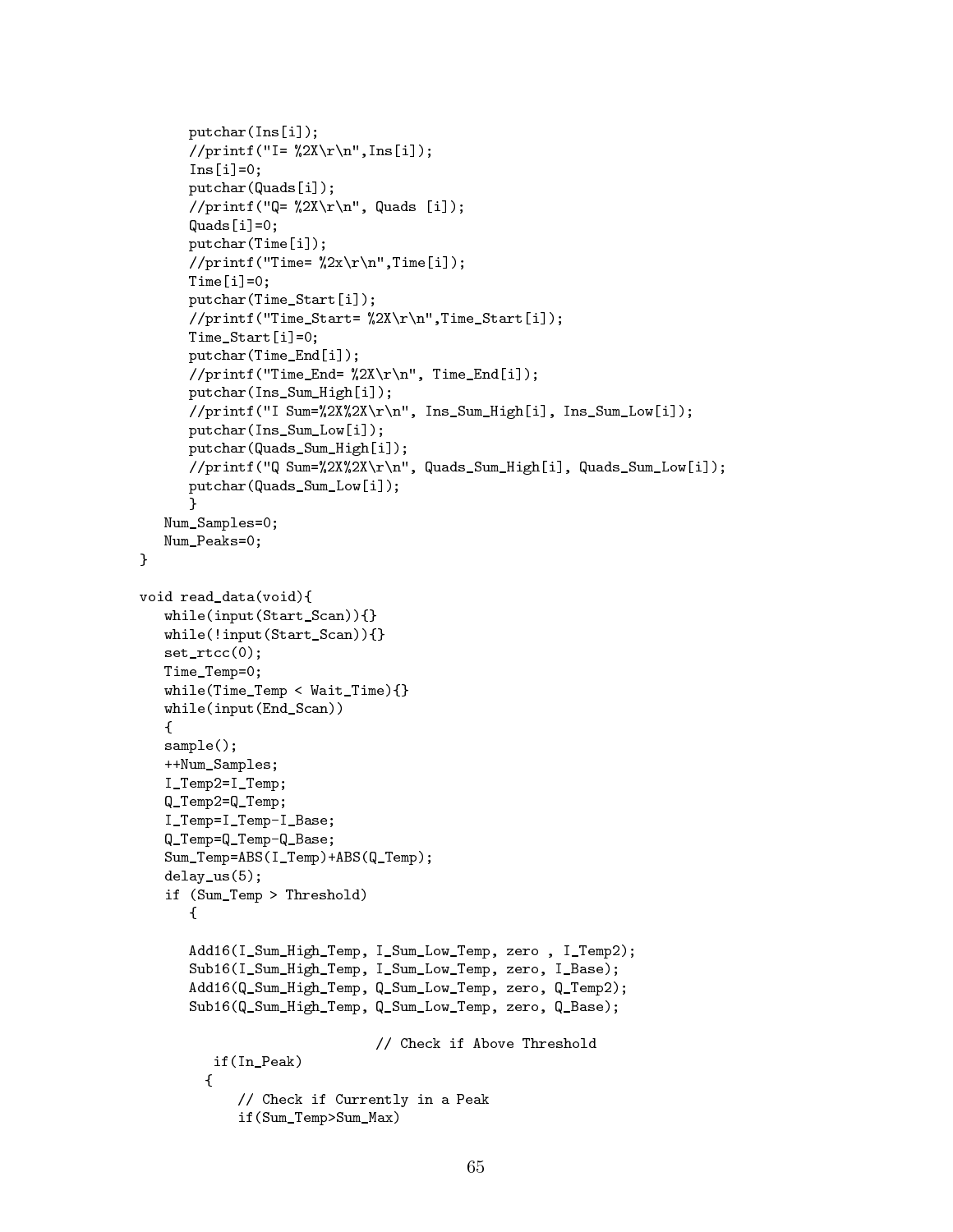```
{ // Check to see if Value is Greater than Max
                  Sum_Max=Sum_Temp;
                  I_Max=I_Temp; // If it is store it
                  Q_Max=Q_Temp;
                  Time_Max=Time_Temp;
              }
            \mathcal{F}\overline{a} . The contract of the contract of the contract of the contract of the contract of the contract of the contract of the contract of the contract of the contract of the contract of the contract of the contract of th
           else
           {In_Peak=1; // Now in peak set flag
            Time_Start_Temp=Time_Temp;
            Sum_Max=Sum_Temp;
            I_Max=I_Temp;
            Q_Max=Q_Temp;
            Time_Max=Time_Temp;
          }
       }
       else
                                           \frac{1}{2} sum is less than threshold
           { if(In_Peak)
              { // out of peak for first time
                 In_Peak=0;
                 Sum_Max=0;
                 if(Num_Peaks<6){
                 Ins[Num_Peaks]=I_Max;
                 Quads[Num_Peaks]=Q_Max;
                 Time[Num_Peaks]=Time_Max;
                 Time_Start[Num_Peaks]=Time_Start_Temp;
                 Time_End[Num_Peaks]=Time_Temp;
                 Ins_Sum_High[Num_Peaks]=I_Sum_High_Temp;
                 Ins_Sum_Low[Num_Peaks]=I_Sum_Low_Temp;
                 Quads_Sum_High[Num_Peaks]=Q_Sum_High_Temp;
                 Quads_Sum_Low[Num_Peaks]=Q_Sum_Low_Temp;
                 ++Num_Peaks;
                 I_Sum_High_Temp=0;
                 I_Sum_Low_Temp=0;
                 Q_Sum_High_Temp=0;
                 Q_Sum_Low_Temp=0;
                 }
                }
            }
   }
           output_data();
           Sum_Max=0;
           I_Sum_High_Temp=0;
           I_Sum_Low_Temp=0;
           Q_Sum_High_Temp=0;
           Q_Sum_Low_Temp=0;
 }
void wait char(void){
   byte command;
   command=getchar();
```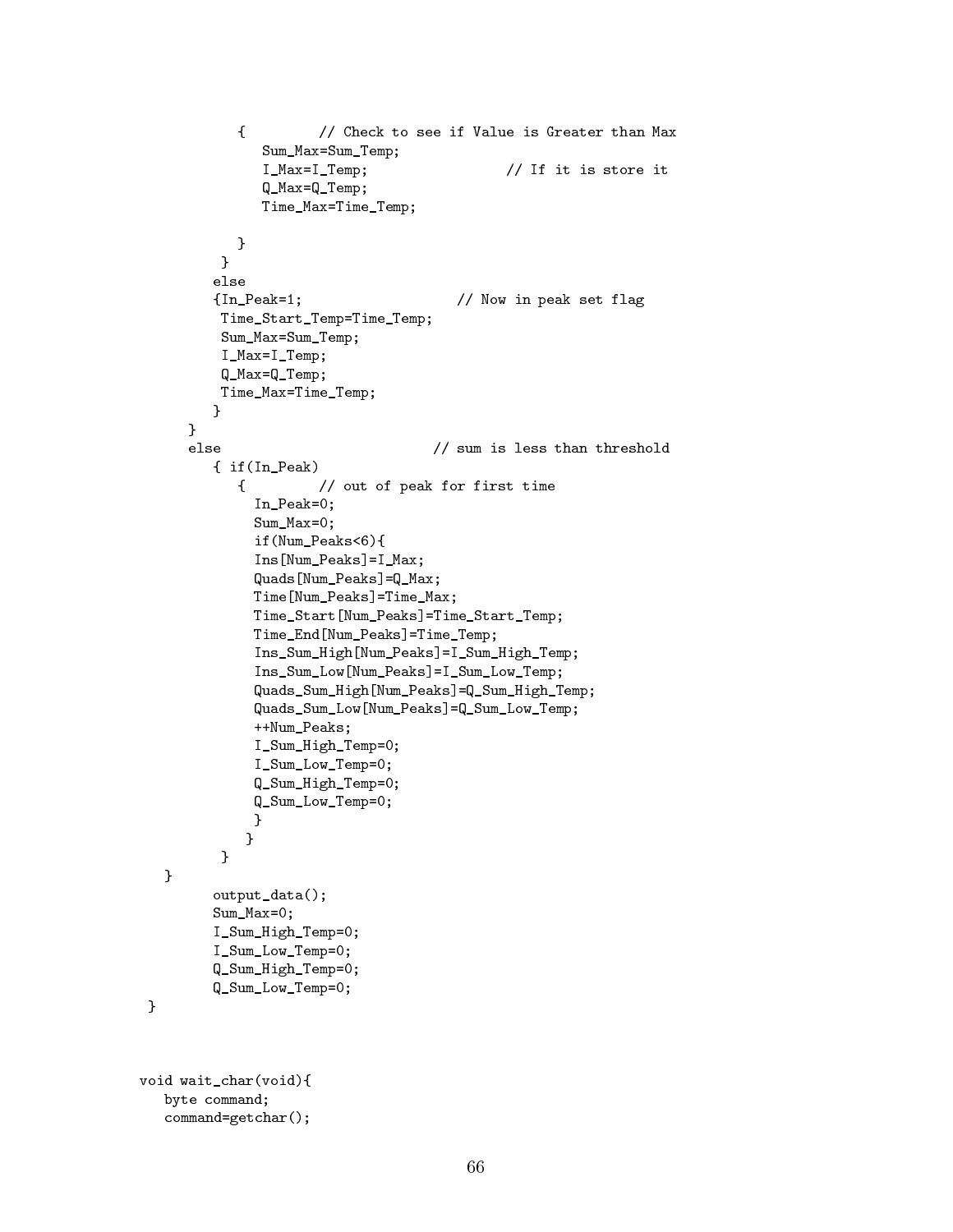```
if (\text{command}=='T') {
        set_threshold();}
    if (\text{command}=='W')set_wait(); }
    if (\text{command}=='R') {
        read_data();
         \overline{a} . The contract of the contract of the contract of the contract of the contract of the contract of the contract of the contract of the contract of the contract of the contract of the contract of the contract of th
}
main() fset_tris_a(0x0f);
    set_tris_b(0xff);
    set_tris_c(0x80);
    set_rtcc(0);
setup_counters(RTCC_INTERNAL,RTCC_DIV_2);
setup_port_a(RA0_RA1_RA3_ANALOG);
setup_adc(ADC_CLOCK_DIV_32);
    // enable_interrupts(EXT_INT);
    // enable_interrupts(ADC_DONE);
    // enable_interrupts(INT_TBE);
    // enable_interrupts(INT_RDA);
    enable_interrupts(RTCC_ZERO);
    enable_interrupts(GLOBAL);
    output_high(SAMPLE_HOLD);
    printf("\rLaser Online\n");
    store_baseline();
    printf("I_Base= %2X Q_Base= %2X\r\n",I_Base,Q_Base);
    while(1){
    wait_char();
    }
}
```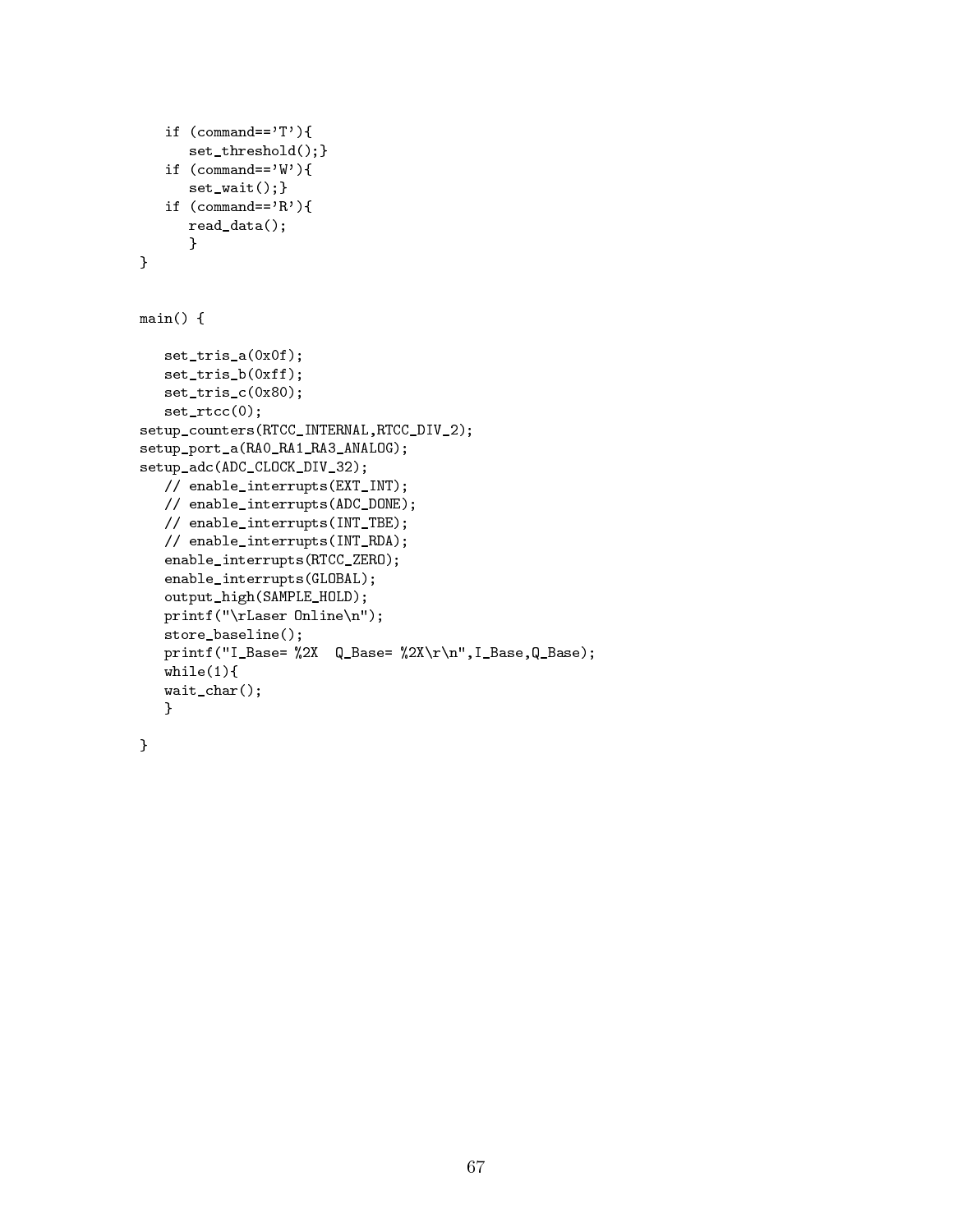```
Math.c
void add16( byte & ah, byte & al, byte bh, byte bl) {
                      //// ahal = ahal + bhbl
  #asm
  movf bl,w
  addwf al,f
  btfsc 3,0
  incf ah,f
  movf bh,w
  addwf ah,f
  #endasm
}
void sub16( byte & ah, byte & al, byte & bh, byte & bl) {
                   // ahal = ahal - bhbl
  #asm
  movf bl,w
  subwf al,f
  btfss 3,0
  decf ah,f
  movf bh,w
  subwf ah,f
  #endasm
}
#inline
void div16by16( byte & bh, byte & bl, byte ah, byte al) {
                     //// bhbl = bhbl / ahal
   byte ch,cl,dh,dl,count;
  dl=b1;dh=bh;
  bh=0;
  b1=0;ch=0;
  c1=0;count=16;
  if((dh!=0)||(d1>a1)) {
   #asm
loop:
  bcf 3,0
  rlf dl,f
  rlf dh,f
  rlf cl,f
  rlf ch,f
  movf ah,w
   subwf ch,w
  btfss 3,2
  goto nochk
```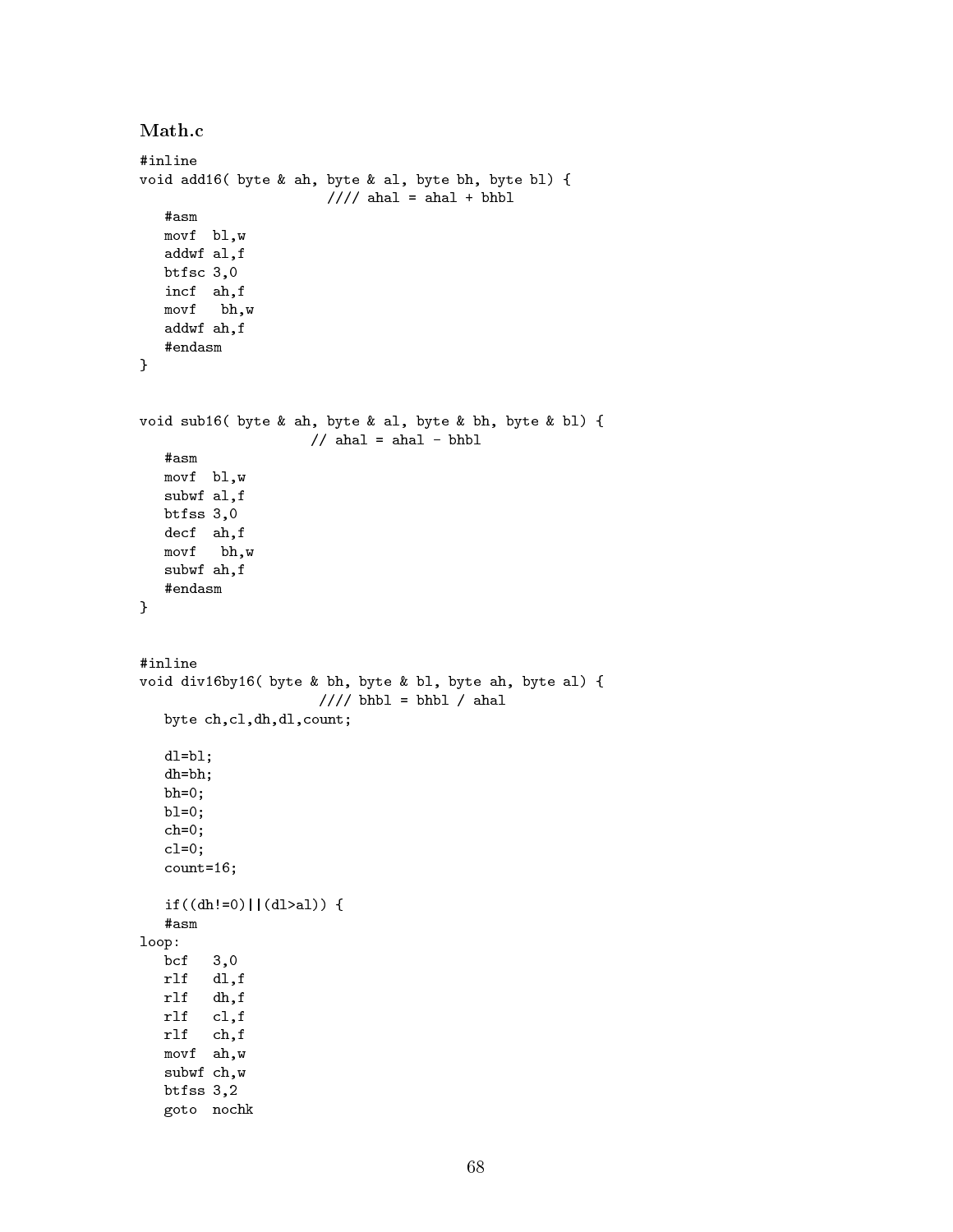```
movf al,w
  subwf cl,w
nochk:
  btfss 3,0
  goto skip
  movf al,w
  subwf cl,f
  btfss 3,0
  decf ch,f
  movf ah,w
  subwf ch,f
  bsf 3,0
skip:
  rlf bl,f
  rlf bh,f
  decfsz count,f
  goto loop
  #endasm
   }
}
#inline
void rem16by8( byte & bh, byte & bl, byte al, byte & rl) {
                    //// bhbl = bhbl / al
                    ////r1 = bhb1 % a1byte ch,cl,dh,dl,count,ah;
  dl=bl;
  dh=bh;
  bh=0;bl=0;
  ch=0;
  c1=0;
  ah=0;
  count=16;
  #asm
loop:
  bcf 3,0
  rlf dl,f
  rlf dh,f
  rlf cl,f
  rlf ch,f
  movf ah,w
  subwf ch,w
  btfss 3,2
  goto nochk
  movf al,w
  subwf cl,w
nochk:
  btfss 3,0
  goto skip
  movf al,w
```

```
69
```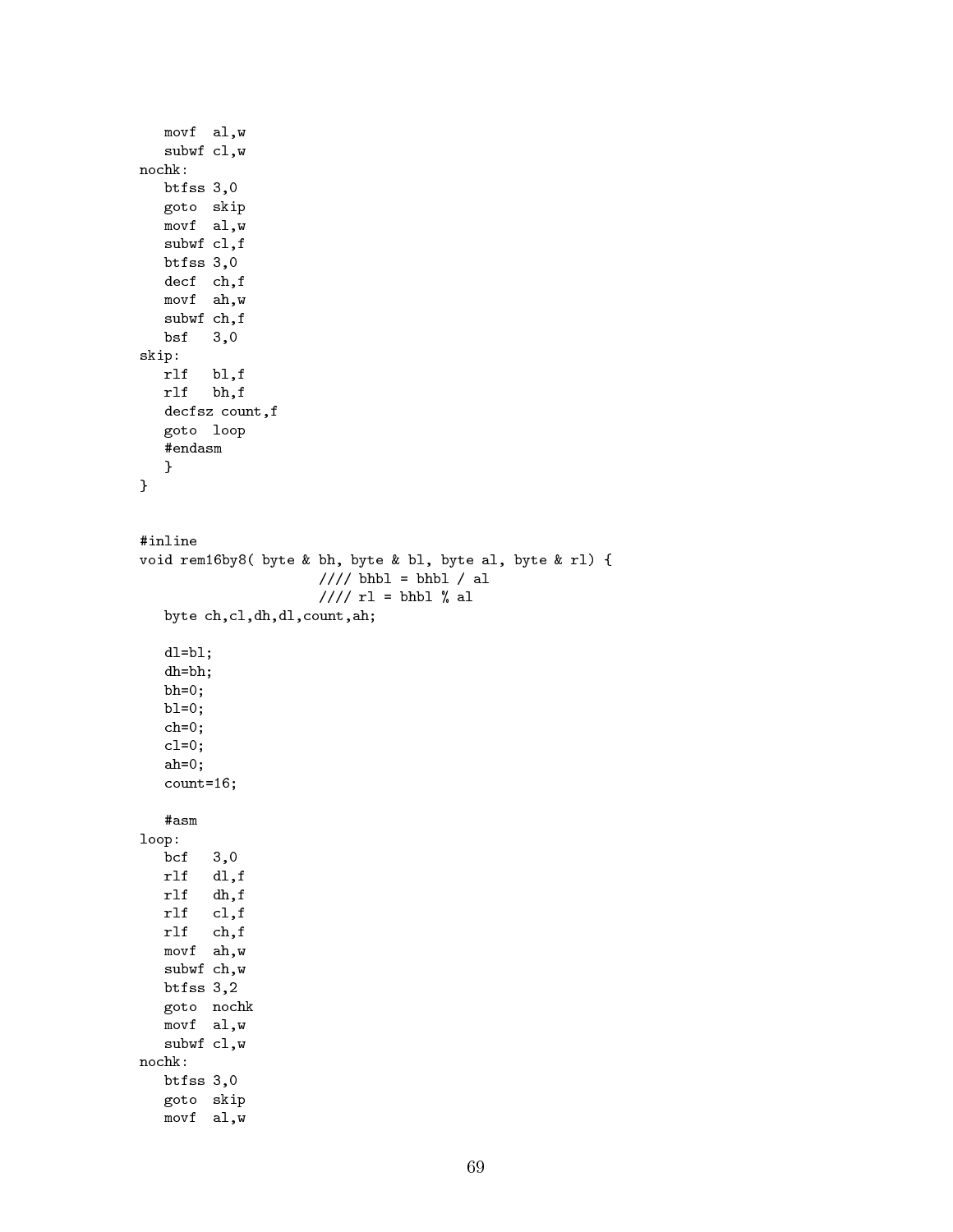```
subwf cl,f
  btfss 3,0
  decf ch,f
  movf ah,w
  subwf ch,f
  bsf 3,0
skip:
  rlf bl,f
  rlf bh,f
  decfsz count,f
  goto loop
  #endasm
  rl=cl;
```

```
}
```

```
#inline
void mul16by8( byte & bh, byte & bl, byte a) {
                     //// bhbl = bhbl * a
  byte ch,cl,dh,dl,count;
  dl=b1;dh=bh;
  bh=0;
  b1=0;count=16;
  #asm
loop:
  rrf dh,f
  rrf dl,f
  btfss 3,0
  goto skip
  movf a,w
  addwf bl,f
  btfsc 3,0
  incf bh,f
skip:
  rrf bh,f
  rrf bl,f
  rrf ch,f
  rrf cl,f
  decfsz count,f
  goto loop
  #endasm
  bl=cl;
  bh=ch;
}
```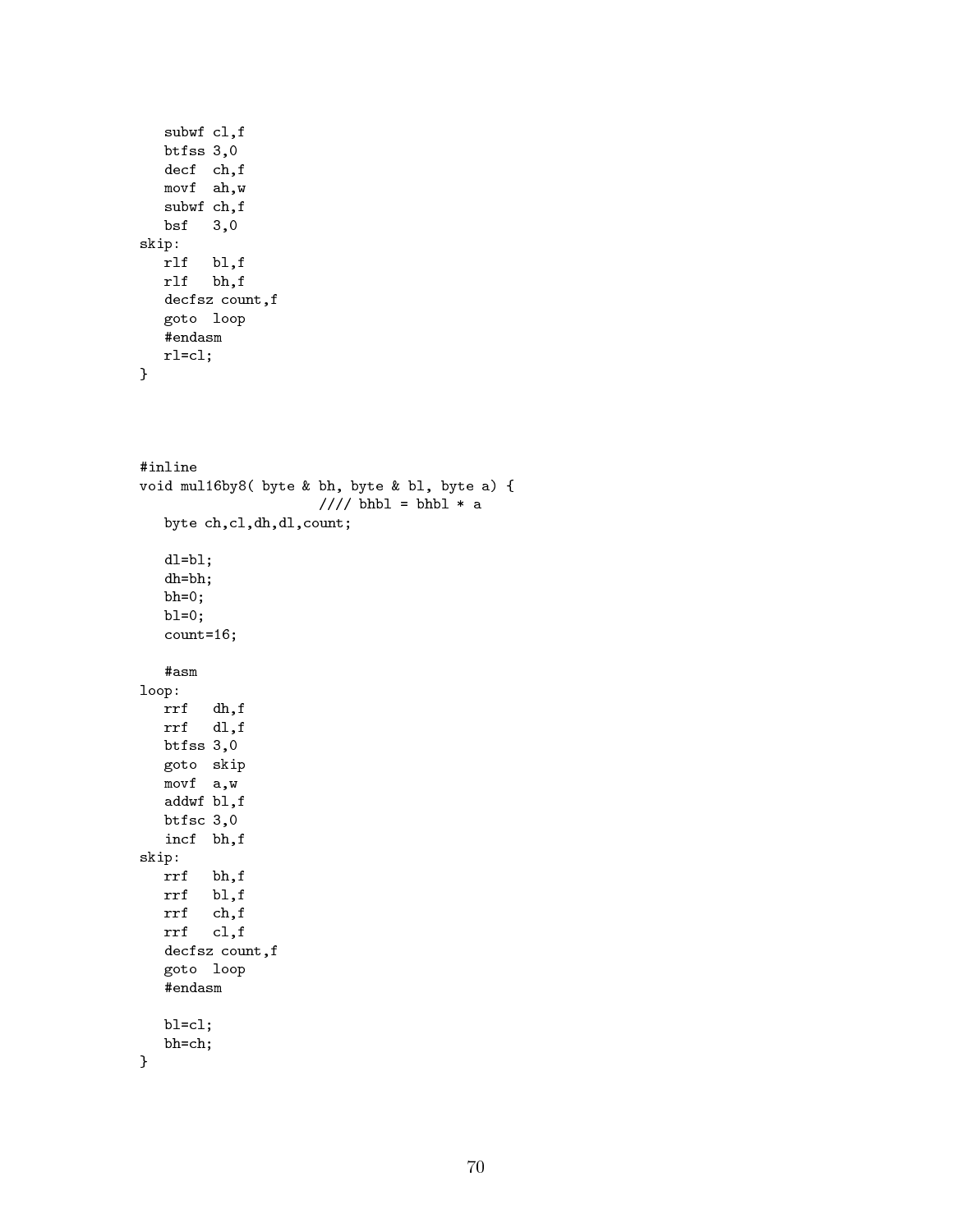```
#inline
void div16by8( byte & bh, byte & bl, byte aL) {
                     ////bhb1 = bhb1 / abyte ch,cl,dh,dl,count,ah;
  dl=bl;
  dh=bh;
  bh=0;
  bl=0;
   ch=0;
   c1=0;ah=0;
   count=16;
   if((dh!=0)||(d1>a1)) {
   #asm
loop:
  bcf 3,0
  rlf dl,f
  rlf dh,f
  rlf cl,f
  rlf ch,f
  movf ah,w
  subwf ch,w
  btfss 3,2
  goto nochk
  movf al,w
  subwf cl,w
  btfss 3,0
  goto skip
  movf al,w
  subwf cl,f
  btfss 3,0
  decf ch,f
  movf ah,w
   subwf ch,f
  bsf 3,0
skip:
  rlf bl,f
  rlf bh,f
  decfsz count,f
  goto loop
  #endasm
   }
```

```
}
```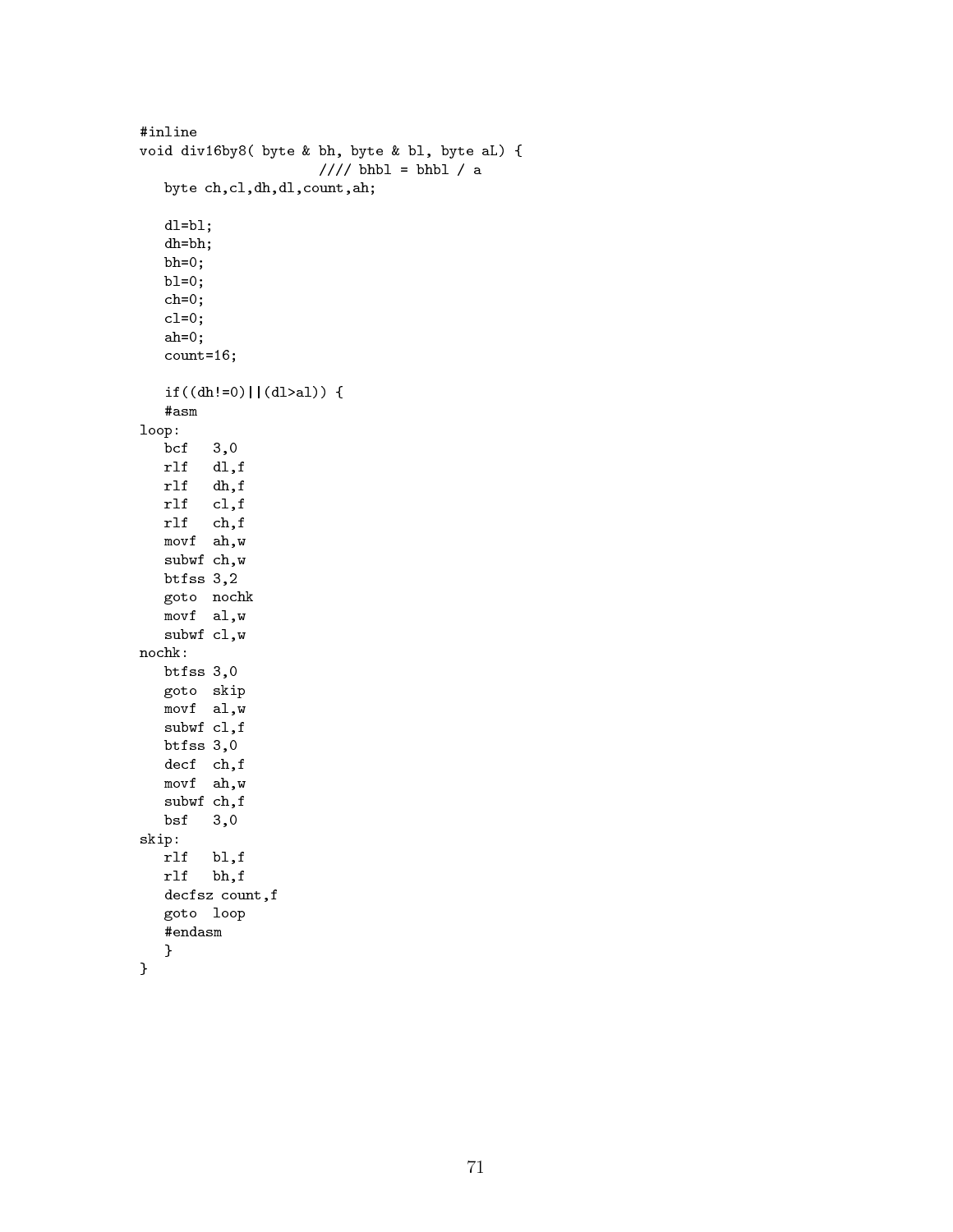### B.1.2 Hitachi SH-1

### **IOSH7030.h**

```
/* IOSH7030.h I/O addresses for SH1 series
 * History:
 * 16-Oct-1995 Created by J.D. (Not all checked)
 * 01-Aug-1996 Bugs in ITU defs fixed by Andrew Huang
 * 19-Apr-1998 rehmi@media.mit.edu: Added SCI and PBCRMD bits
 * 13-May-1998 strickon@media.mit.edu added AD bits
 * 27-May-1998 strickon@media.mit.edu added more itu bytes
 \ast/\mathcal{L} . The state of \mathcal{L}/*/*
 * standard type definitions
 \ast/*/
#define FALSE (0==1)
#define TRUE (!FALSE)
#define NULL ((void *)0L)
typedef unsigned char BOOL;
typedef signed char BYTE;
typedef signed short WORD;
typedef signed long LONG;
typedef unsigned char UBYTE;
typedef unsigned short UWORD;
typedef unsigned long ULONG;
/*ITU SHARED*/
#define ITU_TSTR (* (volatile UBYTE *)(0x05ffff00))
#define ITU_TSNC (* (volatile UBYTE *)(0x05ffff01))
#define ITU_TMDR (* (volatile UBYTE *)(0x05ffff02))
#define ITU_TFCR (* (volatile UBYTE *)(0x05ffff03))
#define ITU_T0CR (* (volatile UWORD *)(0x05ffff31))
/*ITU CHANNEL 0*/
#define ITU_TCR0 (* (volatile UBYTE *)(0x05ffff04))
#define ITU_TIOR0 (* (volatile UBYTE *)(0x05ffff05))
#define ITU_TIER0 (* (volatile UBYTE *)(0x05ffff06))
#define ITU_TSR0 (* (volatile UBYTE *)(0x05ffff07))
#define ITU_TCNT0 (* (volatile UWORD *)(0x05ffff08))
#define ITU_GRA0 (* (volatile UWORD *)(0x05ffff0A))
#define ITU_GRB0 (* (volatile UWORD *)(0x05ffff0C))
/*ITU CHANNEL 4*/
#define ITU_TCR4 (* (volatile UBYTE *)(0x05ffff32))
#define ITU_TIOR4 (* (volatile UBYTE *)(0x05ffff33))
#define ITU_TIER4 (* (volatile UBYTE *)(0x05ffff34))
#define ITU_TSR4 (* (volatile UBYTE *)(0x05ffff35))
#define ITU_TCNT4 (* (volatile UWORD *)(0x05ffff36))
#define ITU_GRA4 (* (volatile UWORD *)(0x05ffff38))
```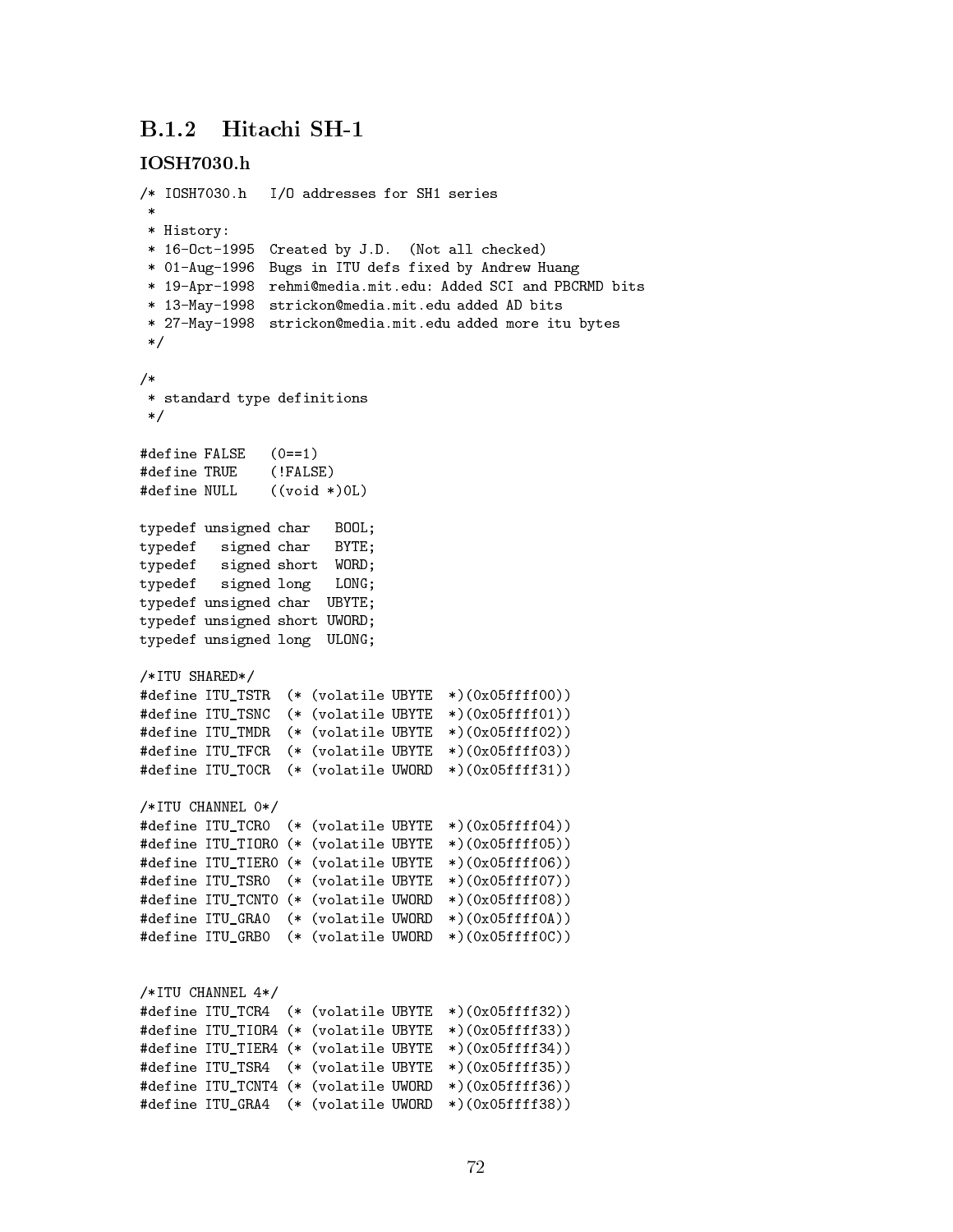```
#define ITU_GRB4 (* (volatile UWORD *)(0x05ffff3A))
#define ITU_BRA4 (* (volatile UWORD *)(0x05ffff3C))
#define ITU_BRB4 (* (volatile UWORD *)(0x05ffff3E))
/*DMAC CHANNELS 0-3 SHARED*/
#define DMAOR (* (volatile UWORD *)(0x05ffff48))
#define DMAOR_PR1
                           0x0200#define DMAOR_PRO
                          0x0100
#define DMAOR_AE 0x0004
#define DMAOR_NMIF 0x0002
#define DMAOR_DME 0x0001
/*DMAC CHANNEL 0*/
#define DMA_SAR0 (* (volatile ULONG *)(0x05ffff40))
#define DMA_DAR0 (* (volatile ULONG *)(0x05ffff44))
#define DMA_TCR0 (* (volatile UWORD *)(0x05ffff4a))
#define DMA CHCRO (* (volatile UWORD *)(0x05ffff4e))
#define DMA CHCR DM1
                           0x8000#define DMA_CHCR_DMO
                           0x4000#define DMA_CHCR_SM1
                           0x2000#define DMA_CHCR_SM0 0x1000
#define DMA_CHCR_RS3
                           0x0800
#define DMA_CHCR_RS2 0x0400
                           0x0400#define DMA_CHCR_RS1 0x0200
#define DMA_CHCR_RSO 0x0100
#define DMA_CHCR_AM 0x0080
#define DMA_CHCR_AL 0x0040
#define DMA_CHCR_DS 0x0020
#define DMA_CHCR_TM 0x0010
#define DMA_CHCR_TS 0x0008
#define DMA_CHCR_IE 0x0004
#define DMA_CHCR_TE 0x0002
#define DMA CHCR DE
                          0 \times 0001#define DMA_CHCR_DE 0x0001
/*DMAC CHANNEL 1*/, <u>parameter in the second in the second in the second in the second in the second in the second in the second in</u>
#define DMA_SAR1 (* (volatile ULONG *)(0x05ffff50))
#define DMA_DAR1 (* (volatile ULONG *)(0x05ffff54))
#define DMA_TCR1 (* (volatile UWORD *)(0x05fffF5a))
#define DMA_CHCR1 (* (volatile UWORD *)(0x05ffff5e))
/*DMAC CHANNEL 3*/
#define DMA_SAR3 (* (volatile ULONG *)(0x05ffff60))
#define DMA_DAR3 (* (volatile ULONG *)(0x05ffff64))
#define DMA_TCR3 (* (volatile UWORD *)(0x05fffF6a))
#define DMA_CHCR3 (* (volatile UWORD *)(0x05ffff6e))
/*DMAC CHANNEL 4*/
#define DMA_SAR4 (* (volatile ULONG *)(0x05ffff70))
#define DMA_DAR4 (* (volatile ULONG *)(0x05ffff74))
#define DMA TCR4 (* (volatile UWORD *)(0x05fffF7a))
#define DMA_CHCR4 (* (volatile UWORD *)(0x05ffff7e))
```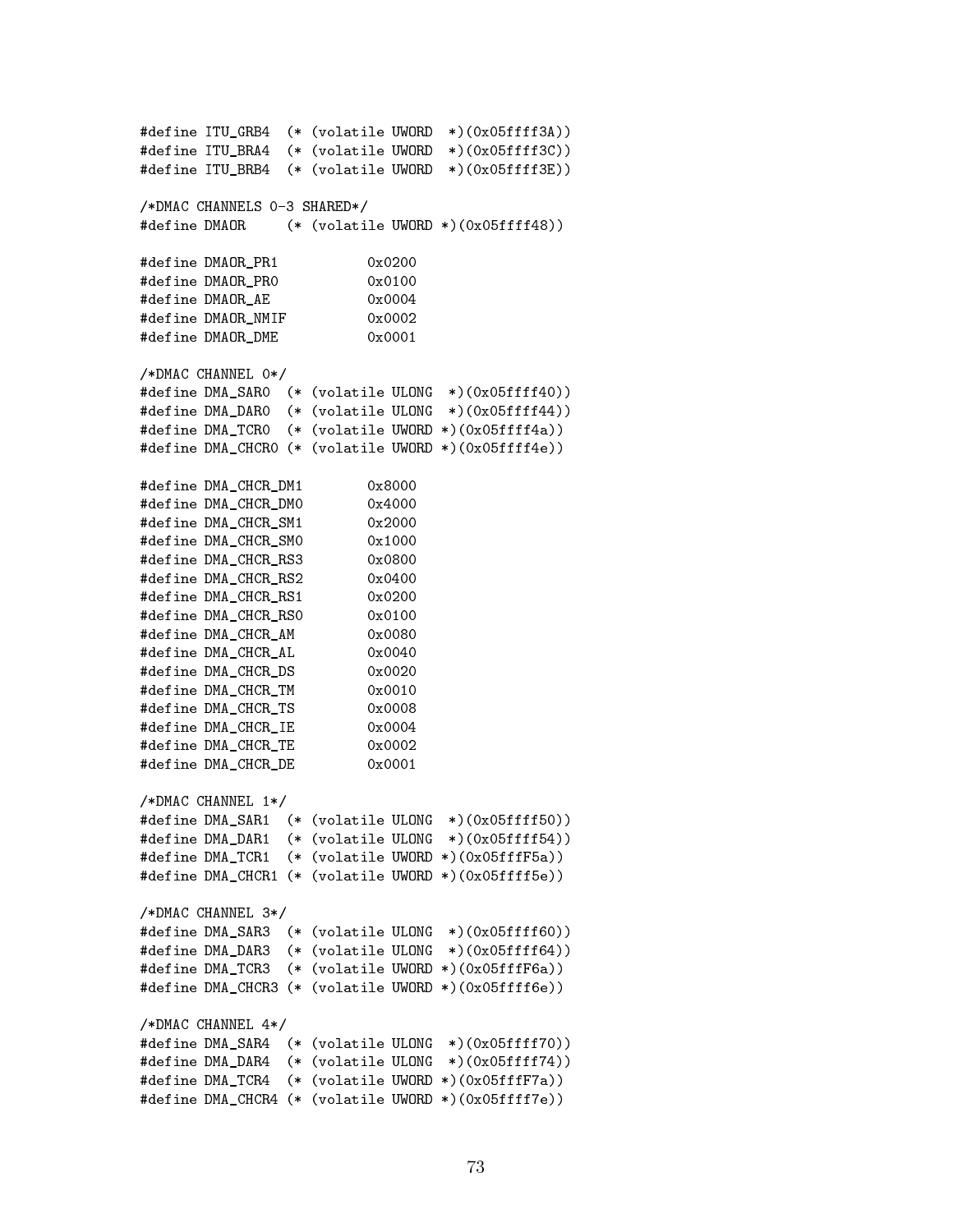```
/*INTC*/\blacksquare#define INTC_IPRA (* (volatile UWORD *)(0x05ffff84))
#define INTC_IPRB (* (volatile UWORD *)(0x05ffff86))
#define INTC_IPRC (* (volatile UWORD *)(0x05ffff88))
#define INTC_IPRD (* (volatile UWORD *)(0x05ffff8A))
#define INTC_IPRE (* (volatile UWORD *)(0x05ffff8C))
#define INTC_ICR (* (volatile UWORD *)(0x05ffff8E))
/*UBC*/\blacksquare#define UBC_BARH (* (volatile UWORD *)(0x05ffff90))
#define UBC_BARL (* (volatile UWORD *)(0x05ffff92))
#define UBC_BAMRH (* (volatile UWORD *)(0x05ffff94))
#define UBC_BAMRL (* (volatile UWORD *)(0x05ffff96))
#define UBC_BBR (* (volatile UWORD *)(0x05ffff98))
/*BSC*/
#define BSC_BCR (* (volatile UWORD *)(0x05ffffA0))
#define BSC WCR1 (* (volatile UWORD *) (0x05ffffA2))
#define BSC_WCR1 (* (volatile UWORD *)(0x05ffffA2))
#define BSC_WCR2 (* (volatile UWORD *)(0x05ffffA4))
#define BSC_WCR3 (* (volatile UWORD *)(0x05ffffA6))
#define BSC_DCR (* (volatile UWORD *)(0x05ffffA8))
#define BSC_PCR (* (volatile UWORD *)(0x05ffffAA))
#define BSC_RCR (* (volatile UWORD *)(0x05ffffAC))
#define BSC_RTCSR (* (volatile UWORD *)(0x05ffffAE))
#define BSC_RTCNT (* (volatile UWORD *)(0x05ffffB0))
#define BSC_RTCOR (* (volatile UWORD *)(0x05ffffB2))
/*WDT*/
#define WDT_TCSR (* (volatile UBYTE *)(0x05ffffB8))
#define WDT_TCNT (* (volatile UBYTE *)(0x05ffffB9))
#define WDT_RSTCSR (* (volatile UBYTE *)(0x05ffffBB))
/*POWER DOWN STATE*/
#define PDT_SBYCR (* (volatile UBYTE *)(0x05ffffBC))
#define SBYCR_HIZ 0x40
#define SBYCR SBY
                       0x80/*PORT A*/
#define PADR
                (* (volatile UWORD *) (0x05fffC0))
/*PORT B*/\mathbf{P} , and a set of the positive state \mathbf{P}#define PBDR (* (volatile UWORD *)(0x05ffffC2))
/*PORT C*/
#define PCDR (* (volatile UWORD *)(0x05ffffD0))
/*PFC*/
#define PFC_PAIOR (* (volatile UWORD *)(0x05ffffC4))
#define PFC_PBIOR (* (volatile UWORD *)(0x05ffffC6))
#define PFC_PACR1 (* (volatile UWORD *)(0x05ffffC8))
#define PFC_PACR2 (* (volatile UWORD *)(0x05ffffCA))
#define PFC_PBCR1 (* (volatile UWORD *)(0x05ffffCC))
#define PFC_PBCR2 (* (volatile UWORD *)(0x05ffffCE))
#define PFC_CASCR (* (volatile UWORD *)(0x05ffffEE))
```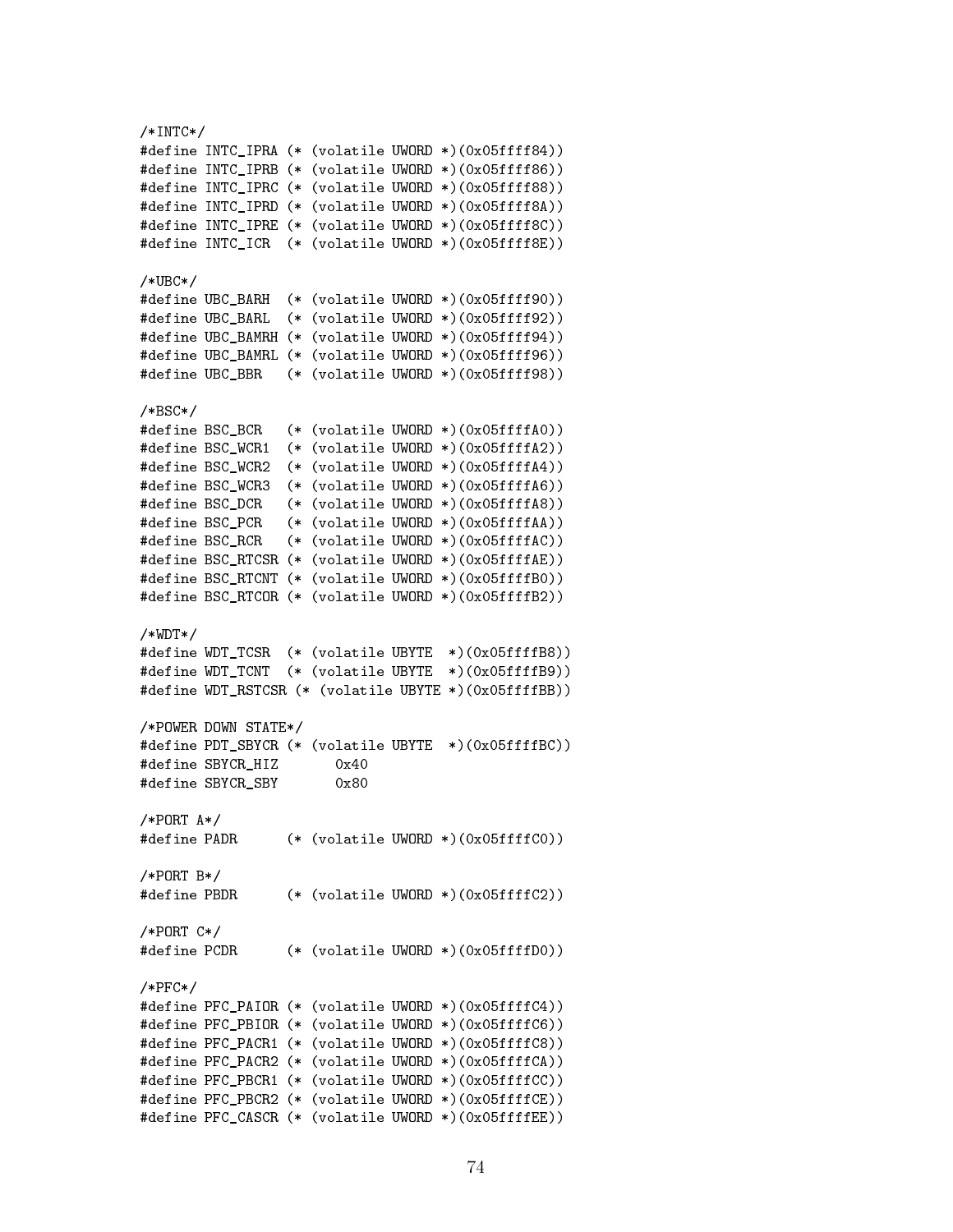$/*TPC*/$ /\*TPC\*/ #define TPC TPMR (\* (volatile UWORD \*)(0x05ffffF0)) #define TPC\_TPCR (\* (volatile UWORD \*)(0x05ffffF1)) #define TPC\_NDERH (\* (volatile UWORD \*)(0x05ffffF2)) #define TPC\_NDERL (\* (volatile UWORD \*)(0x05ffffF3)) #define TPC\_NDRB (\* (volatile UBYTE \*)(0x05ffffF4)) #define TPC\_NDRA (\* (volatile UBYTE \*)(0x05ffffF5)) #define TPC\_NDRB1 (\* (volatile UBYTE \*)(0x05ffffF6)) #define TPC\_NDRA1 (\* (volatile UBYTE \*)(0x05ffffF7)) #define SCI0\_BASE 0x05FFFEC0 /\* sci channel 0 base address \*/ #define SCI1\_BASE 0x05FFFEC8 /\* sci channel 1 base address \*/ #define SCI\_SMR 0 /\* serial mode register offset \*/  $\mathbf{1}$  , bit rate register of  $\mathbf{1}$  , bit rate register of science  $\mathbf{1}$  ,  $\mathbf{1}$  $\mathbf{d}$ #define SCI TDR  $\mathbf{3}$  $\mathcal{S}$  , transmit data register of  $\mathcal{S}$ #define SCI\_SSR 4 /\* serial status register offset \*/ #define SCI\_RDR 5 /\* receive data register offset \*/  $5^{\circ}$ #define SCI0\_SMR\_REG (\*(volatile UBYTE \*)(SCI0\_BASE+SCI\_SMR)) #define SCI0\_BRR\_REG (\*(volatile UBYTE \*)(SCI0\_BASE+SCI\_BRR)) #define SCI0\_SCR\_REG (\*(volatile UBYTE \*)(SCI0\_BASE+SCI\_SCR)) #define SCI0\_TDR\_REG (\*(volatile UBYTE \*)(SCI0\_BASE+SCI\_TDR)) #define SCI0\_SSR\_REG (\*(volatile UBYTE \*)(SCI0\_BASE+SCI\_SSR)) #define SCI0\_RDR\_REG (\*(volatile UBYTE \*)(SCI0\_BASE+SCI\_RDR)) #define SCI1\_SMR\_REG (\*(volatile UBYTE \*)(SCI1\_BASE+SCI\_SMR)) #define SCI1\_BRR\_REG (\*(volatile UBYTE \*)(SCI1\_BASE+SCI\_BRR)) #define SCI1\_SCR\_REG (\*(volatile UBYTE \*)(SCI1\_BASE+SCI\_SCR)) #define SCI1\_TDR\_REG (\*(volatile UBYTE \*)(SCI1\_BASE+SCI\_TDR)) #define SCI1\_SSR\_REG (\*(volatile UBYTE \*)(SCI1\_BASE+SCI\_SSR)) #define SCI1\_RDR\_REG (\*(volatile UBYTE \*)(SCI1\_BASE+SCI\_RDR))  $/$ \* /\* \* Serial mode register bits \*/ #define SCI\_SYNC\_MODE  $0 \times 80$ #define SCI\_SEVEN\_BIT\_DATA 0x40 #define SCI\_PARITY\_ON 0x20 #define SCI\_ODD\_PARITY  $0 \times 10$ #define SCI\_STOP\_BITS\_2 0x08 #define SCI\_ENABLE\_MULTIP 0x04 #define SCI\_CKS1 0x02 #define SCI\_CKS0 0x01  $/*$ /\* \* Serial control register bits  $\ast/$  $\mathcal{L}$  . The same state  $\mathcal{L}$ #define SCI TIE  $0x80$  /\* Transmit interrupt enable \*/ #define SCI\_RIE 0x40 /\* Receive interrupt enable \*/  $0x40$ #define SCI TE  $0x20$  $/*$  Transmit enable  $*/$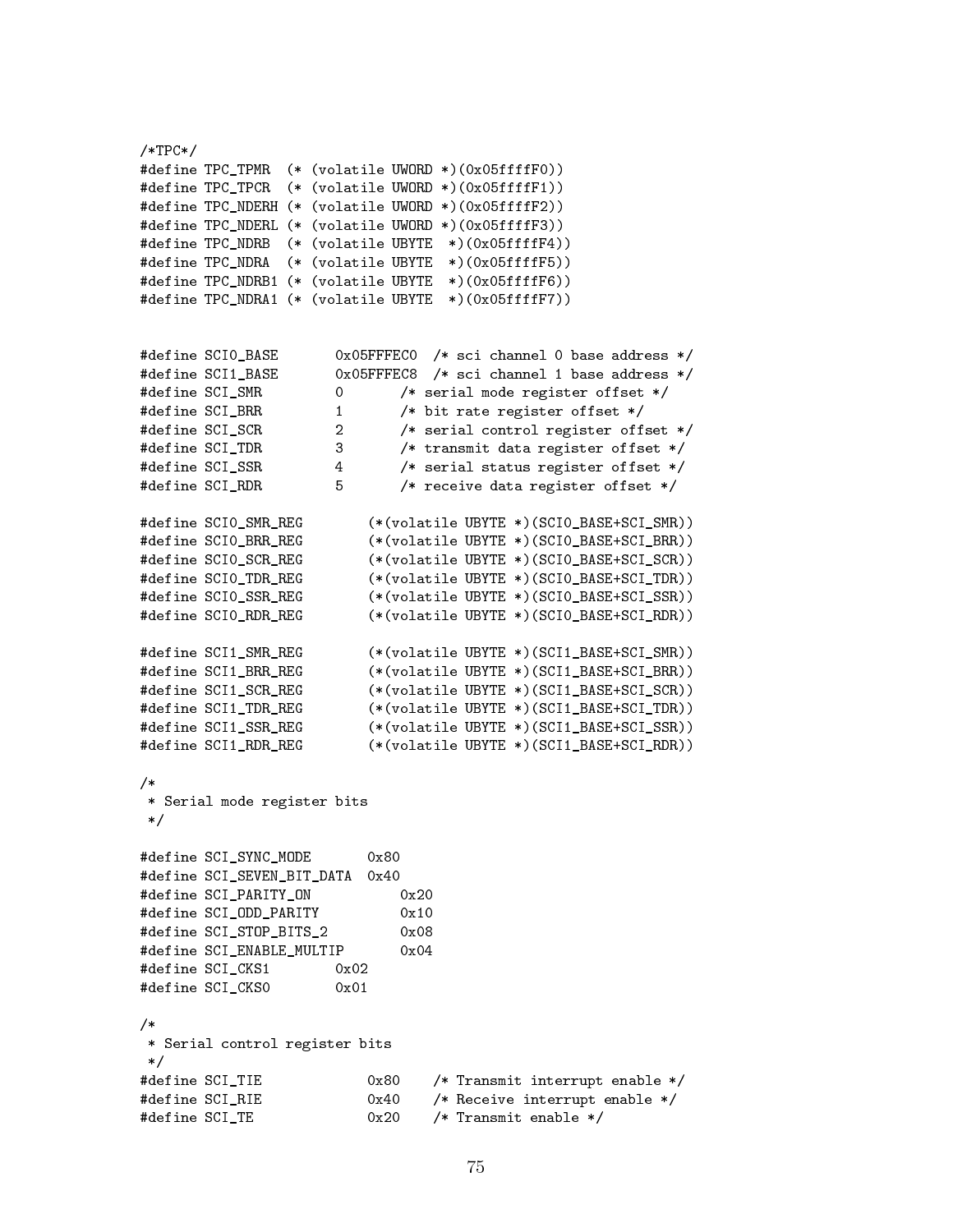```
\mathcal{L}^{\text{max}} , and the fine SCI \mathcal{L}^{\text{max}} of \mathcal{L}^{\text{max}} , and the ceiver enable \mathcal{L}^{\text{max}}#define SCI_MPIE 0x08 /* Multiprocessor interrupt enable */
#define SCI_TEIE 0x04 /* Transmit end interrupt enable */
#define SCI_CKE1 0x02 /* Clock enable 1 */
\mathcal{L}^{\text{max}} , and the science of \mathcal{L}^{\text{max}} , and the observed \mathcal{L}^{\text{max}} , and the observed \mathcal{L}^{\text{max}}/*
/*
 * Serial status register bits
 */
\mathcal{L} . The science of \mathcal{L} are defined to a register empty \mathcal{L} , \mathcal{L}\frac{1}{2} , and \frac{1}{2} are constructed functions of \frac{1}{2} and \frac{1}{2} are constructed functions of \frac{1}{2}#define SCI_ORER 0x20 /* Overrun error */
\mathbf{f} = \mathbf{f} \mathbf{f} + \mathbf{f} \mathbf{f} , and \mathbf{f} = \mathbf{f} \mathbf{f} + \mathbf{f} \mathbf{f} , and \mathbf{f} = \mathbf{f} \mathbf{f} + \mathbf{f} \mathbf{f} , and \mathbf{f} = \mathbf{f} \mathbf{f} + \mathbf{f} \mathbf{f} , and \mathbf{f} = \mathbf{f} \mathbf{f} + \mathbf{f} \mathbf{f} , and \mathbf{f} = \mathbf{f} \math\mathcal{A} . The fine SCI \mathcal{A} is the science of \mathcal{A} , and the science \mathcal{A} is the science of \mathcal{A}\mathcal{M}(\mathcal{M}) , the fine SCI \mathcal{M}(\mathcal{M}) of the science of \mathcal{M}(\mathcal{M}) , the science of \mathcal{M}(\mathcal{M})\mathcal{M} define \mathcal{M} , and \mathcal{M} are set of \mathcal{M} , and \mathcal{M} , and \mathcal{M} are set of \mathcal{M} , and \mathcal{M}\mathcal{M}(\mathcal{M}) , and the science \mathcal{M}(\mathcal{M}) is transfer transfer transfer transfer transfer transfer \mathcal{M}(\mathcal{M})/*
/*
 * BRR value calculation
 \ast/*/
#define SCI_BRR_VALUE(cks,rate)
 ((CPU\_CLOCK\_SPEED / (32 * (1 << (cks*2)) * rate)) - 1)\mathcal{N}^*** Pin Function Controller register definitions
**-------------------------------------------------------*/
#define PBIOR (*(volatile UWORD *)(0x5ffffc6))
#define PBCR1 (*(volatile UWORD *)(0x5ffffcc))
#define PBCR2 (*(volatile UWORD *)(0x5ffffce))
\mathcal{M} define \mathcal{M} define \mathcal{M}/*/*
* Port B control register 1 bits
 \ast /
 \mathcal{L} . The same state \mathcal{L}#define PB15MD1 0x8000 /* bit 15*/
#define PB15MD0
#define PB15MD0 0x4000 /* bit 14*/
#define PB14MD1 0x2000 /* bit 13*/
#define PB14MD0 0x1000 /* bit 12*/
#define PB13MD1 0x0800 /* bit 11*/
#define PB13MD0
#define PB13MD0 0x0400 /* bit 10*/
#define PB12MD1 0x0200 /* bit 9 */
#define PB12MD0 0x0100 /* bit 8 */
#define PB11MD1 0x0080 /* bit 7 */
#define PB11MD0 0x0040 /* bit 6 */
#define PB10MD1 0x0020 /* bit 5 */
#define PB10MD0 0x0010 /* bit 4 */
#define PB9MD1 0x0008 /* bit 3 */
#define PB9MD0 0x0004 /* bit 2 */
#define PB8MD1 0x0002 /* bit 1 */
#define PB8MD0 0x0001 /* bit 0 */
```
#define PAIOR (\*(volatile UWORD \*)(0x5ffffc4)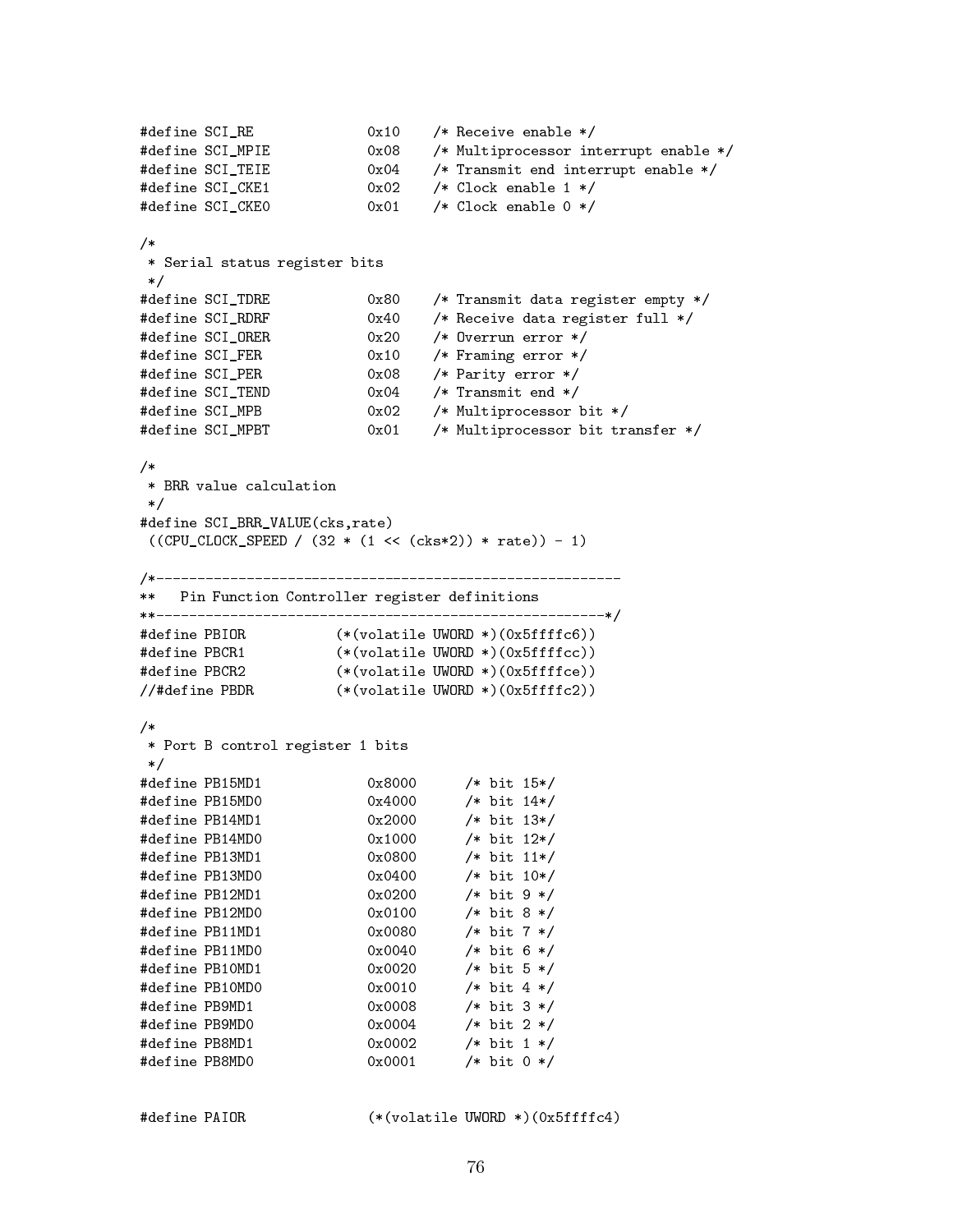```
#define PACR1 (*(volatile UWORD *)(0x5ffffc8))<br>#define PACR2 (*(volatile UWORD *)(0x5ffffca))
                          (* (volation <i>WORD</i> *)(0x5ffffc8))//#define PADR
                          (* (volation) *)(0x5fffc0))/*/*
* Port A control register 1 bits
\ast/*/
                          0x8000#define PA15MD1 0x8000 /* bit 15*/
#define PA15MD0 0x4000 /* bit 14*/
#define PA14MD1 0x2000 /* bit 13*/
#define PA14MD0 0x1000 /* bit 12*/
#define PA13MD1 0x0800 /* bit 11*/
\mathcal{M}^{\text{max}} define \mathcal{M}^{\text{max}} or \mathcal{M}^{\text{max}} , but \mathcal{M}^{\text{max}} , but \mathcal{M}^{\text{max}}\mathbf{d}^2 , and the fine Pa12MD1 oxo200 \mathbf{d}^2 , and the fine \mathbf{d}^2 of \mathbf{d}^2 , and the fine \mathbf{d}^2#define PA12MD0 0x0100 /* bit 8 */
#define PA11MD1 0x0080 /* bit 7 */
#define PA11MD0 0x0040 /* bit 6 */
#define PA1OMD1
#define PA10MD1 0x0020 /* bit 5 */
#define PA10MDO
#define PA10MD0 0x0010 /* bit 4 */
#define PA9MD1 0x0008 /* bit 3 */
\mathbf{d}^2 , and the fine Pa9MD0 \mathbf{d}^2 , and the paper \mathbf{d}^2 , and the paper \mathbf{d}^2#define PA8MD1
\mathbf{d} , and the fine Pa8MD1 oxonocal extension \mathbf{d} . Bit is the fine \mathbf{d}#define PA8MD0 0x0001 /* bit 0 */
/*/*
*Analog to digital converter stuff
 \mathcal{L} . The same state \mathcal{L}#define ADC_ADDRA (* (volatile UWORD *)(0x05fffee0)) /* a/d data registers */
#define ADC_ADDRB (* (volatile UWORD *)(0x05fffee2))
#define ADC_ADDRC (* (volatile UWORD *)(0x05fffee4))
#define ADC_ADDRD (* (volatile UWORD *)(0x05fffee6))
/* a/d contro/status register */
#define ADC_ADCSR (* (volatile UBYTE *)(0x05fffee8))
/* a/d control register */
#define ADC_ADCR (* (volatile UBYTE *)(0x05fffee9))
```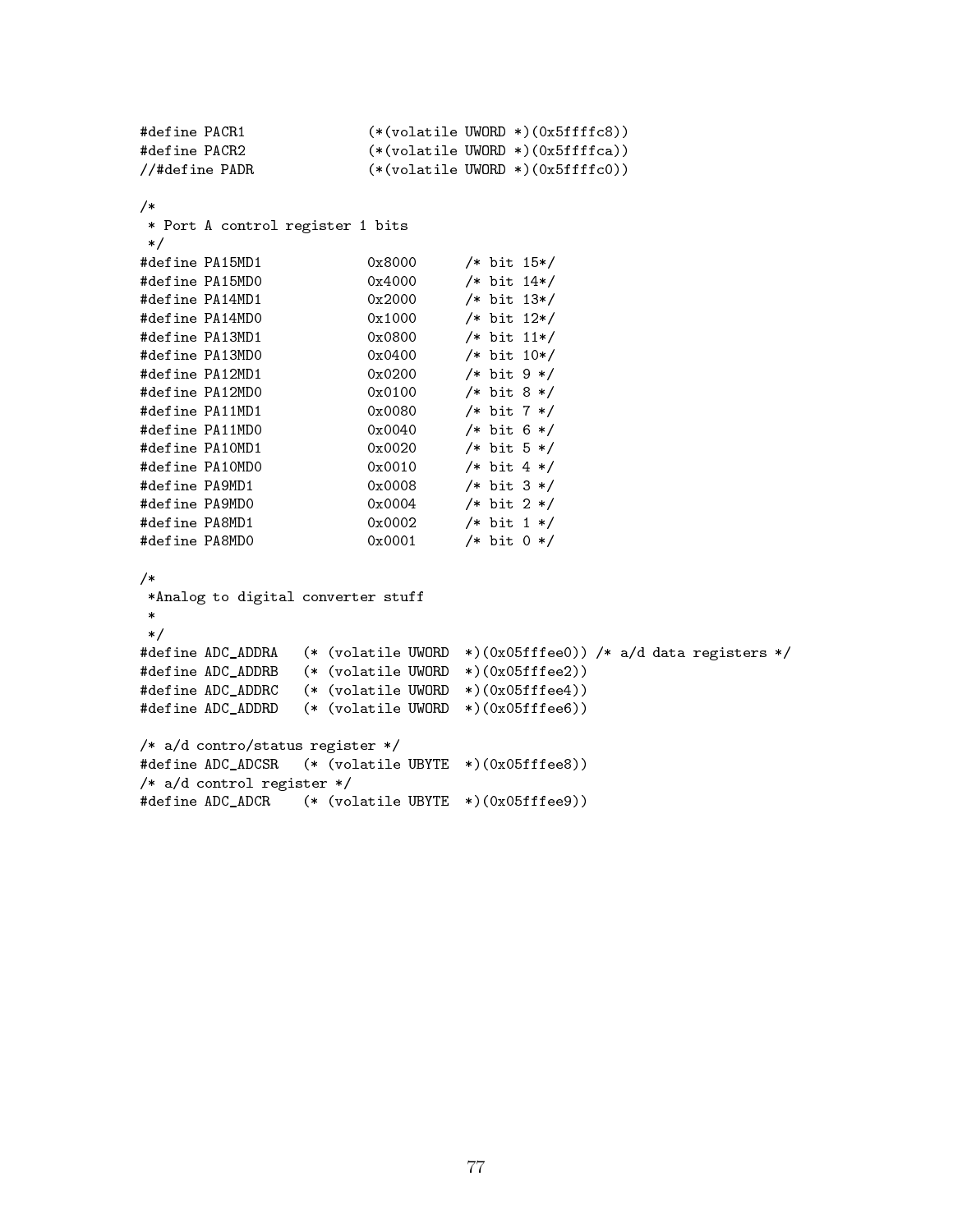```
laser.c
/*
 * main.c
 \ast\mathcal{L} . The same state \mathcal{L}#include "IOSH7030.h"
#include "laser.h"
#include <stdlib.h>
char tmp[200];
int adc_chan1;
int adc_chan2;
int timer_0;
int debug=0;
void sample(void){ //sample I and Q and Timer 0
     read_adc_ch12(&I_Sample, &Q_Sample);
     get_timer_0(&Time_Temp);
\mathcal{F}}
int Start_Scan(){ //start photo transistor
     return(PBDR & 0x0001);
<u>Property</u>
int Stop_Scan(){ //stop photo transistor
     return (PBDR & 0x0002);
}
void store_baseline(void){ //find Baseline for i and q
    int i=0;
    int I_Base_Temp=0;
    int Q_Base_Temp=0;
    I_Base=0;
    Q_Base=0;
    while(Start_Scan()){}
    while(!Start_Scan()){}
     while(Stop_Scan()){
         ++i;
         sample();
         I_Base_Temp=I_Base_Temp+I_Sample;
         Q_Base_Temp=Q_Base_Temp+Q_Sample;
       \overline{a} . The contract of the contract of the contract of the contract of the contract of the contract of the contract of the contract of the contract of the contract of the contract of the contract of the contract of th
     I_Base=I_Base_Temp/i;
     Q_Base=Q_Base_Temp/i;
}
void set_threshold(void){
    int t;
   t=console_getc();
    t=t<<8;
    Threshold=t+console_getc();
    sprintf(tmp,"Threshold set to %4X\r\n",Threshold);
```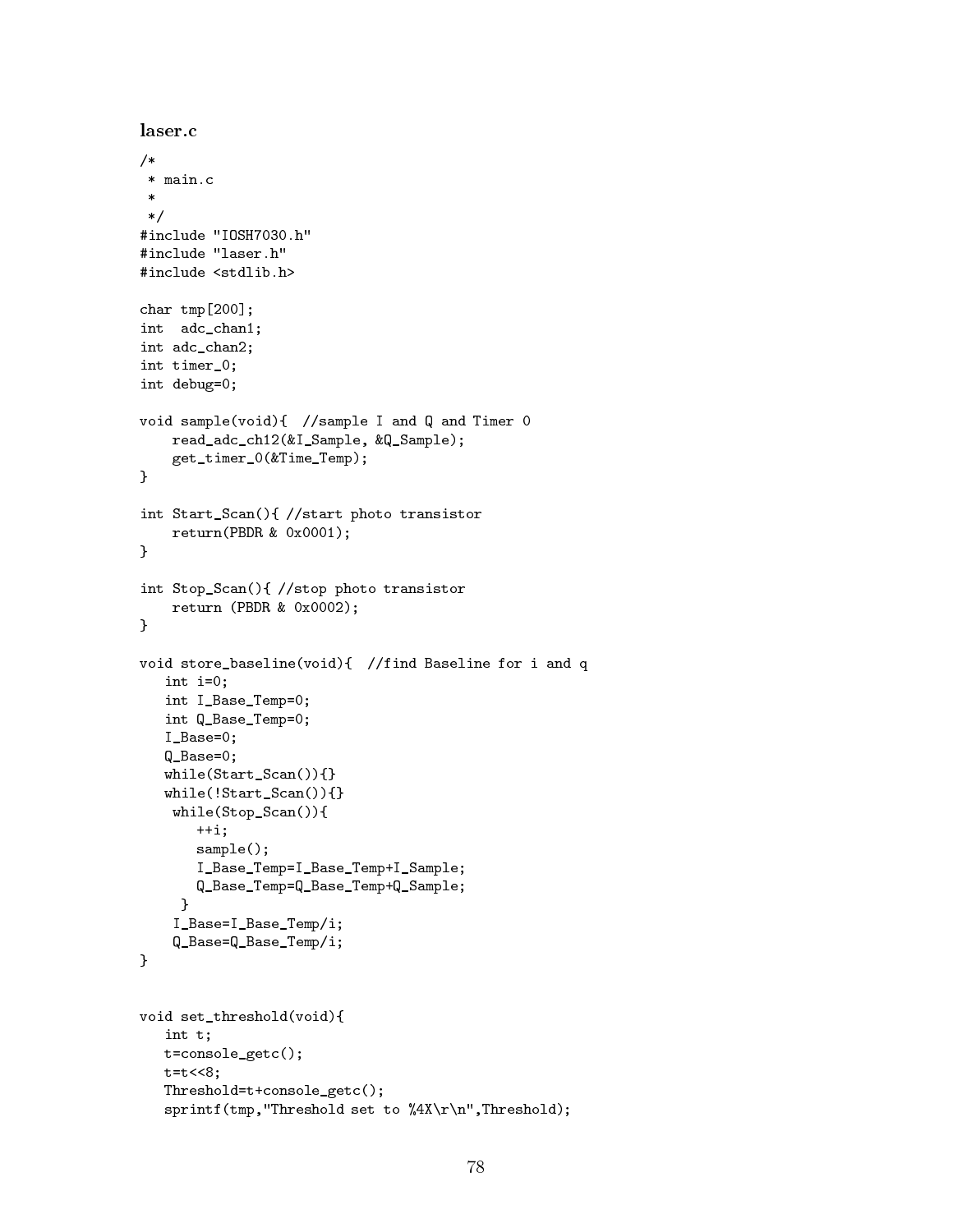```
console_puts(tmp);
     Y
     }
void set_wait(void){
    int t;
    t=console_getc();
    t=t<<8;
    Wait_Time=t+console_getc();
     sprintf(tmp, "Wait Time set to \X4X\r\n'\n, Wait_Time);
     console_puts(tmp);
     }
void set_debug(void){
      if(debug)
            {debug=0;
            sprintf(tmp, "Debug Mode Off\r\r\ln");
            console_puts(tmp);
            }
            else{debug=1;
            sprintf(tmp,"Debug Mode On\r\n");
            console_puts(tmp);
            \overline{a} . The contract of the contract of the contract of the contract of the contract of the contract of the contract of the contract of the contract of the contract of the contract of the contract of the contract of th
\mathcal{F}\overline{a} . The contract of the contract of the contract of the contract of the contract of the contract of the contract of the contract of the contract of the contract of the contract of the contract of the contract of th
void output_data(void){
     int i=0;
    console_putc(11);
    console_putc(27);
     console_putc(48);
    console_putc(187);
     /*
       Num_Peaks=2;
    for(i=0; i <4 ; i++){
       Ins[i] = -238;
       Quads[i]=999;
       Time[i]=32324;
       Time_Start[i]=9800;
       Time_End[i]=56000;
       Ins_Sum[i] = -1000;Quads_Sum[i]=80077;
           }
     \sqrt{ }console_putc(Num_Peaks);
         for (i=0; i<4; i++){
         console_putshort(Ins[i]);
         Ins[i]=0;
         console_putshort(Quads[i]);
         Quads[i]=0;
         console_putshort(Time[i]);
         Time[i]=0;
         console_putshort(Time_Start[i]);
         Time_Start[i]=0;
         console_putshort(Time_End[i]);
```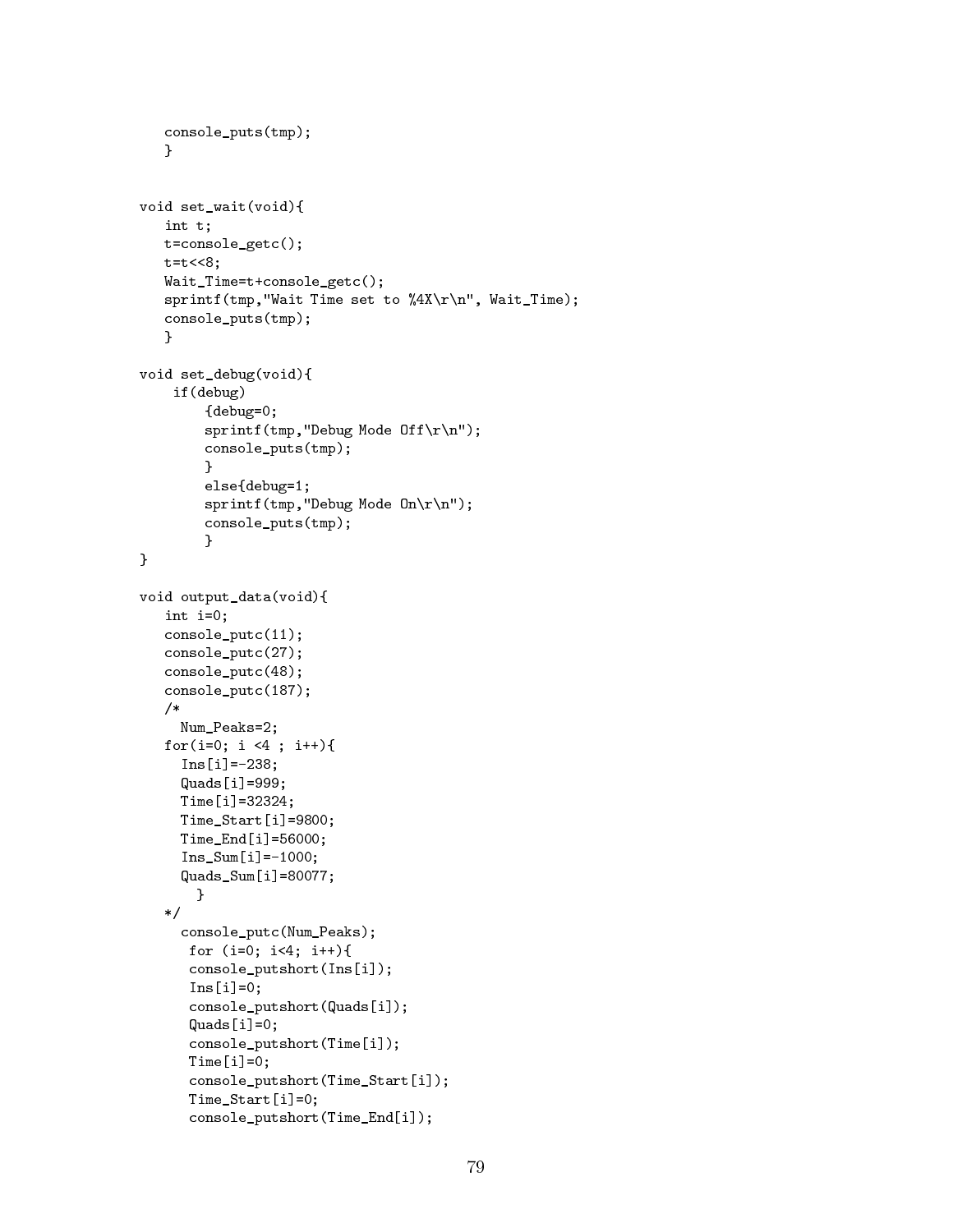```
Time_End[i]=0;
        console_putlong(Ins_Sum[i]);
        Ins Sum[i]=0;
        console_putlong(Quads_Sum[i]);
        Quads_Sum[i]=0;
        \mathcal{F}\overline{a} . The contract of the contract of the contract of the contract of the contract of the contract of the contract of the contract of the contract of the contract of the contract of the contract of the contract of th
    Num_Samples=0;
    Num_Peaks=0;
}
void output_data_debug(void){
    int i=0;
    sprintf(tmp, "Num_Peaks = %d\r\nu", Num_Peaks);console_puts(tmp);
    sprintf(tmp, "Number of Samples = %d\r\nu", Num_Samples);console_puts(tmp);
    for (i=0; i<4; i++)sprintf(tmp,"I=%dQ = %d\r \ln", Ins[i], Quads[i]);
        console_puts(tmp);
        sprintf(tmp,"Time=%d. Time_Start=%d.\r\n",Time[i] ,Time_Start[i]);
        console_puts(tmp);
        sprintf(tmp, "Time_End=%d. Time_Sample=%d.\r\n",
        Time_End[i], Time_Sample[i]);
        console_puts(tmp);
        sprintf(tmp,"I_Sum=%d Q_Sum=%d\n\r",Ins_Sum[i],Quads_Sum[i]);
        console_puts(tmp);
        Ins[i]=0;Quads[i]=0:
        Time[i]=0;
        Time_Start[i]=0;
        Time_End[i]=0;
        Ins_Sum[i]=0;
        Quads_Sum[i]=0;
                 }
    Num_Samples=0;
    Num Peaks=0;
\mathcal{F}}
void read_data(void){
while(1)while the contract of the contract of the contract of the contract of the contract of the contract of the contract of the contract of the contract of the contract of the contract of the contract of the contract of the cont
    while(Start_Scan()){}
    while(!Start_Scan()){}
    clear_timer_0();
    Time_Temp=0;
    while(Time_Temp < Wait_Time){get_timer_0(&Time_Temp);}
    clear_timer_0();
    while(Stop_Scan())
    {
    sample();
    ++Num_Samples;
    I Temp=I Sample-I Base;
    Q_Temp=Q_Sample-Q_Base;
    Sum_Temp=abs(I_Temp)+abs(Q_Temp);
```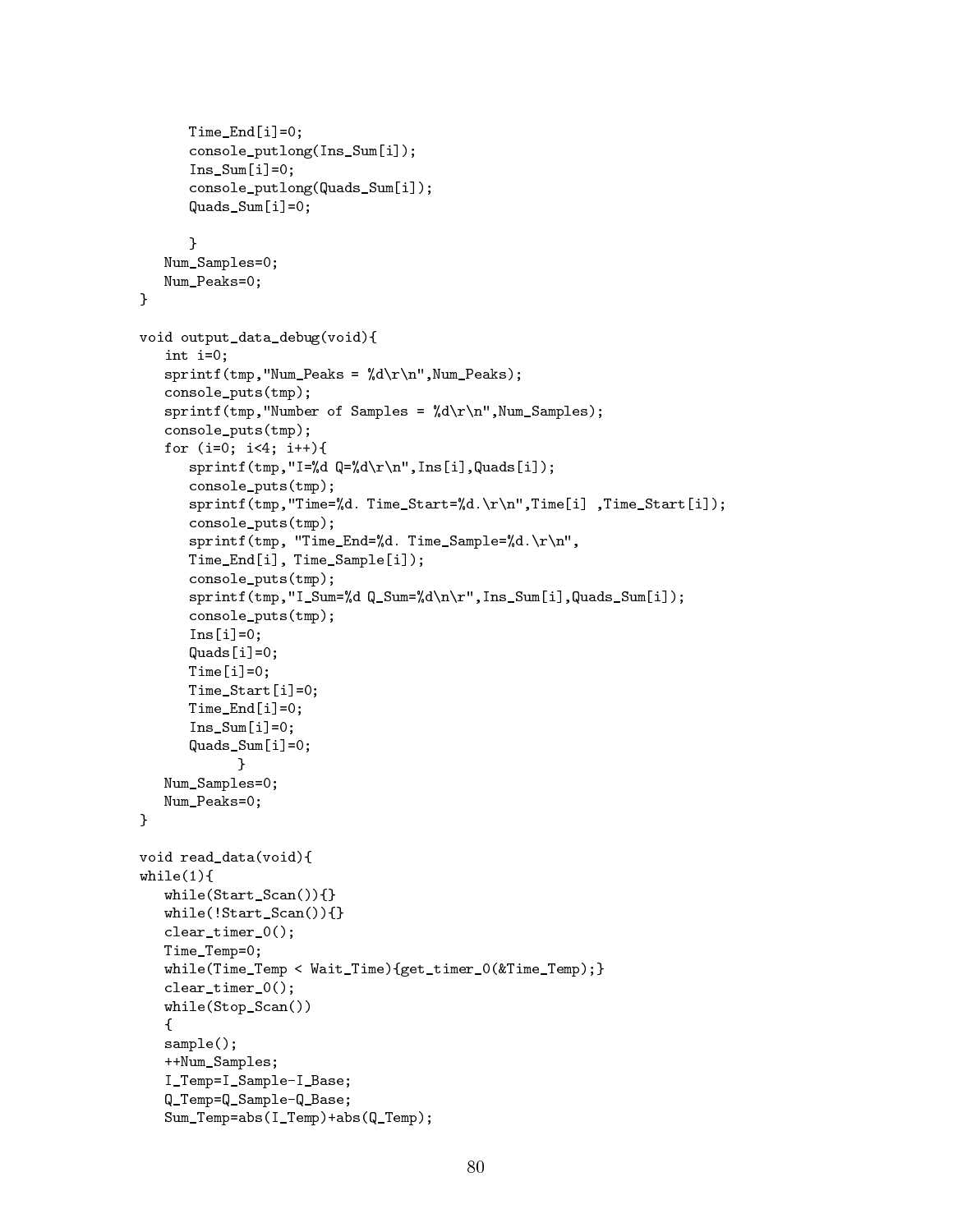```
//sprintf(tmp,"\rS=%8X T=%4X\n",Sum_Temp,Threshold);
//console_puts(tmp);
if (Sum_Temp > Threshold)
   \left\{ \right.{\color{red} \bullet} . The contract of the contract of the contract of the contract of the contract of the contract of the contract of the contract of the contract of the contract of the contract of the contract of the contract of 
   I_Sum_Temp=I_Sum_Temp+I_Temp;
   Q_Sum_Temp=Q_Sum_Temp+Q_Temp;
                                           // Check if Above Threshold
       if(In_Peak)
      {
            // Check if Currently in a Peak
           if(Sum_Temp>Sum_Max)
            { // Check to see if Value is Greater than Max
                Sum_Max=Sum_Temp;
                I_Max=I_Temp; // If it is store it
                Q_Max=Q_Temp;
                Time_Max=Time_Temp;
           }
         <u>Property</u>
        else
        {In_Peak=1; // Now in peak set flag
        Time_Start_Temp=Time_Temp;
         Sum_Max=Sum_Temp;
        I_Max=I_Temp;
         Q_Max=Q_Temp;
         Time_Max=Time_Temp;
   tmp_time_sample = Num_Samples;
        }
    \overline{a} . The contract of the contract of the contract of the contract of the contract of the contract of the contract of the contract of the contract of the contract of the contract of the contract of the contract of th
   else \frac{1}{2} // sum is less than threshold
        { if(In_Peak)
           { // out of peak for first time
              In Peak=0;
              Sum Max=0;
             // sprintf(tmp,"num=%d\n",Num_Peaks);
             // console_puts(tmp);
              if(Num_Peaks < 4)
              {
              Ins[Num_Peaks]=I_Max;
              Quads[Num_Peaks]=Q_Max;
              Time[Num_Peaks]=Time_Max;
              Time_Start[Num_Peaks]=Time_Start_Temp;
              Time_End[Num_Peaks]=Time_Temp;
              Ins_Sum[Num_Peaks]=I_Sum_Temp;
              Quads_Sum[Num_Peaks]=Q_Sum_Temp;
         Time_Sample[Num_Peaks] = tmp_time_sample;
              ++Num_Peaks;
              I_Sum_Temp=0;
              Q_Sum_Temp=0;
               }
            }
         \mathcal{F}
```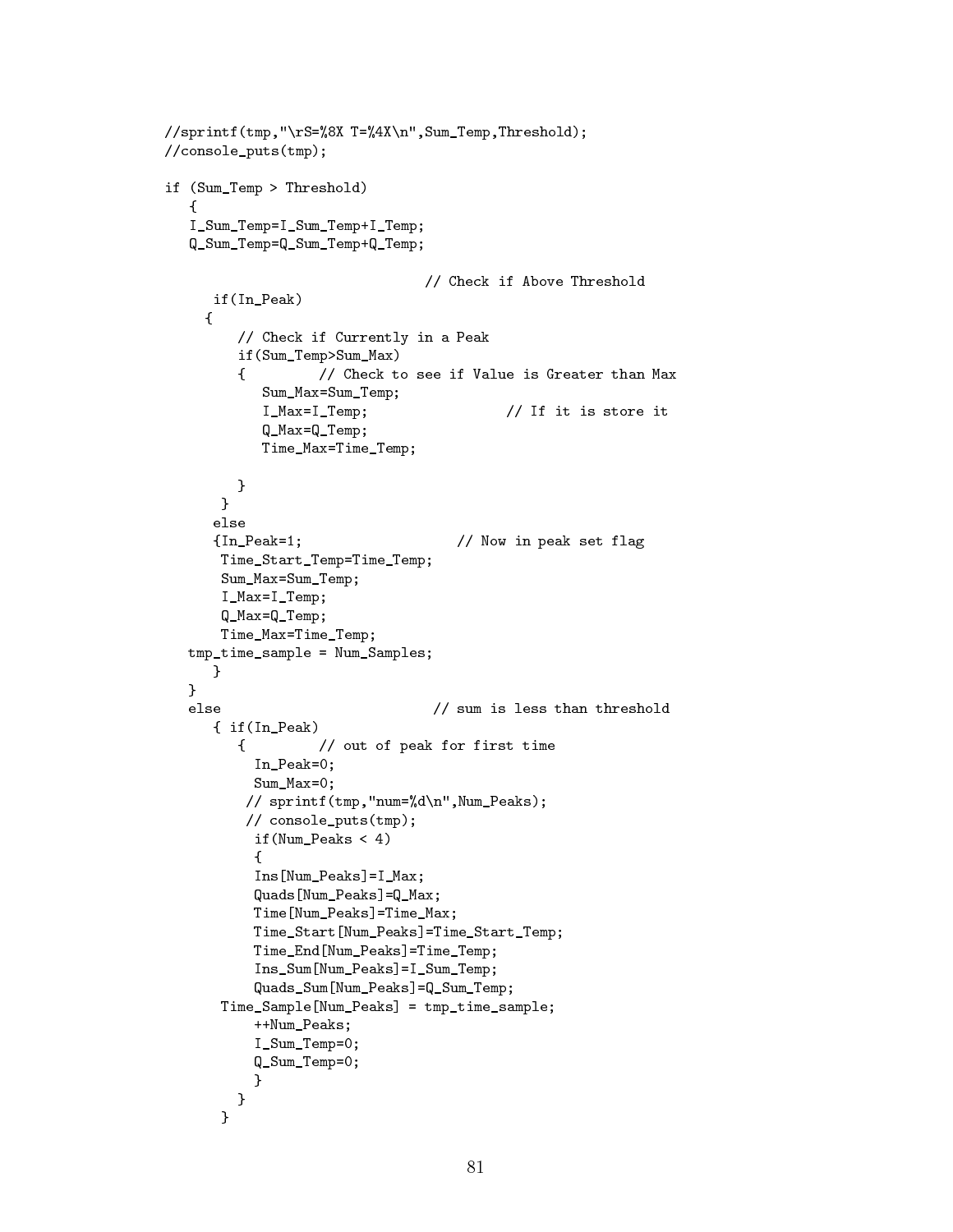```
}
     In_Peak=0;
              if(debug){
              output_data_debug();
              }
              else {output_data();}
              Sum_Max=0;
              I_Sum_Temp=0;
              Q_Sum_Temp=0;
}
}
void wait_char(void){
    unsigned int command;
     command=console_getc();
     if (\text{command}=='T') {
          set threshold(); }
    if (\text{command}=='W') {
          set_wait(); }
     if (\text{command}=='D') {
         set_debug();}
     if (\text{command}=='R') {
         read_data();
         \mathcal{F}\overline{a} . The contract of the contract of the contract of the contract of the contract of the contract of the contract of the contract of the contract of the contract of the contract of the contract of the contract of th
}
int
enter()
{
      /* Turn on the LED */
      PBIOR |= 0x8000;
      PBCR1 &= 0x7fff;
      PBDR |= 0x8000;
      PFC PAIOR |= 0x1000;
      PFC_PAIOR &= ~0x2000;
      PFC_PACR1 = 0x0F00;
      /*
        * This is necessary to run on the SH1 LCEVB:
        * use /HBS,/LBS,/WR instead of /WRH,/WRL,A0
        \ast/\mathbf{r} . The state of the state of the state of the state of the state of the state of the state of the state of the state of the state of the state of the state of the state of the state of the state of the state of th
      BSC_BCR |= 0x0800;
      SCI_init ();
      console_puts ("Initialized SCI!\r\n");
      copy_data ();
      console_puts ("Copied Data!\r\n");
      PBCR2=0x0000;
      sprintf(tmp,"Laser Online\r\n");
      console_puts(tmp);
```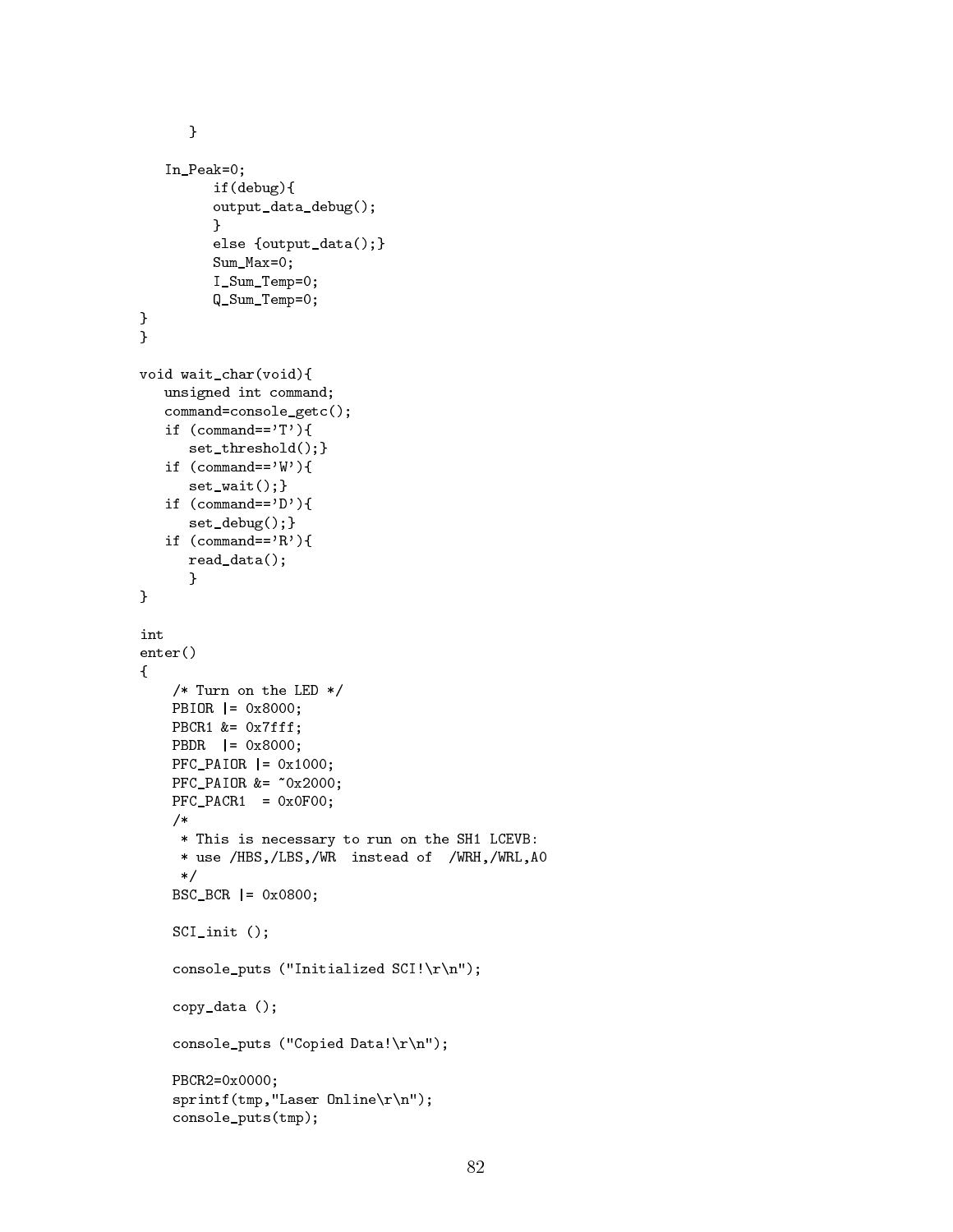```
start_adc_ch12();
setup_timer_0();
store_baseline();
start_timers();
sprintf(tmp,"I_Base= %4X Q_Base= %4X\r\n",I_Base,Q_Base);
console_puts(tmp);
while(1){
  wait_char();
}
return 0;
```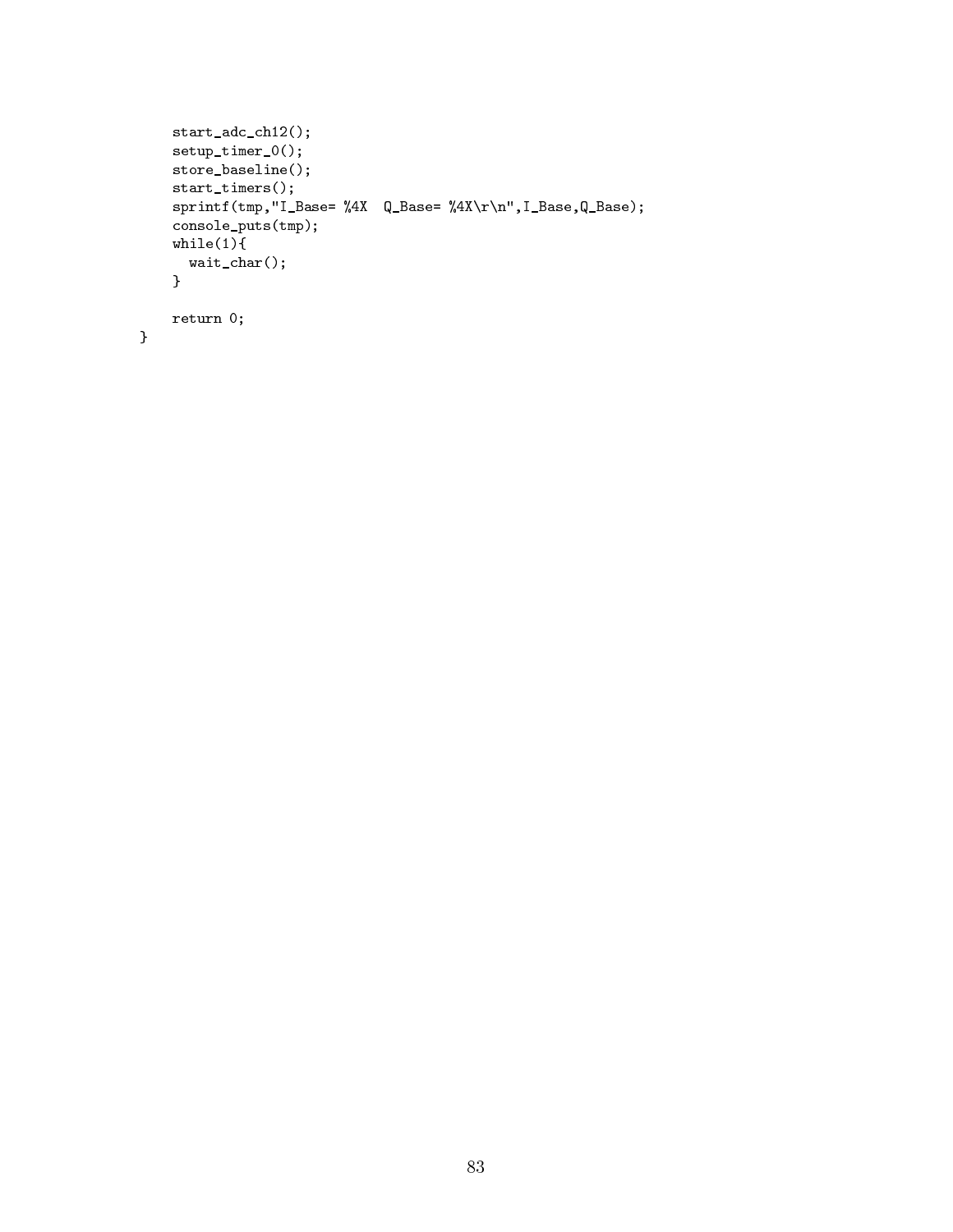```
analog.c
/* functions for reading adc */
/* Josh Strickon 7/1/98 */
#include "IOSH7030.h"
void
setup_adc(){
}
void
read_adc_ch12(int *chan1, int *chan2){
*chan1=ADC_ADDRA >> 6;
*chan2=ADC_ADDRB >> 6;
}
void
start_adc_ch12(){
ADC_ADCSR=0x39;
}
void
stop_adc(){
   ADC_ADCSR=0x00;
}
```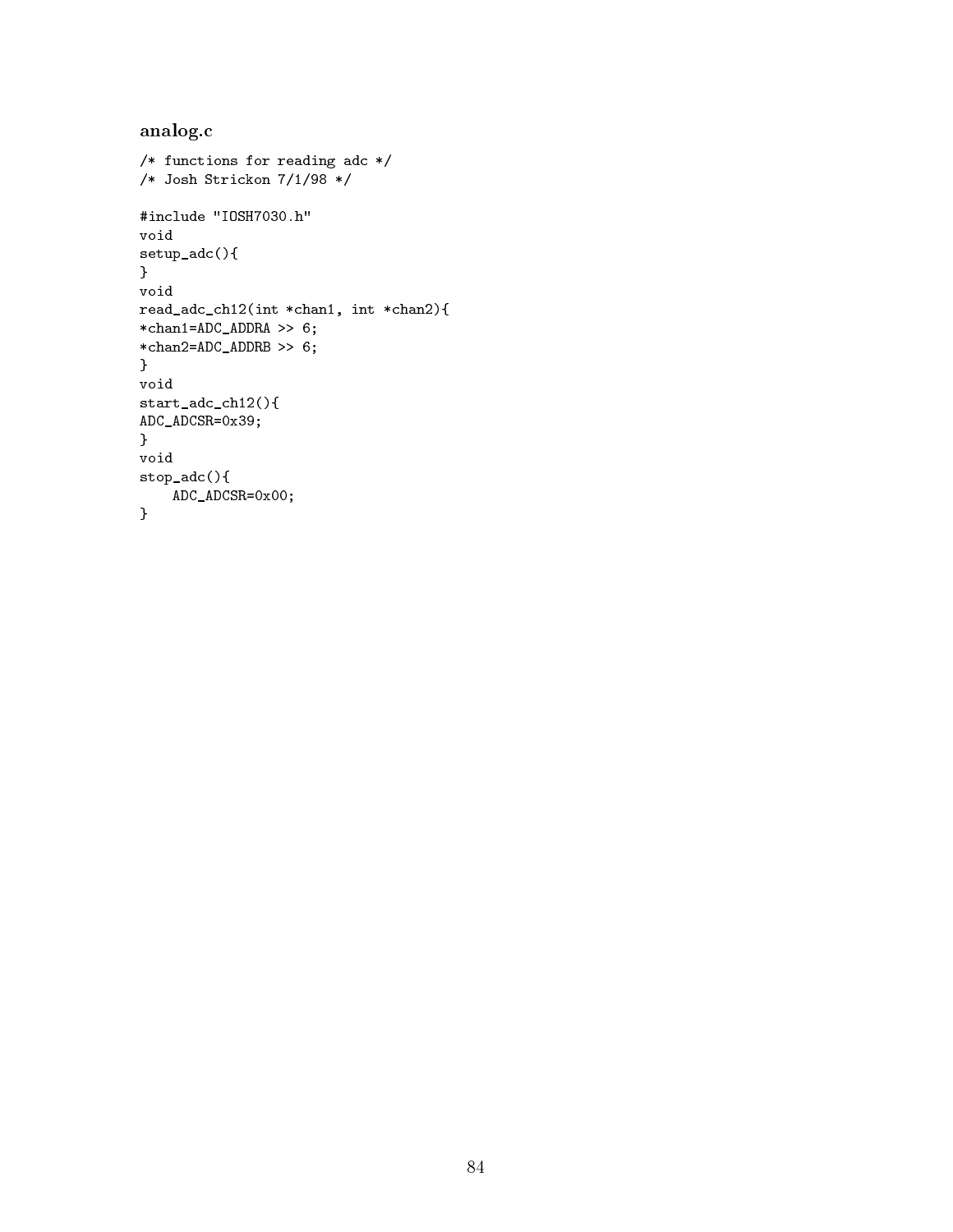```
timer.c
/* timer funcitons for sh */
/* Josh Strickon 7/1/98 */
#include "IOSH7030.h"
void
start_timers(void){
ITU_TSTR=0xff;
}
void
stop_timers(void){
ITU_TSTR=0x00;
}
void
clear_timer_0(void){
ITU_TCNT0=0x00;
}
void
setup_timer_0(void){
ITU_TCR0=0x03; /*count clock div 8*/
}
void
get_timer_0(int *timer){
*timer=ITU_TCNT0;
}
```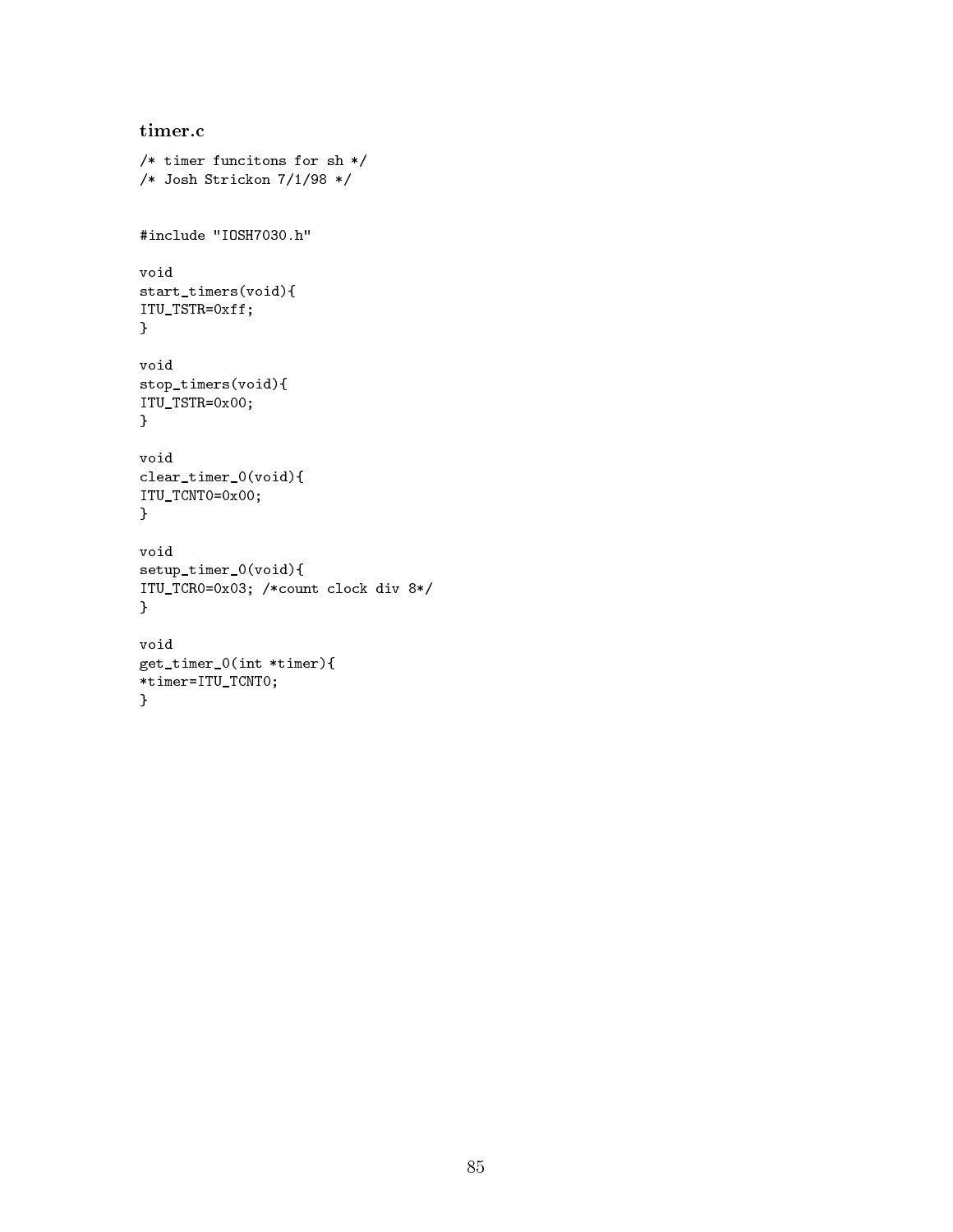```
util.c
/* espcam.c Everest Summit Probe camera controller program
 * -*- Mode:C -*-
 \mathbf{r}* History:
 * 09-Apr-1998 rehmi@media.mit.edu
 * Created this file to control a VLSI Vision
 * VV5300 CMOS digital camera on the VV300 sensor card.
 * 19-Apr-1998 rehmi
 * Massive cleanup to make this code maintainable/hackable;
 * Minor changes to make the code use the actual ESPCAM
 * board and to make it compile standalone.
 \ast/*/
#define DEVELOPMENT 1
unsigned long MARKER = 0x12345678;
#include "IOSH7030.h"
#define CPU_CLOCK_SPEED 20000000
delay_ms (int n)
\mathcal{L}{\bf r} and {\bf r} and {\bf r} and {\bf r} and {\bf r}int i;
  /*
   * This is calibrated empirically using do_timing_blips()
  */
  while (n > 0) {
   for (i = 0; i < 390; i++);
   n--;
  }
}
delay_100_us ()
{
  int i;
  /*
   * This is calibrated guesstimatically from delay_ms()
  */
 for (i = 0; i < 34; i++)i = i;}
```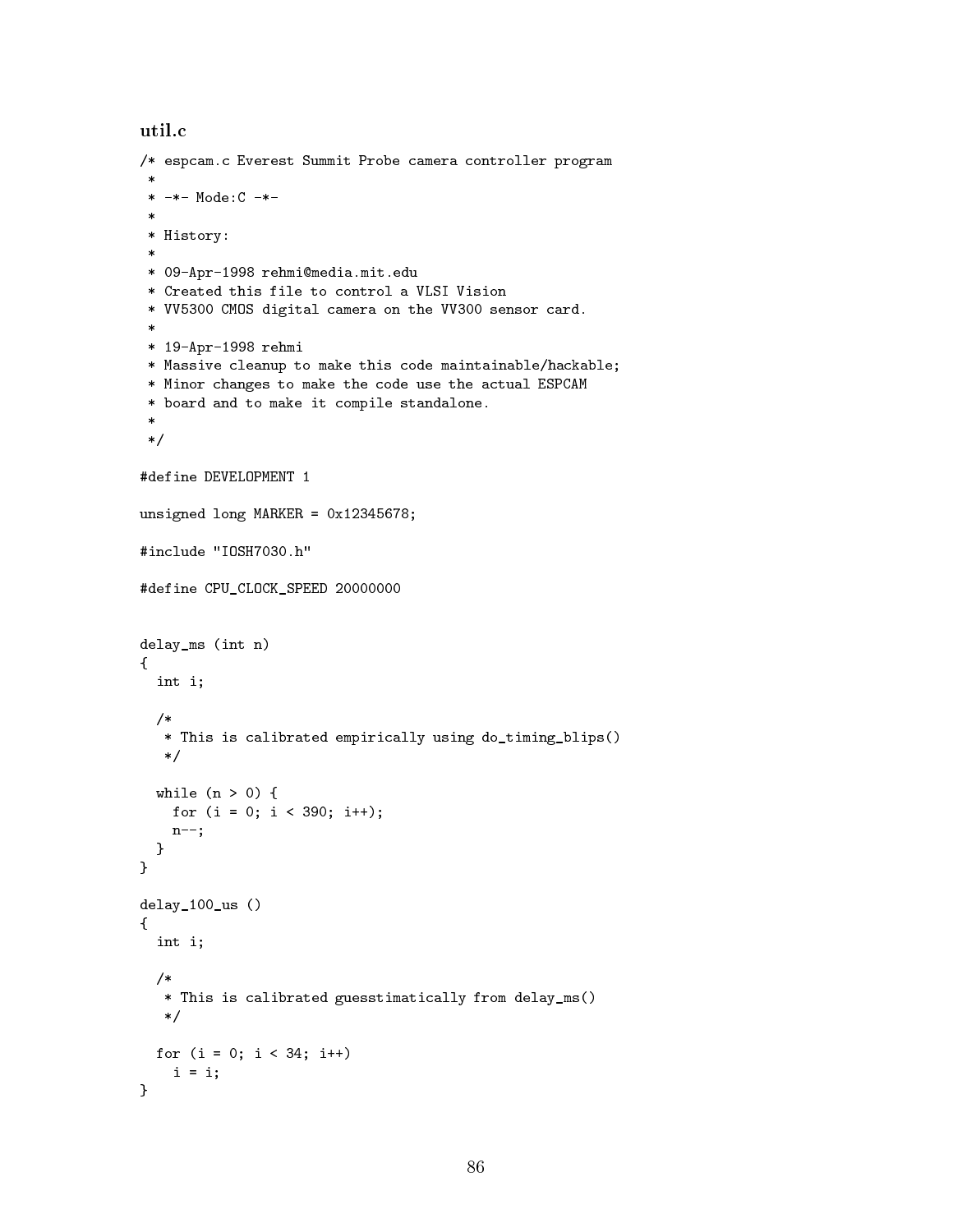```
SCI0_38400 ()
\mathcal{F}{\bf r} and {\bf r} and {\bf r} and {\bf r} and {\bf r}SCI0_SMR_REG = (SCI0_SMR_REG & ~(SCI_CKS1|SCI_CKS0));
SCI0_BRR_REG = SCI_BRR_VALUE(0, 38400);
}
SCI_init ()
{
int i;
/*
 * Set up SCI 0 to run at async 8-N-1 1200 baud
 * (to talk to VV5300 camera)
 */
/* disable Tx and Rx */
SCIOSCRREG &= \sim (SCITE | SCIRE);
/* select communication format, async 8-N-1 */
SCIO_SMR_REG &= ~(SCI_SYNC_MODE | SCI_SEVEN_BIT_DATA |
     SCI_PARITY_ON | SCI_ODD_PARITY
                                            \mathbb{R}SCI_STOP_BITS_2 | SCI_ENABLE_MULTIP);
/* select baud rate */
SCI0_38400();
/* select internal clock, output on SCK */
SCI0_SCR_REG |= SCI_CKE0;
SCI0_SCR_REG &= ~SCI_CKE1;
/* wait at least one bit time */
delay_ms (1);
/* enable Tx and Rx */
SCIO<sub>_</sub>SCR_REG | = SCI_TE | SCI_RE;
/*
 * Set up SCI 1 to run at async 8-N-1 38400 baud
 * (to talk to ESP main controller board)
 \ast/*/
/* disable Tx and Rx */
SCI1 SCR REG &= C</math> <math>(SCI TE | SCI RE);
/* select communication format, async 8-N-1 */
SCI1_SMR_REG &= ~(SCI_SYNC_MODE | SCI_SEVEN_BIT_DATA |
     SCI_PARITY_ON | SCI_ODD_PARITY |
     SCI_STOP_BITS_2 | SCI_ENABLE_MULTIP);
/* select baud rate */
#if 1SCI1_38400 ();
```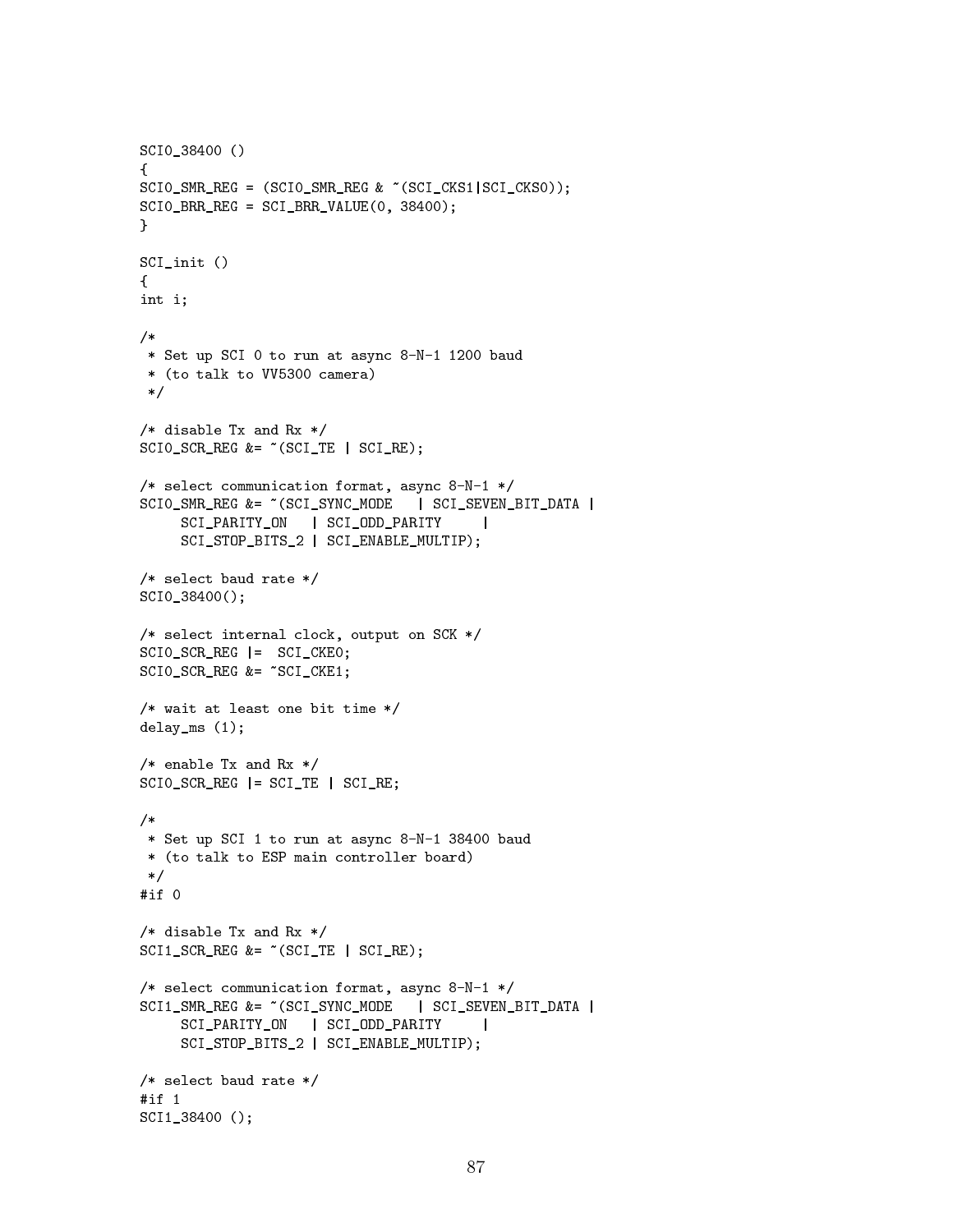```
#else
SCI1 1200 ();
#endif
/* select internal clock, output on SCK */
SCI1 SCR REG | = SCI CKE0;
SCI1_SCR_REG &= ~SCI_CKE1;
/* wait at least one bit time */
delay_ms(10);
, enable Tx and Rx and Rx \simSCI1 SCR REG | = SCI TE | SCI RE;
/* select TxD and RxD pin functions with the PFC
 * enable TxD0, TxD1, SCK1 as outputs
 * enable RxD0, RxD1, SCK0 as inputs
 * /
 \mathcal{L} . The same state \mathcal{L}PBIOR &= ~(0x5500); // input pins (RXD0, RXD1, SCK0, IRQ6)
          OxAA00; // output pins (TXD0, TXD1, SCK1, IRQ7)
PBIOR =PBCR1 |= PB8MD1 // RXD0 input
  | PB9MD1 // TXD0 output
     | PB10MD1 // RXD1 input
     | PB11MD1 // TXD1 output
     | PB13MD1; // SCK1 i/o
PBCR1 &= ~ ( PB8MD0 // RXD0 input
  | PB9MD0 // TXD0 output
  | PB10MD0 // RXD1 input
  | PB11MD0 // TXD1 output
  | PB12MD1 // PB12 normal i/o
  | PB12MD0 // instead of SCK0
  | PB13MD0 // SCK1 i/o
  | PB14MD0 // IRQ6 i/o
  | PB14MD1 // IRQ6 i/o
  | PB15MD0 // IRQ7 i/o
  | PB15MD1 // IRQ7 i/o
  );
\mathcal{F}}
SCI0_transmit (UBYTE c)
€
{\bf r} and {\bf r} and {\bf r} and {\bf r} and {\bf r}/* SCI status check and transmit data write:
  read the SSR, check that TDRE is 1, then write
  transmit data into TDR and clear TDRE to 0 */
while (!(SCI0_SSR_REG & SCI_TDRE)) {
/* spin */
<sup>T</sup>
}
SCIO TDR REG = c;
SCIO SSR REG &= ~SCI_TDRE;
Ŧ.
```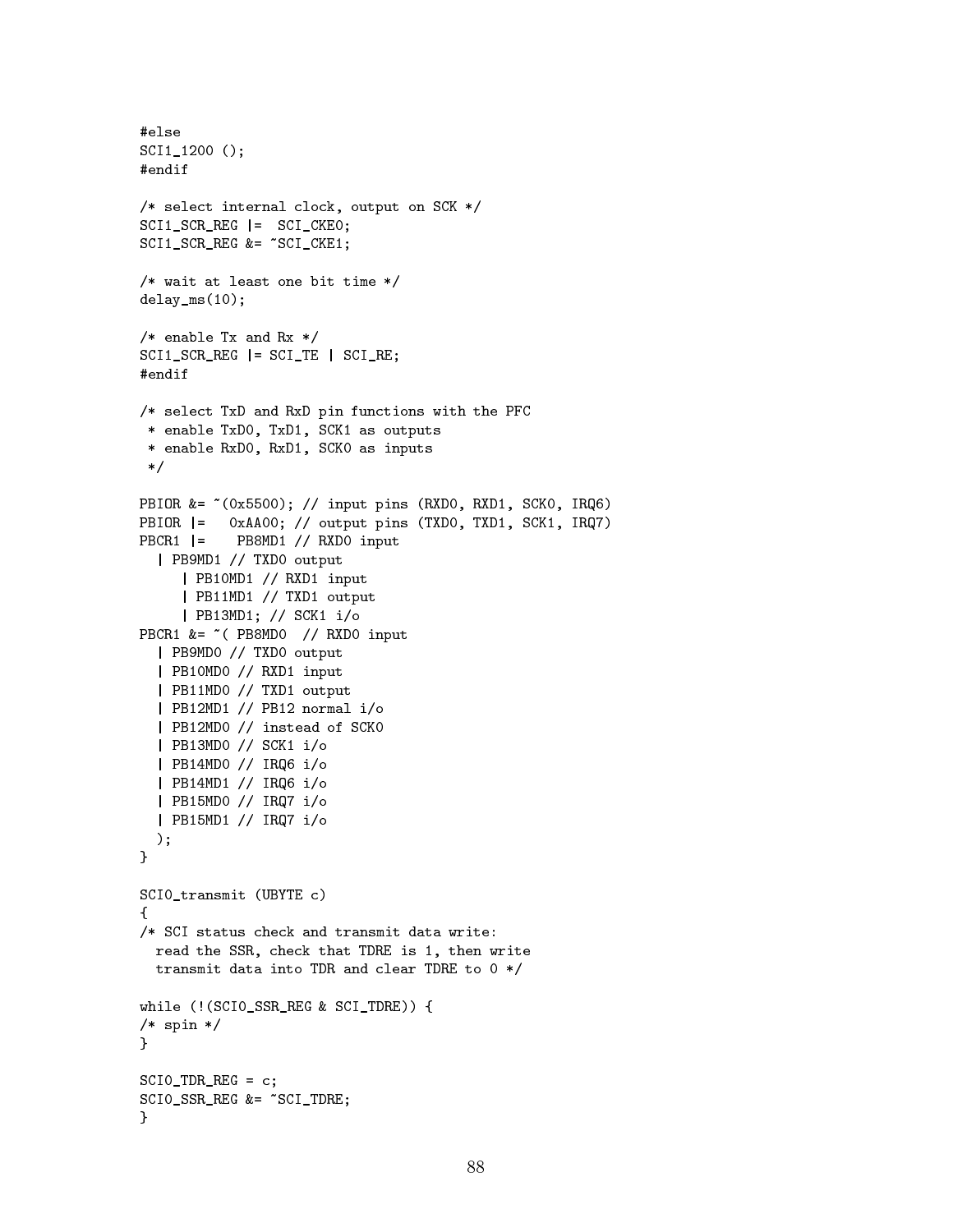```
SCI0_receive_ready ()
\mathcal{L}{\bf r} and {\bf r} and {\bf r} and {\bf r} and {\bf r}if (SCI0_SSR_REG & (SCI_ORER | SCI_PER | SCI_FER)) {
   SCIO_SSR_REG \&= ~ \sim (SCI_0RER \mid SCI_PER \mid SCI_FER);SCI0_transmit ((UBYTE)7); // output BEL on error
}
return (SCI0_SSR_REG & SCI_RDRF) != 0;
}
UBYTE SCI0_receive ()
{
UBYTE r;
while (!SCI0_receive_ready()) {
/* spin */
\mathcal{F}}
r = SCIO_RDR_REG;
SCI0_SSR_REG &= ~SCI_RDRF;
return r;
<u>Property</u>
LED_init ()
{
PFC_PBIOR |= 0x8000;
PFC_PBCR1 &= 0x3fff;
}
LED_toggle ()
{
PBDR \hat{=} 0x8000;}
/* **************************************************************** */
console_puts (char *s)
{
while (s && *s) {
SCI0_transmit ((UBYTE)*s++);
}
}
console_putc (int c)
{
   SCI0_transmit ((UBYTE)c);
}
console_putshort(int c)
{\bf r} and {\bf r} and {\bf r} and {\bf r} and {\bf r}short tmp=c;
console_putc(tmp>>8);
```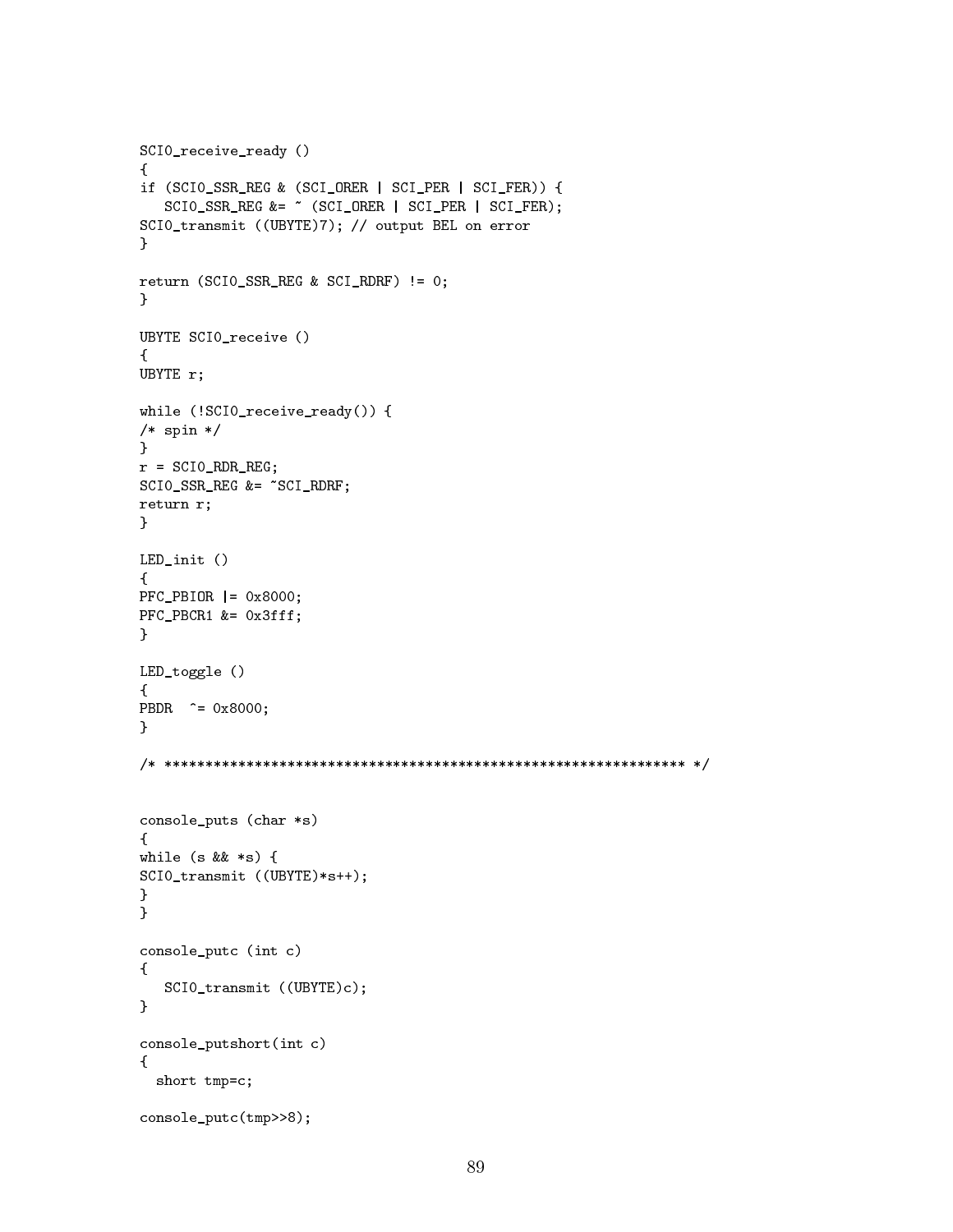```
console_putc(tmp& 0xff);
}
console_putlong(int c)
{
console_putc(c>>24);
console_putc((c>>16)&0xff);
console_putc((c>>8)&0xff);
console_putc(c&0xff);
}
console_peek ()
{
return SCI0_receive_ready();
<sup>T</sup>
}
console_getc ()
{
return SCI0_receive ();
}
console_puthexn (unsigned long n)
{
console_putc ("0123456789ABCDEF"[n&15]);
}
console_puthexb (unsigned long b)
{
console_puthexn (b >> 4);
console_puthexn (b);
}
console_puthexw (unsigned long w)
{
   console_puthexb (w >> 8);
   console_puthexb (w);
}
console_puthexl (unsigned long l)
{
   console_puthexw (l >> 16);
   console_puthexw (l);
}
console_putdec (int n)
{
  if (n < 0) {
   console_putc ('-);
   n = -n;
```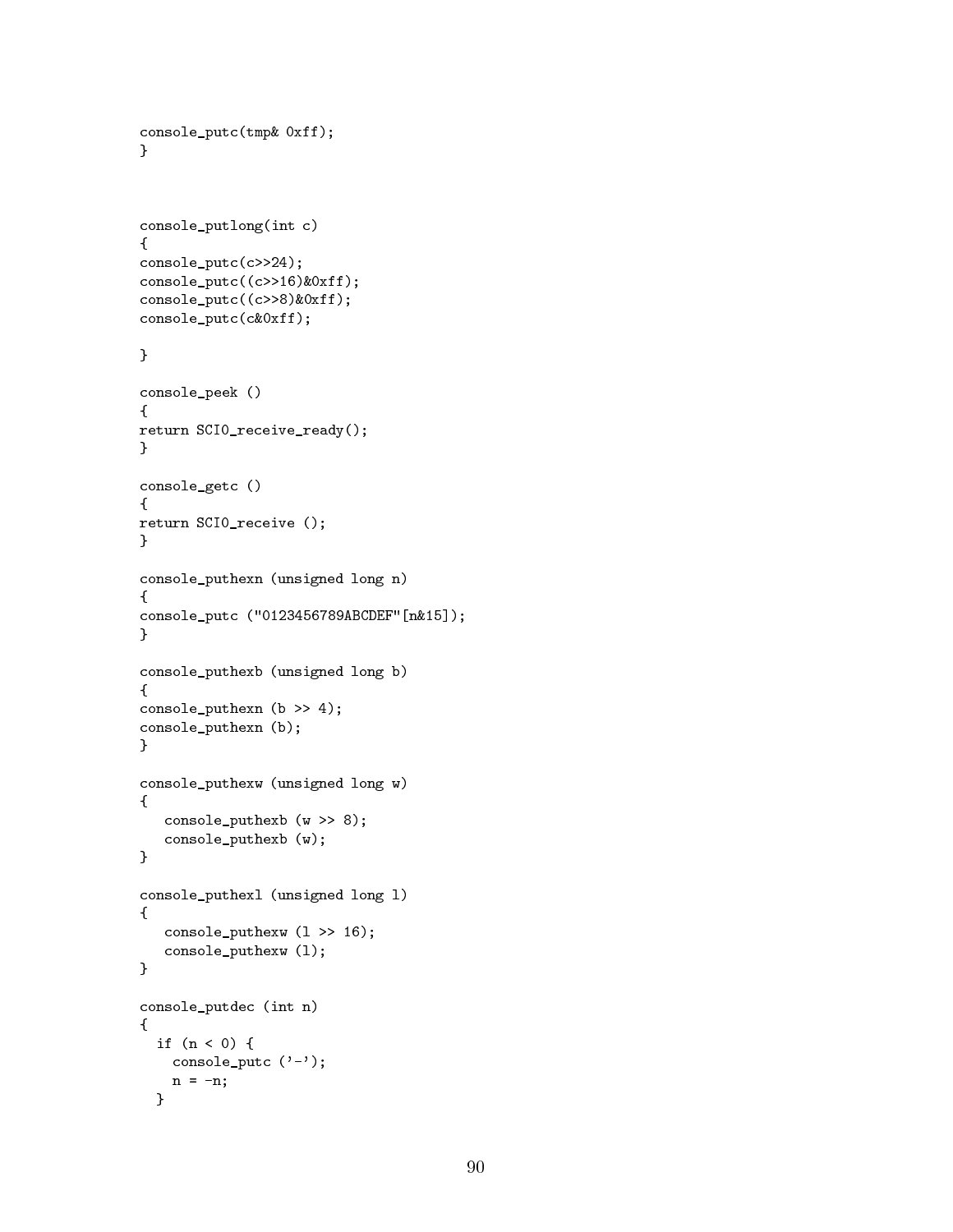```
if (n > 9)
    console_putdec (n / 10);
  console_putc ("0123456789"[n%10]);
\mathcal{F}<u>Property</u>
/* **************************************************************** */
void
copy_data ()
{
ULONG *src;
ULONG *dst;
ULONG *end;
extern ULONG _data, _edata, _text, _etext, _bss, _ebss;
src = <math>&</math>etext;dst = <math>k</math>_{data};end = k\_edata;while (dst < &_edata) {
 *dist++ = *src++;<u>Property</u>
}
/* **************************************************************** */
int
exit ()
{\bf r} and {\bf r} and {\bf r} and {\bf r} and {\bf r}again:
 asm ("sleep");
 goto again;
}
/* **************************************************************** */
#if 0
uprintf (char *fmt, long a, long b, long c, long d, long e, long f)
{
char buf[4096];
sprintf (buf, fmt, a, b, c, d, e, f);
console_puts (buf);
}
#endif
unsigned long REKRAM = 0x9ABCDEF0;
```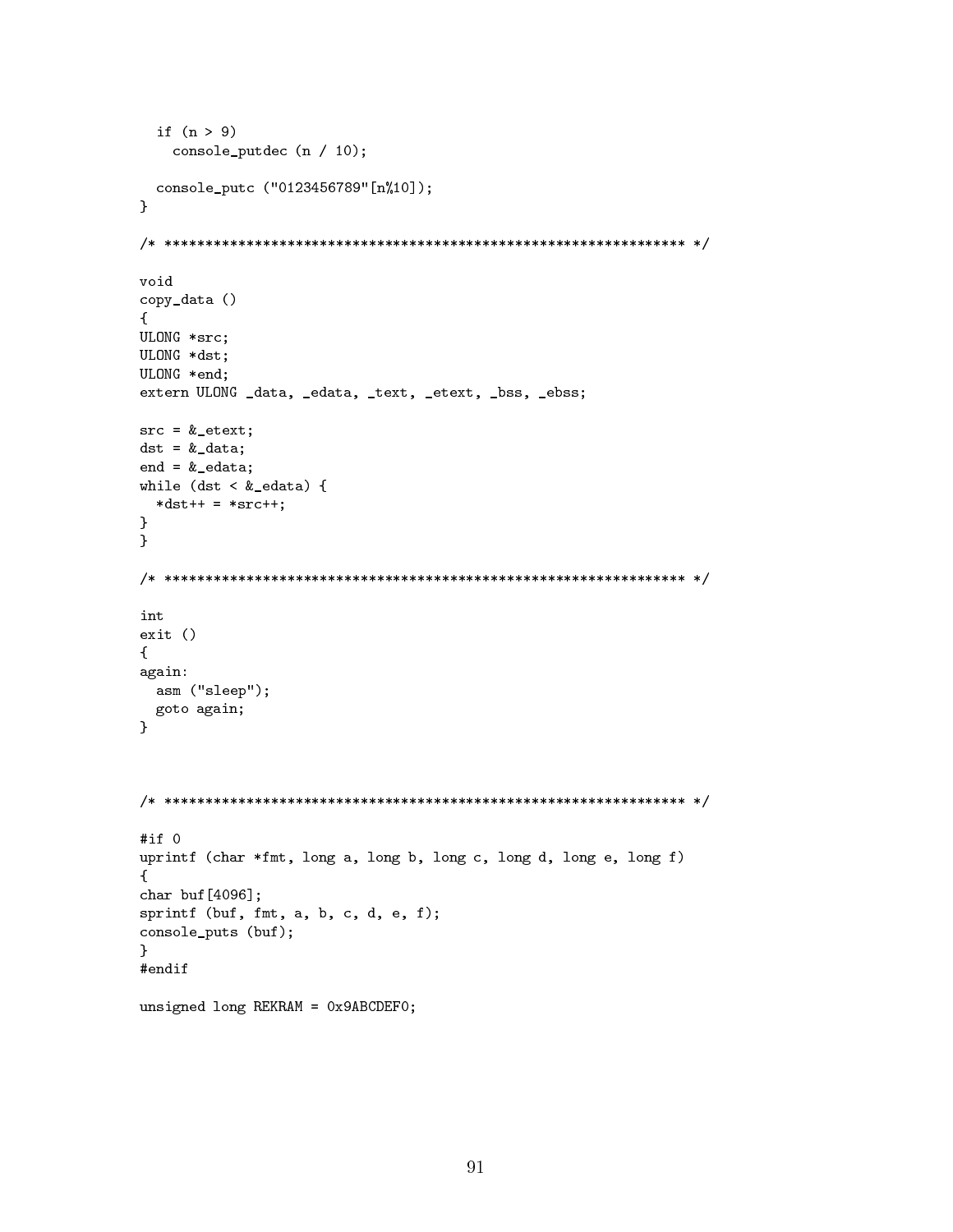vect.s

```
!
! vect.s
! This file was automatically generated by the HiVIEW project generator.
!
!-------------------------------------------------------------------------
                      .global \equiv . The contract of the contract of the contract of the contract of the contract of the contract of the contract of the contract of the contract of the contract of the contract of the contract of the contract o
_vector_table:
                     .long start
```

| . TOITE | auaru |  |
|---------|-------|--|
| .long   | stack |  |
| .long   | start |  |
| .long   | stack |  |

! TODO: complete interrupt vector table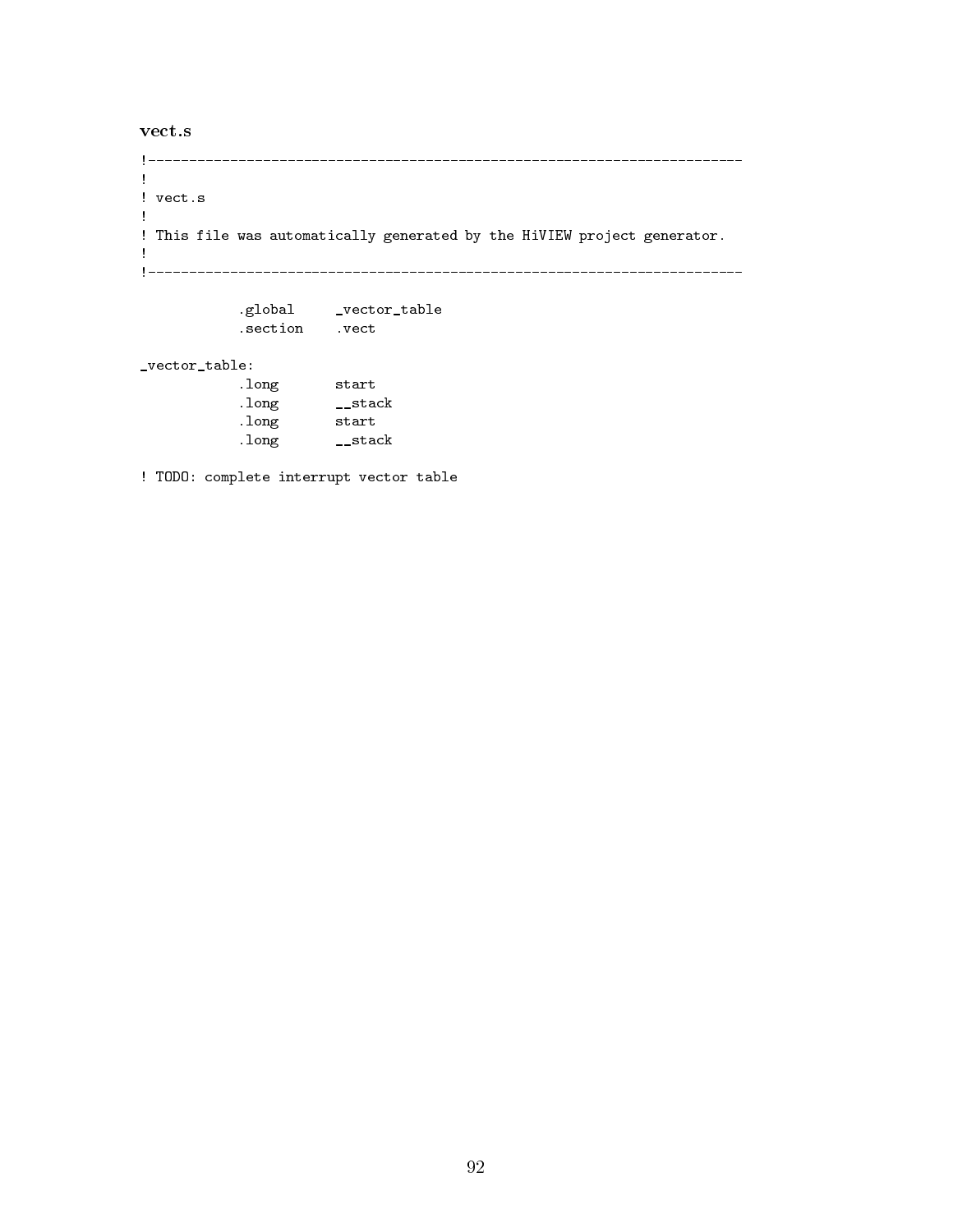```
crt0.s
    .section .text
   .global start
start:
  mov.l stack_k,r15
!!!
!!! Don't zero out the BSS! We depend upon static storage.
!!!
   ! zero out bss
   mov.l edata_k,r0
   mov.l end_k,r1
   mov #0,r2
start_l:
    mov.l r2,@r0
   add #4,r0
   cmp/ge r0,r1
   bt start_l
   ! call the mainline
   mov.l main_k,r0
   jsr @r0
   or r0,r0
   ! call exit
   mov r0,r4
   mov.l exit_k,r0
   jsr @r0
   or r0,r0
    .global __text
    .global __etext
    .global __data
    .global __edata
    .global __bss
    .global __ebss
   .align 2
stack_k:
    .long __stack
edata_k:
    .long __edata
end_k:
   .long _end
main_k:
   .long _enter
exit_k:
   .long _exit
```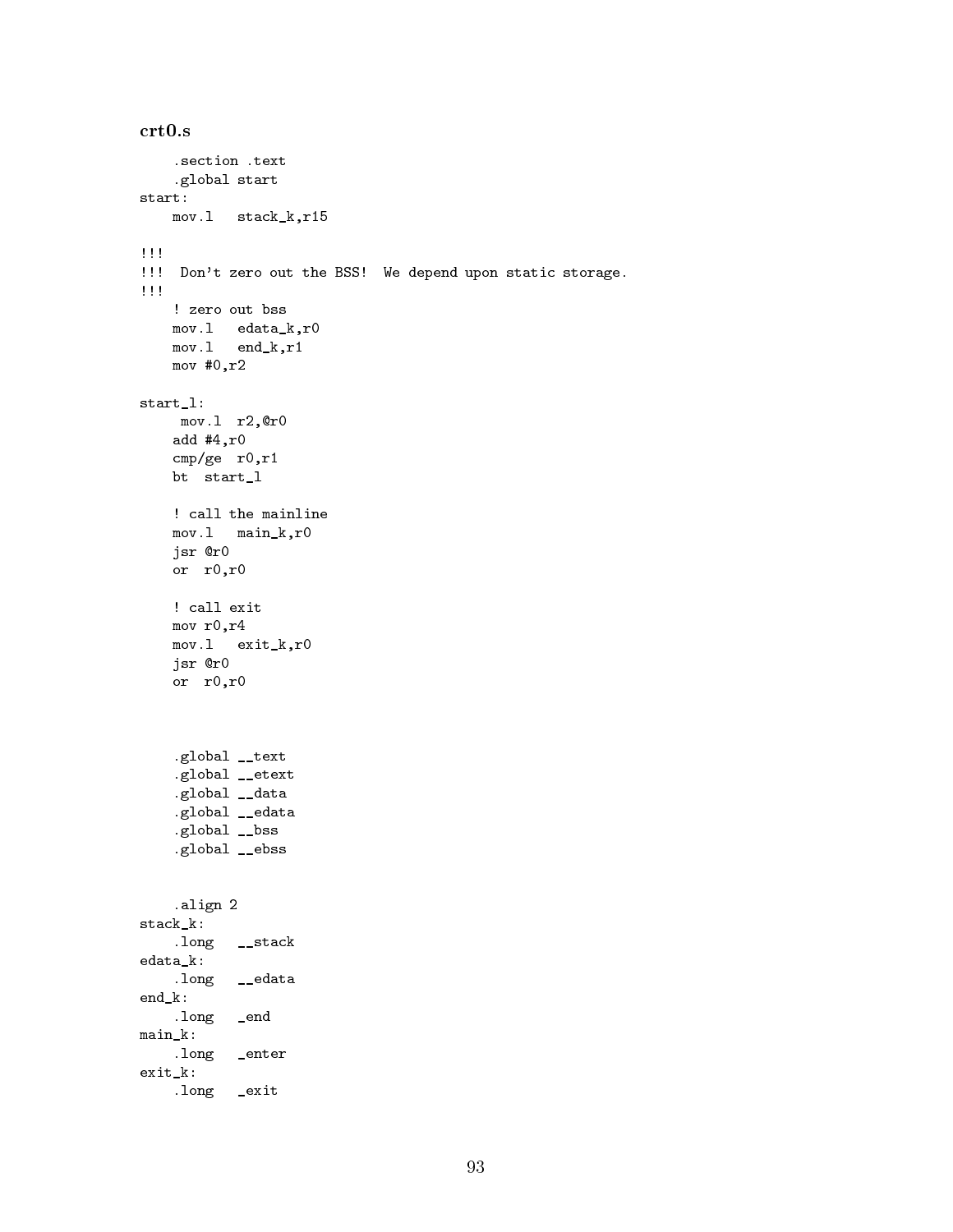.section .stack \_\_stack: .long 0xdeaddead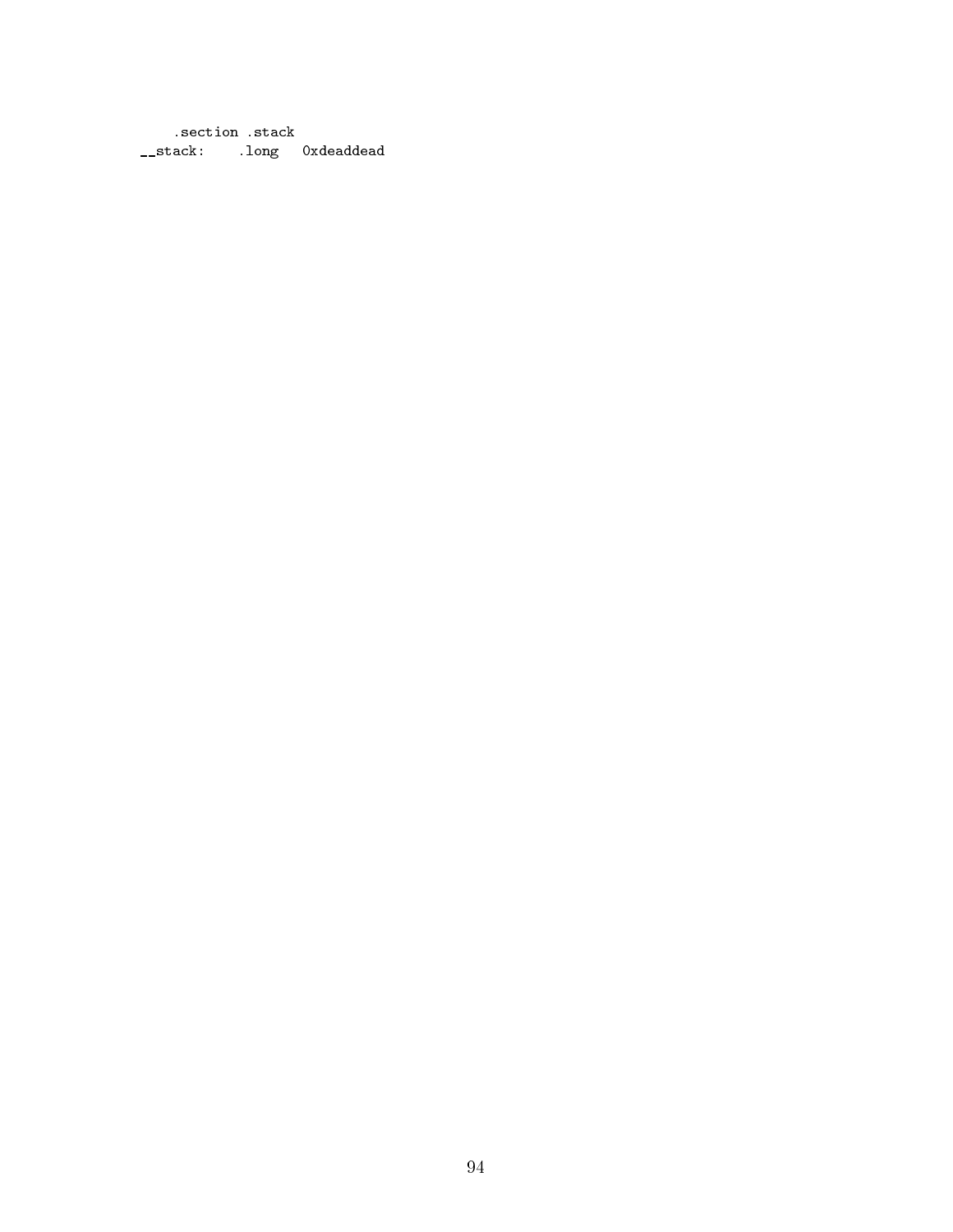```
lcevb.ld
OUTPUT_FORMAT("symbolsrec")
OUTPUT_ARCH(sh)
INPUT(libm.a libc.a libgcc.a libc.a libgcc.a)
MEMORY
{
  rom : ORIGIN = 0x00000000, LENGTH = 64k
  ram : ORIGIN = 0x0A000000, LENGTH = 256k
}
SECTIONS
{\bf r} and {\bf r} and {\bf r} and {\bf r} and {\bf r}.vect 0x00000000:
  {
    *(.vect);
  } > rom = 0xffff
  .text 0x00000400:
  \left\{ \right.CREATE_OBJECT_SYMBOLS;
    *(.text);
    *(.strings);
  } > rom = 0xffff
  _{--}text = ADDR(.text);
  _{\texttt{--}etext} = ((ADDR(.text) + SIZEOF(.text) + 1k - 1) & ~ (1k - 1));
  .data 0x0A000000: AT(__etext)
  {
    *(.data);
  } > ram
  \_data = ADDR (.data);
  _{\texttt{-edata}} = ADDR(.data) + SIZEOF(.data) ;
  .bss BLOCK(0x100):
  {
    *(.bss);*(COMMON);
    _{end} = . ;
  } > ram
  _{\texttt{-}bss = ADDR(.bss);
  _{\texttt{-}e}bss = ADDR(.bss) + SIZEOF(.bss);
  .stack 0x0A03FFFC:
  {
    *(.stack);
  } > ram
  _{--}stack = ADDR(.stack);
```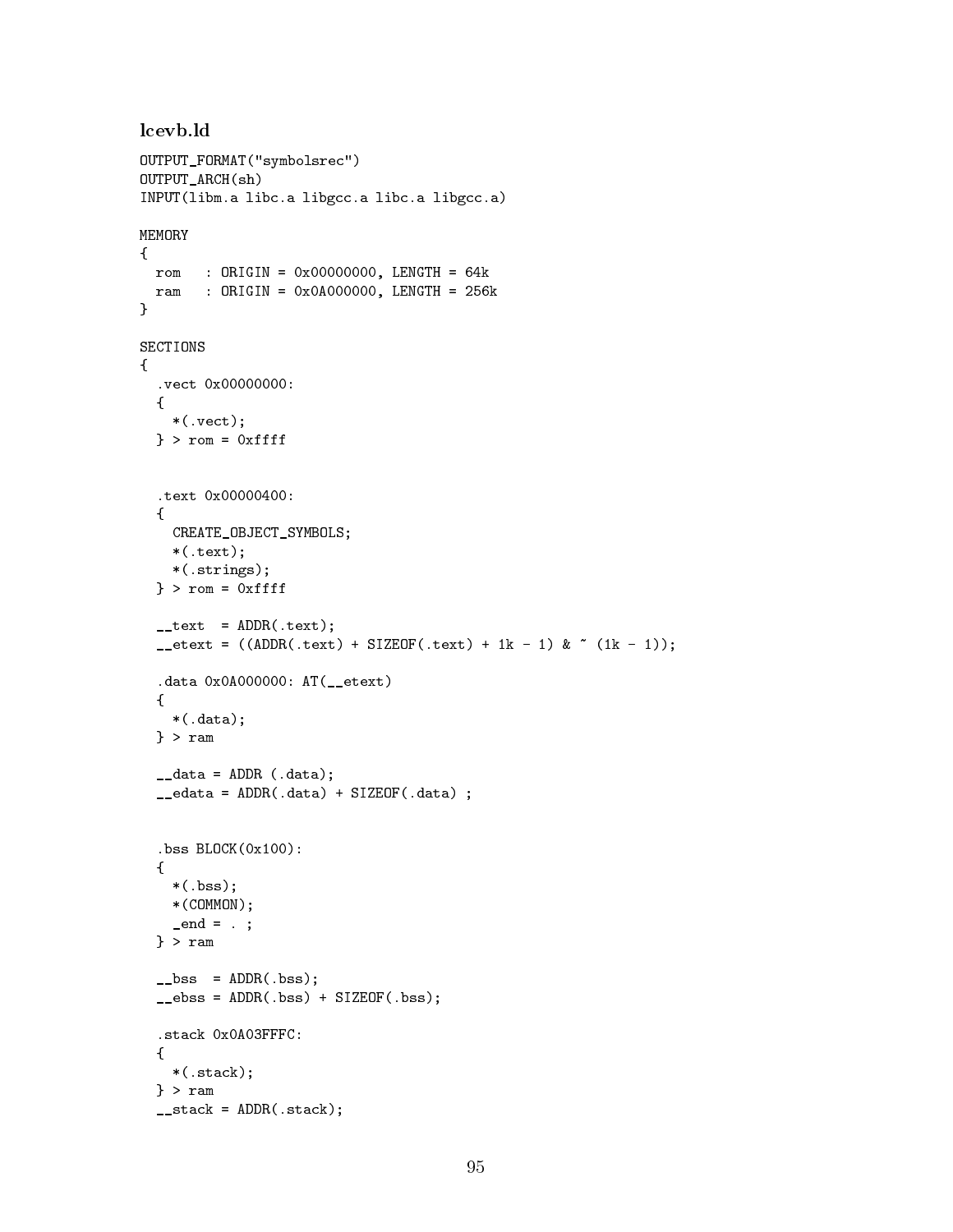```
.tors :
  {
   \frac{1}{2}-ctors = . ;
    *(.ctors);
   _{---}ctors\_end = .;
    \frac{1}{2} dtors = . ;
   *(.dtors);
    ___dtors_end = . ;
  } > ram
  .stab 0 (NOLOAD):
  {
    *(.stab);
  }
 .stabstr 0 (NOLOAD):
 \left\{ \right.*(.stabstr);
 }
}
```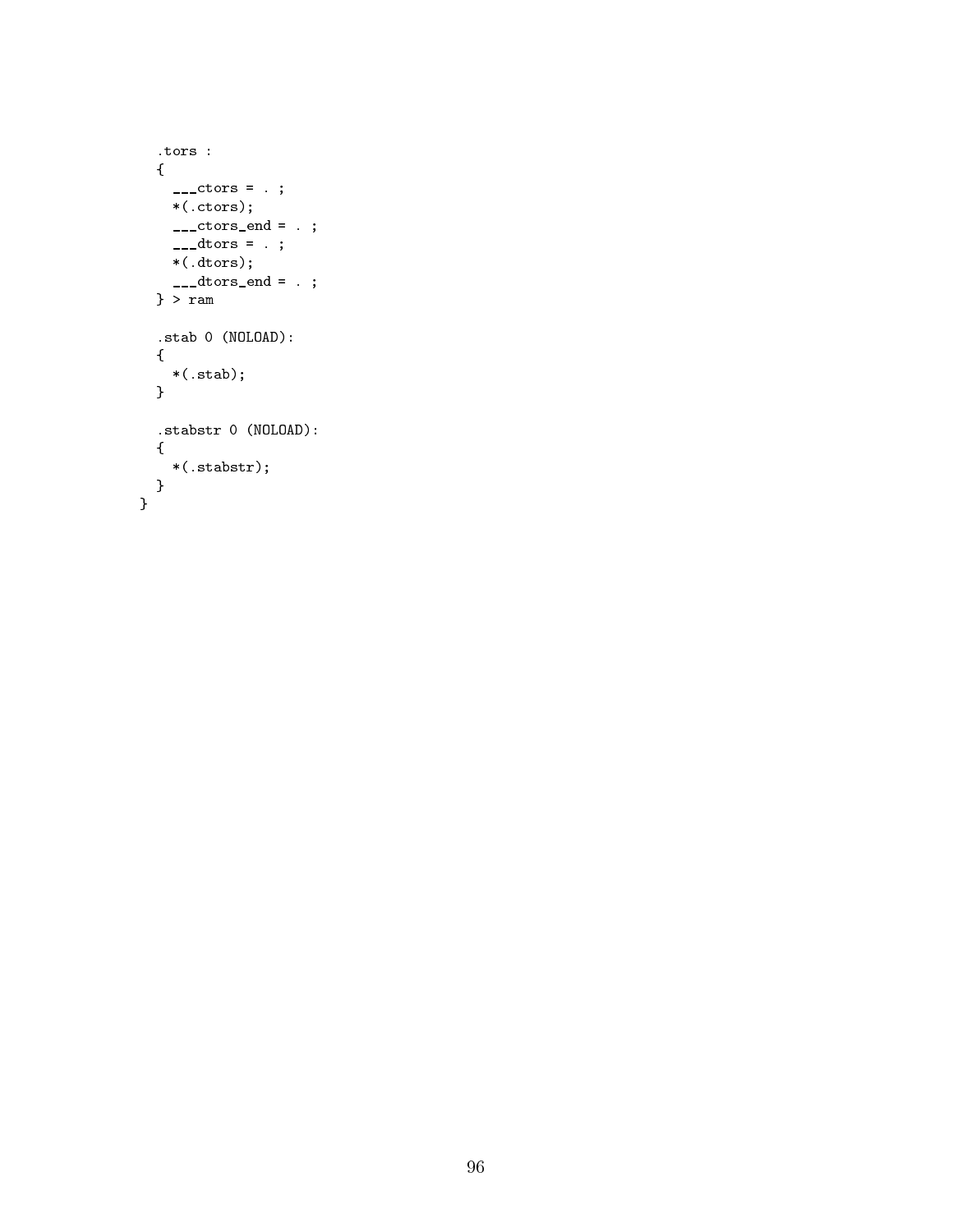### MAKEFILE

```
# MAKEFILE Makefile for ESPCAM project
#
# History:
# 18-Apr-98 Created by Rehmi Post <rehmi@media.mit.edu>
CC=gcc
RUN=run
GDB=gdb
ASYNC=asynctsr
COM=1BAUD=9600
CCFLAGS=-nostartfiles # -nostdlib -nodefaultlibs
ASTLAGS =LDFLAGS=#-e _entry
###
### rules to make object files from C and assembly source
###
.SUFFIXES : .hex .x .o .c .s
\%.o : \%.c
    $(CC) $(CCFLAGS) -Wa,-ahls,-a=$*.lst -c -m1 -O4 -o $@ -g $*.c
\%. 0 : \%. 5
%.o : %.s
    $(AS) $(ASTLAGS) -ahls -a=*.lst -o @###
### end of preamble.
###
laser.hex: laser.o crt0.o analog.o timer.o util.o vect.o lcevb.ld
    $(LD) $(LDFLAGS) -g -o $@ $^ -Tlcevb.1d -Map $*.maplaser.o: IOSH7030.h laser.h
analog.o: IOSH7030.h
timer.o: IOSH7030.h
               I0SH7030.h
#all: espcam.hex
espcam.o: IOSH7030.h
espcam.hex: espcam.o crt0.o vect.o lcevb.ld
    $(LD) $(LDFLAGS) -g -o $@ $^ -T1cevb.1d -Map $*.map
```
97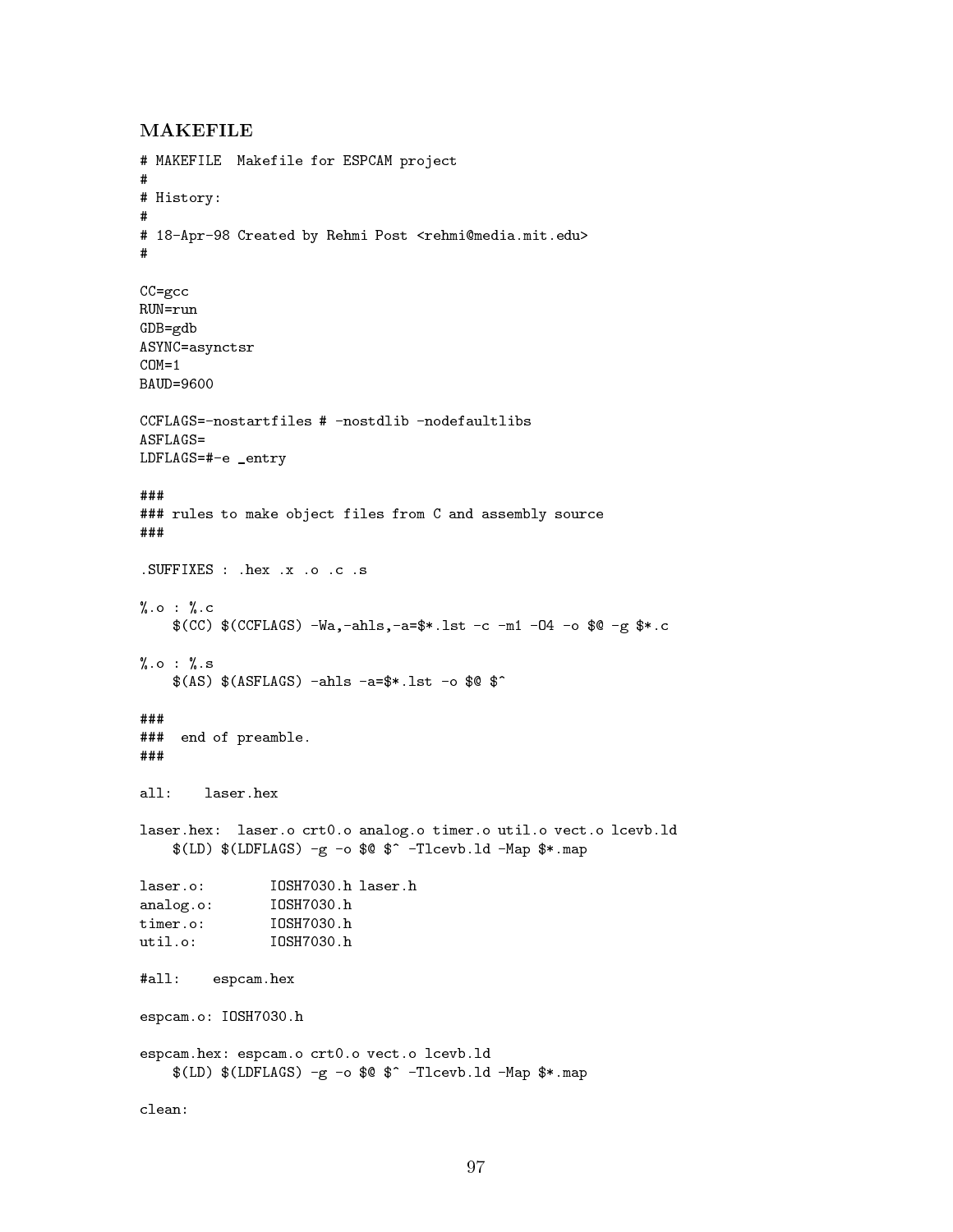```
-del *.o
    -del *.lst
cleanall: clean
   -del *.hex
   -del *.map
# demo of gdb running and talking to eval board
# on serial port
gdbdemo : flash.x
    - mode com$(COM):9600,n,8,1,p
    - $(ASYNC) $(COM)
    $(GDB) -command flash.gsc
```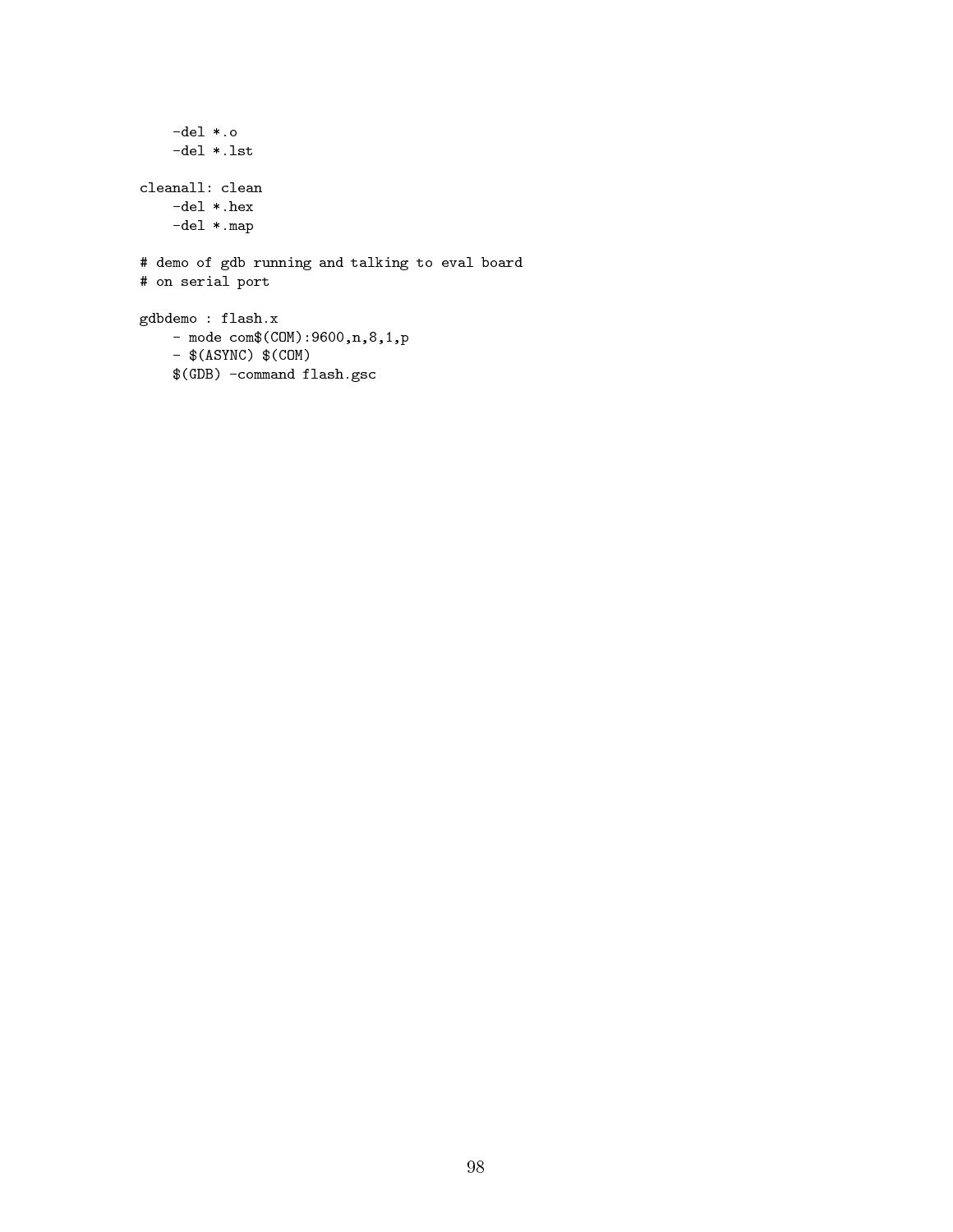# B.2 Matlab Scripts

### B.2.1 Lasercal.m

```
clear all;
load lasernew.dat
laser = lasernew;
% Note: This program assumes that you've already
% loaded all data into the array "laser"!!
%
%clear all;
%load laser2.dat;
\lambdalaser = laser2;
\frac{9}{6}%
% Coordinate Testing
\%y = [480,480,480,240,240,240,0,0,0];
\%x = [620,310,0,620,310,0,620,310,0];\%y = [0,240,480,0,240,480,0,240,480];
\%x = [0, 0, 0, 310, 310, 310, 620, 620, 620];
\sqrt[n]{r} = \sqrt{\sqrt{\text{s}^2 + \text{y}^2}};\%t = \text{atan2}(y, x);%
%
\sqrt[n]{y}r = r.*sin(t);
\sqrt[n]{xx} = r.*cos(t);\sim \sim\%xo = .2;\%yo = .16;
\sqrt[6]{y}p = y + yo;
\sqrt[n]{xp} = x + xo;\text{Krp} = \text{sqrt}(xp.^2 + yp.^2);%tp = \text{atan2}(yp, xp);\sim \sim\%rp = .1*rp + 2.;
%tp = .3*tp + 0.5;%
%
% Invert the coordinates
\frac{9}{4}%
x = laser(:,1);
y = laser(:,2);
x = 640 - x;y = 480 - y;x0 = x;y0 = y;%
\text{Krp} = \text{laser}(:,3);%tp = laser(:, 4);\sim \simrp = laser(:,3);%tp = (laser(:,4)/2) * pi/180.;
tp = (laser(:,4)/457)*pi/180.; % Josh's SH Scanner
rp = rp;
tp = tp';rp0 = rp;
```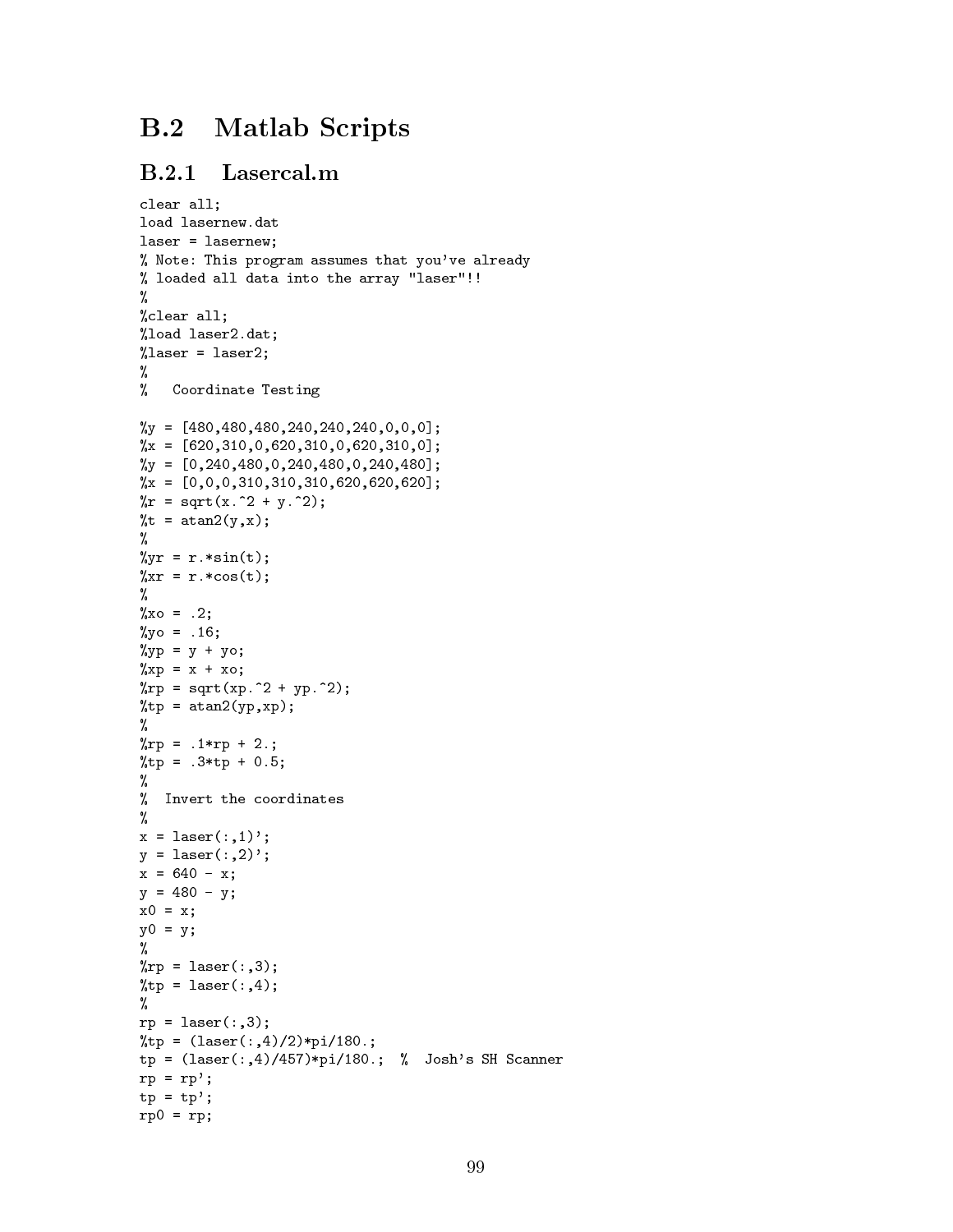```
tp0 = tp;%
% Cut out bad points in these arrays
%
sz = size(x);nw = 0;for np = 1: sz(2);
   %if (x(np) > 100) | (y(np) > 150)nw = nw + 1;xq(nw) = x(np);yq(nw) = y(np);rq(nw) = rp(np);tq(nw) = tp(np);%end;
   end;
   x = xq; y = yq; rp = rq; tp = tq;
%
r = sqrt(x.^2 + y.^2);t = \text{atan2}(y, x);%
% Linear cal into r and theta
%
mp(:,1) = rp';mp(:,2) = tp';mp(:,3) = 1;sp= size(mp);
cv = eye(sp(1));rc = lscov(mp, r', cv)tc = lscov(mp, t', cv)rcc = rc(1) * rp0 + rc(2) * tp0 + rc(3);tcc = tc(1) * rp0 + tc(2) * tp0 + tc(3);ycr = rcc.*sin(tcc);xcr = rcc.*cos(tcc);%
% Quadratic cal into r and theta, with quadratic r term
%
rqq = rp.^2;rqq0 = rp0.^2;mp(:,1) = rqq';mp(:,2) = rp';mp(:,3) = tp';mp(:,4) = 1;sp= size(mp);
cv = eye(sp(1));rcq = lscov(mp, r', cv)tcq = lscov(mp, t', cv)rcc = rcq(1) *rqq0 + rcq(2) *rp0 + rcq(3) *tp0 + rcq(4);tcc = tcq(1)*rqq0 + tcq(2)*rp0 + tcq(3)*tp0 + tcq(4);ycrq = rcc.*sin(tcc);xcrq = rcc.*cos(tcc);%
% Fit into simply assumed x and y space
%
rccp = rc(1) * rp + rc(2) * tp + rc(3);
```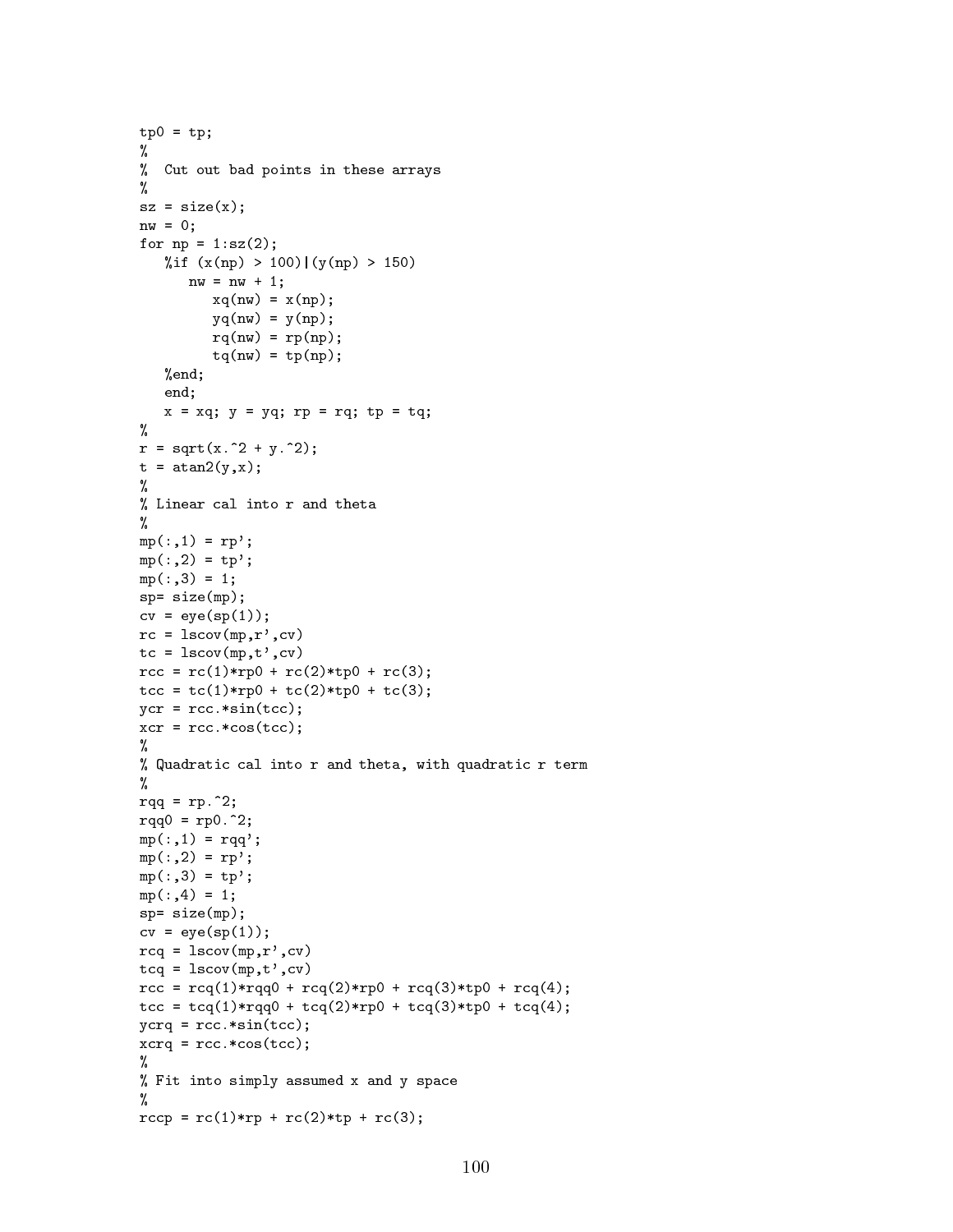```
tccp = tc(1) * rp + tc(2) * tp + tc(3);ycrp = rccp.*sin(tccp);xcrp = rccp.*cos(tccp);
cp(:,1) = xcrp';cp(:,2) = ycrp';cp(:,3) = 1;xcp = lscov(cp, x', cv)ycp = lscov(cp, y', cv)xc = xcp(1) * xcr + xcp(2) * ycr + xcp(3);ycc = ycp(1) * xcr + ycp(2) * ycr + ycp(3);%
% Fit in r and theta space, not using crossterm
%
mr(:,1) = rp';mt(:,1) = tp';mr(:,2) = 1;mt(:,2) = 1;sp= size(mr);
cv = eye(sp(1));rcg = lscov(mr, r', cv)tcg = lscov(mt, t', cv)rccg = rcg(1) * rp0 + rcg(2);tccg = tcg(1) * tp + tcg(2);ycrg = rccg.*sin(tccg);xcrg = rccg.*cos(tccg);%
% Nonlinear fit
%
% opt(18) = 100;opt(14) = 70000;
\%z0 = [80, -80, rcg(2), tcg(2), rcg(1), tcg(1),0];\%z0 = [rc(3), rc(3), rc(3), tc(3), rc(1), tc(2), 0];\%z0 = [80, 80, rcq(4), tcq(4), rcq(2), tcq(3), 0];z0 = [120, 35, 2.5, -10., -80, 1, 0]'crap'
\%z0 = [80100, -500, 0.5, 6, 50, .8, 50];load zstart.m
\%z0 = zstart;e0 = dltap(z0, x, y, rp, tp)z = \text{fmins('dltap',z0,opt,[]}, x, y, rp, tp);zp = z;
save zfit zp -ascii
ef = dltap(z, x, y, rp, tp)z0
rcr = (rp0 + z(3));rcr2 = rcr*z(5) + z(7)*rcr.^2;x non = rcr2.*cos((tp0 + z(4))*z(6)) - z(1);ynon = rcr2.*sin((tp0 + z(4))*z(6)) - z(2);\sim \sim\sim \simzy = [.2, .16, -2., -0.5, 10, 3.333]
```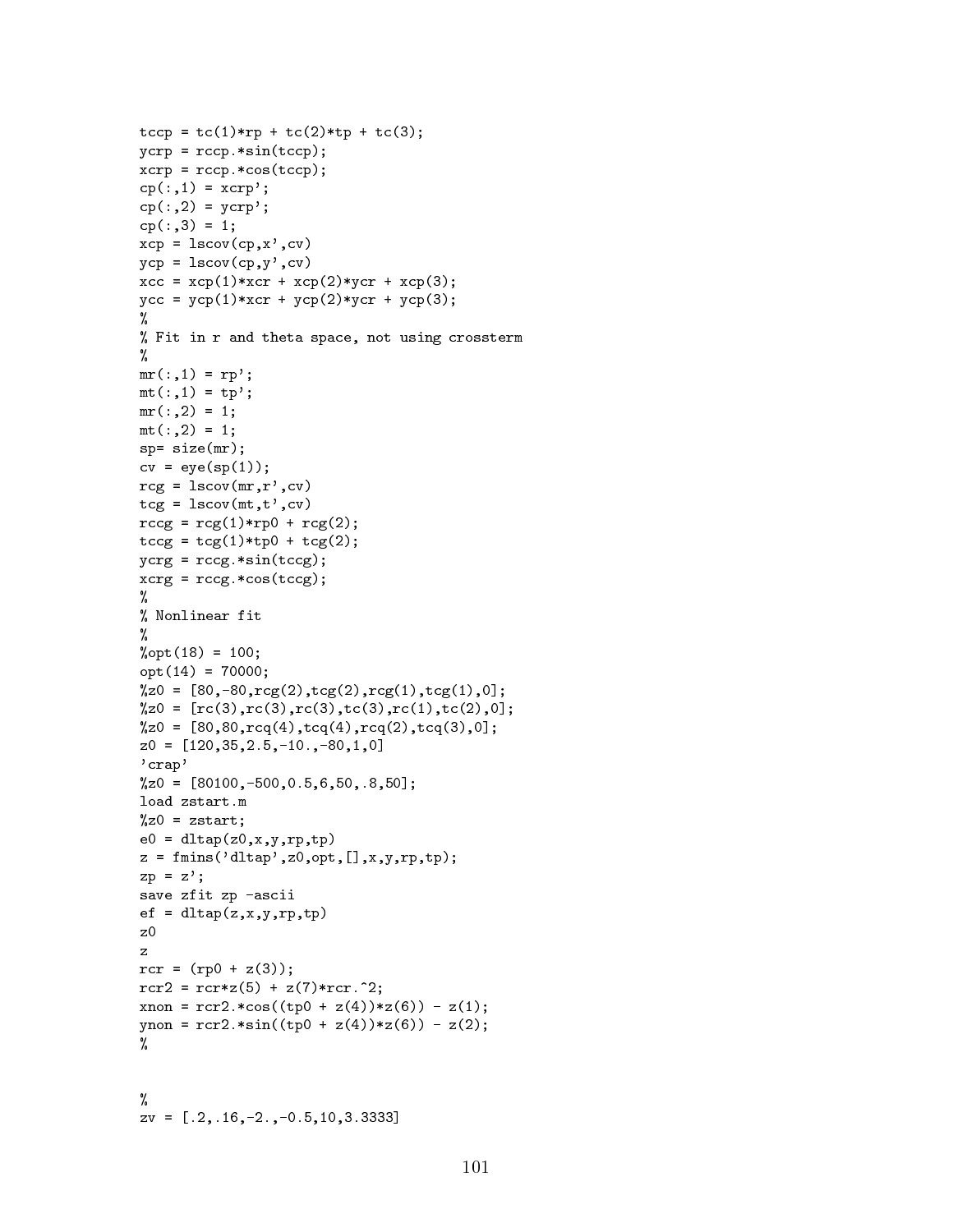```
..<br>plot(x0.v0.'o',xcr,vcr,'-',xcrq,vcrq,'-',
xcc,ycc,'--',xcrg,ycrg,':',xnon,ynon,'-.')
%
%fopen(5,'w')
%fprintf(5,'Linear fit (
rc
tc
rcq
tcq
```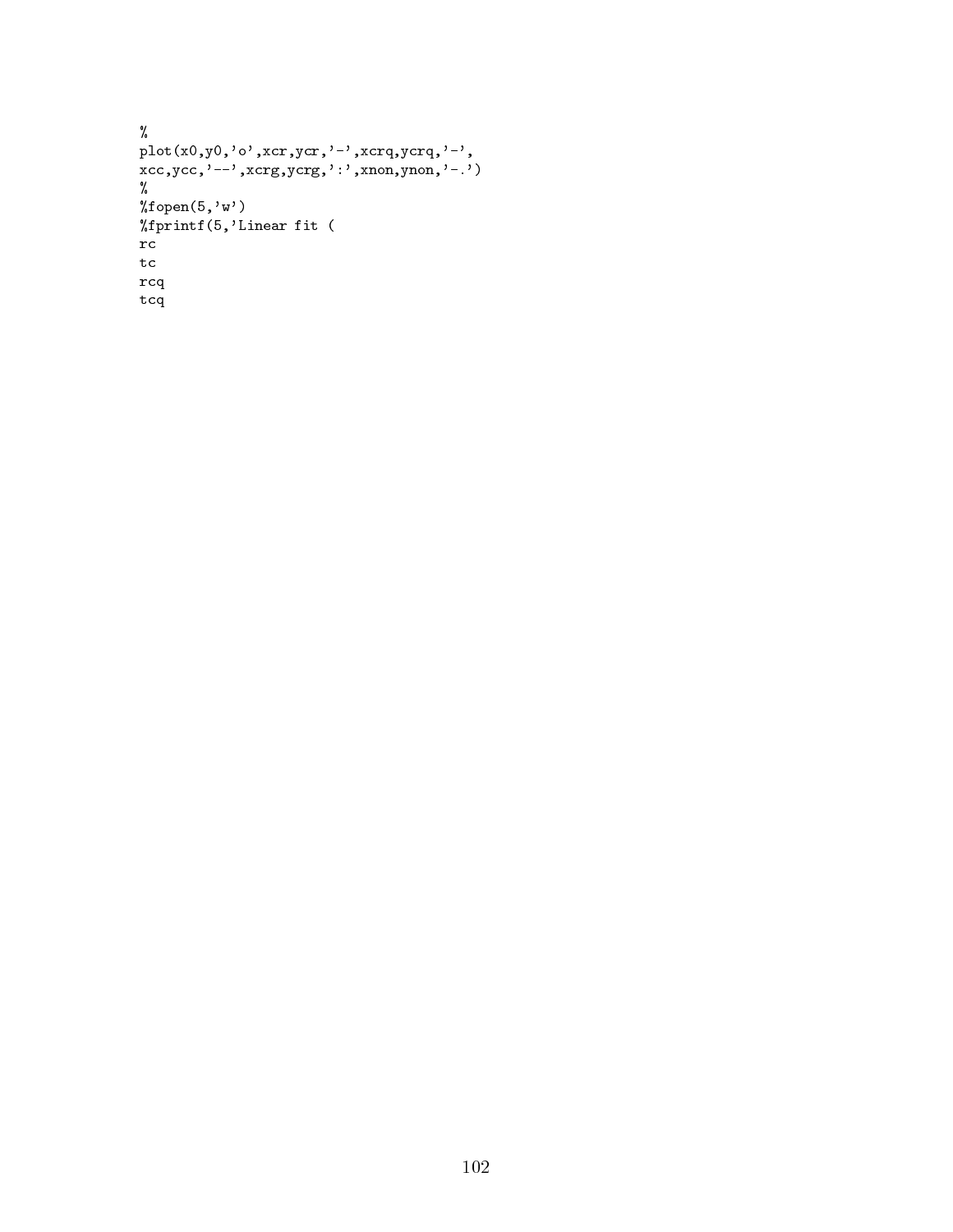## B.2.2 Dltap.m

```
function e = dltap(z, x, y, rp, tp);%
\%z = [x0, y0, r0, t0, sr, st, srq]%
rcr = (rp + z(3));rcr2 = rcr*z(5) + z(7)*rcr.^2;xx = rcr2.*cos((tp + z(4))*z(6)) - z(1);yy = rcr2.*sin((tp + z(4))*z(6)) - z(2);xd = xx - x;yd = yy - y;
q = sum(xd.^2 + yd.^2);e = q;%e = sqrt(q);
```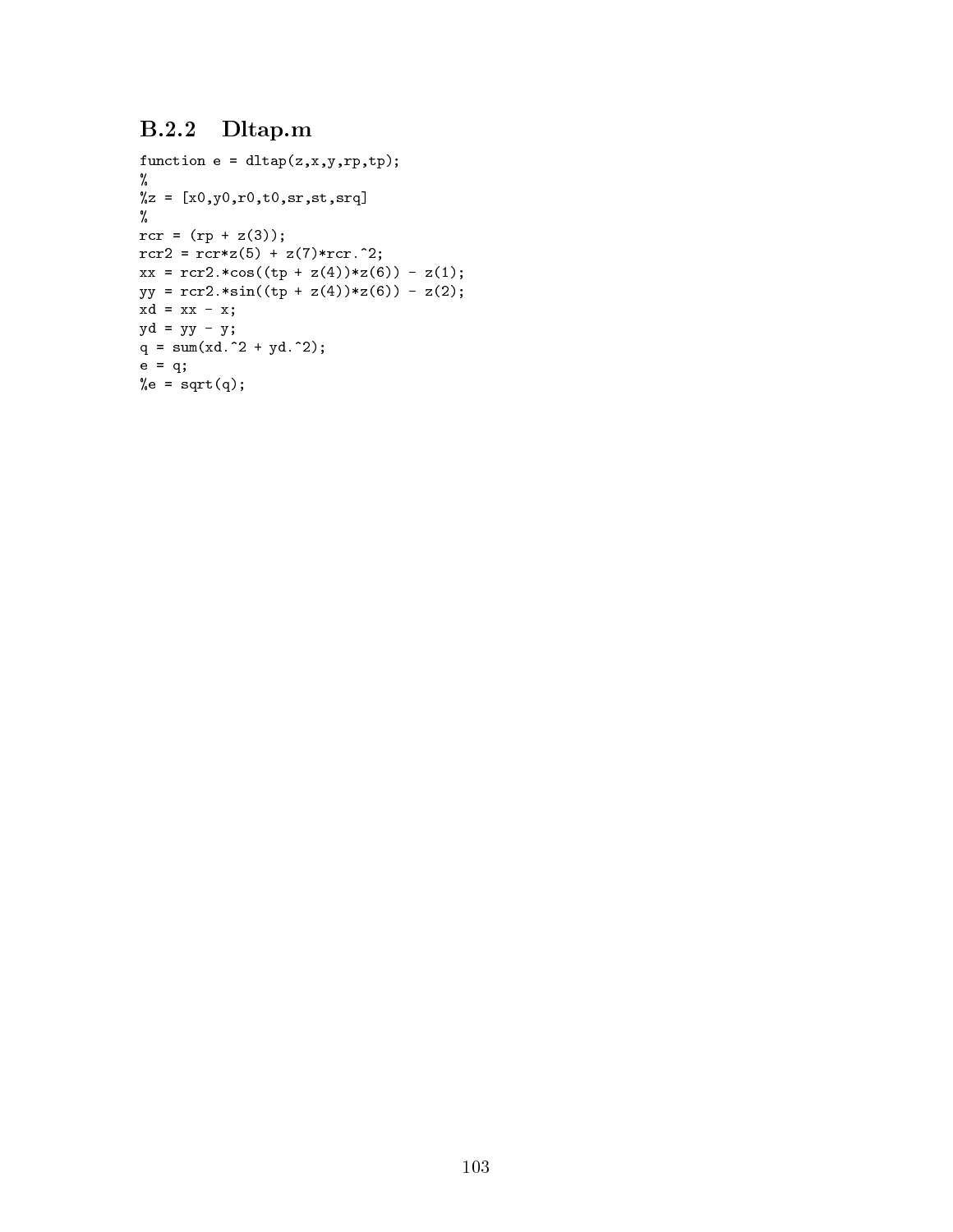## B.2.3 Postplot.m

```
plot(x,y,'o')
hold on
d = 5;k = 5;for j = 1:k{\tt plot(xnon((j-1)*d+1:j*d),ynon((j-1)*d+1:j*d),'g')}plot(xnon((j-1)*d+1:j*d),ynon((j-1)*d+1:j*d),'+g')
end;
for j = 1:kplot(xcrq((j-1)*d+1:j*d),ycrq((j-1)*d+1:j*d),'r')plot(xcrq((j-1)*d+1:j*d),ycrq((j-1)*d+1:j*d),'xr')end;
hold off
```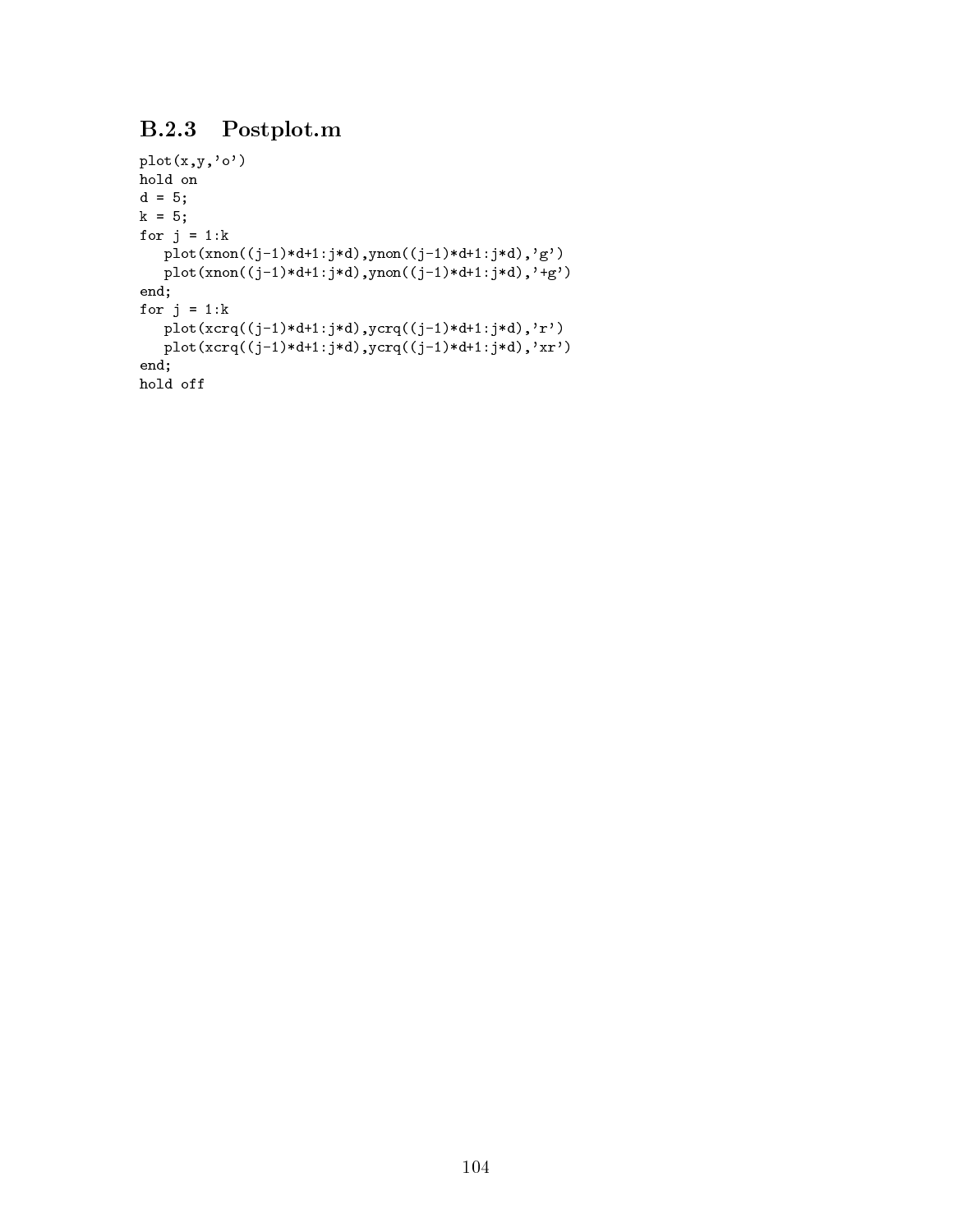## B.2.4 Bernd.m

```
clear and ;
load lasernew.dat
laser = lasernew;
% Note: This program assumes that you've already
% loaded all data into the array "laser"!!
%
x_{raw} = laser(:,1);y_{raw} = laser(:,2);r_{raw} = -laser(:,3);theta_raw = laser(:,4);%%%%%%%%%%%%%%%%%%%%%%%%%
% inititalize
x-pixels = 640;
y-pixels = 480;
A = x_pixels;
B = y_{\text{pixels}};
r0 = - \min(r_{raw});r1 = sqrt(x_pixels^2+y_pixels^2) / (max(r_raw) - min(r_raw));theta0 = - min(theta_raw);
theta1 = (pi/2) / (max(theta\_raw) - min(theta\_raw));x_given = A-x_raw;
y_given = B-y_{raw};
r = (r0 + r_{raw}) * r1;theta = (theta + theta) + theta_raw) * theta1;
x = r.* cos(theta);y = r.* sin(theta);%%%%%%%%%%%%%%%%%%%%%%%%%%%%
% assign input/output vector
x_w_p-poly=[x'; y'];
x_poly=x_w_poly;
y_poly=[x_given'; y_given']';
x_d_poly=[];
y_d_poly=[];
dim_yd=0;
nclusters=1;
niterations=1;
% polyorder=5;
polyorder=input('Enter the polynomila order (>=1)!')
polyorder
crossvalidationfactor=0;
covarianceinput=0;
fixedclasseratio_x=0;
fixedclasseratio_y=0;
```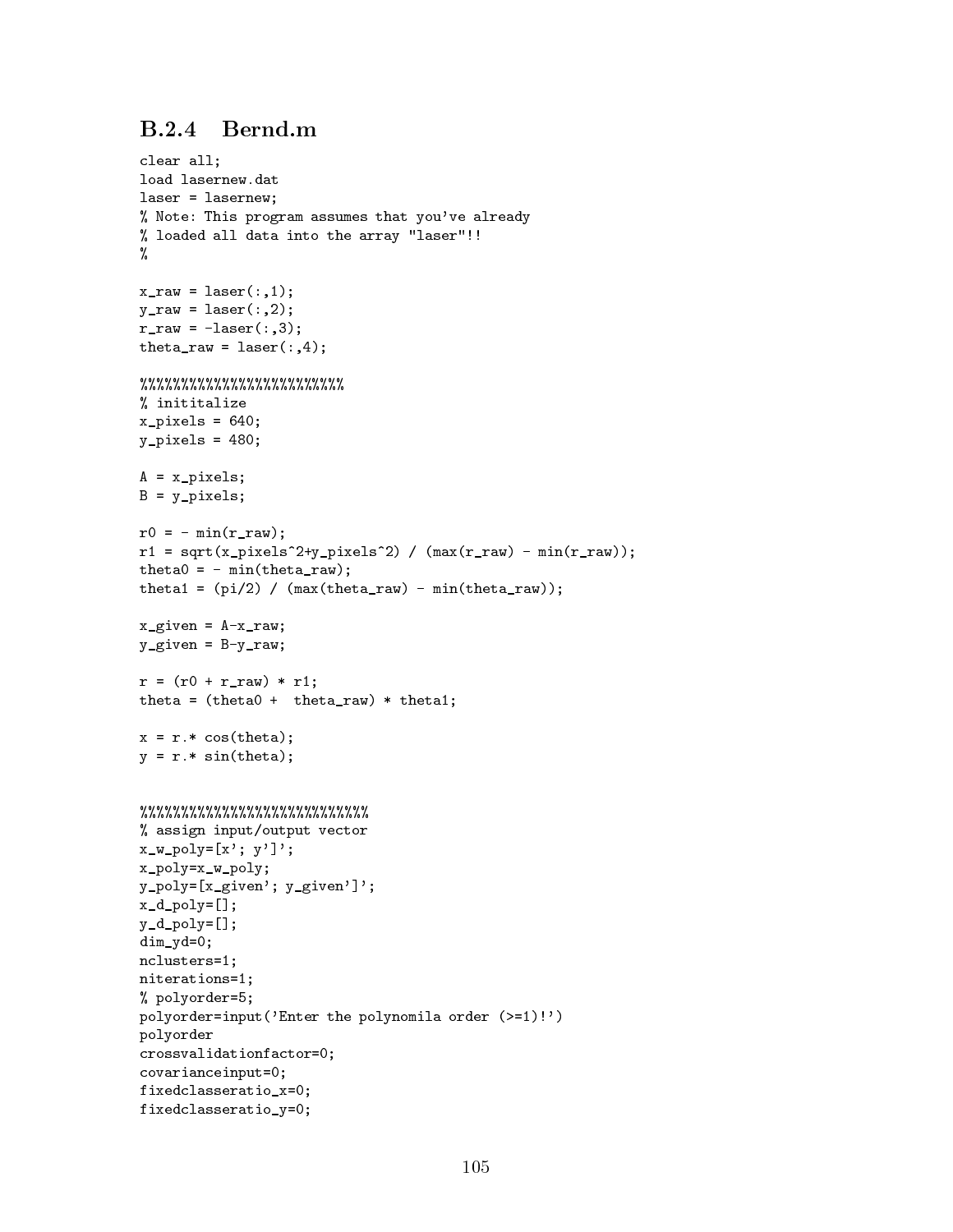```
%%%%%%%%%%%%%%%%%%%%%%%%%%%%%%%%%%%%%%%%%%%%%%%%%%%%%%%%%%%%%%
% build a grid of points to check if prediciton is smooth
1=0;step=40;
delta=30
for (k1=-delta:step:x_pixels+delta)
   for (k2=-delta:step:y_pixels+delta)
       l=1+1;x_w_mesh_poly(1,1)=A-k1;
       x_w_mesh_poly(1,2)=B-k2;
end
\mathcal{L} and \mathcal{L}x_mesh_poly=x_w_mesh_poly;
%%%%%%%%%%%%%%%%%%%%%%%%%%%%%%%%%%%%%%%%%%%%%%%%%%%%%%%%%%%%%%
% build polynomial model
[datastatistics, pcluster, mucluster, varxcluster, ...
          varycluster, betacluster, proby_dcluster] = ...
         cwm_all(x_w_poly, x_poly, x_d_poly, y_poly, y_d_poly, ...
         nclusters, niterations, polyorder, ...
         crossvalidationfactor, covarianceinput, ...
         fixedclasseratio_x, fixedclasseratio_y);
%%%%%%%%%%%%%%%%%%%%%%%%%%%%%%%%%%%%%%%%%%%%%%%%%%%%%%%%%%%%%%
% predict data and grid
[ypred, y_dpred, y_dp] = predict_all(x_w_poly, x_poly, x_d_poly,..
         dim_yd, polyorder,...
         covarianceinput, datastatistics, ...
         pcluster, mucluster, varxcluster, varycluster,...
         betacluster,...
         proby_dcluster);
[ypred_mesh, y_dpred, y_dp] = predict_all(x_w_mesh_poly,...
          x_mesh_poly,x_d_poly, dim_yd, polyorder,...
         covarianceinput, datastatistics, ...
         pcluster, mucluster, varxcluster, varycluster,...
         betacluster, proby_dcluster);
figure(1)
   plot(-x_given, y_given,'bo')
   hold on
   plot(-x, y, 'g+')plot(-ypred(:,1), ypred(:,2),'r+')title('b: pointing location, g:original laser data, ...
   r:corrected laser data')
   hold off
figure(2)
   c1ffor (l=1:L)for (l=1:L)
```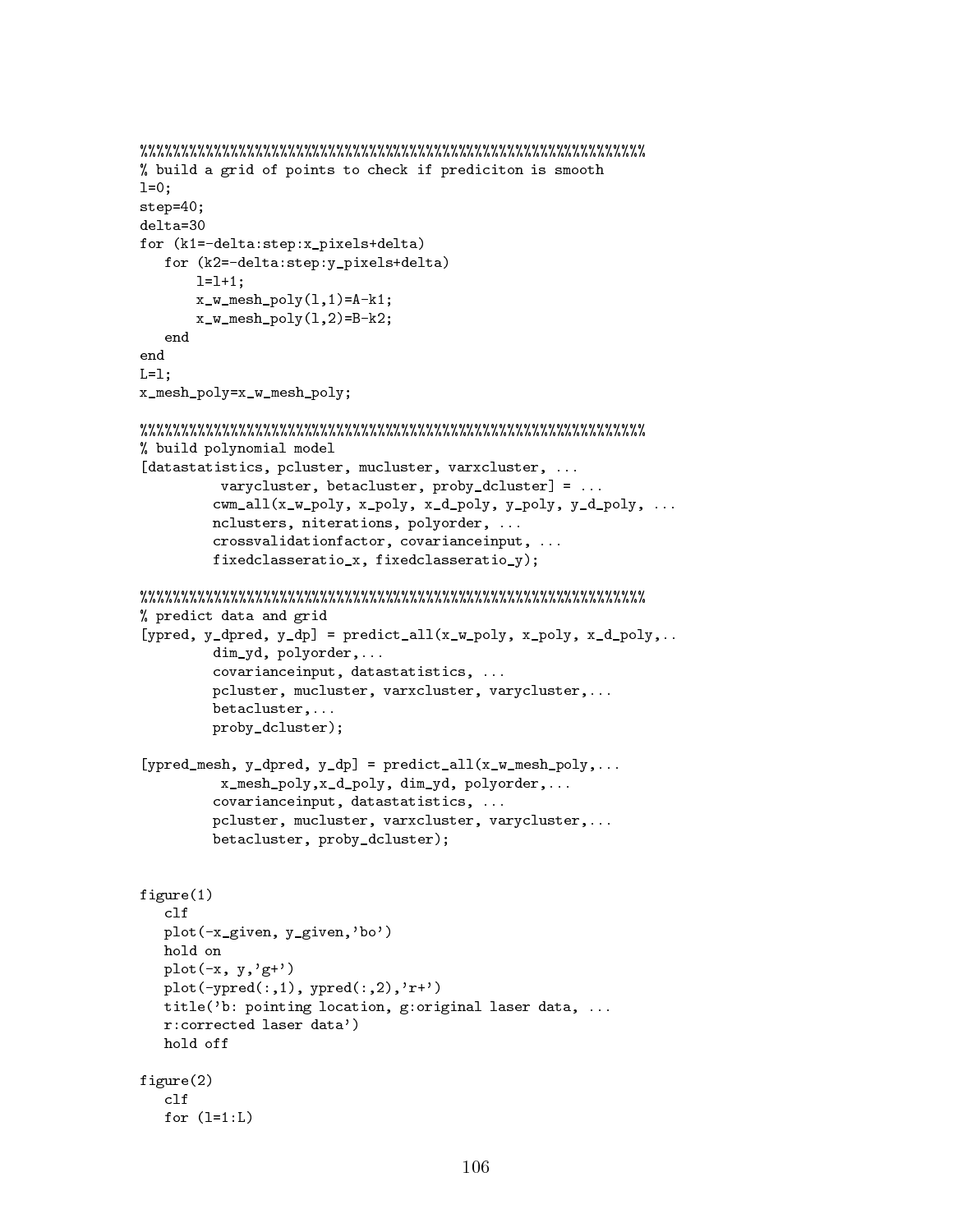```
\begin{bmatrix} 1 & 1 & 1 \\ 2 & 3 & 5 \end{bmatrix} which \begin{bmatrix} 1 & 1 \\ 2 & 1 \end{bmatrix}, \begin{bmatrix} 1 & 1 \\ 2 & 1 \end{bmatrix}, \begin{bmatrix} 1 & 1 \\ 1 & 2 \end{bmatrix}hold on
     plot(-ypred_mesh(l,1),ypred_mesh(l,2),'ro')
 title('correction vector field, o: corrected value')
hold off
```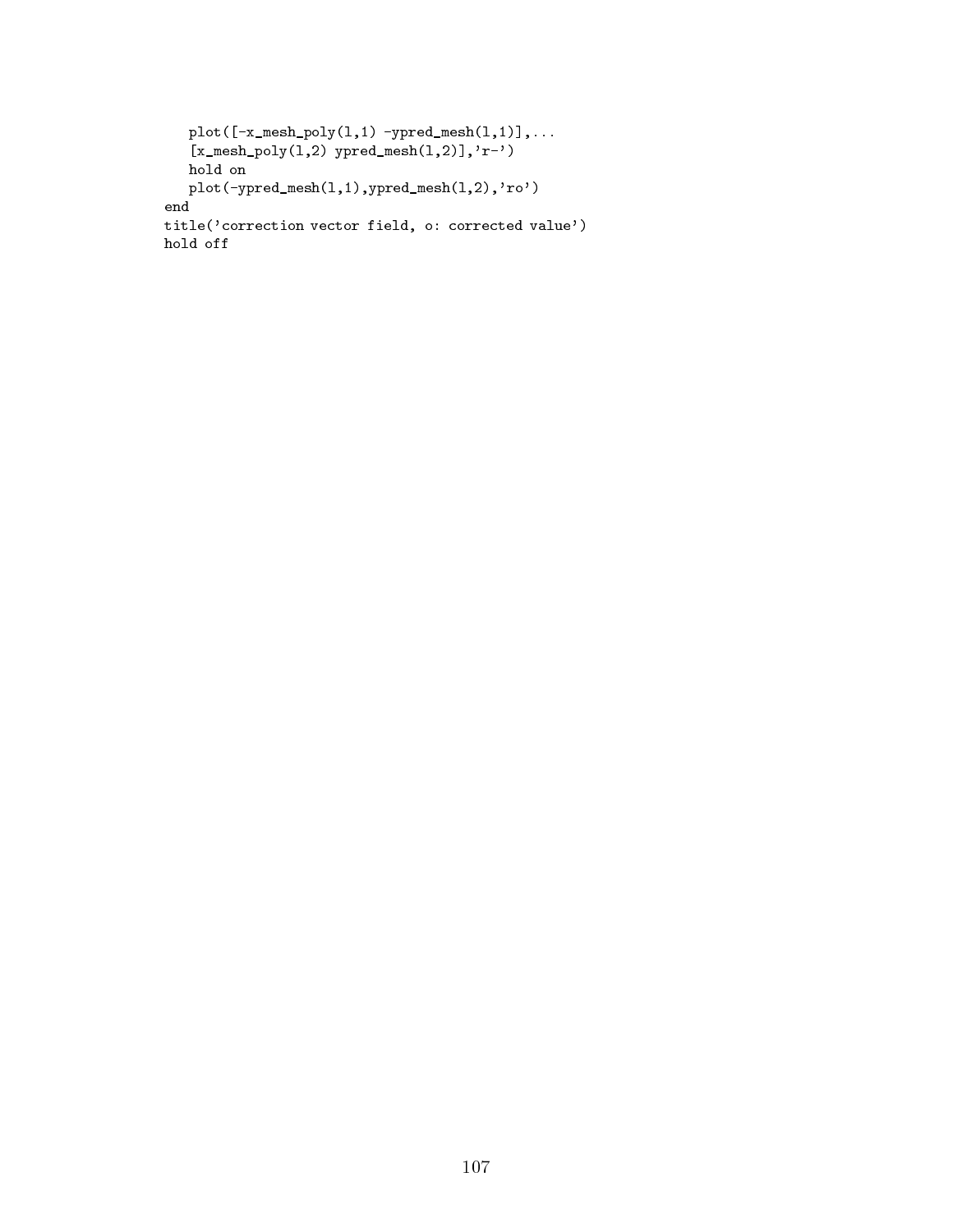# **B.3** PC Software

### **B.3.1** Laser Interface

 $signals[i].x = 0;$ 

#### laser interface.cpp

```
// laser_interface.cpp
// this file defines the methods an application will use to talk to the
// laser range finder hardware through the laser_interface object
// C++ methods
#include "laser_interface.h"
#include "serial2.h"
#include "test main.h"
#define PI 3.14159265359
#include <math.h>
#include <stdio.h>
#include <stdlib.h>
#include <string.h>
laser_interface *li;
laser_interface::laser_interface(double in_x_range, double in_y_range)
{
    polling = true;
    user_x_range = in_x_range;user_y_range = in_y_range;//com\_port\_num = 1;//baudrate = 19200;
    //InitializeSerial(com_port_num, baudrate);
    comSetup();
    // \text{reset}();
    for(int i=0; i<MAX_SIGNALS; i++) {
        signals[i].I = 0;signals[i].Q = 0;signals[i].timep = 0;
        signals[i].timei = 0;
        signals[i].timef = 0;signals[i].i\_sum = 0;signals[i].q\_sum = 0;signals[i].theta = 0;
        signals[i].r = 0;
```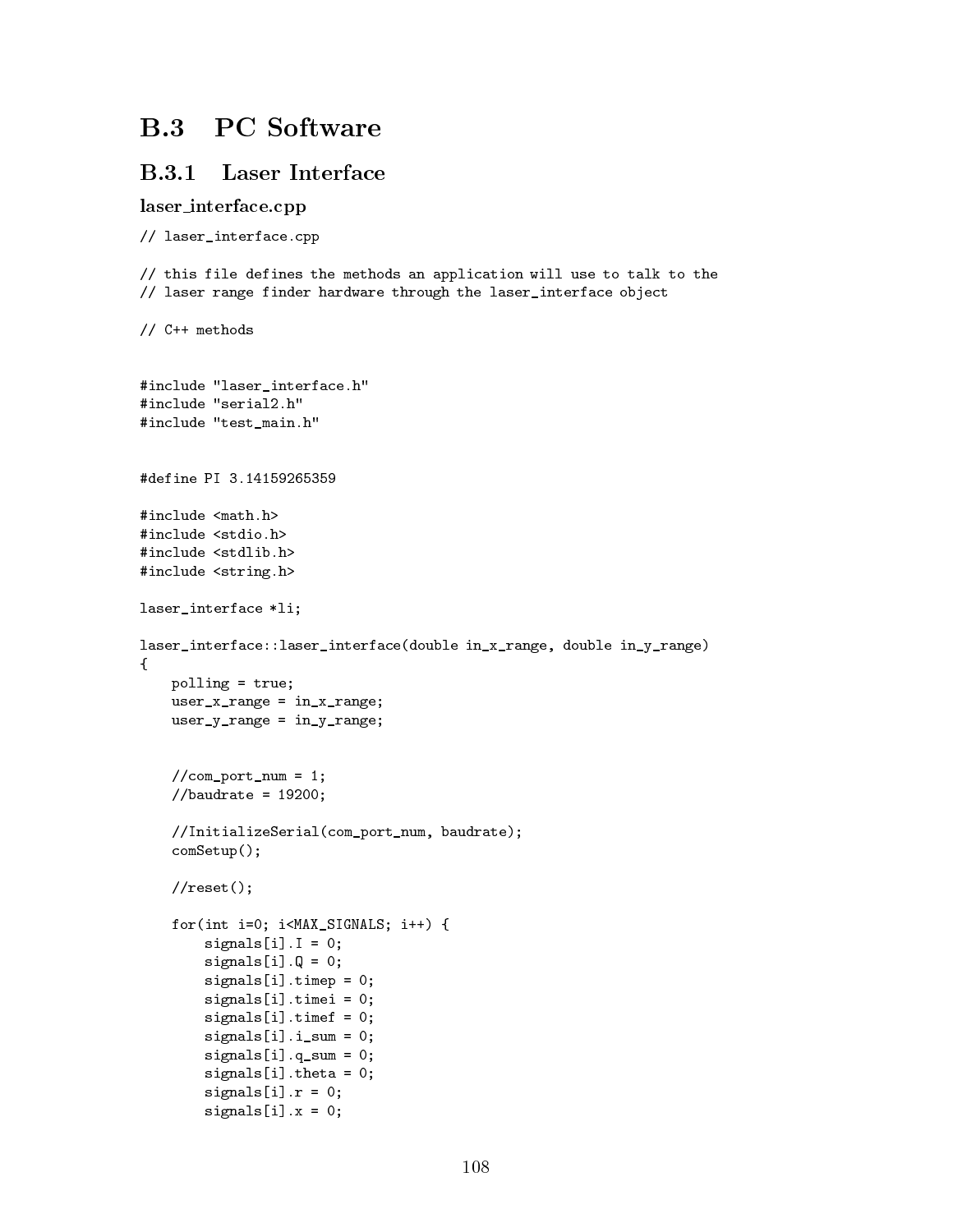```
signals[i].y = 0;signals[i].x\_old = 0;signals[i].y\_old = 0;}
     for(i=0; i<NUMXYCOEFFS; i++) {
          r\_{coeff}[i] = 0;theta_coeff[i] = 0;\mathcal{F}\overline{a} . The contract of the contract of the contract of the contract of the contract of the contract of the contract of the contract of the contract of the contract of the contract of the contract of the contract of th
     for(i=0; i<4; i++) {
          q_r\c{=} \coeff[i] = 0;q_{\text{theta} \text{-} \text{coeff}[i] = 0;<u>Property</u>
     //load config file here
     FILE *fp;
     threshold = 0;
     wait_time = 0;
     fp = fopen("laser.cfg", "r");
     fscanf(fp, "%d %d", &threshold, &wait_time);
     set_threshold(threshold);
     //set_wait(wait_time);
     fclose(fp);
     // setup averaging variables
     sig_set_index = 0;
     sig_set_name = 0;collecting_data = false;
// load_calibration();
// load_quad_coeffs();
     load_nl_coeffs();
}
laser_interface::~laser_interface()
{
}
void laser_interface::msg(char *s)
{
     // insert your relevant printing message here
     rogu->tw.pr("%s", s);
}
void laser_interface::error_msg(char *s)
{
     // insert your relevant printing function here
     rogu->tw.pr("ERROR: \ss\n", s);
}
void laser_interface::reset()
```
 ${\bf r}$  and  ${\bf r}$  and  ${\bf r}$  and  ${\bf r}$  and  ${\bf r}$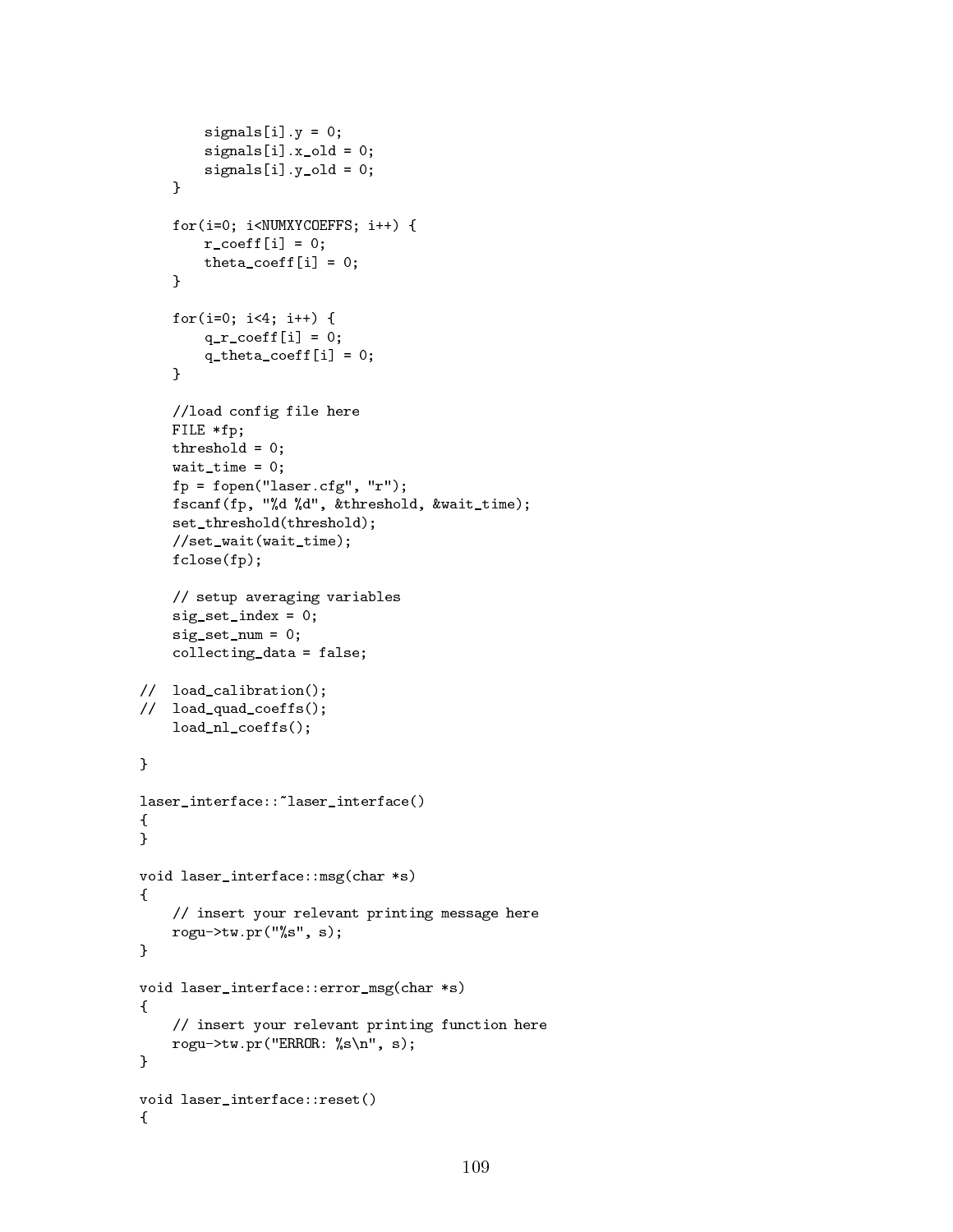```
polling = false;
    //char out_str[5];
    char in_str[200];
    char output[200];
    int in_len = strlen("Initialized SCI! \r\ncopiedData!\r\nLaser Online\r\nI_Base= xxxx Q_Base= xxxx\r\n");
    MessageBox(NULL, "Please reset the board now.", "LaserGL!", MB_ICONSTOP);
    read_bytes(in_len, (unsigned char *)in_str);
// Communicate(NULL, 0, in_str, in_len, 0);
    // this scanf doesn't work right at all, but it doesn't matter
    // because we don't use these values anyway!
    int q, i;
    sscanf(in_str, "Laser Online\r\nI_Base= %4x Q_base= %4x\r\n", &i, &q);
    Ibase = i;
    Qbase = q;//sprintf(output, "RESET! Qbase: %f Ibase: %f\n", Qbase, Ibase);
    sprintf(output, "%s\nn\n'n", in_str);msg(output);
// polling = true;
Y
}
void laser_interface::set_threshold(short int t)
f.
{\bf r} and {\bf r} and {\bf r} and {\bf r} and {\bf r}polling = false;
    char str[5];
    char reply[40];
    char s[50];
    int len = strlen("Threshold set to xxxx\r\n");
// char tmp = t;
    sprintf(str, "T%c%c", t/256, t%256);
    rogu->tw.pr("Threshold command:%d %d\n", t/256, t%256);
    write_data((unsigned char *)str);
    read_bytes(len, (unsigned char *)reply);
    sprintf(s, "thresh reply: %s\n", reply);
    msg(s);
// polling = true;
Y
}
void laser_interface::set_wait(short int w)
f.
```
 ${\bf r}$  and  ${\bf r}$  and  ${\bf r}$  and  ${\bf r}$  and  ${\bf r}$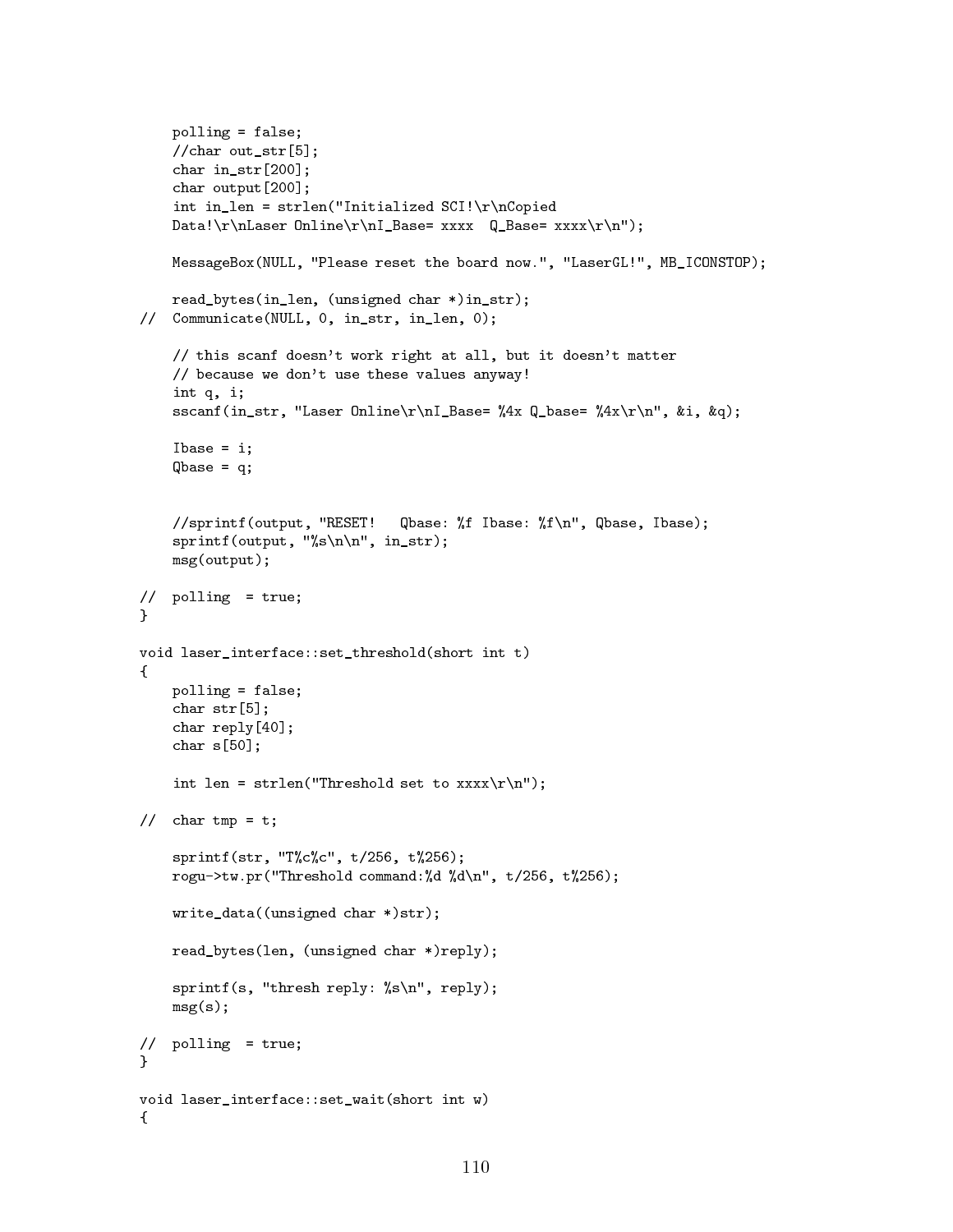```
polling = false;
     char str[5];
     char reply[40];
     char s[50];
     int len = strlen("Wait Time set to xxxxx\r\n");
     sprintf(str, "W%c%c", w/256, w%256);
     rogu->tw.pr("wait command:%d %d\n", w/256, w%256);
    write_data((unsigned char *)str);
    read_bytes(len, (unsigned char *)reply);
     sprintf(s, "wait reply: %s\n", reply);
    msg(s);// polling = true;
Y
}
void laser_interface::readdata() {
     // first zero out the all of the signal structures
     for(int q=0; q<4; q++) {
          signals[q].I=0;
          signals[q].Q=0;
          signals[q].timep=0;
          signals[q].timei=0;
          signals[q].timef=0;
          signals[q].i_sum=0;
          signals[q].q_sum=0;
     \overline{a} . The contract of the contract of the contract of the contract of the contract of the contract of the contract of the contract of the contract of the contract of the contract of the contract of the contract of th
     unsigned char str[100];
    read_data(str);
    num\_signals = str[0];int tmp=0;
     int tmp1=0;
     int tmp2=0;
     for(int i=0; i<num_signals; i++) {
                   // read in I as signed 16 bit and extend to 32
         tmp = str[i*BLOCK+1];if(tmp&0x80) {signals[i].I = 0xfff0000 | tmp<<8 | str[i*BLOCK+1+1];}else{signals[i].I=tmp<<8 |str[i*BLOCK+1+1];}
                   // read in Q as signed 16 bit and extend to 32
          tmp = str[i*BLOCK+2+1];if(tmp&0x80)\{signals[i].Q = 0xffff0000|tmp<<8 |str[i*BLOCK+3+1];\}
```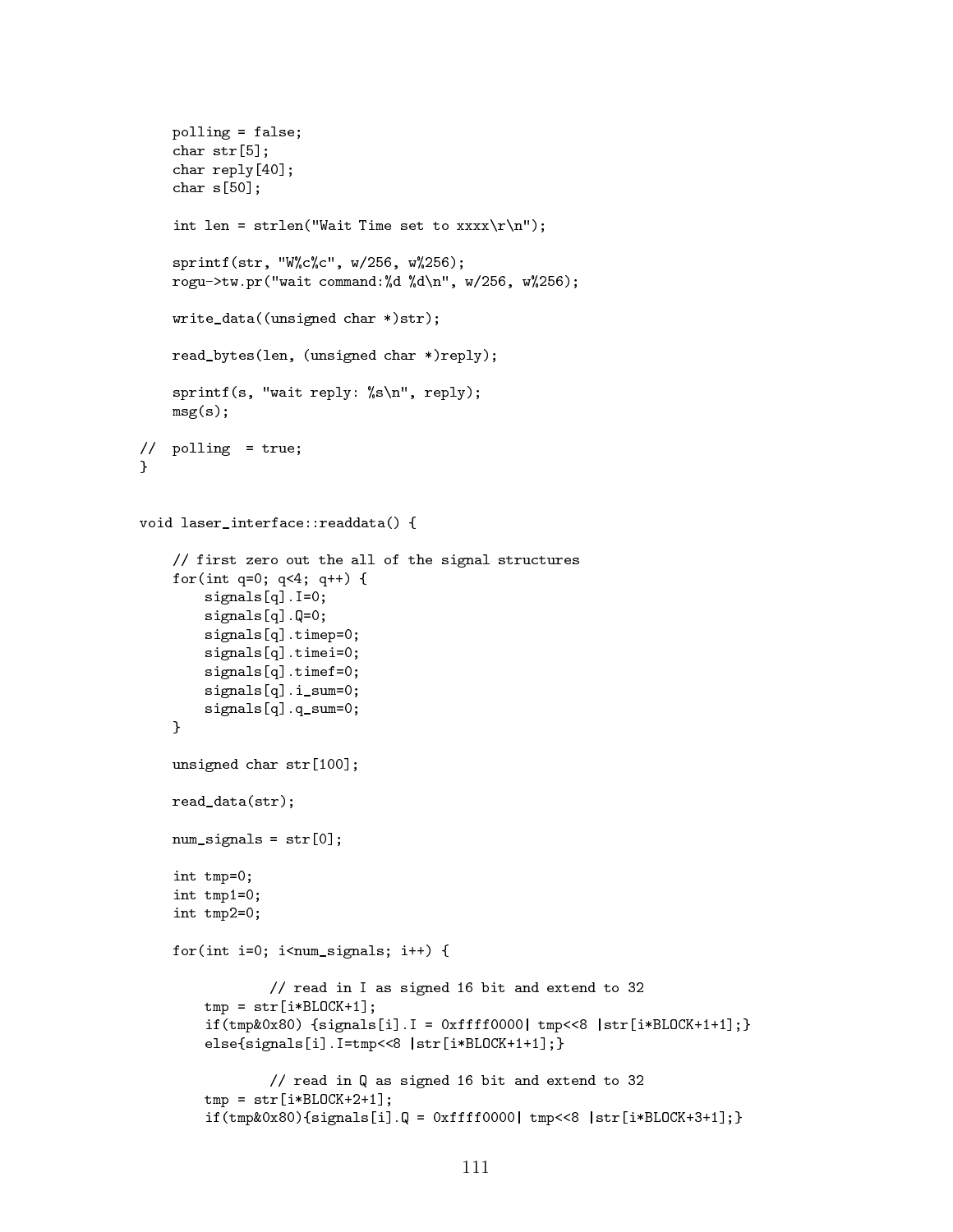```
else{signals[i].Q=tmp<<8 |str[i*BLOCK+3+1];}
         tmp=(str[i*BLOCK+4+1] <<8);
         signals[i].time = tmp | (str[i*BLOCK+5+1] & 0x000000ff);tmp=(str[i*BLOCK+6+1] <<8);signals[i].timei = tmp | (str[i*BLOCK+7+1] &0x000000ff);tmp=(str[i*BLOCK+8+1] << 8);signals[i].timef =tmp | (str[i*BLOCK+9+1] &0x000000ff);tmp=(str[i*BLOGK+10+1] << 24);tmp1=(str[i*BLOCK+11+1] <<16);
         tmp2=(str[i*BLOCK+12+1] <<8);signals[i].i\_sum = tmp | tmp1| tmp2 | (str[i*BLOCK+13+1] & 0x000000ff);tmp=(str[i*BLOCK+14+1] << 24);tmp1=(str[i*BLOCK+15+1] <<16);
         tmp2=(str[i*BLOCK+16+1] <<8);signals[i].q\_sum = tmp | tmp1| tmp2 | (str[i*BLOCK+17+1] & 0x000000ff) ;signals[i].theta = .5*(float)(signals[i].timei + signals[i].timef);
         signals[i].r = atan2(signals[i].i_sum, signals[i].q_sum);
         if(signals[i].r>0){
              signals[i].r=signals[i].r-2*3.14159;
         \overline{a} . The contract of the contract of the contract of the contract of the contract of the contract of the contract of the contract of the contract of the contract of the contract of the contract of the contract of th
/* if(signals[i].i_sum > 0 && signals[i].q_sum > 0) {
              signals[i].good = false;
         }
         else
         \left\{ \right.{
              \ast/\mathcal{L} . The same state \mathcal{L}signals[i].good = true;
         //}
     }
// for(i=0;i<1;i++){
// char s[200];
// sprintf(s, "Peaks=%d Numsignal=%d I:%d Q:%d timep:%d
// timei:%d timef:%d \ni_sum:%d q_sum:%d\n",
// num_signals,i,signals[i].I, signals[i].Q,
//signals[i].timep, signals[i].timei,
// signals[i].timef, signals[i].i_sum, signals[i].q_sum);
\frac{1}{\sqrt{2}} msg(s);
// }
    // here we record the data for averaging and calibration
    if(collecting_data) {
```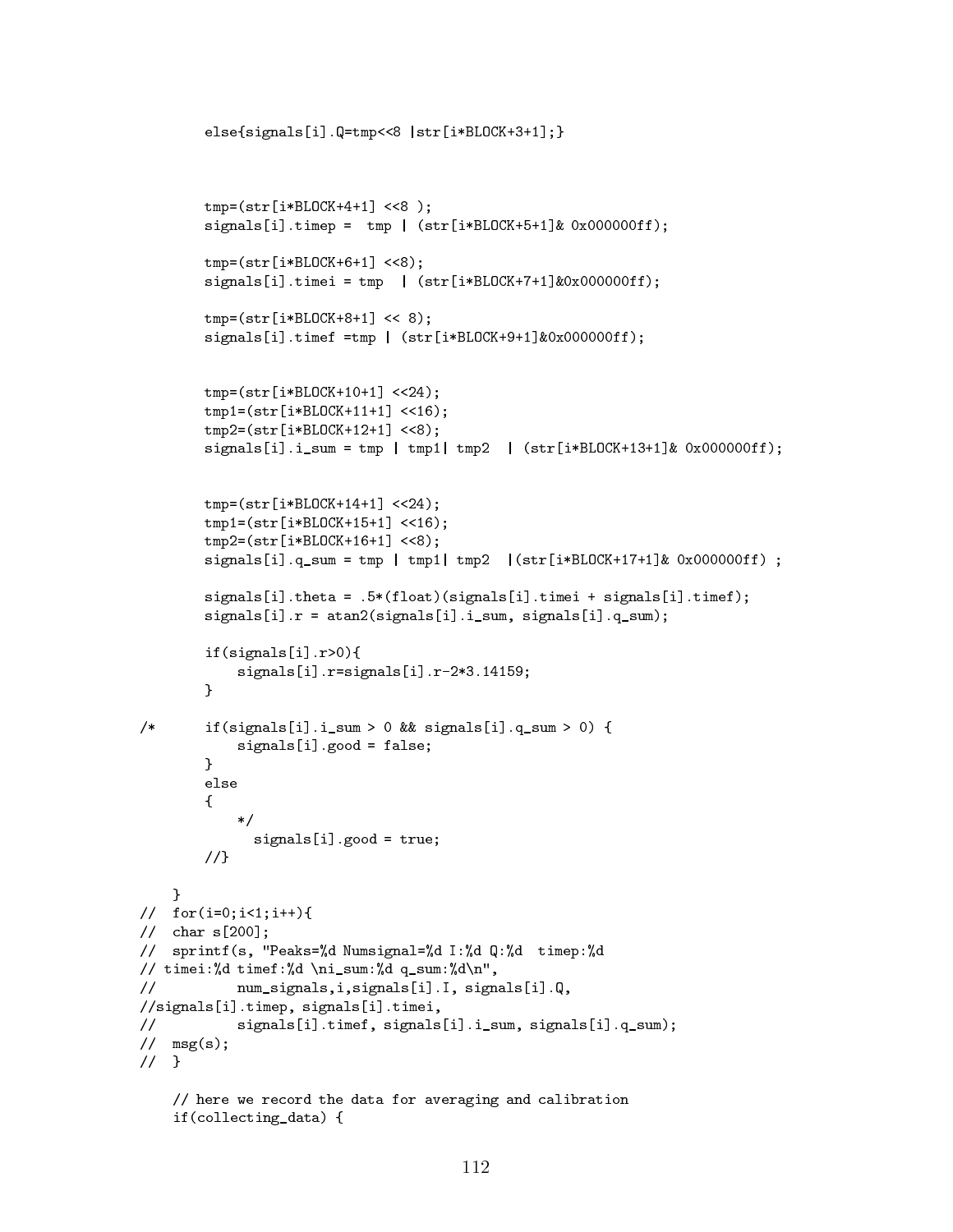```
// first determine which is the biggest signal
        int current_biggest = 0;
        int biggest_index =0;
        //sprintf(s, "\nnum_signals: %d\n", num_signals);
        //msg(s);for(int i=0; i<num_signals; i++) {
            if(abs(signals[i].i_sum) + abs(signals[i].q_sum) > current_biggest) {
                current_biggest = abs(signals[i].i_sum) + abs(signals[i].q_sum);
                biggest_index = i;
            }
    // sprintf(s, "I:%d Q:%d timep:%d timei:%d timef:%d \ni_sum:%d q_sum:%d\n",
    // signals[i].I, signals[i].Q, signals[i].timep, signals[i].timei,
    // signals[i].timef, signals[i].i_sum, signals[i].q_sum);
    \frac{1}{\sqrt{2}} msg(s);
        \mathcal{F}}
        if(num_signals>0 && sig_set_index < MAX_DATA_POINTS &&
            signals[biggest_index].good) {
            sig_set[sig_set_index].I = signals[biggest_index].I;
            sig_set[sig_set_index].Q = signals[biggest_index].Q;
            sig_set[sig_set_index].timep = signals[biggest_index].timep;
            sig_set[sig_set_index].timei = signals[biggest_index].timei;
            sig_set[sig_set_index].timef = signals[biggest_index].timef;
            sig_set[sig_set_index].i_sum = signals[biggest_index].i_sum;
            sig_set[sig_set_index].q_sum = signals[biggest_index].q_sum;
            sig_set_index++;
        }
    }
}
void laser_interface::first_poll(){
    char s = 'R';write_bytes(1, (unsigned char*)&s);
}
// least squares stuff
void laser_interface::record_data_point
(int n, float expected r, float expected t)
{\bf r} and {\bf r} and {\bf r} and {\bf r} and {\bf r}char s[100];
```
 $\mathcal{F}$ 

 $\mathcal{L}$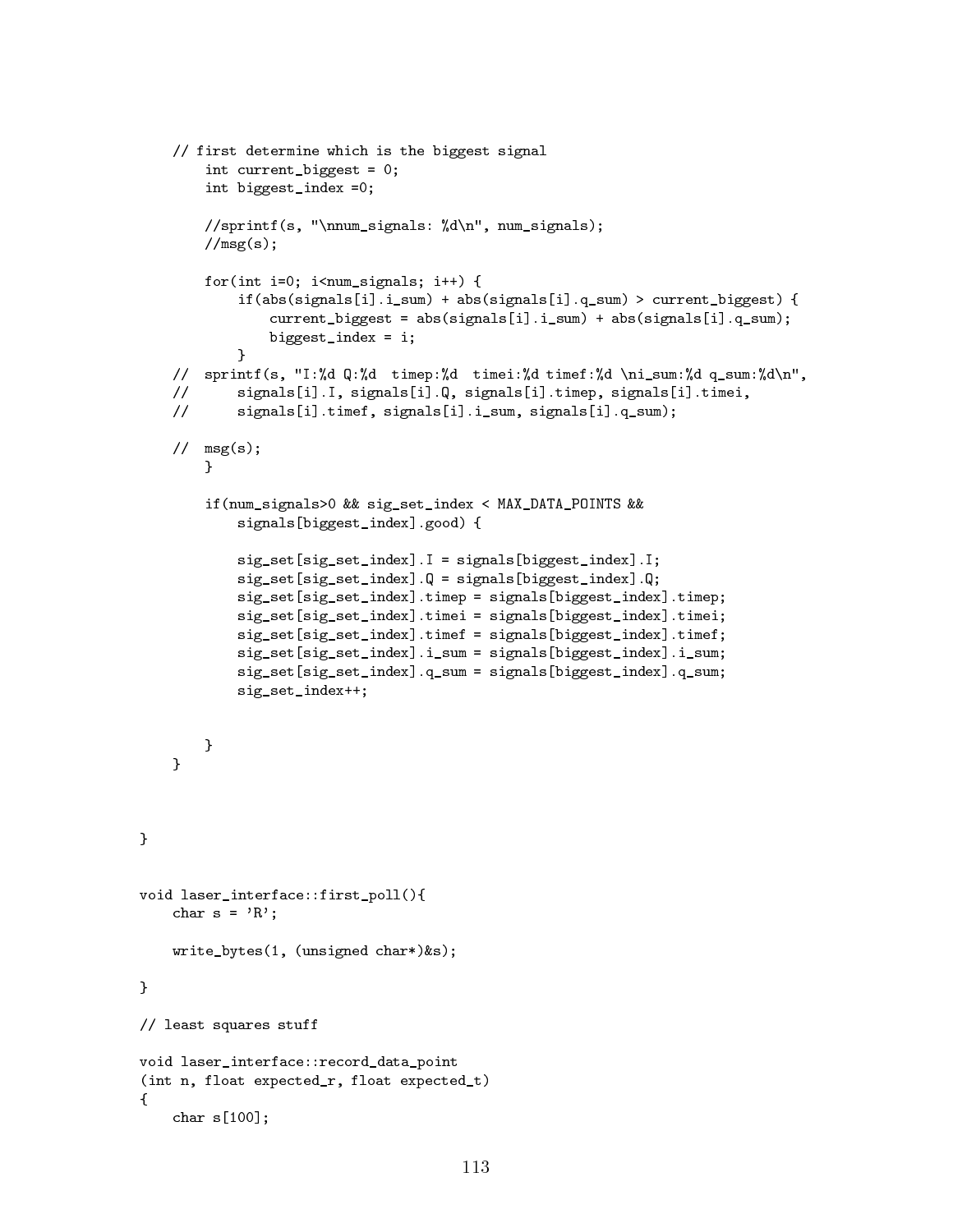```
cal_data[n][0] = atan2(good_avg_i_sum, good_avg_q_avg_q_ysu);
     if(cal data[n][0]>0){
                    cal data[n][0]=cal data[n][0]-2*3.14159;
                    ι
                     }
     cal\_data[n][1] = good_avg_t;sprintf(s, "avg_i_sum: \text{\%}f avg_q_sum: \text{\%}f avg_t: \text{\%}f\n",
     good_avg_i_sum, good_avg_q_sum, good_avg_t);
     msg(s);sprintf(s, "translates to... r: \frac{1}{2}f theta: \frac{1}{2}f \n",
     cal_data[n][0], good_avg_t);
     msg(s);
     sprintf(s, "from %d samples\n", sig_set_index);
     msg(s);target_data[n][0] = expected_r;target_data[n][1] = expected_t;\mathcal{F}}
void XYDivideMatrices(double A[NUMPOINTS][NUMSENSORS + 1],
                            double B[NUMPOINTS],
                            double X[NUMSENSORS + 1]);
void XYGaussJ(double a[NUMSENSORS +1][NUMSENSORS + 1]);
void laser_interface::calculate_xys()
f.
{\bf r} and {\bf r} and {\bf r} and {\bf r} and {\bf r}for(int i=0; i<num_signals; i++) {
          double adj_r = signals[i].r*r_coeff[0] +signals[i].theta*r_coeff[1] + r_coeff[2];
          double adj theta = signals[i].r*theta_coeff[0] +
          signals[i].theta*theta_coeff[1] + theta_coeff[2];
          signals[i].x = adj_r * cos(adj_theta);signals[i].y = adj_r*sin(ad_j_theta);}
\mathcal{F}}
void laser_interface::quad_calculate_xys()
f.
{\color{red} \bullet} . The contract of the contract of the contract of the contract of the contract of the contract of the contract of the contract of the contract of the contract of the contract of the contract of the contract of 
     for(int i=0; i<num_signals; i++) {
          double tr = signals[i].r*-1;double tt = signals[i].theta/2*(PI/180);double adj_r = q_r_coeff[0]*tr*tr + q_r_coeff[1]*tr + q_r_coeff[2]*tt +
               q_r_coeff[3];
          double adj_theta = q_theta_coeff[0]*tr*tr + q_theta_coeff[1]*tr +
               q_{\text{i}} theta_coeff[2]*tt + q_{\text{i}} theta_coeff[3];
          signals[i].x = adj_r * cos(adj_theta);signals[i].y = adj_r*sin(adj_theta);
     }
\mathcal{F}}
void laser_interface::nl_calculate_xys()
f.
{\bf r} and {\bf r} and {\bf r} and {\bf r} and {\bf r}
```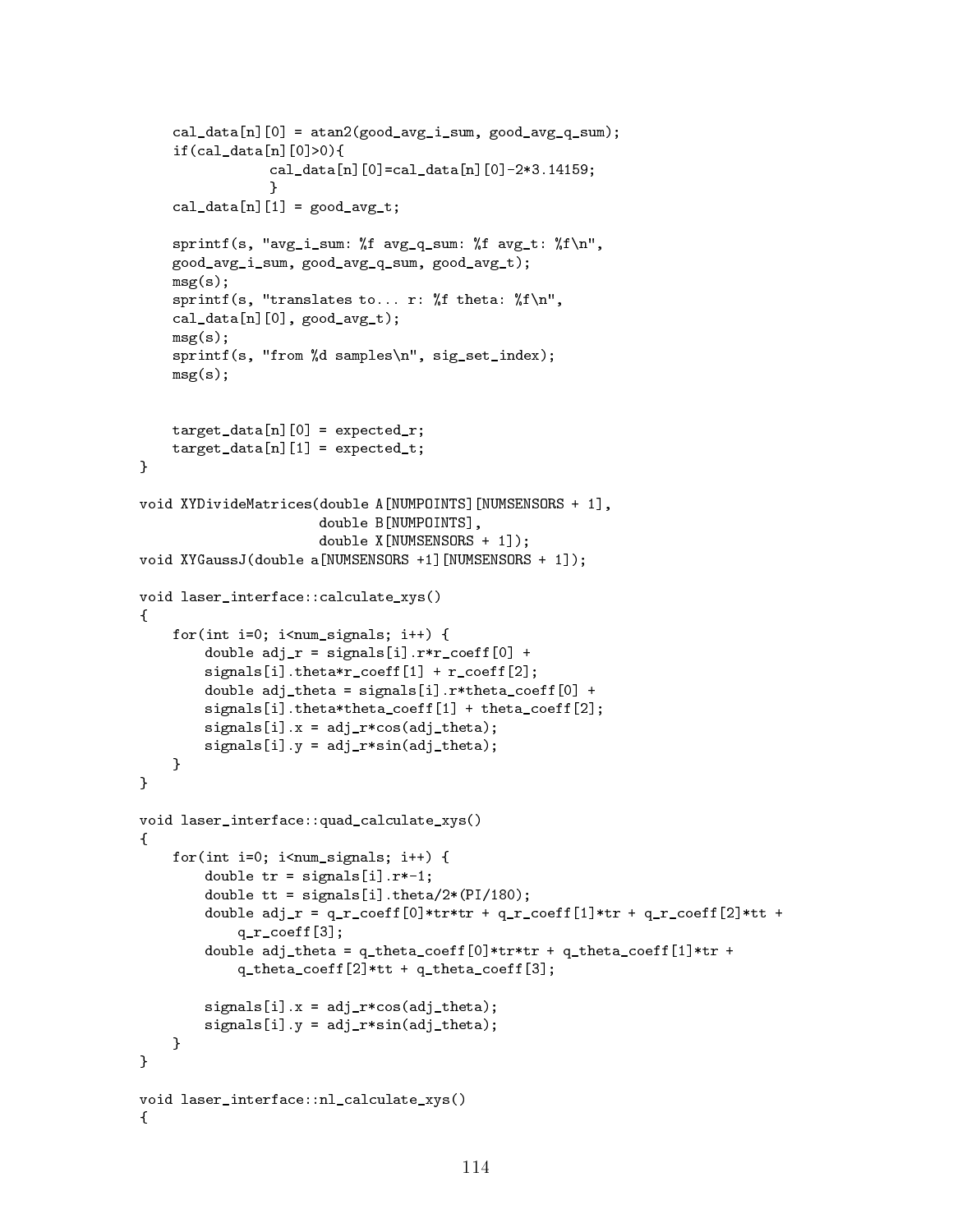```
for(int i=0; i<num_signals; i++) {
        double tt = signals[i].theta/457*(PI/180);double rcr = signals[i].r + n1_coeff[2];
        double rcr2 = rcr*n1\_coeff[4] +nl_coeff[6]*rcr*rcr;
        signals[i].x = rcr2*cos((tt + nl-coeff[3])*nl\_{coeff}[5]) - nl\_{coeff}[0];signals[i].y = rcr2*sin((tt + nl-coeff[3]))*nl\_{coeff}[5]) - nl\_{coeff}[1];}
    //rogu->tw.pr("r: %f theta: %f\n",
    //signals[0].r, signals[0].theta);
    //rogu->tw.pr("num_sigs: %d x: %f y: %f\n",
    //num_signals, signals[0].x, signals[0].y);
}
void laser_interface::calibrate_laser()
\mathbf{f}{\bf r} and {\bf r} and {\bf r} and {\bf r} and {\bf r}double A[NUMPOINTS][NUMSENSORS + 1];
    int
           i, j;double DesiredX[NUMPOINTS], DesiredY[NUMPOINTS];
    /* Set up the Matrix A: */
    for(i = 0; i < NUMPOINTS; i++) /* copy in the sensor data */for(j = 0; j < NUMSENSORS; j++)A[i][j] = cal_data[i][j];for(i = 0; i < NUMPOINTS; i++) /* offset values for each point */
        A[i][NUMSENSORS] = 1.0;
    /* Set the desired values of X and Y
       The cal_data rows must match these rows
       in order for the points to match */
    SetDesiredValues(DesiredX, DesiredY);
    /* Calculate the x coefficients */
    XYDivideMatrices(A, DesiredX, r_coeff);
    /* Calculate the y coefficients*/
    XYDivideMatrices(A, DesiredY, theta_coeff);
}
void laser_interface::save_calibration()
{
    int i;
    char filename[25];
    char tmp[40];
    FILE* myfile;
    sprintf(filename, "laser.cal");
    myfile = fopen(filename,"w");
    if (myfile == NULL)
```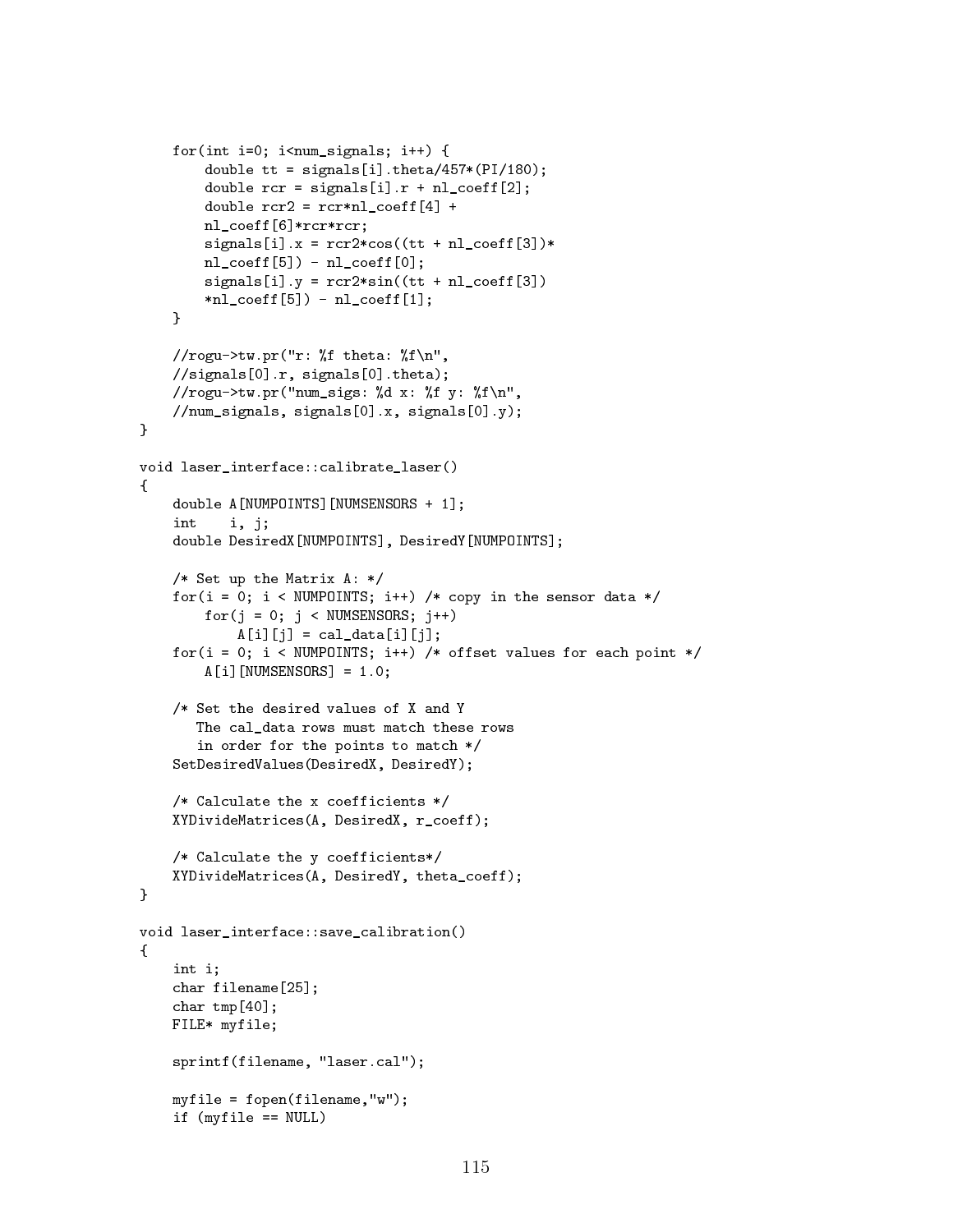```
{\color{red} \bullet} . The contract of the contract of the contract of the contract of the contract of the contract of the contract of the contract of the contract of the contract of the contract of the contract of the contract of 
                sprintf(tmp, "Unable to open %s. Calibration not saved!\n",filename);
                error_msg(tmp);
               return;
        }
        for(i=0;i<NUMXYCOEFFS;i++) // initialize sensor values
               fprintf(myfile, "%f\n", r_coeff[i]);
        for(i=0;i<NUMXYCOEFFS;i++)
               fprintf(myfile, "%f\n", theta_coeff[i]);
       fclose(myfile);
        sprintf(tmp, "Calibration saved to file %s\n",filename);
       msg(tmp);
\overline{a} . The contract of the contract of the contract of the contract of the contract of the contract of the contract of the contract of the contract of the contract of the contract of the contract of the contract of th
void laser interface::load calibration()
{
        int i;
        char filename[25];
        char tmp[40];
       FILE* myfile;
       double d;
        sprintf(filename, "laser.cal");
       myfile = fopen(filename,"r");
        if (myfile == NULL)
        {
                sprintf(tmp, "Unable to open %s. Calibration not read!\n",filename);
                error_msg(tmp);
               return;
        \mathcal{F}}
       for(i=0;i<NUMXYCOEFFS;i++) // initialize sensor values
        \left\{ \right.{
               fscanf(myfile, "%lf", &d);
               r_{\text{coeff}}[i] = d;// tw.pr("%f\n", d);
        \mathcal{F}\overline{a} . The contract of the contract of the contract of the contract of the contract of the contract of the contract of the contract of the contract of the contract of the contract of the contract of the contract of th
        for(i=0;i<NUMXYCOEFFS;i++)
        {
               fscanf(myfile, "%lf", &d);
               theta_coeff[i] = d;// tw.pr("%f\n'\n', d);\overline{a} . The contract of the contract of the contract of the contract of the contract of the contract of the contract of the contract of the contract of the contract of the contract of the contract of the contract of th
        fclose(myfile);
        sprintf(tmp, "Calibration loaded from file %s\n", filename);
       msg(tmp);
\mathcal{F}
```

```
116
```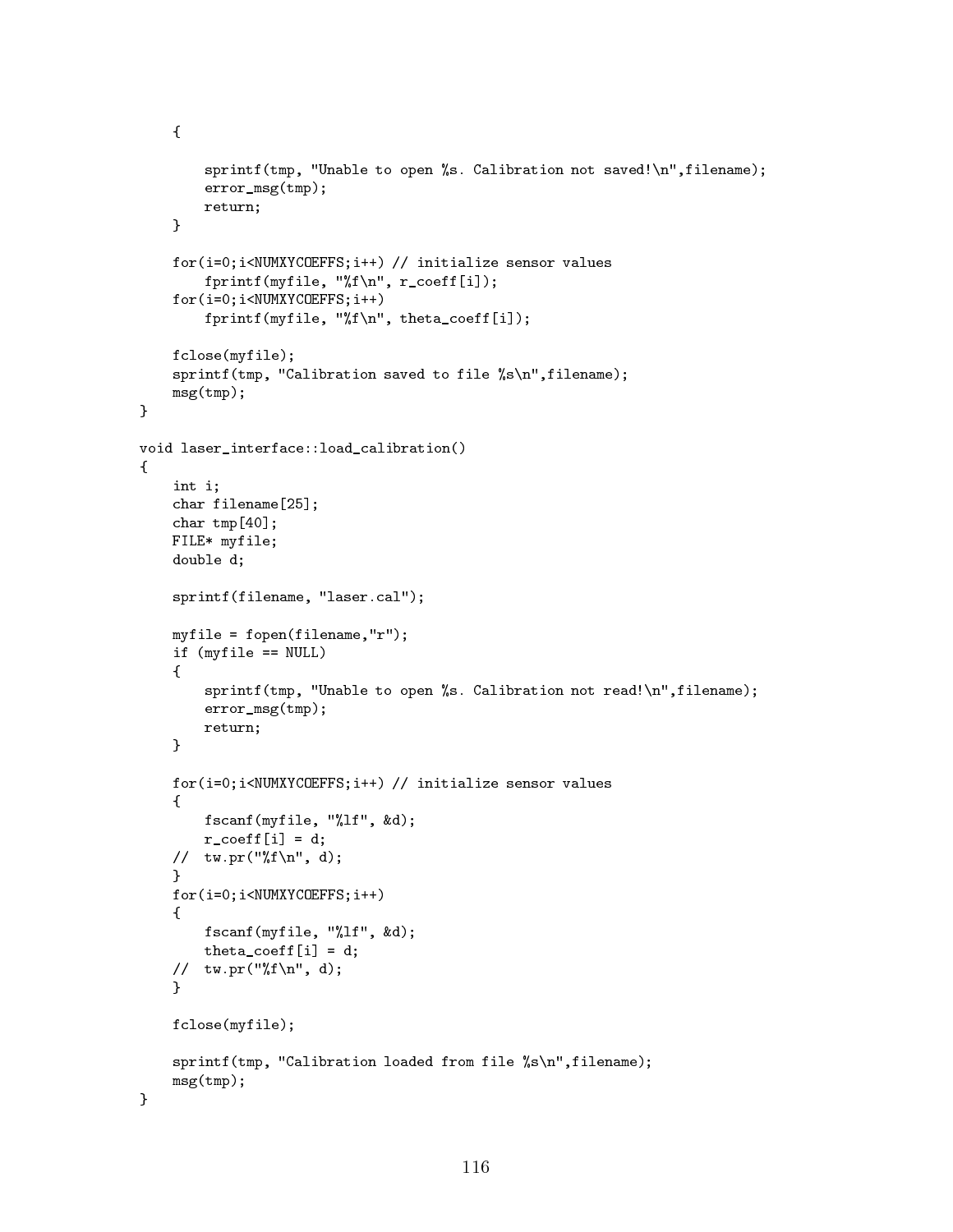```
void laser_interface::load_quad_coeffs()
{\bf r} and {\bf r} and {\bf r} and {\bf r} and {\bf r}int i;
     char filename[25];
     char tmp[40];
     FILE* myfile;
     double d;
     sprintf(filename, "laserq.cal");
     myfile = fopen(filename,"r");
     if (myfile == NULL)
     {
          sprintf(tmp, "Unable to open %s. Calibration not read!\n",filename);
          error_msg(tmp);
          return;
     }
     for(i=0;i<4;i++) // initialize sensor values
     \mathcal{L}{
          fscanf(myfile, "%lf", &d);
          q_r\c{=} \coeff[i] = d;// tw.pr("%f\n'\n', d);\mathcal{F}\overline{a} . The contract of the contract of the contract of the contract of the contract of the contract of the contract of the contract of the contract of the contract of the contract of the contract of the contract of th
     for(i=0; i<4; i++){
          fscanf(myfile, "%lf", &d);
          q_theta_coeff[i] = d;
     // tw.pr("%f\n'\n', d);}
     fclose(myfile);
     sprintf(tmp, "Calibration loaded from file %s\n", filename);
     msg(tmp);
\mathcal{F}}
void laser_interface::load_nl_coeffs()
{
     int i;
     char filename[25];
     char tmp[40];
     FILE* myfile;
     double d;
     sprintf(filename, "las_nl.cal");
     myfile = fopen(filename,"r");
     if (myfile == NULL)
     {
          sprintf(tmp, "Unable to open %s. Calibration not read!\n",filename);
          error_msg(tmp);
          return;
     \mathcal{F}
```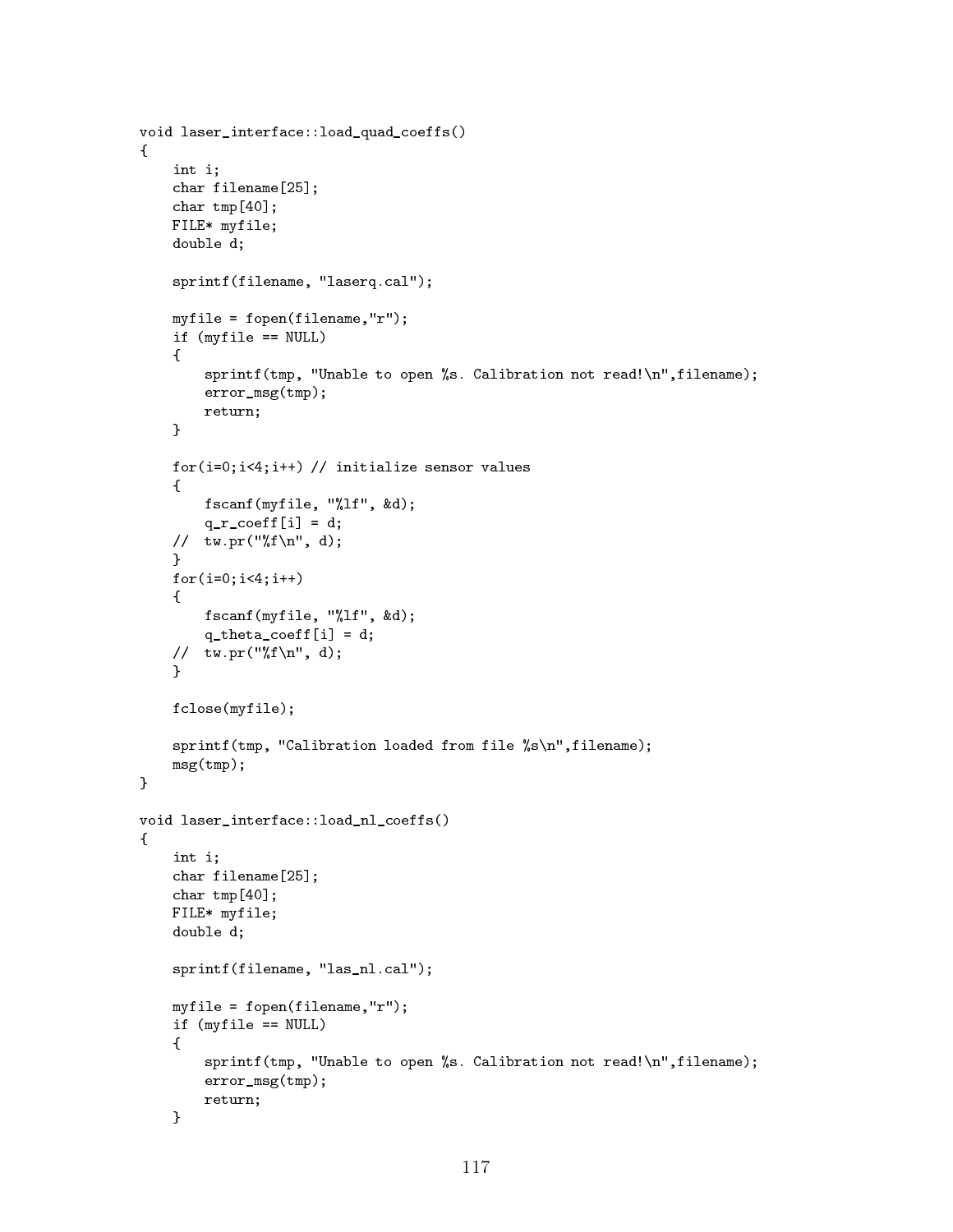```
for(i=0;i<7;i++) // initialize sensor values
      \left\{ \right.{
            fscanf(myfile, "%lf", &d);
            nl\_coeff[i] = d;rogu->tw.pr("%f\n", d);
      \mathcal{F}\overline{a} . The contract of the contract of the contract of the contract of the contract of the contract of the contract of the contract of the contract of the contract of the contract of the contract of the contract of th
      fclose(myfile);
      sprintf(tmp, "Calibration loaded from file %s\n",filename);
      msg(tmp);
}
void DoError(char *Error)
f.
{\color{red} \bullet} . The contract of the contract of the contract of the contract of the contract of the contract of the contract of the contract of the contract of the contract of the contract of the contract of the contract of 
      char s[40];
      sprintf(s, "\s\n", Error);
      li->error_msg(s);
<sup>T</sup>
}
/* This sets the desired values Matrices for CalibrateGestureWall */
void laser_interface::SetDesiredValues(double
DesiredR[NUMPOINTS], double DesiredT[NUMPOINTS])
f.
{\color{red} \bullet} . The contract of the contract of the contract of the contract of the contract of the contract of the contract of the contract of the contract of the contract of the contract of the contract of the contract of 
      for(int i=0; i<NUMPOINTS; i++) {
            DesiredR[i] = target_data[i][0];DesiredT[i] = target_data[i][1];}
      //double tx, ty;
// tx=0; ty = user_y_range;
// DesiredR[0] = ty; /* Upper left corner */
// DesiredT[0] = tx;
// tx=user_x_range/2; ty=user_y_range;
// DesiredR[1] = sqrt(tx*tx+ty*ty); /* Upper middle */
// DesiredT[1] = atan(tx/ty);
// tx=user_x_range; ty=user_y_range;
// DesiredR[2] = sqrt(tx*tx+ty*ty); /* Upper right corner */
// DesiredT[2] = atan(tx/ty);
      /* ---------------------------------------- */
// tx=0; ty=user_y_range/2;
// DesiredR[3] = sqrt(tx*tx+ty*ty); /* Middle left side */
\frac{1}{2} DesiredT[3] = atan(tx/ty);
// tx=user_x_range/2; ty=user_y_range/2;
// DesiredR[4] = sqrt(tx*tx+ty*ty); /* Middle */
// DesiredT[4] = atan(tx/ty);
// tx=user_x_range; ty=user_y_range/2;
```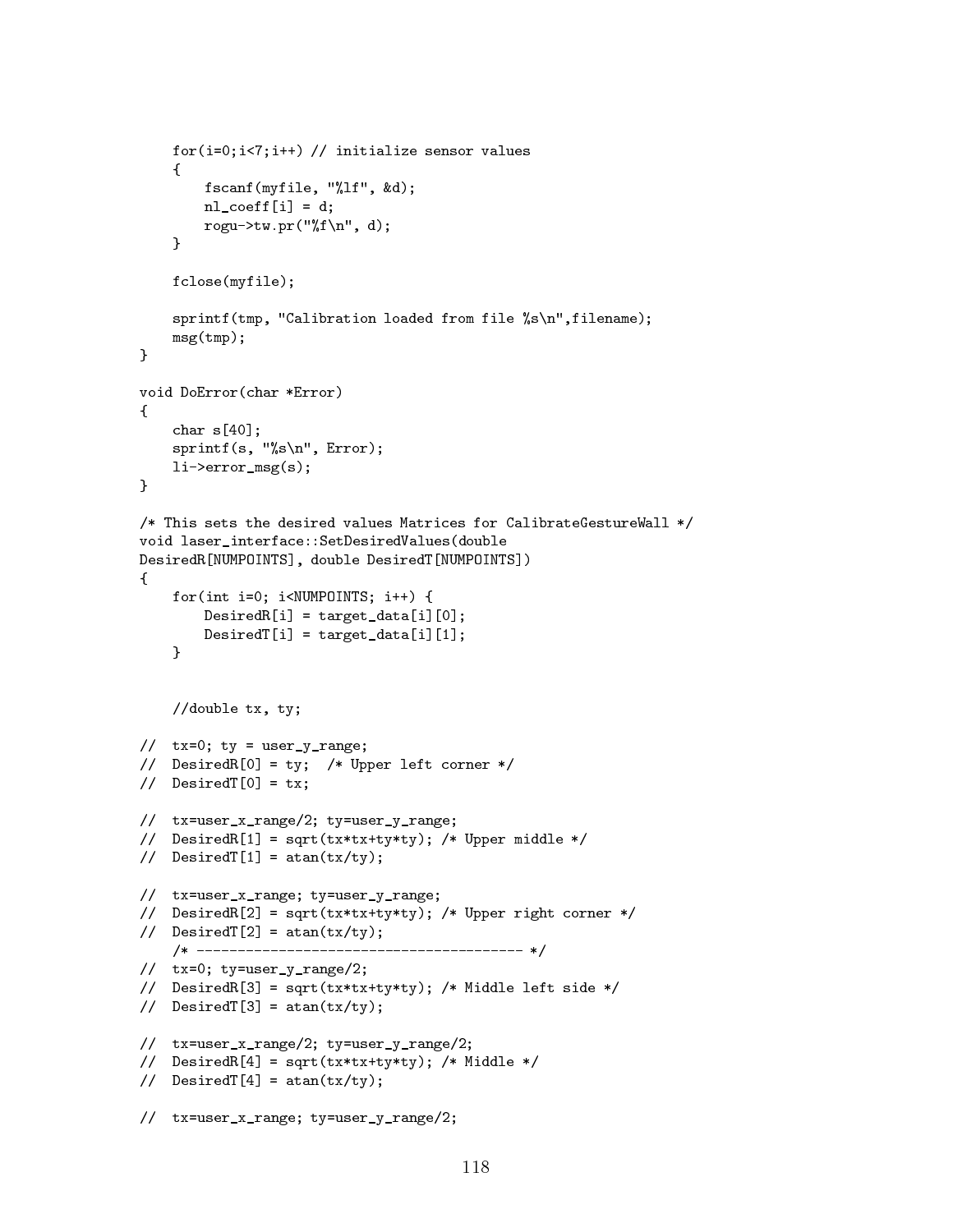```
// DesiredR[5] = sqrt(tx*tx+ty*ty); /* Middle right side */
// DesiredT[5] = atan(tx/ty);/* ---------------------------------------- */
// tx=0; ty=0;
// DesiredR[6] = sqrt(tx*tx+ty*ty); /* Lower left corner */
\frac{1}{2} DesiredT[6] = PI/2;
// tx=user_x_range/2; ty=0;
// DesiredR[7] = sqrt(tx*tx+ty*ty); /* Lower middle */
// DesiredT[7] = PI/2;
// tx=user_x_range; ty=0;
// DesiredR[8] = sqrt(tx*tx+ty*ty); /* Lower right */
\frac{1}{2} DesiredT[8] = PI\frac{2}{3};
\mathcal{F}}
/* This divides matrices A and B and puts the result in X.
   This is used exclusively by CalibrateGestureWall
   Note that the Matrix dimensions are static. */
void XYDivideMatrices(double A[NUMPOINTS][NUMSENSORS + 1],
                        double B[NUMPOINTS],
                        double X[NUMSENSORS + 1])
{
    double ATranspose[NUMSENSORS + 1][NUMPOINTS];
    double ProductOfATransposeAndA[NUMSENSORS + 1][NUMSENSORS + 1];
    double ProductOfATransposeAndB[NUMSENSORS + 1];
    int i, j, k;
    double Accumulator;
    /* Transpose the A matrix: */
    for(i = 0; i < NUMSENSORS + 1; i++)for(j = 0; j < NUMPOLNTS; j++)ATranspose[i][j] = A[j][i];/* Multiply ATranspose and A so we have a square matrix we can invert: */
    for(i = 0; i < NUMSENSORS + 1; i++)\left\{ \right.{
        for(j = 0; j < NUMSENSORS + 1; j++)\mathcal{L}{\color{red} \bullet} . The contract of the contract of the contract of the contract of the contract of the contract of the contract of the contract of the contract of the contract of the contract of the contract of the contract of 
             Accumulator = 0; /* Reset the accumulator */for(k = 0; k < NUMPOLNTS; k++)/* take the dot product of the row and column */Accumulator += (ATranspose[j][k] * A[k][i]),ProductOfATransposeAndA[j][i] = Accumulator;
        }
    }
    /* Invert the ProductOfATransposeAndA matrix: */
    XYGaussJ(ProductOfATransposeAndA);
    /* Multiply ATranspose with the B matrix of desired solutions */
    for(j = 0; j < NUMSENSORS + 1; j++){
         Accumulator = 0; /* Reset the accumulator */
```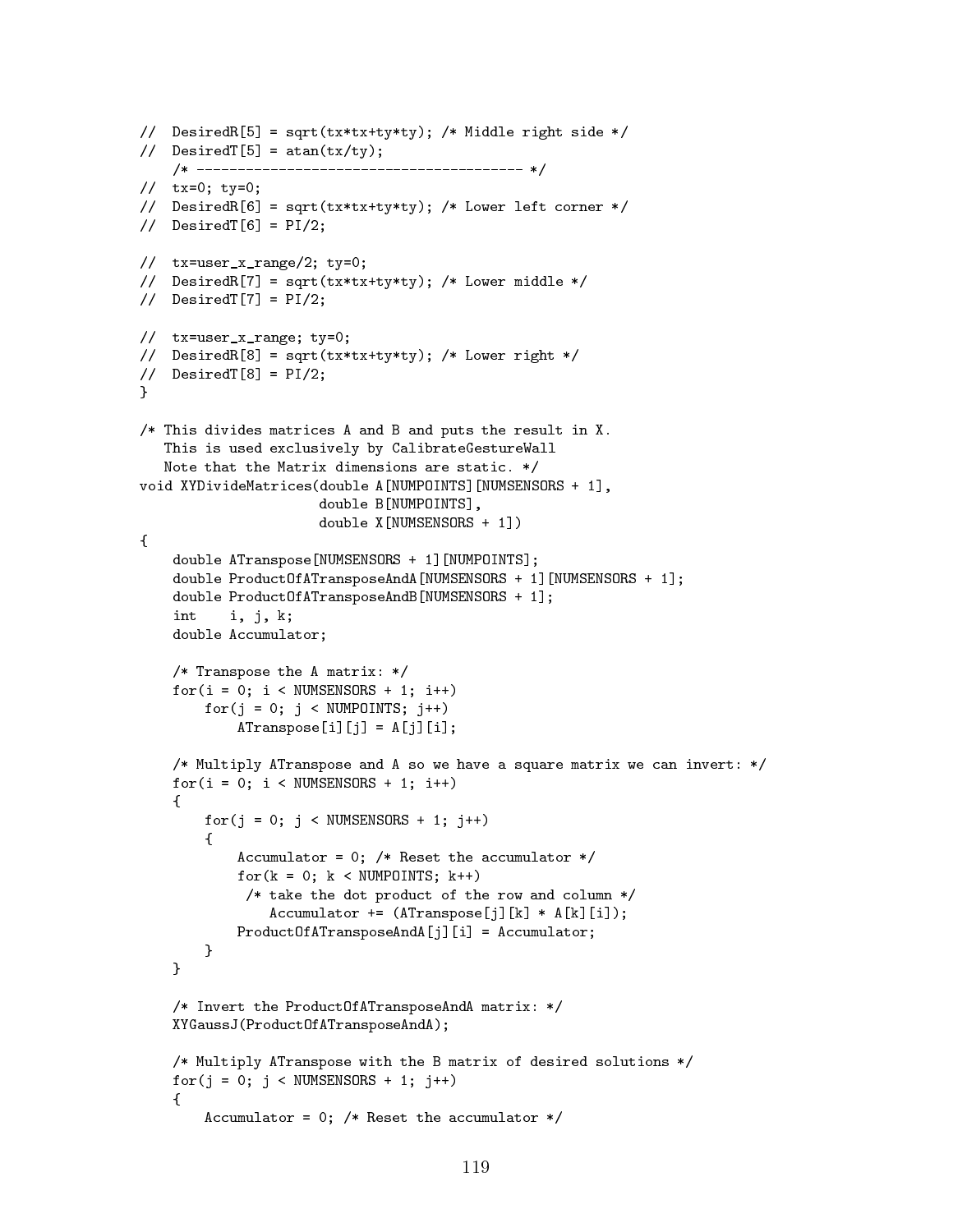```
for(k = 0; k < NUMPOLNTS; k++)/* take the dot product of the row and column */
                 Accumulator += (ATranspose[j][k] * B[k]),ProductOfATransposeAndB[j] = Accumulator;
     \mathcal{F}<u>Property</u>
     /* Now we multiply ProductOfATransposeAndA with ProductOfATransposeAndB
         This is the final answer so we throw it in X * /for(j = 0; j < NUMSENSORS + 1; j++)\mathcal{F}{
           Accumulator = 0; /* Reset the accumulator */for(k = 0; k < NUMSENSORS + 1; k++)/* take the dot product of the row and column */
                 Accumulator += (ProductOfATransposeAndA[j][k] *
                                   ProductOfATransposeAndB[k]);
           X[j] = Accumulator;
     }
\mathcal{F}}
#define SWAP(a,b) {temp=(a);(a)=(b);(b)=temp;} /* Used by GaussJ */
/* Gets the Inverse of the square matrix A with NUMSENSORS + 1 rows
    Taken mostly from Numerical Recipies in C */
void XYGaussJ(double a[NUMSENSORS +1][NUMSENSORS + 1])
€
{\color{red} \bullet} . The contract of the contract of the contract of the contract of the contract of the contract of the contract of the contract of the contract of the contract of the contract of the contract of the contract of 
     int
               *indxc, *indxr, *ipiv;
     int i, icol = 0, irow = 0, j, k, m, mm;
     int \t n = NUMSENSORS + 1;double big = 0, dum = 0, pivinv, temp;
     /* Allocate space for these guys */
     indxr = (int *)malloc(sizeof(int)*n);
     indxc = (int *)malloc(sizeof(int)*n);
     ipiv = (int *)malloc(sizeof(int)*n);
     for(j = 0; j < n; j++)ipiv[j] = 0;for(i = 0; i < n; i++)\mathcal{F}{\color{red} \bullet} . The contract of the contract of the contract of the contract of the contract of the contract of the contract of the contract of the contract of the contract of the contract of the contract of the contract of 
           big = 0;
           for(j = 0; j < n; j++)if(ipiv[j] |= 1)for(k = 0; k < n; k^{++})
                           if(ipiv[k] == 0){
                                 if(fabs(a[j][k]) \geq bi)\mathcal{L}big = fabs(a[j][k]);
                                      irow = j;
                                      icol = k;}
                            }
                           else
                           \left\{ \right.
```
 ${\bf r}$  and  ${\bf r}$  and  ${\bf r}$  and  ${\bf r}$  and  ${\bf r}$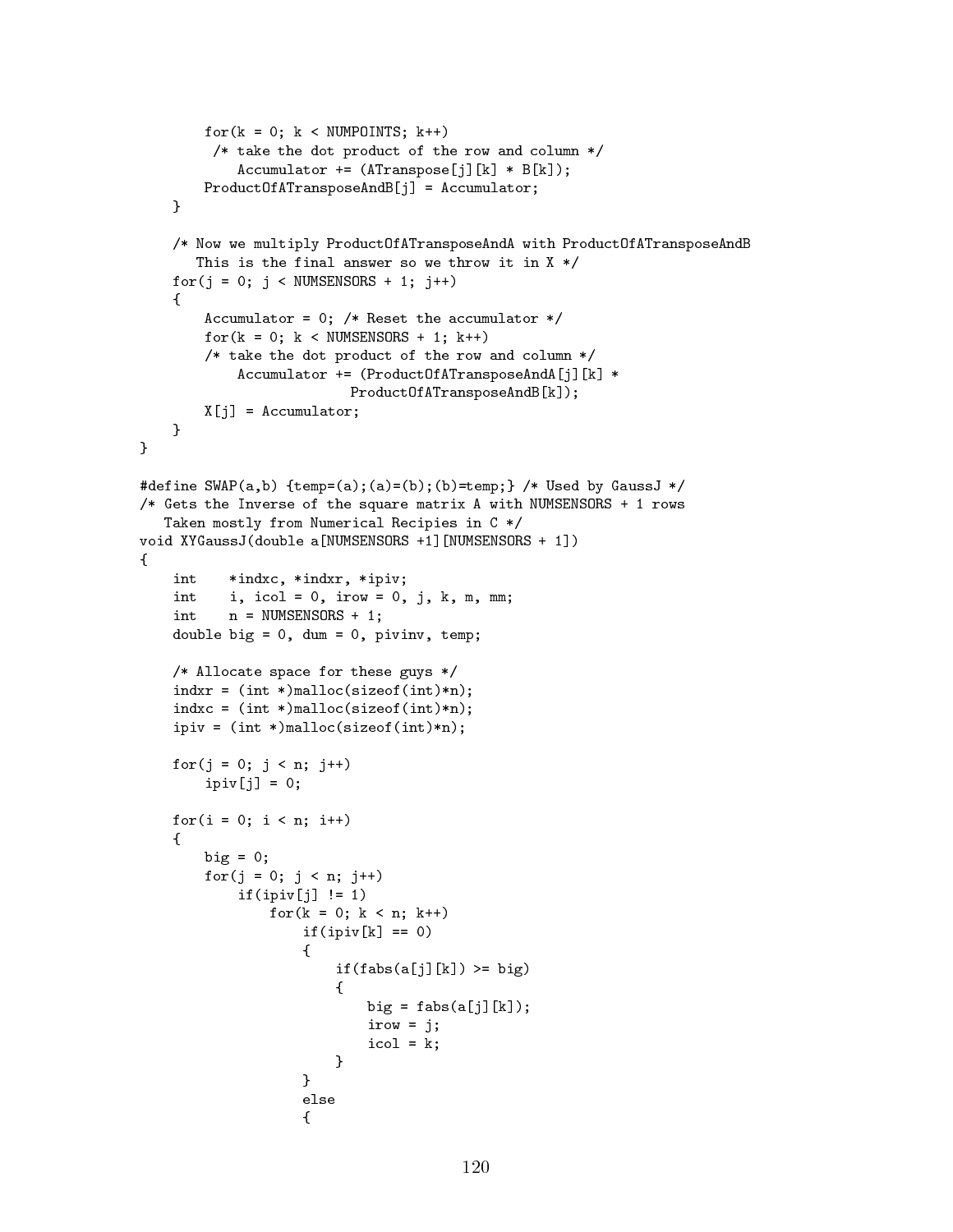```
if(ipiv[k] > 1)DoError("Gaussj: Singular Matrix-1");
                                 \mathcal{F}}
             ++(ipiv[icol]);
             if(irow != icol)
             \left\{ \right.{\color{red} \bullet} . The contract of the contract of the contract of the contract of the contract of the contract of the contract of the contract of the contract of the contract of the contract of the contract of the contract of 
                    for(m = 0; m < n; m^{++})
                          SWAP(a[irow][m], a[icol][m]);
             }
             indxr[i] = irow;index[i] = icol;if(a[icol][icol] == 0)DoError("GaussJ: Singual Matrix-2");
             pivinv = 1 / a[icol][icol];a[icol][icol] = 1;for(m = 0; m < n; m^{++})
                    a[icol][m] *= pivinv;
             for(mm = 0; mm < n; mm++)if(mm != icol){
                          dum = a[mm][icol];a[mm][icol] = 0;for(m = 0; m < n; m^{++})
                                 a[mm][m] -= a[icol][m] * dum;
                    }
       }
      for(m = n-1; m \ge 0; m--)
      \left\{ \right.{
             if(intxr[m] := indexc[m])for(k = 0; k < n; k++)SWAP(a[k][indxr[m]], a[k][indxc[m]]);\mathcal{F}\overline{a} . The contract of the contract of the contract of the contract of the contract of the contract of the contract of the contract of the contract of the contract of the contract of the contract of the contract of th
      /* remember to free them!*/
      free(ipiv);
      free(indxr);
      free(indxc);
// signal averaging stuff
void laser_interface::begin_collecting_data()
{\bf r} and {\bf r} and {\bf r} and {\bf r} and {\bf r}sig_set_index = 0;
      sig_set_num = 0;
```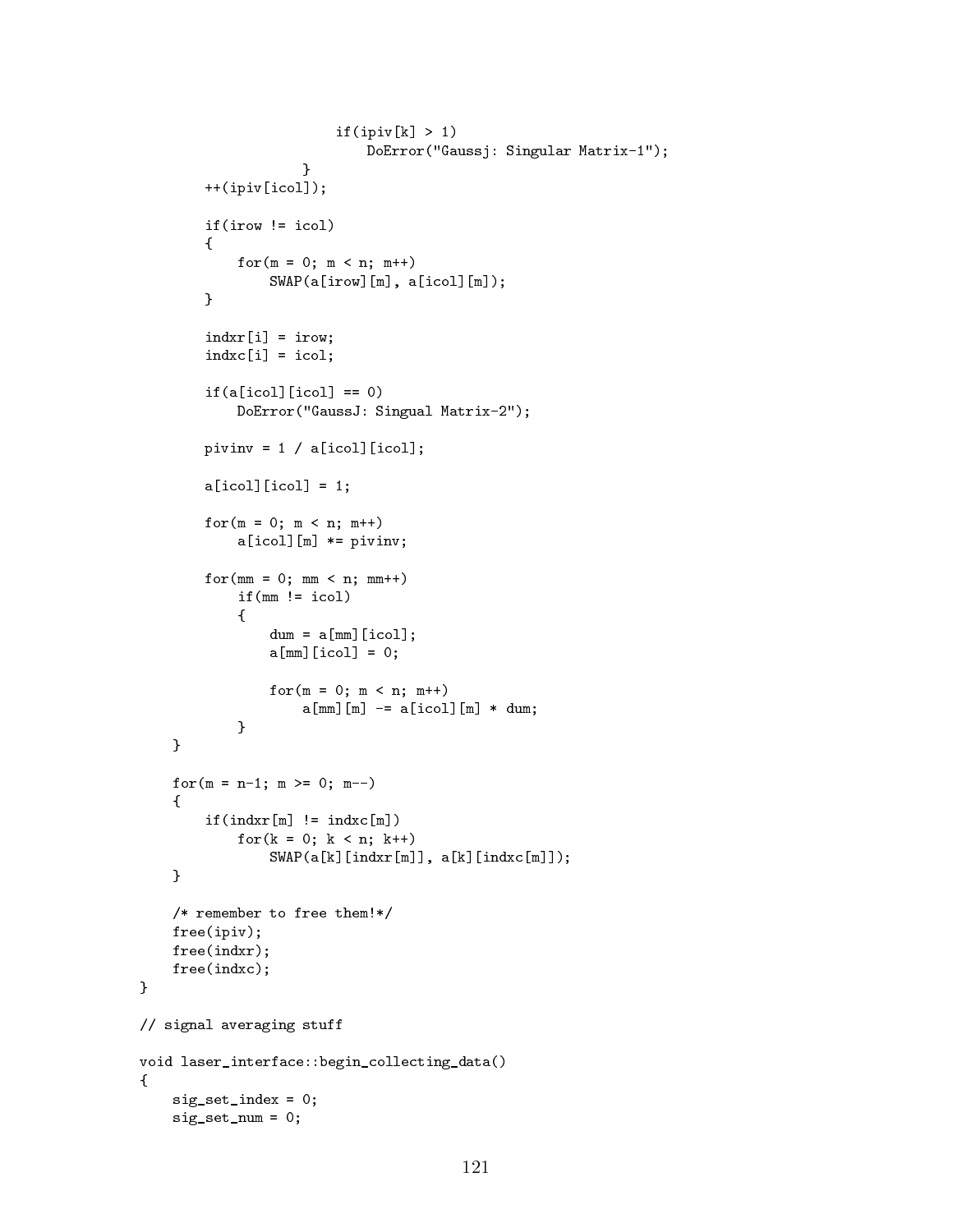```
collecting_data = true;
\mathcal{F}}
void laser_interface::stop_collecting_data()
{
      collecting_data = false;
      dump_data_to_file();
     find_data_avg();
\mathcal{F}}
void laser_interface::dump_data_to_file()
{
     FILE *fp;
     fp = fopen("laser.dat", "w");
     for(int i=0; i<sig_set_index; i++) {
           fprintf(fp, "%f %il %il\n", .5*(sig_set[i].timef+sig_set[i].timei),
                 sig_set[i].i_sum, sig_set[i].q_sum);
      <sup>}</sup>
      }
     fclose(fp);
\mathcal{F}}
void laser_interface::write_cal_data_to_file()
{
     FILE *fp;
     fp = fopen("lasercal.dat", "w");
     for(int i=0; i<25; i++){
           fprintf(fp, "%f %f %f\n", target_data[i][0],
           target_data[i][1], cal_data[i][0], cal_data[i][1]);
      \overline{a} . The contract of the contract of the contract of the contract of the contract of the contract of the contract of the contract of the contract of the contract of the contract of the contract of the contract of th
     fclose(fp);
}
void laser_interface::find_data_avg()
f.
{\color{red} \bullet} . The contract of the contract of the contract of the contract of the contract of the contract of the contract of the contract of the contract of the contract of the contract of the contract of the contract of 
      char s[40];
      sprintf(s, "Computing Avg...n");
     msg(s);
      // calculate the first average
     float avg_q_sum = 0;float avg_i_sum = 0;
     float avg_time = 0;for(int i=0; i < sig_set_index; i++) {
           avg_q_sum += sig_set[i].q_sum;avg_i_sum += sig_set[i].i_sum;
           avg_time += .5*(sig_set[i].timef + sig_set[i].timei);
      }
      avg_q_sum = avg_q_sum / sig_set_index;
```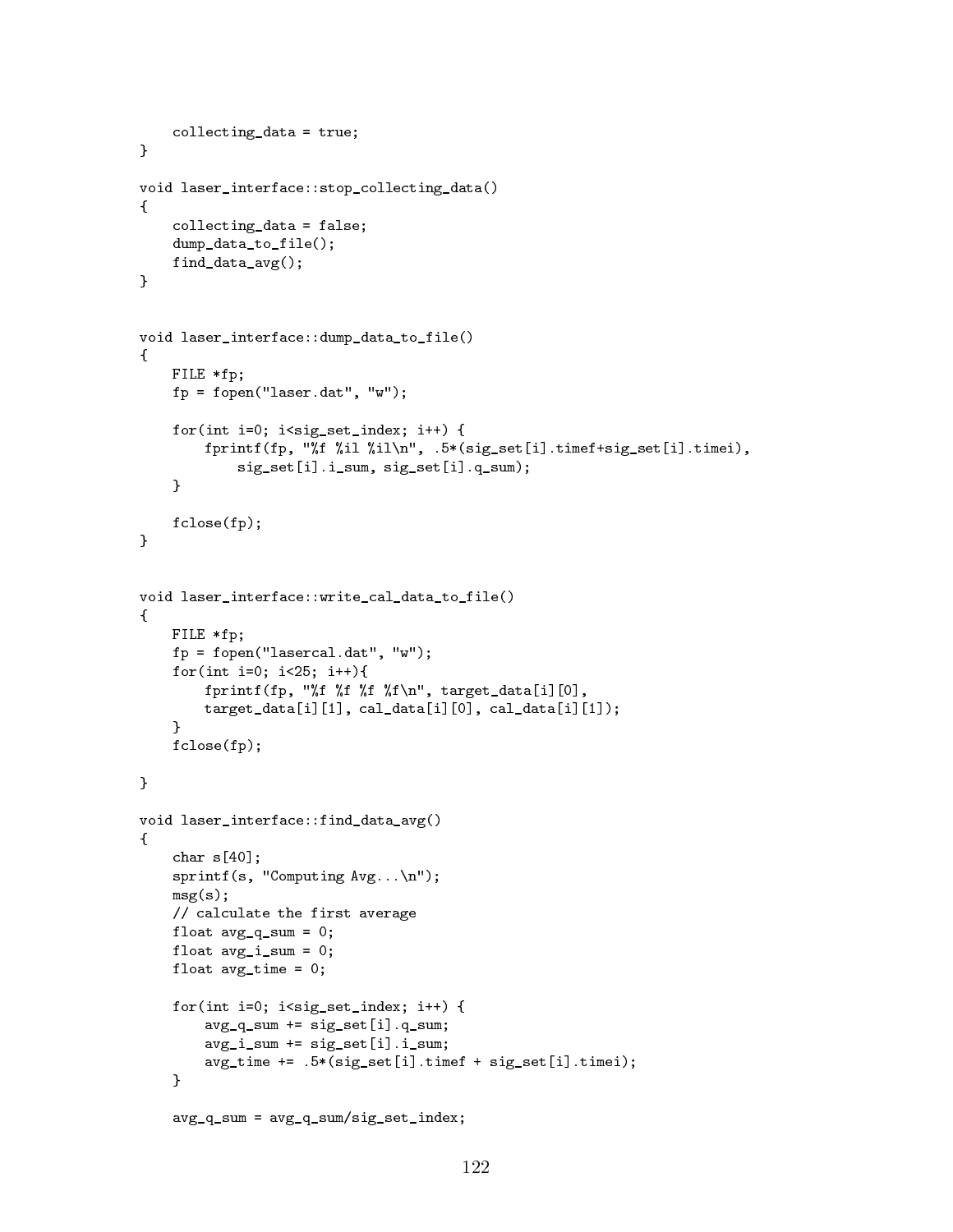```
avg_i_sum = avg_i_sum/sig_set_index;
    avg_time = avg_time/sig_set_index;// calcualte the variance
    float q_{var} = 0;
    float i<sub>-</sub>var = 0;
    float t_var = 0;
    for(i=0; i < sig_set_index; i++) {
        q_var += (sig_set[i].q_sum-avg_q_sum)*(sig_set[i].q_sum- avg_q_sum);
        i_var += (sig_set[i].i_sum-avg_i_sum)*(sig_set[i].i_sum-avg_i_sum);
        t_var += (.5*(sig_set[i].timef + sig_set[i].timei)-avg_time)*
            (.5*(sig_set[i].timef + sig_set[i].timei)-avg_time);
    }
    q_{var} = q_{var}/sig_{set\_index};i_var = i_var/sig_set_index;
    t_var = t_var/sig_set_index;// select good points and calculate a new average
    float new_q_avg=0;
    float new_i_avg=0;
    float new_t_avg=0;
    int num_new_data=0;
    for(i=0; i<sig_set_index; i++) {
        if((sig_set[i].q_sum-avg_q_sum)*(sig_set[i].q_sum- avg_q_sum) <= q_var &&
            (sig_set[i].i_sum-avg_i_sum)*(sig_set[i].i_sum-avg_i_sum) <= i_var &&
            (.5*(sig_set[i].timef + sig_set[i].timei)-avg_time)*
            (.5*(sig_set[i].timef + sig_set[i].timei)-avg_time) \leq t_var) {
            new_q<sub>-</sub>avg += sig_set[i].q-sum;
            new_i_avg += sig_set[i].i_sum;
            new_t_avg += .5*(sig_set[i].timef + sig_set[i].timei);
            num_new_data++;
        }
    \mathcal{F}}
    new_q_avg = new_q_avg/num_new_data;new_i_avg = new_i_avg/num_new_data;
    new_t_avg = new_t_avg / num_new_data;sprintf(s, "num_new_data: %i\n", num_new_data);
    msg(s);good_avg_q_sum = new_q_avg;
    good_avg_i_sum = new_i_avg;
    good_avg_t = new_t_avg;void laser_interface::process_data(void){
    int i;
```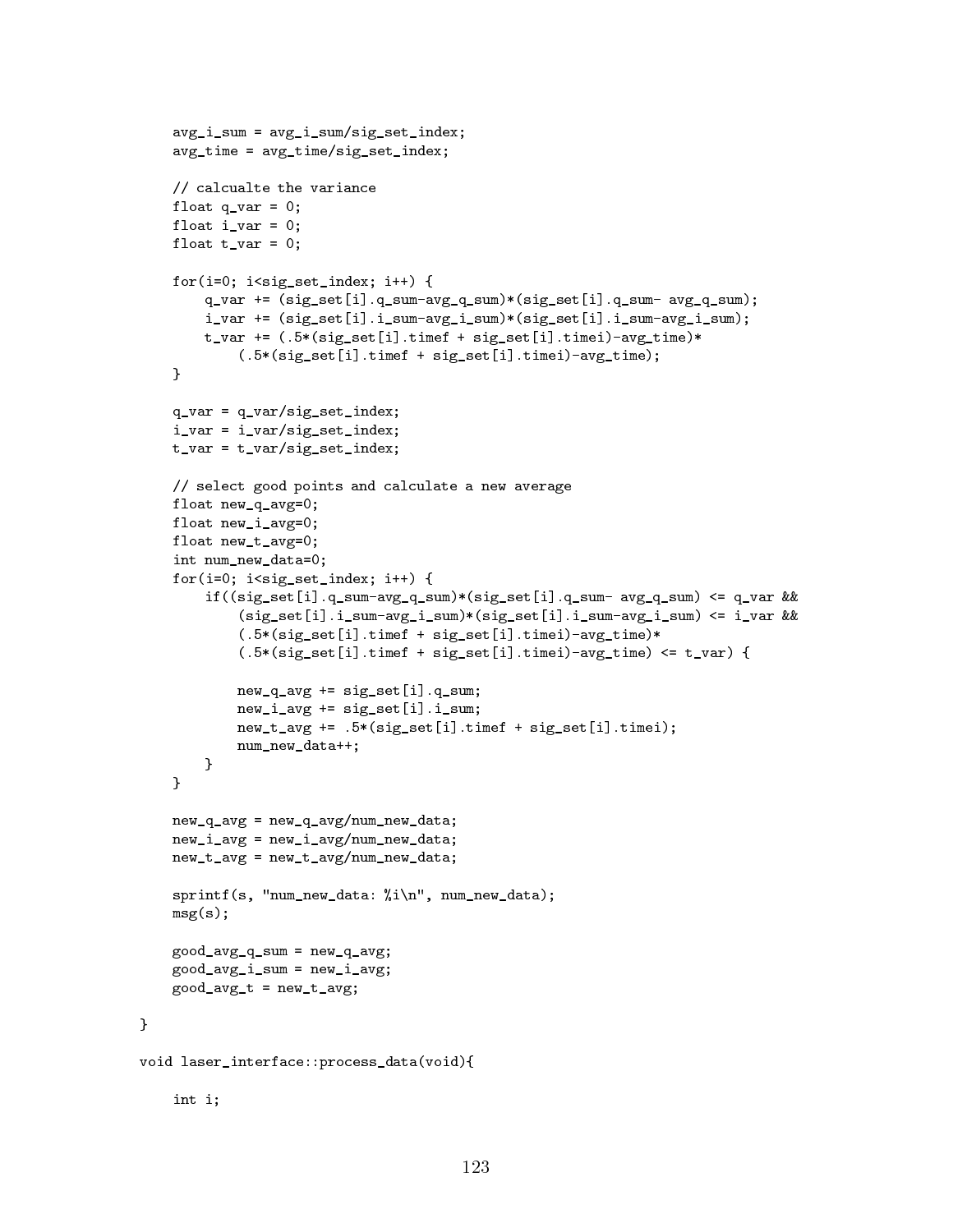```
float alpha = ALPHA;
      //The filter operating system generates values of xPos and yPos based on
      //what it thinks it was linked to the previous time.
      //peaks are same, just average
      if(num_signals == num_signals_old) {
           for(i=0; i \leq num\_signals;i++) {
                 signals[i].x = alpha * signals[i].x_old + (1-alpha)*signals[i].x;
                 signals[i].y = alpha * signals[i].y_old + (1-a1pha)*signals[i].y;}
      \overline{a} . The contract of the contract of the contract of the contract of the contract of the contract of the contract of the contract of the contract of the contract of the contract of the contract of the contract of th
       //copy data over
     num_signals_old=num_signals;
      for(i=0; i<num_signals;i++){
           signals[i].x_old=signals[i].x;
           signals[i].y_old=signals[i].y;
      \mathcal{F}}
\mathcal{F}}
// interface functions
void initialize_rangefinder(double in_x_range, double in_y_range)
{\color{red} \bullet} . The contract of the contract of the contract of the contract of the contract of the contract of the contract of the contract of the contract of the contract of the contract of the contract of the contract of 
     li = new laser_interface(in_x_range, in_y_range);
      //li\rightarrowreset();
\mathcal{F}}
void rangefinder_first_poll()
{
      li->first_poll();
\mathcal{F}}
void get_rangefinder_points(double *x, double *y, int *num_points)
{
// char s[100];
     //li->calculate_xys();
      //li->quad_calculate_xys();
      li->nl_calculate_xys();
      (*num_points) = li->num_signals;
      //li->process_data();
     for(int i=0; i <*num_points; i++) {
      // sprintf(s,"r= %f theta=%f ", li->signals[i].r, li->signals[i].theta);
      \frac{1}{1} li->msg(s);
```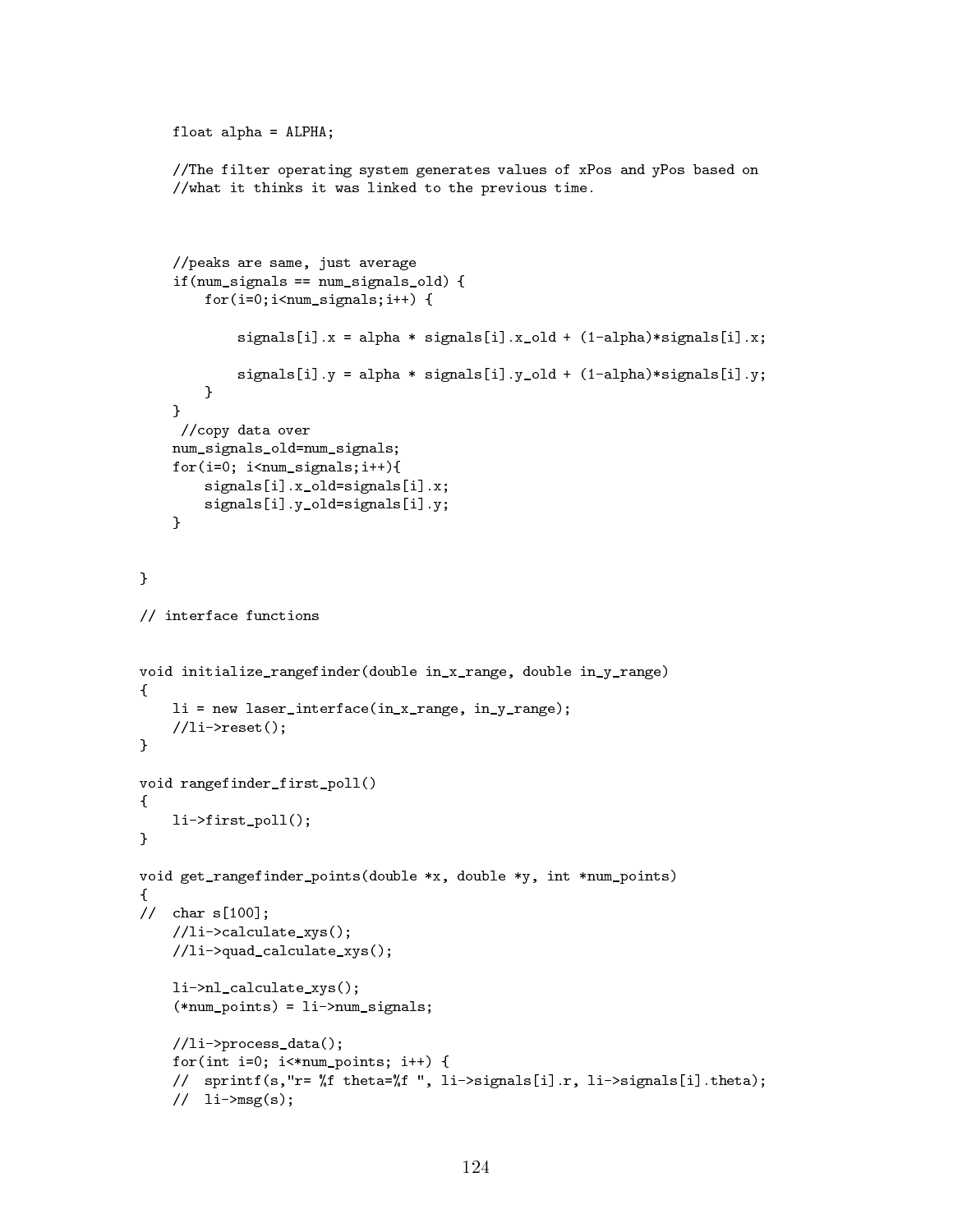```
x[i] = 640 - li->signals[i].x;y[i] = 480 - i -\nsigma signals[i].y;//x[i] = li->signals[i].x;//y[i] = li->signals[i].y;\mathcal{F}}
        //if((*num_points)<0) exit(0);
        /*/*
        char ww[30];
        sprintf(ww, "np: %d", *num_points);
        g_moe->debug_output(ww);
         \sqrt{ }// rogu->tw.pr("num_peaks: %d x: %d y: %d\n", *num_points, x[0], y[0]);
}
void reset_rangefinder()
\left\{ \right.{
        li->reset();
\mathcal{F}}
void set_rangefinder_threshold(short int t)
\mathcal{F}{\color{red} \bullet} . The contract of the contract of the contract of the contract of the contract of the contract of the contract of the contract of the contract of the contract of the contract of the contract of the contract of 
        li->set_threshold(t);
 }
void set_rangefinder_wait(short int w)
 {
        li->set_wait(w);
 \overline{a} . The contract of the contract of the contract of the contract of the contract of the contract of the contract of the contract of the contract of the contract of the contract of the contract of the contract of th
void cleanup_rangefinder()
 {
        delete li;
\mathcal{F}}
void write_data_file()
\left\{ \right.{\color{red} \bullet} . The contract of the contract of the contract of the contract of the contract of the contract of the contract of the contract of the contract of the contract of the contract of the contract of the contract of 
        li->write_cal_data_to_file();
\mathcal{F}\overline{a} . The contract of the contract of the contract of the contract of the contract of the contract of the contract of the contract of the contract of the contract of the contract of the contract of the contract of th
void record_rangefinder_datapoint(int n, float x, float y)
{
// li->record_data_point(n, sqrt(x*x+y*y), atan2(y, x));
        li->record_data_point(n, y, x);
}
void load_rangefinder_calibration()
 {
        li->load_calibration();
 }
void save_rangefinder_calibration()
```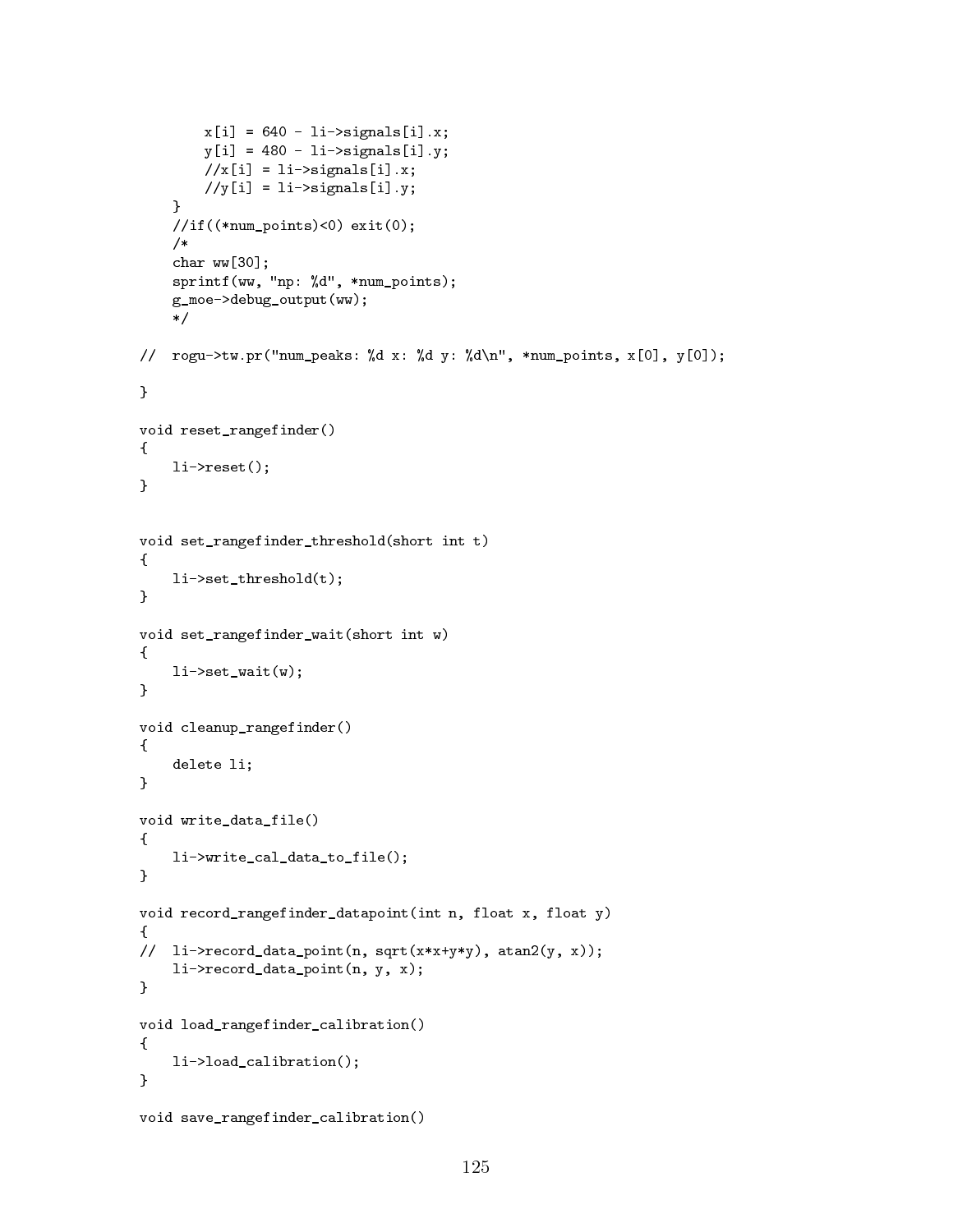```
{
     li->save_calibration();
\mathcal{F}}
void calibrate_rangefinder()
{
      li->calibrate_laser();
}
void begin_collecting_data()
{
     if(!(li->collecting_data)) {
      char s[40];
      sprintf(s, "beginning to collect data....\n");
      li\rightarrow msg(s);li->begin_collecting_data();
// li->polling=true;
     \mathcal{F}}
}
void stop_collecting_data()
{
      li->stop_collecting_data();
      char s[40];
      sprintf(s, "done collecting data!\n");
     li->msg(s);
// li->polling=false;
}
void run()
{\color{red} \bullet} . The contract of the contract of the contract of the contract of the contract of the contract of the contract of the contract of the contract of the contract of the contract of the contract of the contract of 
     if(!(li->collecting_data)) {
      char s[40];
     sprintf(s, "running\n';
     li\rightarrow msg(s);li->begin_collecting_data();
     li->polling=true;
      }
}
void rangefinder_readdata()
{
     li->readdata();
}
```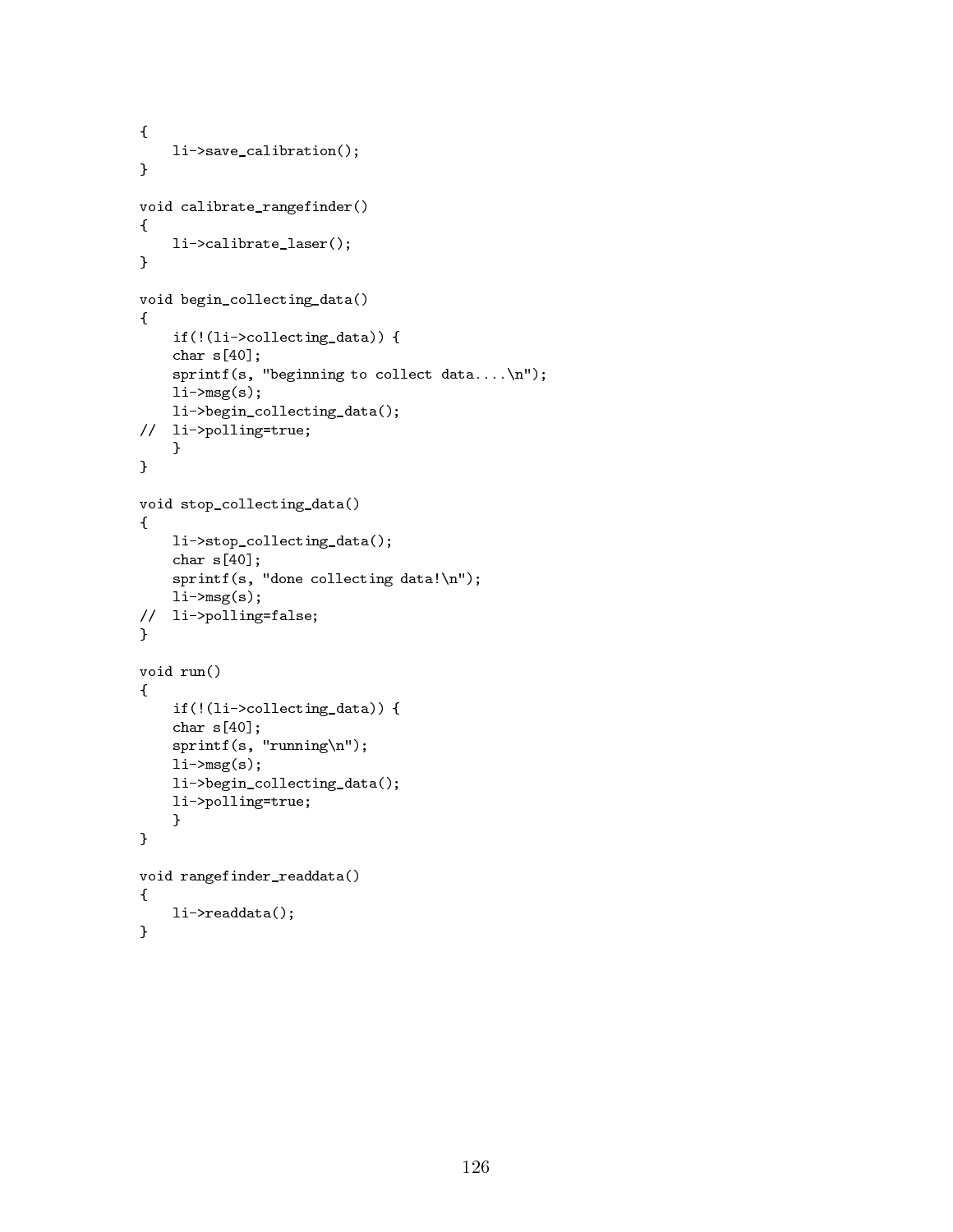## laser\_interface.h

```
//d:\sdk\rogus\c\1.9a\include\rogus\1.9a
//d:\sdk\rogus\c\1.9a\lib\rogus\1.9a\Rog_Debug.lib
//c:\Rogus1.9\lib\Rog_Debug.lib
//c:\Rogus1.9\include\
// laser_interface.h
#define MAX_SIGNALS 30
#define BLOCK 18
#define MAX_BYTES 270
#define NUMPOINTS 25
#define NUMSENSORS 2
#define NUMXYCOEFFS NUMSENSORS + 1
#define MAX_DATA_POINTS 1000
#define ALPHA .7
class laser_interface
{
public:
laser_interface(double in_x_range, double in_y_range);
~laser_interface();
bool polling;
int com_port_num;
int baudrate;
int threshold;
int wait_time;
int Ibase;
int Qbase;
void msg(char *s);
void error_msg(char *s);
void reset();
void set_threshold(short int t);
void set_wait(short int w);
void poll();
void first_poll();
void process_data();
// least squares stuff
double user_x_range; // the x, y ranges of values that
double user_y_range; // the program expects to get back
double cal data[NUMPOINTS][NUMSENSORS];
double r_coeff[3];
double theta_coeff[3];
double q_r_coeff[4];
double q_theta_coeff[4];
double nl_coeff[7];
```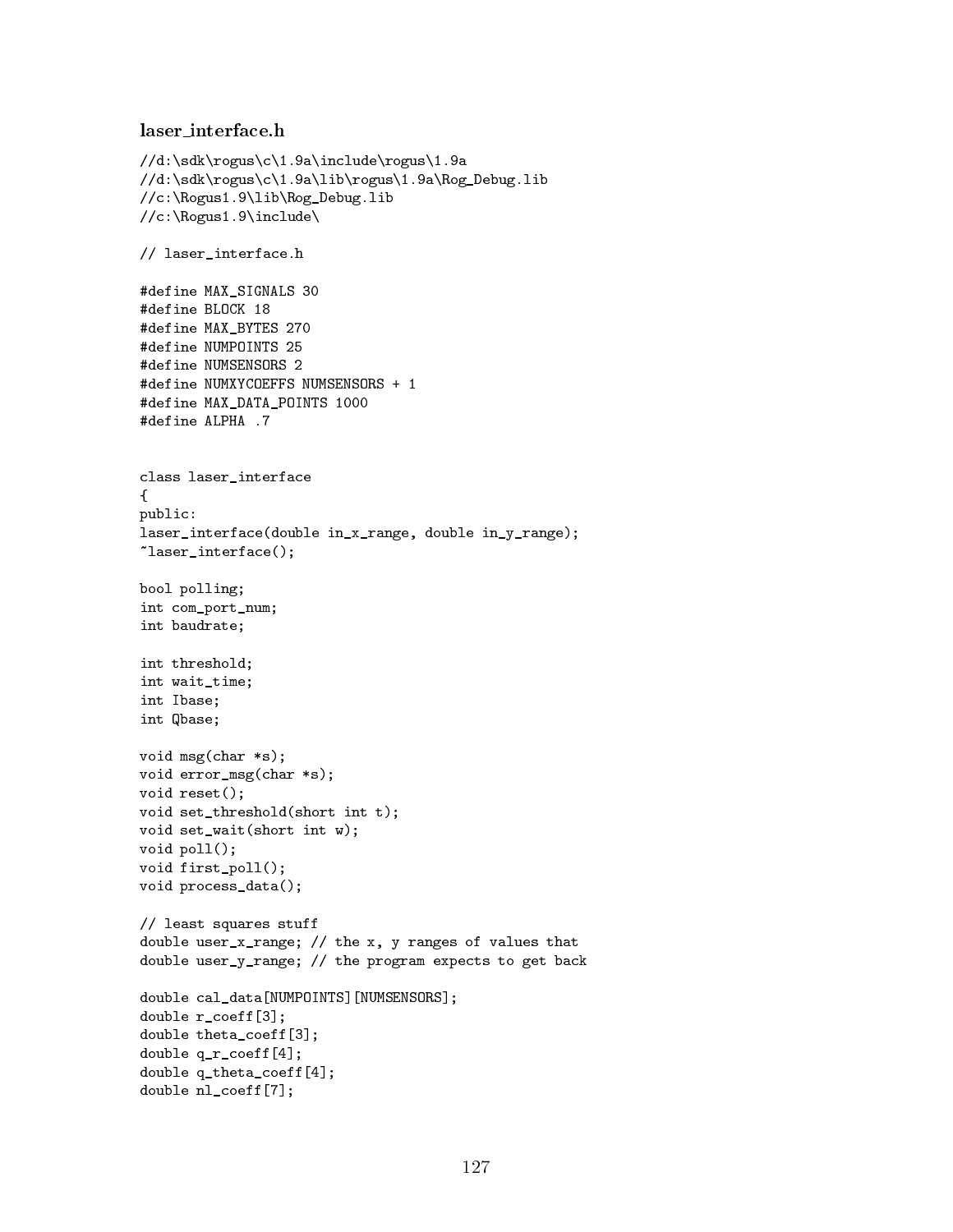```
void calculate_xys();
void quad_calculate_xys();
void nl_calculate_xys();
void calibrate_laser();
void save_calibration();
void load_calibration();
void load_quad_coeffs();
void load_nl_coeffs();
void SetDesiredValues(double DesiredR[NUMPOINTS], double DesiredT[NUMPOINTS]);
void record_data_point(int n, float expected_r, float expected_t);
float target_data[NUMPOINTS][NUMSENSORS];
typedef struct _signal { //a single signal readout unit
int I;
int Q;
int timep;
int timei;
int timef;
int i sum;
int q_sum;
float r; //r=arctan(q/i)
float theta; //theta=width/r
float x;
float y;
float x_old;
float y_old;
bool good; //1 means we plot it
} Signal;
int num_signals;
int num_signals_old;
Signal signals[MAX_SIGNALS];
// signal averaging stuff
int sig_set_index;
int sig_set_num;
Signal sig_set[MAX_DATA_POINTS];
bool collecting_data;
void begin_collecting_data();
void stop_collecting_data();
void dump_data_to_file();
void write_cal_data_to_file();
void find_data_avg();
float good_avg_q_sum;
float good_avg_i_sum;
float good_avg_t;
void readdata();
};
extern laser_interface *li;
```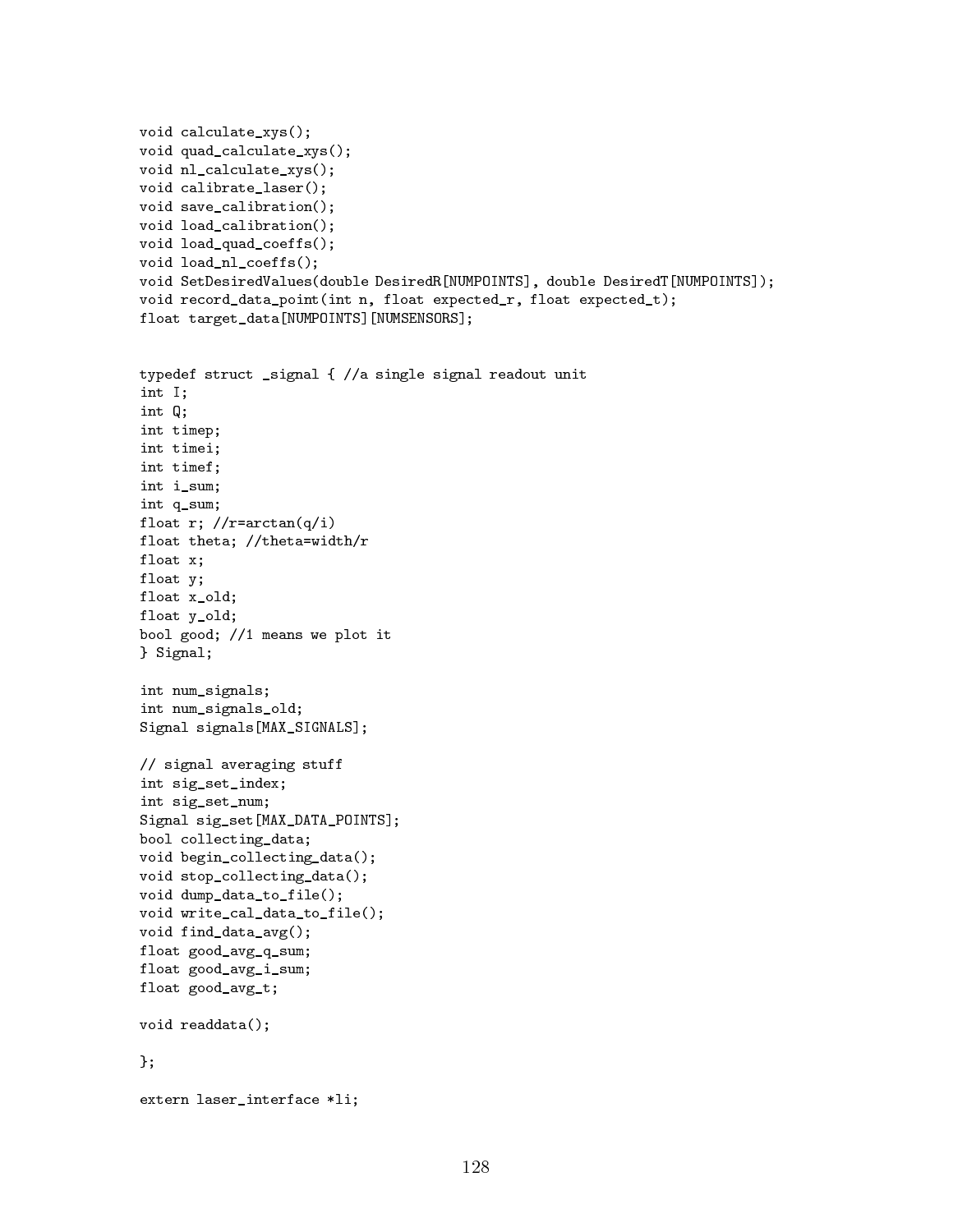```
void initialize_rangefinder(double in_x_range, double in_y_range);
void get_rangefinder_points(double *x, double *y, int *num_points);
void reset_rangefinder();
void set_rangefinder_threshold(short int t);
void set_rangefinder_wait(short int w);
void cleanup_rangefinder();
void record_rangefinder_datapoint(int n, float x, float y);
void load_rangefinder_calibration();
void save_rangefinder_calibration();
void calibrate_rangefinder();
void begin_collecting_data();
void stop_collecting_data();
void rangefinder_first_poll();
void run();
void write_data_file();
```

```
void rangefinder_readdata();
```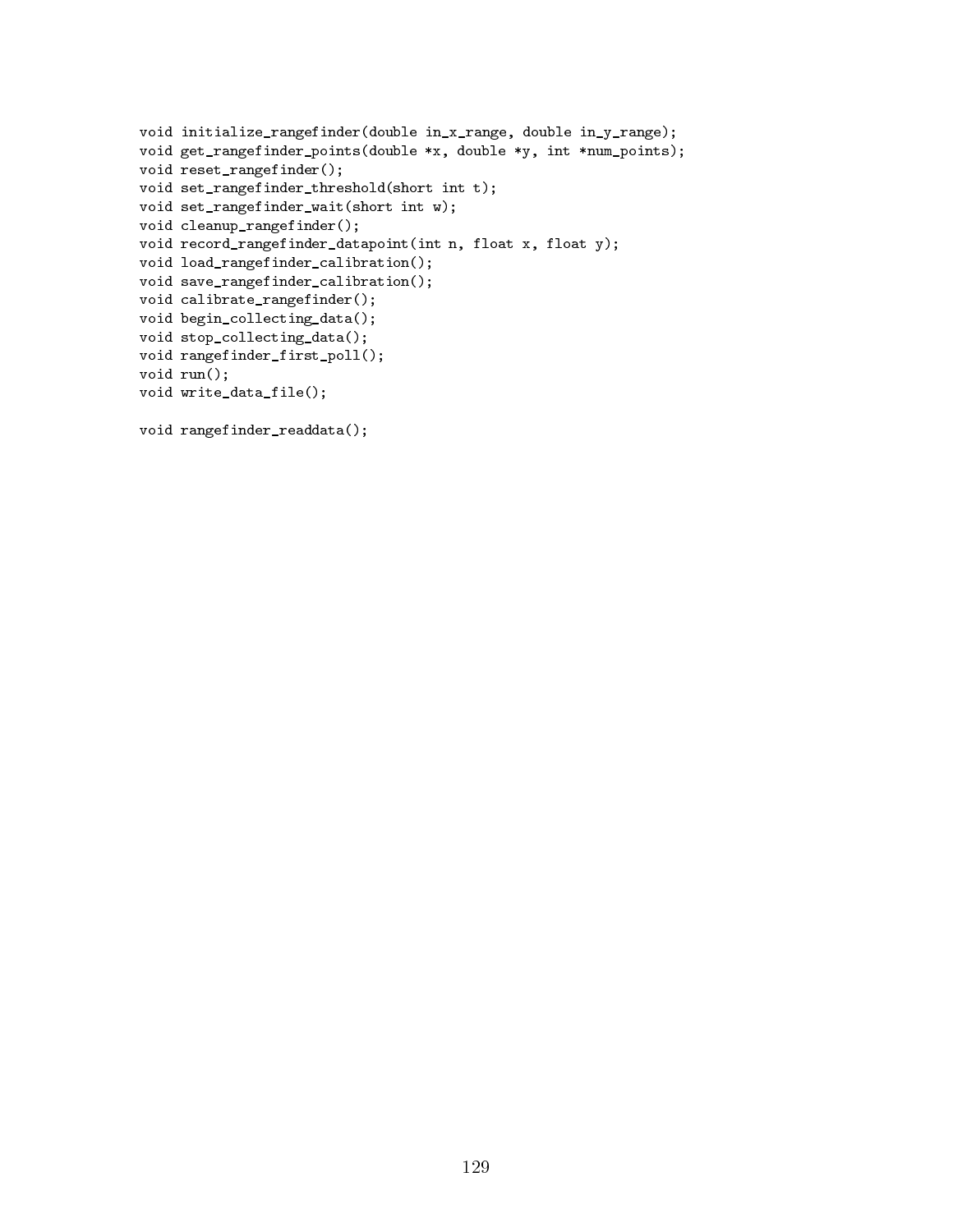## $B.3.2$ Serial

```
serial2.cpp
#include "test_main.h"
#include "serial2.h"
static HANDLE hCom;
void
comSetup()
{
DCB dcb;
DWORD dwError;
BOOL fSuccess;
const char* serialPort = "COM1";
hCom = CreateFile(serialPort,
GENERIC_READ | GENERIC_WRITE,
0, /* comm devices must be opened w/exclusive-access */
NULL, /* no security attrs */
OPEN_EXISTING, /* comm devices must use OPEN_EXISTING */
0, /* not overlapped I/O */
NULL /* hTemplate must be NULL for comm devices */
);
if (hCom == INVALID HANDLE VALUE) {
dwError = GetLastError();
/* handle error */
rogu->ew.w("Error opening %s",serialPort);
return;
}
/*
* Omit the call to SetupComm to use the default queue sizes.
* Get the current configuration.
\mathcal{L} . The same state \mathcal{L}fSuccess = GetCommState(hCom, &dcb);
if (!fSuccess) {
/* Handle the error. */
rogu->ew.w("Error getting the comm state");
return;
\mathcal{F}}
/* Fill in the DCB: baud=19200, 8 data bits, no parity, 1 stop bit. */
dcb.BaudRate = 38400;dcb.ByteSize = 8;
dcb.Parity = NOPARITY;
dcb.StopBits = ONESTOPBIT;
```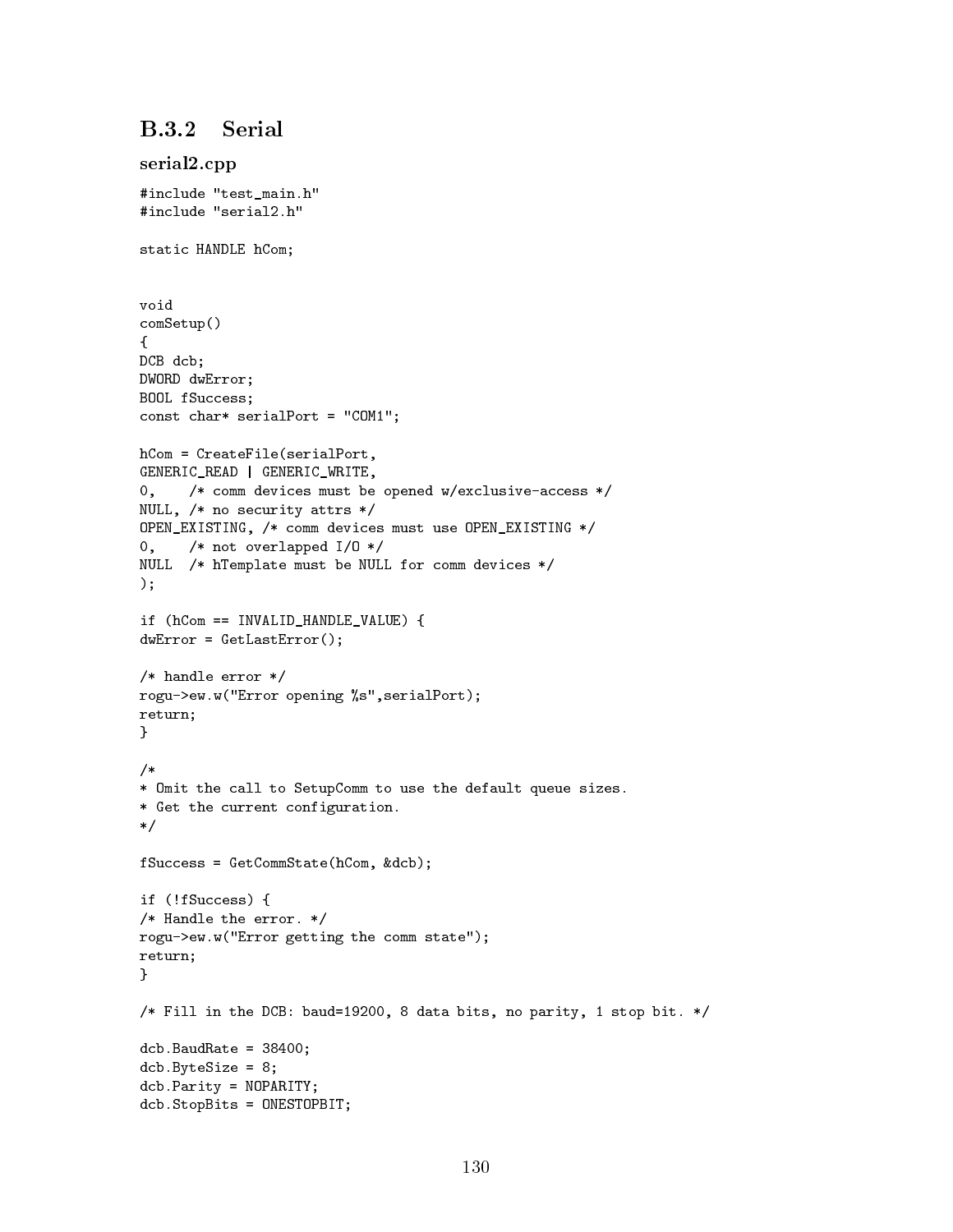```
/*
/*
dcb.fOutxCtsFlow=FALSE;
      dcb.fOutxDsrFlow=FALSE;
       dcb.fDtrControl=DTR_CONTROL_DISABLE;
      dcb.fDsrSensitivity=FALSE;
dcb.fNull=FALSE;
\ast/\mathbf{r} . The state of the state of the state of the state of the state of the state of the state of the state of the state of the state of the state of the state of the state of the state of the state of the state of th
fSuccess = SetCommState(hCom, &dcb);
if (!fSuccess) {
       /* Handle the error. */
rogu->ew.w("Error setting the comm state");
return;
\overline{a} . The contract of the contract of the contract of the contract of the contract of the contract of the contract of the contract of the contract of the contract of the contract of the contract of the contract of th
SetupComm(hCom, 300, 300);
COMMTIMEOUTS cto;
cto.ReadIntervalTimeout = MAXWORD;
       cto.ReadTotalTimeoutMultiplier = 0;
       cto.ReadTotalTimeoutConstant = 0;
       cto.WriteTotalTimeoutMultiplier = 0;
       cto.WriteTotalTimeoutConstant = 100;
if (!SetCommTimeouts(hCom, &cto))
rogu->ew.w("Unable to set proper timeouts");
}
void read_data(unsigned char *data)
{\color{red} \bullet} . The contract of the contract of the contract of the contract of the contract of the contract of the contract of the contract of the contract of the contract of the contract of the contract of the contract of 
bool noheader=1;
unsigned char foo[100];
unsigned char temp_foo[100];
DWORD bytesread;
int i;
bool reading=1;
COMSTAT ComStat;
unsigned long dummy;
foo[0] = 7;/*
// buffer empty
ReadFile(hCom, foo, 1, &bytesread, NULL);
while(bytesread>0) {
ReadFile(hCom, foo, 1, &bytesread, NULL);
//rogu->tw.pr("%i\n", foo[0]);
}
exit(0);
\ast/\sqrt{ }
```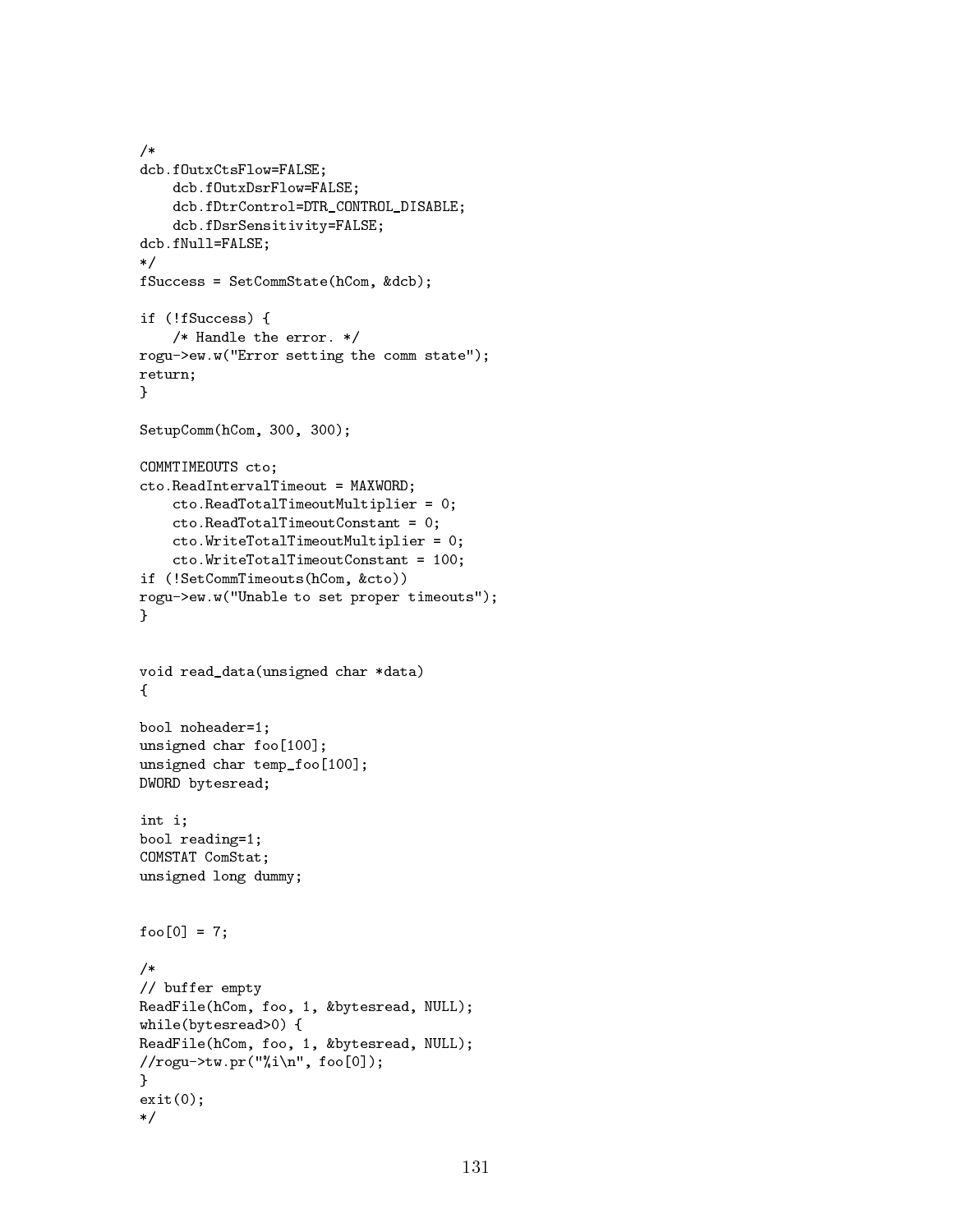```
while(reading){
while(noheader){
ReadFile(hCom, foo, 1, &bytesread, NULL);
//rogu->tw.pr("1: %d bytes read %d\n", bytesread, foo[0]);
if (bytesread == 0)
{
exit(0);continue;
Y
}
if(bytesread==1 & foo[0]==11){
ReadFile(hCom, foo, 1, &bytesread, NULL);
//rogu->tw.pr("2: %d bytes read %d\n", bytesread, foo[0]);
if(bytesread==1 & foo[0]==27){
ReadFile(hCom, foo, 1, &bytesread, NULL);
//rogu->tw.pr("3: %d bytes read %d\n", bytesread, foo[0]);
if(bytesread==1 & foo[0]==48){
ReadFile(hCom, foo, 1, &bytesread, NULL);
//rogu->tw.pr("4: %d bytes read %d\n", bytesread, foo[0]);
if(bytesread==1 && foo[0]==187){
noheader=0;
} else continue;
} else continue;
} else continue;
} else continue;
//if(foo[0]==11&&foo[1]==283&&foo[2]==48&&foo[3]==187){
// noheader=0;
1/3//}
//} else
1/4//{
//}
}
ReadFile(hCom, foo, 73, &bytesread, NULL);
if (bytesread == 0)
continue;
if(bytesread==73) {
for (i = 0; i < 73; i++)
```
ClearCommError(hCom, &dummy, &ComStat ) ;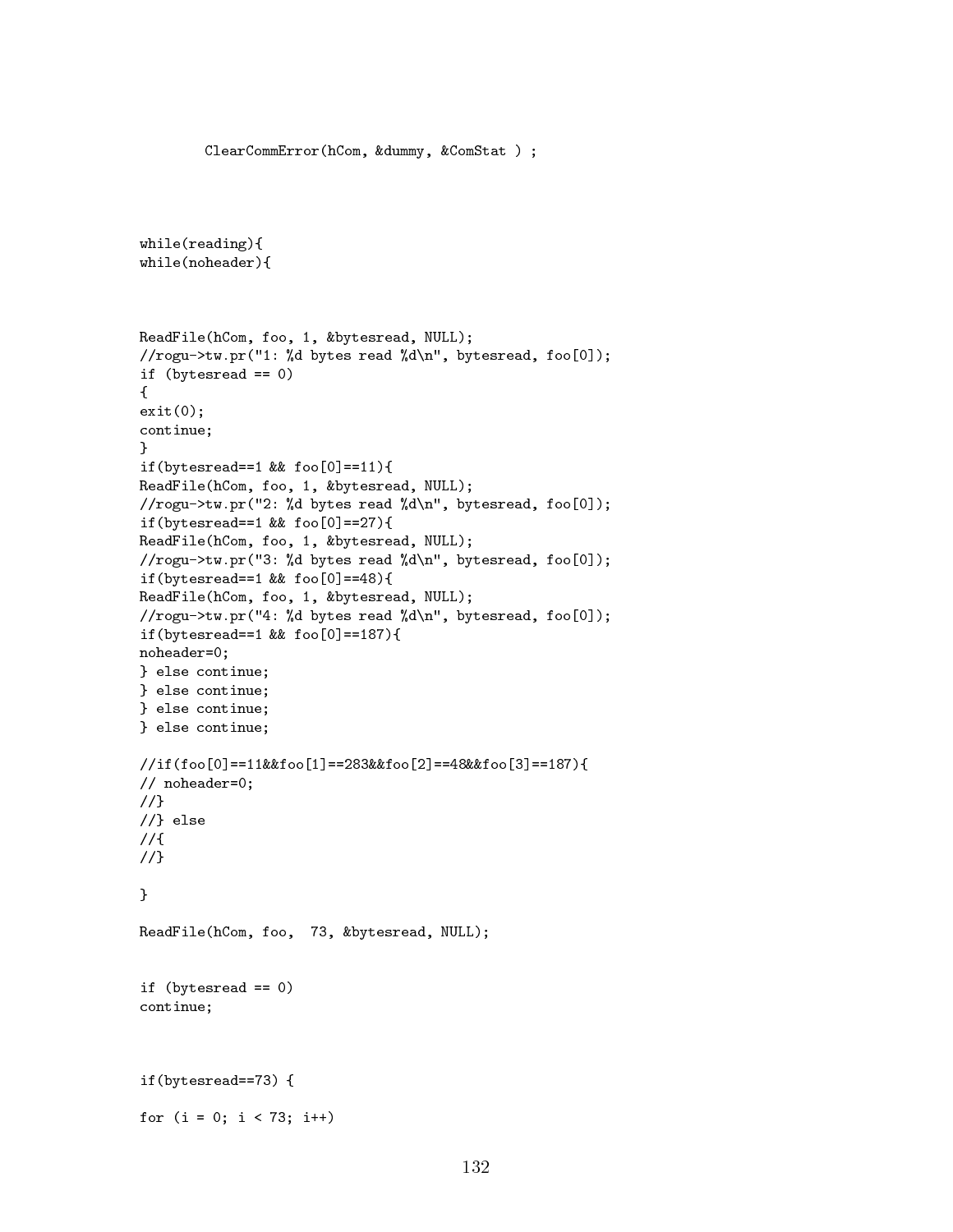```
{
// rogu->tw.pr("%d ", (int)foo[i]);
if (foo[i] != temp_foo[i]){
temp_foo[i] = foo[i];}
\mathcal{F}\overline{a} . The contract of the contract of the contract of the contract of the contract of the contract of the contract of the contract of the contract of the contract of the contract of the contract of the contract of th
ClearCommError(hCom, &dummy, &ComStat ) ;
if(ComStat.cbInQue < 77) reading = 0;
else {
ReadFile(hCom, foo, 77, &bytesread, NULL);
while(ComStat.cbInQue>=77) {
for (i = 0; i < 73; i++){
// rogu->tw.pr("%d ", (int)foo[i]);
if (foo[i+4] != temp_foo[i]){
temp_foo[i] = foo[i+4];}
\mathcal{F}}
ReadFile(hCom, foo, 77, &bytesread, NULL);
//rogu->tw.pr("bytes: %d\n", bytesread);
ClearCommError(hCom, &dummy, &ComStat ) ;
}
reading=0;
}
}
else {
rogu->ew.w("Expected 73 data bytes; read %lu", bytesread);
noheader=1;
continue;
// reading=0;
if(bytesread == 72) Sleep(3);
<sup>}</sup>
}
/*
if (bytesread != 73)
{
rogu->ew.w("Expected 73 data bytes; read %lu", bytesread);
noheader=1;
continue;
// reading=0;
if(bytesread == 72) Sleep(3);}
else{reading=0;}
\sqrt{ }\mathcal{F}}
```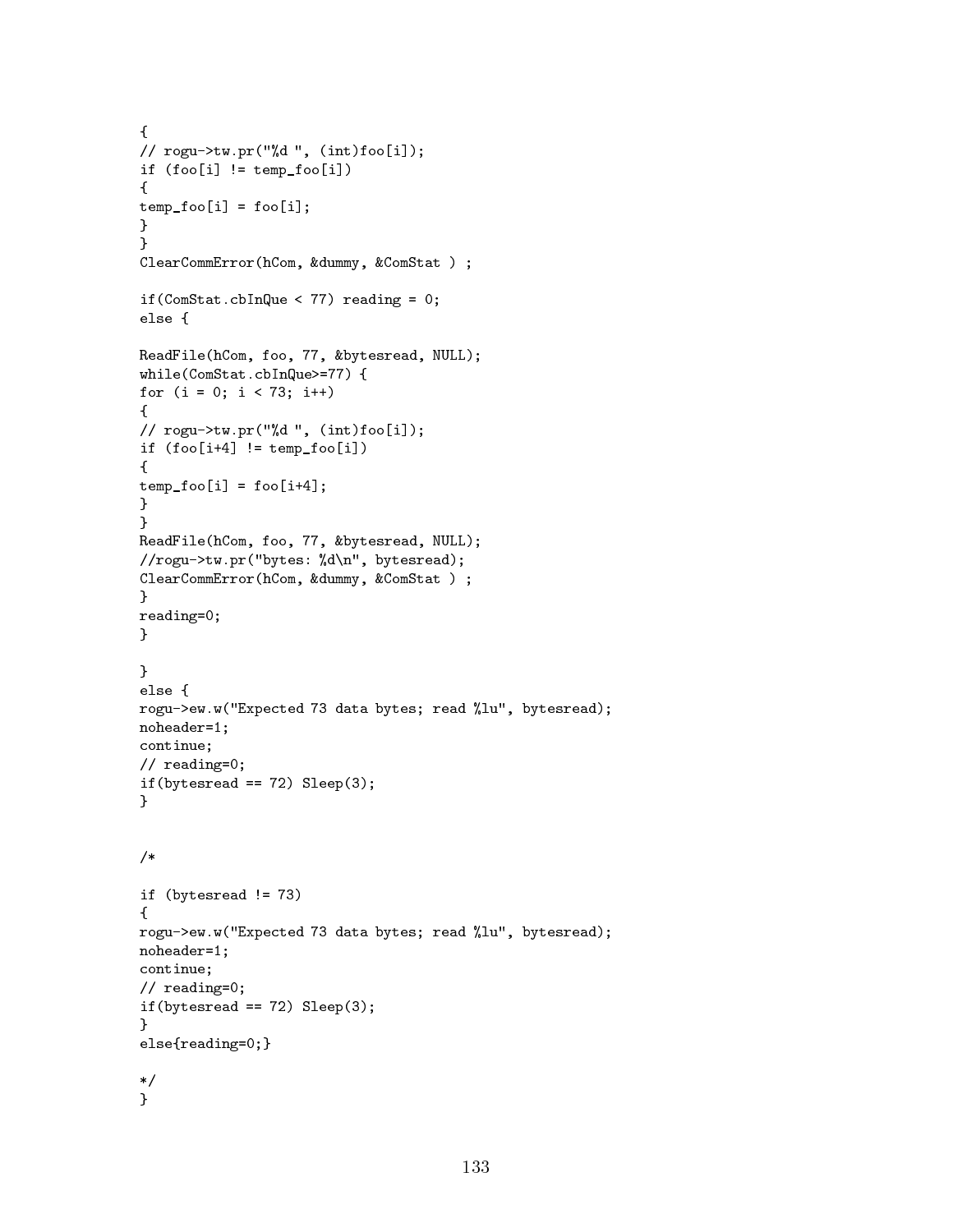```
// rogu->tw.pr("Num_Peaks=%d\n",(int)foo[0]);
// rogu->tw.py(''\n');
for(i=0; i<73; i++) {
if (foo[i] != data[i]){
data[i] = foo[i];}
}
}
void write_data(unsigned char *data) {
bool writing=true;
DWORD byteswritten=0;
while(writing){
WriteFile(hCom, data, 3, &byteswritten, NULL);
if (byteswritten == 0)
continue;
// always writes only 3 bytes at a time
if(byteswritten != 3) {
rogu->ew.w("Error! wrong number of data bytes written: %d\n", byteswritten);
} else
writing = false;
}
\overline{a} . The contract of the contract of the contract of the contract of the contract of the contract of the contract of the contract of the contract of the contract of the contract of the contract of the contract of th
void write_bytes(unsigned int num_bytes, unsigned char *data){
bool writing=true;
DWORD byteswritten=0;
while(writing){
WriteFile(hCom, data, num_bytes, &byteswritten, NULL);
if (byteswritten == 0)
continue;
if(byteswritten != num_bytes) {
rogu->ew.w("Error! wrong number of data bytes written: %d\n", byteswritten);
} else
writing = false;
}
```

```
\mathcal{F}}
```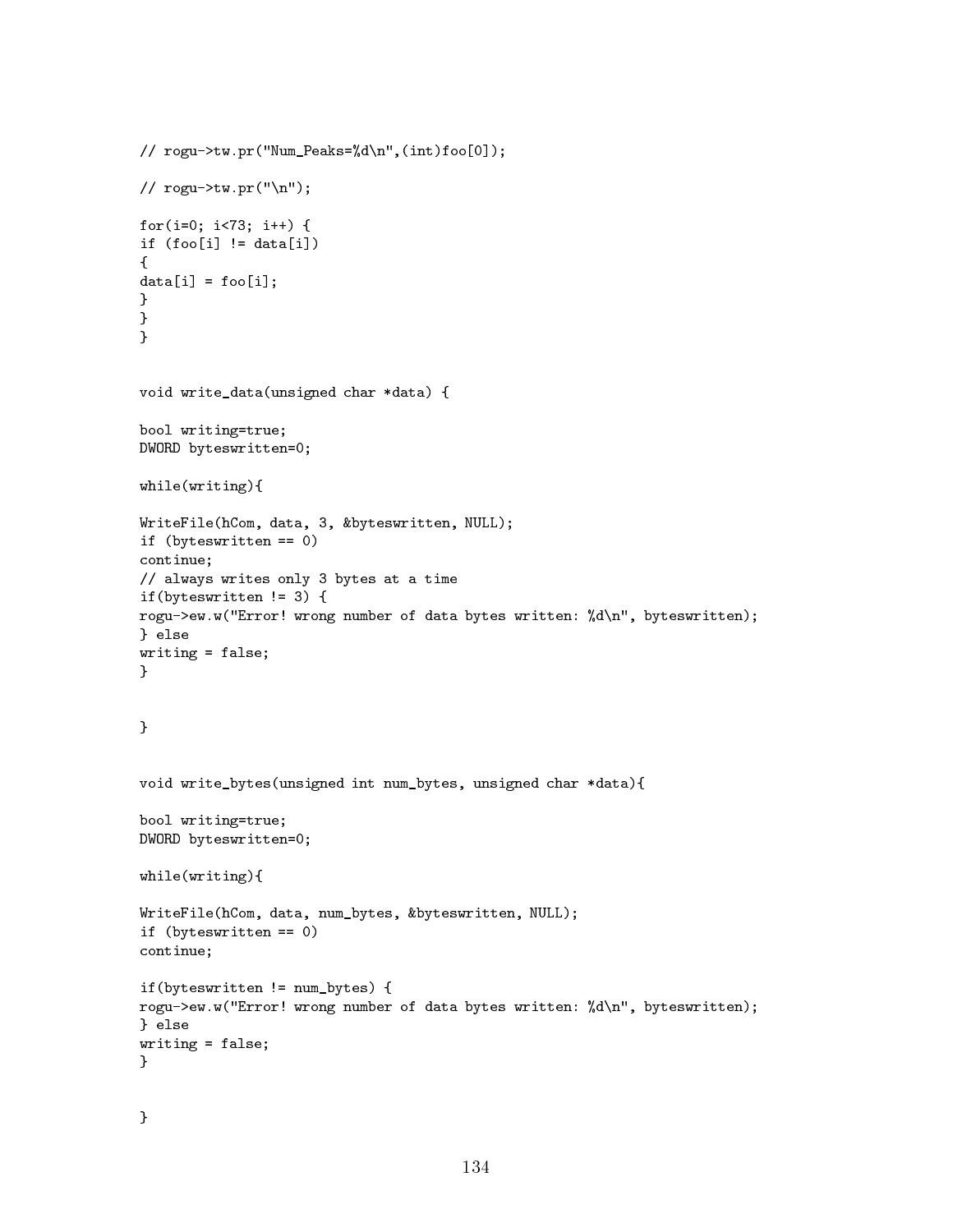```
void read_bytes(unsigned int num_bytes, unsigned char *data){
bool reading=true;
DWORD bytesread=0;
while(reading){
ReadFile(hCom, data, num_bytes, &bytesread, NULL);
if (bytesread == 0)
continue;
if(bytesread != num_bytes) {
rogu->ew.w("Error! wrong number of data bytes read: %d\n", bytesread);
} else
reading = false;
}
```

```
}
```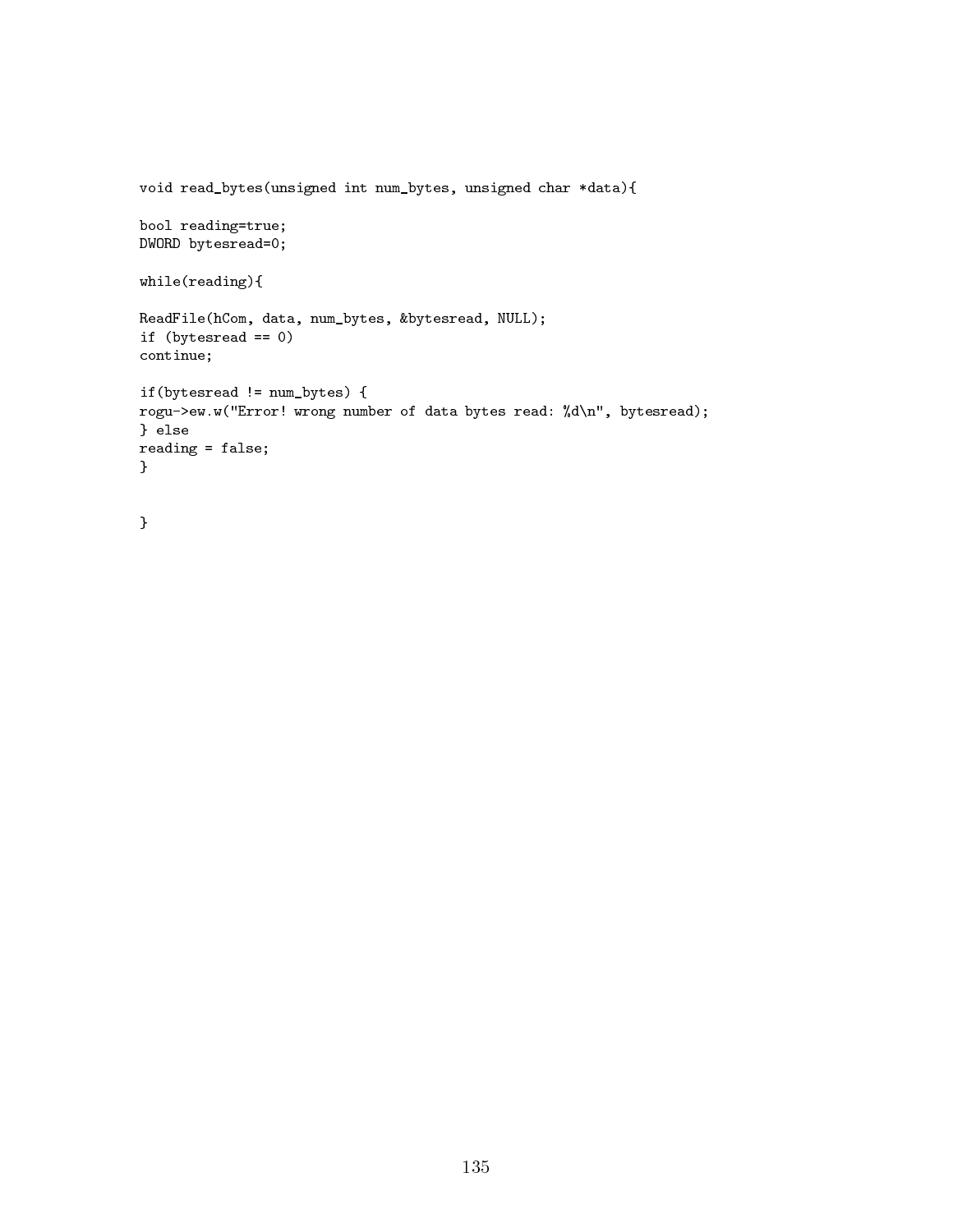serial2.h

void comSetup(); void read\_data(unsigned char \*data); void write\_data(unsigned char \*data); void read\_bytes(unsigned int num\_bytes, unsigned char \*data); void write\_bytes(unsigned int num\_bytes, unsigned char \*data);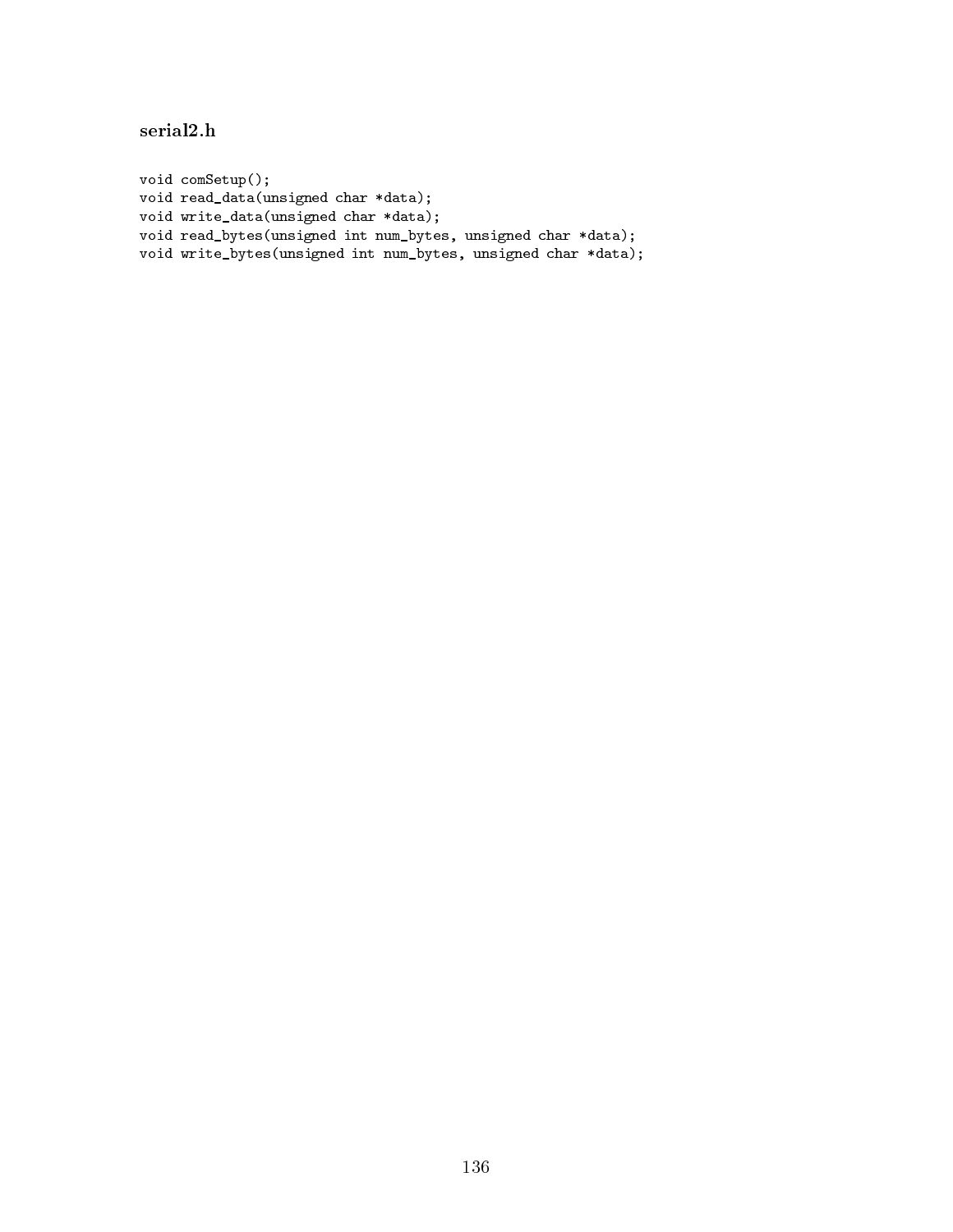## Bibliography

- [AD695] Ad603 low noise, 90mhz variable-gain amplifier. Analog Devices Data Sheet, 1995.
- [AP96] Ali Azarbayejani and Alex Pentland. Real-time self-calibrating stereo person tracking using 3-d shape estimation from blob features. In Proceedings of ICPR '96, Vienna, Austria, August 1996. IEEE.
- [Aya91] Nicholas Ayache. Articial Vision for Mobile Robots Stereo Vision and Multisensory Perception. The MIT Press, Cambridge, 1991.
- $[BFB+98]$ 98] Nunzio Alberto Borghese, Giancarlo Ferrigno, Guido Baroni, Antonio Pedotti, Stefano Ferrari, and Riccardo Savar. Autoscan: A flexible and portable 3d scanner. IEEE Computer Graphics and Applications,  $18(3):38{-}41$ , May/June 1998.
- [Bov88] V. M. Bove, Jr. Pictorial applications for range sensing cameras. In Image Processing, Analysis, Measurement, and Quality, volume 901, pages 10{17, Bellingham, 1988. Society of Photo-Optical Instrumentation Engineers.
- [BS91] George J. Blanar and Richard Sumner. New time digitizer applications in particle physics experiments. In Proceedings on the First Annual Conference on Electronics for Future Colliders, pages 87–97. Research Systems Division, LeCroy Corporation, 1991.
- [CG95] Walt Chapelle and Ed Gillis. Sensing automobile occupant position with optical triangulation. Sensors, pages 18-21, December 1995.
- [Cha97] Joel Chadabe. Electric Sound The Past and Promise of Electronic Music. Prentice Hall, Upper Saddle River, 1997.
- [Col96] Timothy D. Cole. Laser altimeter designed for deep-space operation. Laser Focus World, pages  $77-86$ , September 1996.
- [Egl94] H. Eglowstein. Almost as good as being there. *Byte Magazine*, pages 173-175, April 1994.
- [Eve95] H. R. Everett. Sensors for Mobile Robots Theory and Application. A K Peters, Ltd., Wellesley, 1995.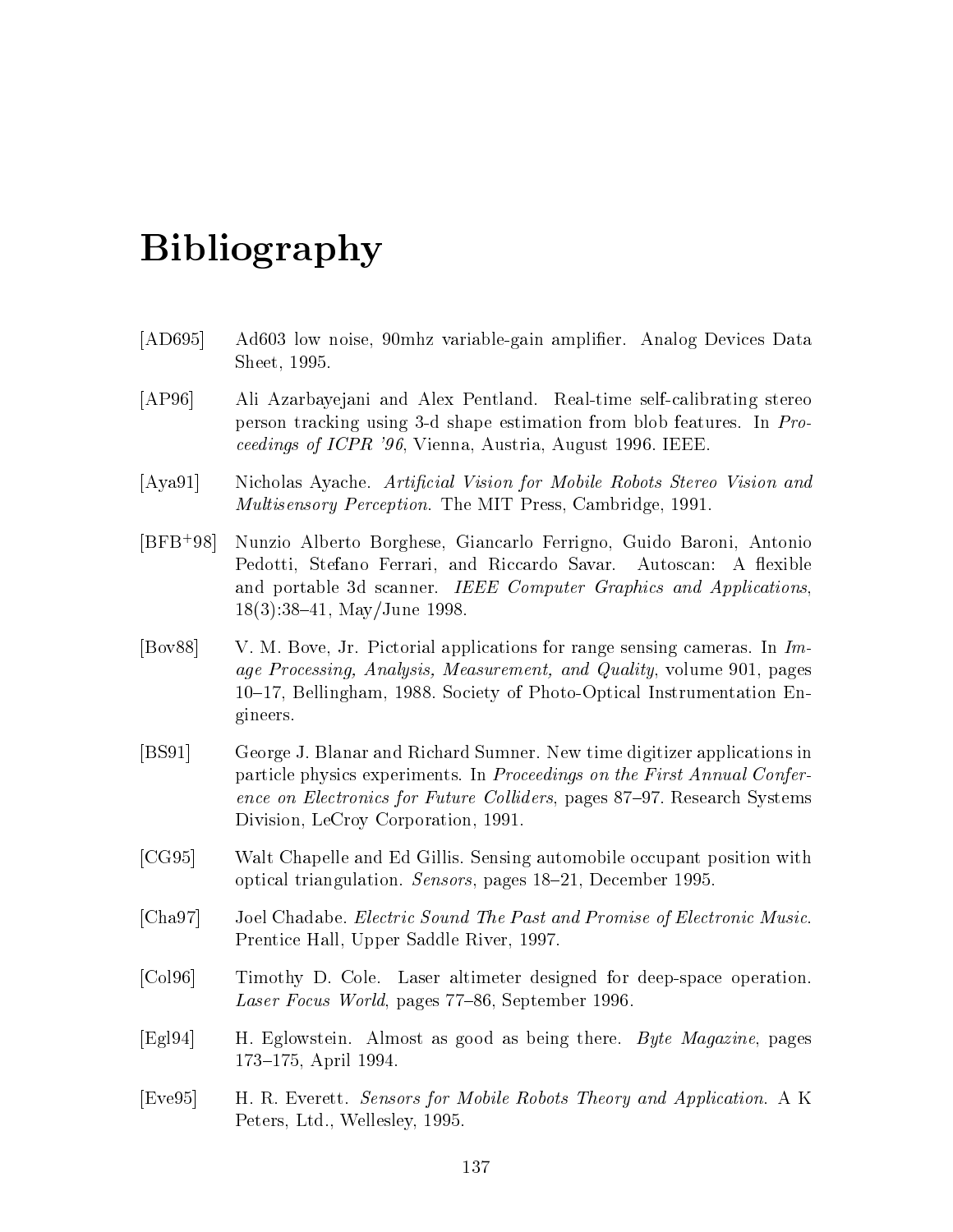- [FW95] C. R. Fisher and S. Wilkinson. Diy: Build the em optical theremin.  $Electronic$  *Musician*,  $11(5):58{-}64$ , 1995.
- [Gen91] Jean-Franois Genat. High resolution digital tdc's. In Proceedings on the First Annual Conference on Electronics for Future Colliders, pages 229– 238. Research Systems Division, LeCroy Corporation, 1991.
- [Ger99] Neil Gershenfeld. The Nature of Mathematical Modeling. Cambridge University Press, Cambridge, 1999.
- [Gra95] Jerald Graeme. Photodiode Ampliers Op Amp Solutions. McGraw-Hill, New York, 1995.
- [GSM] N. Gershenfeld, B. Schoner, and E. Metois. Cluster-weighted modeling for time series analysis. Nature. (to appear).
- [Hec90] Eugene Hecht. Optics. Addison-Wesley Publishing Company, Reading, 2 edition, 1990.
- [HHO94] K. S. Hashemi, P. T. Hurst, and J. N. Oliver. Sources of error in a laser rangefinder. Rev. Sci. Instrum.,  $65(10):3165-3171$ , October 1994.
- [KF97] Renate Kempf and Chris Frazier. OpenGL Reference Manual. Addison-Wesley Publishing Company, Reading, 2 edition, 1997.
- [Mah98] Diana Phillips Mahoney. Laser technology gives video walls a hand. Computer Graphics World,  $21(10):17-18$ , October 1998.
- [McC88] Gordon McComb. The Laser Cookbook. McGraw-Hill, New York, 1988.
- [ML98] Richard S. Muller and Kam Y. Lau. Surface-micromachined microoptical elements and systems. In Proceedings of the IEEE, volume 86, pages 1705-1720. IEEE, August 1998.
- [Par97] Joseph A. Paradiso. Electronic music: new ways to play. IEEE Spectrum, 34(12):18-30, December 1997.
- [Par98] Joseph A. Paradiso. Getting the picture. IEEE Computer Graphics and Applications,  $18(3):26-27$ , May/June 1998.
- [PS97] Joseph A. Paradiso and Flavia Sparacino. Optical tracking for music and dance performance. In Optical 3-D Measurement Techniques IV, pages 11{18. A. Gruen, H. Kahmen eds., 1997.
- $[PTR+98]$ Michael Petrov, Andrey Talapov, Timothy Robertson, Alexei Lebedev, Alexander Zhilyaev, and Leonid Polonshiy. Optical 3d digitizers: Bringing life to the virtual world. IEEE Computer Graphics and Applications,  $18(3):28{-}37$ , May/June 1998.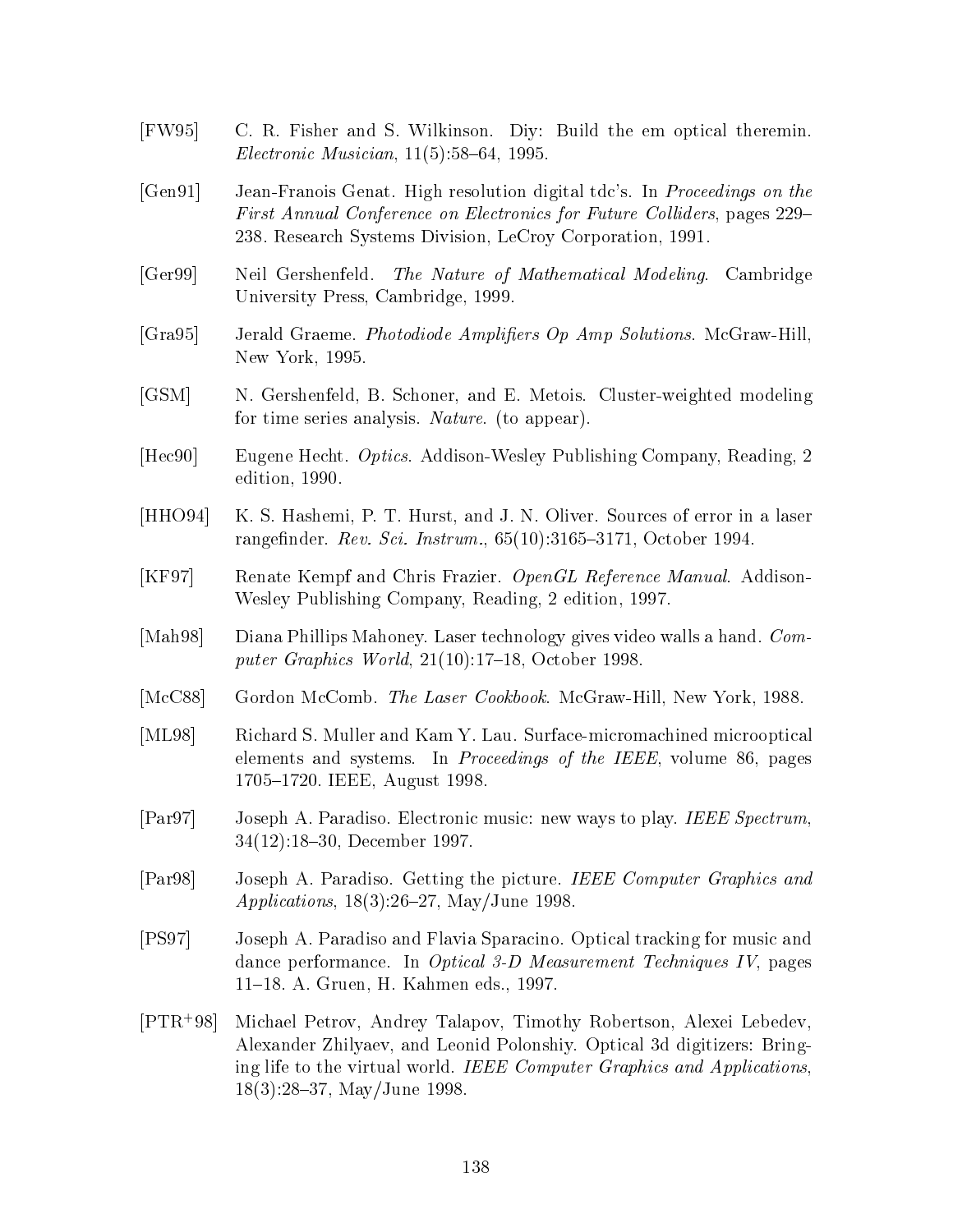- [Re90] J. M. Reger. Electronic Distance Measurement. Springer-Verlag, New York, 3 edition, 1990.
- [Rea97] John F. Ready. *Industrial Applications of Lasers*. Academic Press, New York, 1997.
- [Ric98] Pete W. Rice. Stretchable music: A graphically rich, interactive composition system. Master's thesis, MIT Media Lab, September 1998.
- [RK94] J. Rehg and T. Kanade. Digiteyes: Vision-based hand tracking for human-computer interaction. In Proc. of hte Worksop on Motion of Non-Rigid and Articulated Objects, pages 116-22, Austin, November 1994. IEEE.
- [RM87] J. Rekimoto and N. Matsushita. Perceptual surfaces: Towards a human and object sensitive interactive display. In Workshop on Perceptual user  $Interfaces$ , pages 30–32, Banff, October 1987.
- [ROMK98] Jun Rekimoto, Masaaki Oka, Nobuyuki Matsushita, and Hideki Koike. Holowall: Interactive digital surface. In Conference Abstracts and Applications Siggraph 98, page 108. ACM, 1998.
- [SP98] Joshua Strickon and Joseph Paradiso. Tracking hands above large interactive surfaces with a low-cost scanning laser rangefinder. In CHI98 Extended Abstracts, April 98, pages  $231-232$ . ACM, 1998.
- [SRP98] Joshua Strickon, Pete Rice, and Joseph Paradiso. Stretchable music with laser range finder. In *Conference Abstracts and Applications Siggraph 98*, page 123. ACM, 1998.
- $[SWD+98]$ 98] Joshua Smith, Tom White, Christopher Dodge, Joseph Paradiso, Neil Gershenfeld, and David Allport. Electric field sensing for graphical interfaces. IEEE Computer Graphics and Applications,  $18(3):54-60$ , May/June 1998.
- [Urb95] Ellison C. Urban. The information warrior. IEEE Spectrum,  $32(11):66-$ 70, November 1995.
- $[**VKY**<sup>+</sup>**97**]$ 97] G. Varner, H. Kichimi, H. Yamaguchi, R. Sumner, and G. Blanar. A time expanding multihit tdc for the belle tof detector at the kek b-factory. In Proceedings of the International Conference on Electronics for Particle *Physics*, pages  $17-24$ . Research Systems Division, LeCroy Corporation, 1997.
- [Weh97] Aloysisus Wehr. 3D-Laserscanning. Institute of Navigation, University Stuttgart, Zurich, 1997.
- [Wil97] Scott Wilkinson. Phantom of the brain opera. *Electronic Musician*, 13(1), 1997.